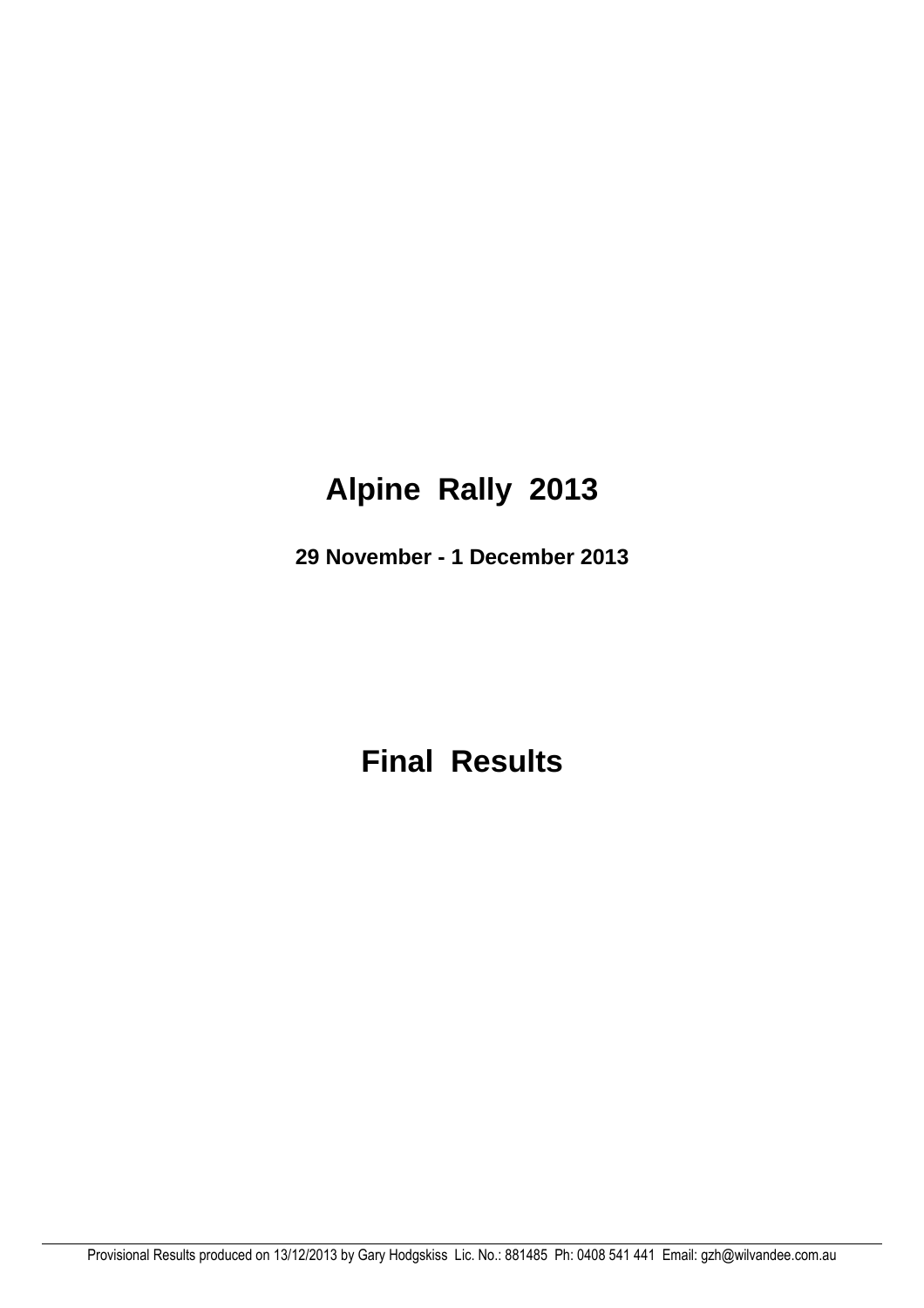|  | Alpine Rally 2013 |
|--|-------------------|
|  |                   |

|    | No. Crew                                                     | Club                             | Gr | Car                                       | Class           | <b>POINTS</b>      | O/R            | GR             | CL             |
|----|--------------------------------------------------------------|----------------------------------|----|-------------------------------------------|-----------------|--------------------|----------------|----------------|----------------|
| 3  | Jeffrey David/Grant Geelan                                   | <b>HRA/HRA</b>                   |    | A/A Porsche 911                           | Classic         | 4:42:12            | 1              | 1              | 1              |
| 1  | Alister McRae/David McShane                                  | <b>HRA/HRA</b>                   |    | A/A Ford Escort Group 4                   | Classic         | 4:45:14            | $\overline{2}$ | $\overline{2}$ | $\overline{2}$ |
| 2  | Wayne Hoy/Lisa Dunkerton                                     | <b>HRA/HRA</b>                   |    | $A/A$ Datsun 260Z                         | P81             | 4:48:13            | 3              | 3              | 1              |
| 8  | Brett Middleton/Andrew Benefield                             | <b>HRA/HRA</b>                   |    | A/A Honda Civic EK4                       | PM              | 4:51:23            | $\overline{4}$ | 4              | $\mathbf{1}$   |
| 31 | Peter Schey/Glen Raymond                                     | <b>HRA/HRA</b>                   |    | B/A Mazda RX7 FC3 GTU                     | PM              | 4:52:31            | 5              | 1              | $\overline{c}$ |
| 21 | Luke Sytema/Rowan Woollard                                   | <b>HRA/HRA</b>                   |    | A/A Ford Escort Mk 2                      | P81             | 4:53:02            | 6              | 5              | $\overline{c}$ |
| 6  | Will Orders/Hayden Taylor                                    | <b>HRA/HRA</b>                   |    | A/B Toyota Corolla                        | PM              | 4:53:59            | 7              | 6              | 3              |
| 17 | Phillip Donohue/David Donohue                                | <b>HRA/HRA</b>                   |    | A/B BMW M3 E30                            | PM              | 4:56:27            | 8              | 7              | $\overline{4}$ |
| 27 | Ian Menzies/Robert McGowan                                   | <b>HRA/HRA</b>                   |    | A/A Ford Falcon XR8                       | PM              | 5:00:07            | 9              | 8              | 5              |
| 36 | John Rawson/Dave Smith                                       | <b>HRA/HRA</b>                   |    | A/A Datsun Stanza                         | H81             | 5:05:50            | 10             | 9              | $\mathbf{1}$   |
| 29 | David Officer/Kate Officer                                   | HRA/HRA                          |    | A/A Mitsubishi Colt Galant                | H81             | 5:06:22            | 11             | 10             | $\overline{c}$ |
| 59 | Leigh Garrioch/Sally Schulz                                  | <b>HRA/HRA</b>                   |    | B/C Hyundai Excel                         | PM              | 5:06:23            | 12             | $\overline{2}$ | 6              |
| 30 | Matt Swan/Paul Franklin                                      | <b>HRA/HRA</b>                   |    | B/B Holden Commodore VL                   | PM              | 5:09:58            | 13             | 3              | $\overline{7}$ |
| 11 | Carl Stewart/Anna Ritson                                     | <b>HRA/HRA</b>                   |    | $A/A$ Datsun 1600                         | P81             | 5:12:33            | 14             | 11             | 3              |
| 45 | Peter Houghton/Phillip Bonser                                | HRA/HRA                          |    | B/A Datsun 1600                           | P81             | 5:13:01            | 15             | $\overline{4}$ | $\overline{4}$ |
| 32 | Neville Whittenbury/Dave Rudham                              | <b>HRA/HRA</b>                   |    | A/A Datsun 180B                           | P81             | 5:14:07            | 16             | 12             | 5              |
| 33 | Steve Ashton/Ro Nixon                                        | <b>HRA/HRA</b>                   |    | A/B Mitsubishi Galant                     | H81             | 5:14:13            | 17             | 13             | 3              |
| 46 | Wayne Mason/Damian Reed                                      | <b>HRA/HRA</b>                   |    | <b>B/C</b> Ford Escort                    | P81             | 5:14:24            | 18             | 5              | 6              |
| 37 | Russell Woollard/Andrew Daniell                              | <b>HRA/HRA</b>                   |    | B/C Datsun Bluebird                       | PM              | 5:16:28            | 19             | 6              | 8              |
| 62 | Tod Reed/Brian Reed                                          | <b>HRA/HRA</b>                   |    | <b>B/C</b> Ford Falcon XT                 | H <sub>68</sub> | 5:18:09            | 20             | 7              | $\mathbf{1}$   |
| 26 | Matt Lee/Cathy Rainer                                        | <b>HRA/HRA</b>                   |    | <b>B/C</b> Holden Commodore VH            | PM              | 5:19:35            | 21             | 8              | 9              |
| 19 | David Boyd/Sam McMahon                                       | <b>HRA/HRA</b>                   |    | A/B Datsun Stanza                         | P81             | 5:19:50            | 22             | 14             | $\overline{7}$ |
| 73 | Troy Brendel/Samantha Brendel                                | <b>HRA/HRA</b>                   |    | C/C Ford Escort Mk 2                      | H81             | 5:20:34            | 23             | 1              | $\overline{4}$ |
| 79 | Michael Long/Vaughan Haskett                                 | <b>HRA/HRA</b>                   |    | B/B Datsun 180B SSS                       | <b>P81</b>      | 5:24:45            | 24             | 9              | 8              |
| 83 | <b>Bill Cromarty/Hugh Maslin</b>                             | <b>HRA/HRA</b>                   |    | C/C Chrysler Lancer LB                    | <b>P81</b>      | 5:28:32            | 25             | $\overline{2}$ | 9              |
| 53 | Kim Harper/Chris Ellis                                       | <b>HRA/HRA</b>                   |    | A/C Ford Escort RS2000                    | H81             | 5:29:02            | 26             | 15             | 5              |
| 55 | Murray Rogers/Jason Selmon                                   | <b>HRA/HRA</b>                   |    | <b>B/B</b> Holden Commodore VH            | PM              | 5:29:11            | 27             | 10             | 10             |
| 39 | Joel Wald/Tracey Dewhurst                                    | <b>HRA/HRA</b>                   |    | A/C Datsun Stanza                         | H81             | 5:29:43            | 28             | 16             | 6              |
| 80 | Andrew Paice/Kevin Wilson                                    | <b>HRA/HRA</b>                   |    | C/C Datsun Stanza                         | H81             | 5:30:48            | 29             | 3              | $\overline{7}$ |
| 88 | Penny Swan/Val Swan                                          | <b>HRA/HRA</b>                   |    | C/B Volvo 242                             | P81             | 5:32:38            | 30             | 4              | 10             |
| 50 | Terry Trewern/Donna Trewern                                  | <b>HRA/HRA</b>                   |    | B/C Holden Commodore VB                   | P81             | 5:33:11            | 31             | 11             | 11             |
| 74 | Peter Morrison/Susan Wasson                                  | <b>HRA/HRA</b>                   |    | C/C Hyundai Excel                         | PM              | 5:34:42            | 32             | 5              | 11             |
| 72 | David Lawrance/Darren Davison                                | <b>HRA/HRA</b>                   |    | C/C Datsun 1600                           | P81             | 5:35:57            | 33             | 6              | 12             |
| 40 | Ross Stapleton/Daniel Kierce                                 | <b>HRA/HRA</b>                   |    | B/C Datsun 1600                           | P81             | 5:39:53            | 34             | 12             | 13             |
| 67 | Martin Frendo/Shane McKie                                    | <b>HRA/HRA</b>                   |    | C/C Ford Escort Mk 1                      | P81             | 5:42:47            | 35             | 7              | 14             |
| 13 | Andrew Bell/Ari Paterson                                     | <b>HRA/HRA</b>                   |    | A/B Holden Commodore VH                   | PM              | 5:43:52            | 36             | 17             | 12             |
| 93 | Andrei Artamonov/Gleb Bonch-Osmolov HRA/HRA                  |                                  |    | C/C Mitsubishi Mirage Cyborg              | PM              | 5:44:40            | 37             | 8              | 13             |
| 60 | Ian Curry/Sarah Curry                                        | <b>HRA/HRA</b>                   |    | C/C Datsun 1600                           | H81             | 5:45:51            | 38             | 9              | 8              |
| 75 | Bob Watson/David Johnson                                     | <b>HRA/HRA</b>                   |    | A/C Datsun 1600                           | H <sub>68</sub> | 5:46:41            | 39             | 18             | $\overline{c}$ |
| 56 | Tim Reynolds/Simon Reynolds                                  | <b>HRA/HRA</b>                   |    | B/B Datsun 180B                           | Classic         | 5:47:53            | 40             | 13             | 3              |
| 92 | Gary Howard/Michael Loxton                                   | <b>HRA/HRA</b>                   |    | C/C Toyota Celica RA 40                   | P81             | 5:49:03            | 41             | 10             | 15             |
| 66 | Michael Ward/Jenny Pollock                                   | <b>HRA/HRA</b>                   |    | <b>B/B</b> Toyota Corolla                 | P81             | 5:49:13            | 42             | 14             | 16             |
| 65 | Bruce Field/Julia Field                                      | <b>HRA/HRA</b>                   |    | C/A Mercedes-Benz 280 S                   | Classic         | 5:49:39            | 43             | 11             | $\overline{4}$ |
| 86 | Dean Hasnat/Matthew Petersen                                 | <b>HRA/HRA</b>                   |    | C/C Holden Commodore                      | P81             | 5:52:57            | 44             | 12             | 17             |
| 68 | Tony Huggins/Steph Huggins                                   | <b>HRA/HRA</b>                   |    | B/C BMW 318 ti                            | PM              | 5:54:45            | 45             | 15             | 14             |
| 54 | Gary Williamson/David Colless                                | <b>HRA/HRA</b>                   |    | C/C Ford Cortina                          | Classic         | 6:04:43            | 46             | 13             | 5              |
| 91 | Ken MacDonald/Robert Ellis                                   | <b>HRA/HRA</b>                   |    | <b>B/B</b> Ford Lotus Cortina             | H <sub>68</sub> | 6:22:50            | 47             | 16             | 3              |
| 81 | Robert Cranston/Karl Grealy                                  | <b>HRA/HRA</b>                   |    | B/C Toyota Celica RA 28 GT Repli H81      |                 | 7:20:32            | 48             | 17             | 9              |
| 23 | <b>Stuart Lawless/Darcy O'Connor</b>                         | <b>HRA/HRA</b>                   |    | A/C Ford Escort Mk 2                      | Club            | 8:28:34            | 49             | 19             | $\mathbf{1}$   |
|    | 2 Major Controls Missed                                      |                                  |    |                                           |                 |                    |                |                |                |
|    |                                                              |                                  |    |                                           |                 |                    |                |                |                |
| 7  | Michael Conway/Jennifer Cole<br>Simon Gardiner/Dale Allan    | <b>HRA/HRA</b>                   |    | A/A Ford Escort RS1800<br>C/B Datsun P510 | Club            | 4:38:18            | 50             | 20             | 2              |
| 90 |                                                              | <b>HRA/HRA</b>                   |    |                                           | P81             | 5:15:19            | 51             | 14             | 18             |
| 47 | Gary Kendrick/Ron Gottschalk<br>Michael Arundel/Simon Healey | <b>HRA/HRA</b><br><b>HRA/HRA</b> |    | B/B Datsun 1600<br>C/C Ford Mustang       | PM              | 5:31:08<br>5:37:30 | 52<br>53       | 18<br>15       | 15<br>6        |
| 70 |                                                              |                                  |    |                                           | Classic         |                    |                |                |                |
|    | <b>3 Major Controls Missed</b>                               |                                  |    |                                           |                 |                    |                |                |                |
| 35 | Peter Leicht/Richard Davidson                                | <b>HRA/HRA</b>                   |    | B/C Datsun 1600                           | P81             | 4:35:42            | 54             | 19             | 19             |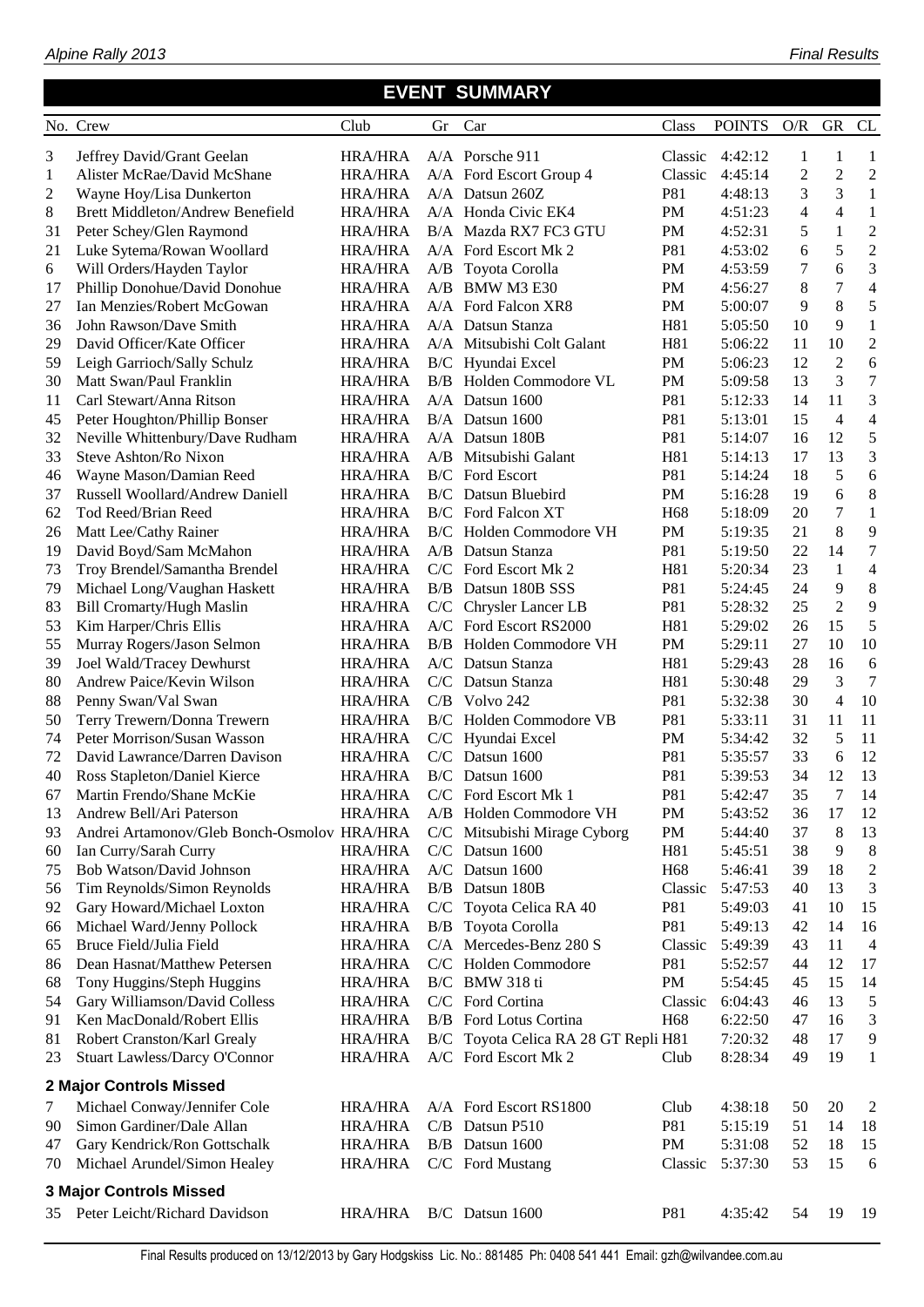|    | <b>EVENT SUMMARY</b><br>No. Crew<br>GR CL |                |    |                                 |                 |                                     |     |    |                |  |  |  |  |  |
|----|-------------------------------------------|----------------|----|---------------------------------|-----------------|-------------------------------------|-----|----|----------------|--|--|--|--|--|
|    |                                           | Club           | Gr | Car                             | Class           | <b>POINTS</b>                       | O/R |    |                |  |  |  |  |  |
|    | <b>4 Major Controls Missed</b>            |                |    |                                 |                 |                                     |     |    |                |  |  |  |  |  |
| 51 | <b>Brett Ross/Jason Hague</b>             | HRA/HRA        |    | B/C Holden Commodore VS         | <b>PM</b>       | 4:31:54                             | 55  | 20 | 16             |  |  |  |  |  |
| 96 | Michael Holloway/Robert Wilson            | <b>HRA/HRA</b> |    | B/C Holden Monaro HT            | H81             | 5:15:24                             | 56  | 21 | 10             |  |  |  |  |  |
|    | <b>8 Major Controls Missed</b>            |                |    |                                 |                 |                                     |     |    |                |  |  |  |  |  |
| 52 | Adam Wilson/Scott Jennison                | <b>HRA/HRA</b> |    | $B/C$ Datsun 1600               | P81             | 4:27:38                             | 57  | 22 | 20             |  |  |  |  |  |
| 94 | John Ellis/Adrian Sietsma                 | <b>HRA/HRA</b> |    | C/C Fiat 1500 Mk III            | H <sub>68</sub> | 5:20:27                             | 58  | 16 | $\overline{4}$ |  |  |  |  |  |
|    | Did not finish the event                  |                |    |                                 |                 |                                     |     |    |                |  |  |  |  |  |
| 49 | Richard Carter/Ray Farrell                | <b>HRA/HRA</b> |    | C/C Datsun Stanza               | Club            | Insufficient distance (AA)          |     |    |                |  |  |  |  |  |
| 97 | Scott Anderson/Michael Stratte            | <b>HRA/HRA</b> |    | C/C Holden Commodore VK         | PM              | Insufficient distance (AA)          |     |    |                |  |  |  |  |  |
| 77 | Graham Pate/Cale Pearce                   | <b>HRA/HRA</b> |    | B/B Datsun 180B                 | P81             | Hit tree $(19)$                     |     |    |                |  |  |  |  |  |
| 78 | John Downs/Kylie Turner                   | <b>HRA/HRA</b> |    | C/B Ford Escort Mk 2            |                 | Classic No brakes or clutch (Z)     |     |    |                |  |  |  |  |  |
| 4  | David King/Arron Topliff                  | <b>HRA/HRA</b> |    | A/A Datsun 200B                 | P81             | Lost water $(W)$                    |     |    |                |  |  |  |  |  |
| 24 | Justyn Snooks/Steuart Snooks              | <b>HRA/HRA</b> |    | B/A Datsun Stanza               |                 | Classic No Brakes (W)               |     |    |                |  |  |  |  |  |
| 20 | Neil Schey/Scott Middleton                | <b>HRA/HRA</b> |    | A/B Ford Escort RS1800          |                 | Classic Lower front ball joint (16) |     |    |                |  |  |  |  |  |
| 84 | Jeff Lee/Trent Smith                      | <b>HRA/HRA</b> |    | C/C Triumph 2.5 PI Mk 1         | P81             | Driveshaft (16)                     |     |    |                |  |  |  |  |  |
| 87 | Todd Knight/Brian Ward                    | <b>HRA/HRA</b> |    | C/C Peugeot 306 S16             | PM              | Suspension (V)                      |     |    |                |  |  |  |  |  |
| 10 | Claude Murray/Matt James                  | <b>HRA/HRA</b> |    | A/A Datsun 1600                 | P81             | Broken driveshaft (SVC4)            |     |    |                |  |  |  |  |  |
| 12 | Alan Friend/Michelle Canning              | <b>HRA/HRA</b> |    | A/B Nissan Silvia               | PM              | Suspension (SVC4)                   |     |    |                |  |  |  |  |  |
| 69 | Kevin Millard/Andrew Hutchins             | <b>HRA/HRA</b> |    | C/C Datsun 1600                 | P81             | Radius rod (SVC4)                   |     |    |                |  |  |  |  |  |
| 15 | Rob Parry/Robin Smalley                   | <b>HRA/HRA</b> |    | A/A Datsun 1600                 | P81             | Hit tree $(15)$                     |     |    |                |  |  |  |  |  |
| 22 | Darryn Snooks/Michael Foreshew            | <b>HRA/HRA</b> |    | A/C Datsun Stanza               |                 | Classic Off road damage (T)         |     |    |                |  |  |  |  |  |
| 85 | Steve Piggott/Craig Robinson              | <b>HRA/HRA</b> |    | C/C Hillman Hunter              | H81             | Overheating (14)                    |     |    |                |  |  |  |  |  |
| 95 | Simon McKern/Rhys Pinter                  | <b>HRA/HRA</b> |    | C/C Toyota Celica               | PM              | Suspension (14)                     |     |    |                |  |  |  |  |  |
| 41 | Mark Sutcliffe/Jase Milner                | <b>HRA/HRA</b> |    | B/C Nissan Skyline R30          | PM              | Suspension damage (S)               |     |    |                |  |  |  |  |  |
| 61 | Alex Kovacevic/Kate Cotter                | <b>HRA/HRA</b> |    | B/B Fiat 131 Abarth             |                 | Classic Brakes / timing belt $(S)$  |     |    |                |  |  |  |  |  |
| 99 | John Carney/Nikki Moore                   | <b>HRA/HRA</b> |    | C/C Hyundai Excel               | PM              | Off road damage (S)                 |     |    |                |  |  |  |  |  |
| 16 | Kade Barrett/David Weldon                 | <b>HRA/HRA</b> |    | A/C Plymouth Fire Arrow replica | Club            | No reason given $(R)$               |     |    |                |  |  |  |  |  |
| 98 | Tom Clarke/Mickey Rourke                  | <b>HRA/HRA</b> |    | C/C Datsun 1600                 | Club            | Broken axle (11)                    |     |    |                |  |  |  |  |  |
| 63 | Ross Kingham/Brian Catt                   | <b>HRA/HRA</b> |    | C/C Volvo 242 GT                | H81             | No reason given (DB34)              |     |    |                |  |  |  |  |  |
| 9  | Ben Barker/Pip Barker                     | <b>HRA/HRA</b> |    | A/B BMW 320i                    | Club            | Overheating (K)                     |     |    |                |  |  |  |  |  |
| 44 | Jamie Lawson/Michelle Lawson              | <b>HRA/HRA</b> |    | A/C Holden Commodore            | PM              | Clutch (K)                          |     |    |                |  |  |  |  |  |
| 82 | David Curl/Robert Richards                | <b>HRA/HRA</b> |    | C/C Chrysler Lancer LA          | H81             | Overheating $(K)$                   |     |    |                |  |  |  |  |  |
| 25 | Jesse Robison/Eddie Maguire               | <b>HRA/HRA</b> |    | A/C Datsun 1600                 | Club            | No reason given (I)                 |     |    |                |  |  |  |  |  |
| 57 | Nathan Senior/Lisi Phillips               | <b>HRA/HRA</b> |    | B/C Mazda Capella GL            | PM              | Engine Failure (DB23)               |     |    |                |  |  |  |  |  |
| 38 | Nathan Newton/Craig Sheahen               | <b>HRA/HRA</b> |    | B/C Datsun Skyline C210         | P81             | Engine failure (H)                  |     |    |                |  |  |  |  |  |
| 28 | Ed Mulligan/Nigel Walters                 | <b>HRA/HRA</b> |    | B/C Ford Escort Mk 2            |                 | Classic Clutch (6)                  |     |    |                |  |  |  |  |  |
| 64 | Nicola Testa/Steven Oake                  | <b>HRA/HRA</b> |    | B/C Nissan 240 RS               |                 | Classic Diff housing broken (6)     |     |    |                |  |  |  |  |  |
| 71 | Brian Canny/Doug Norman                   | <b>HRA/HRA</b> |    | B/B Porsche 944                 | PM              | Brakes (6)                          |     |    |                |  |  |  |  |  |
| 76 | Gary Carruthers/Stuart Carruthers         | <b>HRA/HRA</b> |    | C/C Ford Falcon XR GT           | H <sub>68</sub> | Rolled (6)                          |     |    |                |  |  |  |  |  |
| 89 | John Pinkerton/Peter Shearman             | <b>HRA/HRA</b> |    | B/C Volkswagen 1500 Beetle      | H81             | Rolled (6)                          |     |    |                |  |  |  |  |  |
| 34 | Cameron Jay/Cody Richards                 | <b>HRA/HRA</b> |    | <b>B/C</b> Ford Escort Mk 2     | P81             | No reason given $(F)$               |     |    |                |  |  |  |  |  |
| 58 | Ian Crook/Peter Ellis                     | <b>HRA/HRA</b> |    | B/C Rover SD1                   |                 | Classic Broken clutch fork (D)      |     |    |                |  |  |  |  |  |
| 42 | Doug Fernie/Geoff Floyd                   | <b>HRA/HRA</b> |    | A/A Datsun P510 Bluebird        | H <sub>68</sub> | Overheating (2)                     |     |    |                |  |  |  |  |  |
| 48 | Phil Thomas/Ken Radnell                   | <b>HRA/HRA</b> |    | <b>B/C</b> Holden Commodore     | PM              | No reason given $(1)$               |     |    |                |  |  |  |  |  |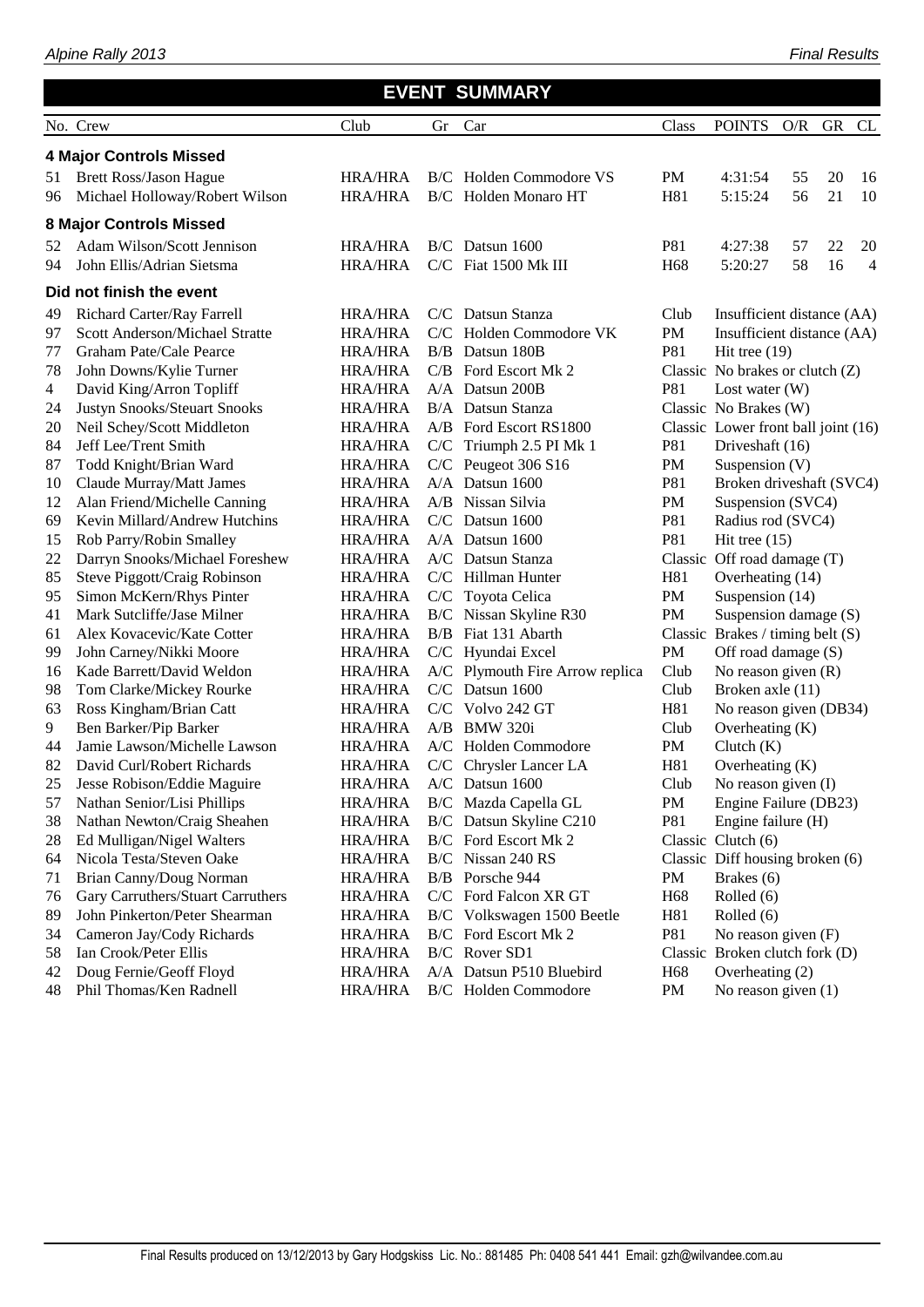|                           | <b>STAGE BY STAGE SCORES</b> |              |                |                |                          |                   |                     |                                           |                          |         |               |                |           |              |                          |            |
|---------------------------|------------------------------|--------------|----------------|----------------|--------------------------|-------------------|---------------------|-------------------------------------------|--------------------------|---------|---------------|----------------|-----------|--------------|--------------------------|------------|
| No. Crew                  | $\mathbf{A}$                 | $\mathbf{1}$ | B              | $\overline{2}$ | $\mathbf C$              | 3                 | D                   | ${\bf E}$                                 | $\overline{4}$           | Div 1   | $\mathbf{F}$  | 5 <sup>5</sup> | G         | 6            | H                        | Div 2      |
| A.McRae/D.McShane         | $\sim$                       | 6:09         | $\sim$         | 5:31           | $\overline{\phantom{a}}$ | 4:23              | $\overline{a}$      |                                           | $\overline{\phantom{a}}$ | 0:16:03 | $\omega$      | 7:09           | $\sim$    | 36:25        | $\ddot{\phantom{1}}$     | 0:43:34    |
| 2 W.Hoy/L.Dunkerton       |                              | 6:19         | $\sim$         | 5:28           | $\omega$                 | 4:32              |                     |                                           | $\overline{\phantom{a}}$ | 0:16:19 | $\sim$        | 7:16           | $\sim$    | 37:30        | $\overline{\phantom{a}}$ | 0:44:46    |
| 3 J.David/G.Geelan        |                              | 6:09         |                | 5:31           | $\blacksquare$           | 4:27              |                     |                                           |                          | 0:16:07 | $\sim$        | 7:09           |           | 36:10        | $\overline{\phantom{a}}$ | 0:43:19    |
| 4 D.King/A.Topliff        |                              | 6:20         | $\sim$         | 5:30           | $\blacksquare$           | 4:25              |                     |                                           | $\sim$                   | 0:16:15 | $\sim$        | 7:11           | $\sim$    | 36:58        | $\overline{\phantom{a}}$ | 0:44:09    |
| 6 W.Orders/H.Taylor       |                              | 6:22         | $\mathbf{r}$   | 5:30           | $\overline{\phantom{a}}$ | 4:28              |                     |                                           | $\overline{\phantom{a}}$ | 0:16:20 | $\sim$        | 7:09           | $\sim$    | 38:45        | $\blacksquare$           | 0:45:54    |
| M.Conway/J.Cole           |                              | 6:17         | $\sim$         | 5:28           | $\mathbf{r}$             | 4:29              |                     |                                           | $\sim$                   | 0:16:14 | $\sim$        | 7:08           | $\sim$    | 36:18        | $\blacksquare$           | 0:43:26    |
| 8 B.Middleton/A.Benefield |                              | 6:22         | $\sim$         | 5:37           | $\sim$                   | 4:33              | $\overline{a}$      | $\sim$                                    | $\overline{\phantom{a}}$ | 0:16:32 | $\mathcal{L}$ | 7:21           | $\sim$    | 37:13        | $\overline{\phantom{a}}$ | 0:44:34    |
| 9 B.Barker/P.Barker       |                              | 6:05         | $\sim$         | 5:20           | $\overline{\phantom{a}}$ | 4:23              |                     | $\sim$                                    |                          | 0:15:48 | $\sim$        | 6:57           |           | 36:19        | $\blacksquare$           | 0:43:16    |
| 10 C.Murray/M.James       | ÷.                           | 6:16         | $\omega$       | 5:27           | $\omega$                 | 4:29              | $\sim$              | $\sim$                                    | $\overline{\phantom{a}}$ | 0:16:12 | $\sim$        | 7:12           | $\sim$    | 36:23        | $\overline{\phantom{a}}$ | 0:43:35    |
| 11 C.Stewart/A.Ritson     |                              | 6:28         | $\mathbf{r}$   | 5:41           | 3:00 <sup>L</sup>        | 8:42 <sup>L</sup> | $3:00^{\mathsf{L}}$ | $3:00^{\mathsf{L}}$                       | 1:03 <sup>L</sup>        | 0:30:54 | $\sim$        | 7:17           |           | 37:33        | $\blacksquare$           | 0:44:50    |
| 12 A.Friend/M.Canning     |                              | 6:10         | $\overline{a}$ | 5:26           | $\sim$                   | 4:30              | $\sim$              | $\sim$                                    | $\overline{\phantom{a}}$ | 0:16:06 | $\sim$        | 7:05           |           | 36:42        |                          | 0:43:47    |
| 13 A.Bell/A.Paterson      |                              | 6:23         |                | 5:43           | $\blacksquare$           | 4:32              |                     |                                           |                          | 0:16:38 | $\sim$        | 7:11           | $\sim$    | $1:05:44$ ML | 18:44 <sup>L</sup>       | 1:31:39    |
| 15 R.Parry/R.Smalley      |                              | 6:36         | $\mathbf{r}$   | 5:57           | $\overline{\phantom{a}}$ | 4:53              |                     |                                           | $\overline{\phantom{a}}$ | 0:17:26 | $\omega$      | 7:20           |           | $\ast$       | 1:36:00                  | 1:43:20    |
| 16 K.Barrett/D.Weldon     |                              | 6:23         | $\sim$         | 5:37           | $\mathbf{r}$             | 4:30              |                     |                                           | $\sim$                   | 0:16:30 | $\sim$        | 7:17           | $\sim$    | 37:19        | $\mathbf{r}$             | 0:44:36    |
| 17 P.Donohue/D.Donohue    |                              | 6:34         | $\sim$         | 5:52           | $\sim$                   | 4:43              |                     | $\sim$                                    | $\sim$                   | 0:17:09 | $\omega$      | 7:25           |           | 37:54        | $\mathbb{L}$             | 0:45:19    |
| 19 D.Boyd/S.McMahon       |                              | 7:07         | $\sim$         | 6:19           | $\blacksquare$           | 5:02              |                     |                                           |                          | 0:18:28 | $\sim$        | 7:54           |           | 41:09        | $\blacksquare$           | 0:49:03    |
| 20 N.Schey/S.Middleton    | $\overline{\phantom{a}}$     | $\ast$       | $\ast$         | $\ast$         | $\ast$                   | $\ast$            |                     | $2:56:00^{L}$ $2:56:00^{L}$ $2:54:00^{L}$ |                          | 8:46:00 | $\ast$        | $\ast$         | $15:00^E$ | 40:28        | $\blacksquare$           | 0:55:28    |
| 21 L.Sytema/R.Woollard    | $\mathbf{r}$                 | 6:42         | $\sim$         | 5:42           | $\blacksquare$           | 4:36              |                     |                                           |                          | 0:17:00 | $\sim$        | 7:24           | $\sim$    | 37:40        | $\blacksquare$           | 0:45:04    |
| 22 D.Snooks/M.Foreshew    | <b>DNF</b>                   | 6:25         | $\sim$         | 5:43           | $\mathbf{r}$             | 4:39              |                     |                                           | $\overline{\phantom{a}}$ | 0:16:47 | $\sim$        | 7:20           |           | 37:13        | $\sim$                   | 0:44:33    |
| 23 S.Lawless/D.O'Connor   |                              | 6:49         |                | 5:57           | $\blacksquare$           | 4:53              |                     |                                           | $\sim$                   | 0:17:39 | $\sim$        | 10:46          |           | 45:48        | $\blacksquare$           | 0:56:34    |
| 24 J.Snooks/S.Snooks      |                              | 6:26         | $\sim$         | 5:48           | $\mathbf{r}$             | 4:42              |                     |                                           | $\overline{\phantom{a}}$ | 0:16:56 | $\sim$        | 7:09           |           | 37:17        |                          | 0:44:26    |
| 25 J.Robison/E.Maguire    |                              | 6:23         | $\sim$         | 5:34           | $\mathbf{r}$             | 4:33              |                     |                                           | $\sim$                   | 0:16:30 | $\sim$        | 7:16           | $\ast$    | $\ast$       | 1:27:00                  | 1:34:16    |
| 26 M.Lee/C.Rainer         |                              | 6:59         | $\sim$         | 6:01           | $\mathbf{r}$             | 4:56              | ÷.                  | $\sim$                                    | $\overline{\phantom{a}}$ | 0:17:56 | $\mathcal{L}$ | 7:47           | $\sim$    | 38:49        | $\sim$                   | 0:46:36    |
| 27 I.Menzies/R.McGowan    |                              | 6:28         |                | 5:49           | $\overline{\phantom{a}}$ | 4:48              |                     |                                           | $\overline{\phantom{a}}$ | 0:17:05 | $\sim$        | 7:39           |           | 38:44        | $\blacksquare$           | 0:46:23    |
| 28 E.Mulligan/N.Walters   |                              | 6:35         | $\omega$       | 5:48           | $\omega$                 | 4:44              |                     |                                           |                          | 0:17:07 | $\sim$        | 7:24           | $\sim$    | <b>DNF</b>   |                          | <b>DNF</b> |
| 29 D.Officer/K.Officer    |                              | 6:46         | $\sim$         | 6:00           | $\omega$                 | 4:48              |                     |                                           | $\sim$                   | 0:17:34 | $\sim$        | 7:38           | $\sim$    | 39:11        | $\overline{a}$           | 0:46:49    |
| 30 M.Swan/P.Franklin      |                              | 6:47         | $\sim$         | 5:48           | $\sim$                   | 4:58              |                     |                                           | $\overline{\phantom{a}}$ | 0:17:33 | $\sim$        | 7:32           | $\sim$    | 39:45        | $\blacksquare$           | 0:47:17    |
| 31 P.Schey/G.Raymond      |                              | 6:32         |                | 5:51           |                          | 4:41              |                     |                                           |                          | 0:17:04 | $\sim$        | 7:24           |           | 37:29        | $\ddot{\phantom{1}}$     | 0:44:53    |
| 32 N.Whittenbury/D.Rudham |                              | 6:47         | $\sim$         | 6:10           | $\omega$                 | 5:00              |                     |                                           | $\overline{\phantom{a}}$ | 0:17:57 | $\sim$        | 7:39           |           | 39:26        | $\blacksquare$           | 0:47:05    |
| 33 S.Ashton/R.Nixon       |                              | 6:57         | ÷.             | 6:10           | $\sim$                   | 5:06              |                     |                                           | $\sim$                   | 0:18:13 | $\sim$        | 7:44           |           | 40:18        | $\overline{a}$           | 0:48:02    |
| 34 C.Jay/C.Richards       | <b>DNF</b>                   | 6:45         | $\mathbf{r}$   | 6:03           | $\blacksquare$           | 4:54              |                     |                                           | $\overline{\phantom{a}}$ | 0:17:42 | <b>DNF</b>    |                |           |              |                          | <b>DNF</b> |
| 35 P.Leicht/R.Davidson    | $\sim$                       | 7:11         | $\sim$         | 6:25           | $\blacksquare$           | 5:13              | $\overline{a}$      |                                           | $\overline{\phantom{a}}$ | 0:18:49 | $\omega$      | 7:57           | $\sim$    | 40:19        | $\bar{\phantom{a}}$      | 0:48:16    |
| 36 J.Rawson/D.Smith       | $\sim$                       | 6:55         | $\sim$         | 5:58           | $\omega$                 | 4:51              |                     | $\sim$                                    | $\sim$                   | 0:17:44 | $\omega$      | 7:57           | $\sim$    | 39:35        | $\overline{\phantom{a}}$ | 0:47:32    |
| 37 R.Woollard/A.Daniell   | $\sim$                       | 7:03         | $\sim$         | 6:19           | $\blacksquare$           | 5:05              |                     |                                           | $\overline{\phantom{a}}$ | 0:18:27 | $\sim$        | 7:49           | $\sim$    | 40:33        | $\overline{\phantom{a}}$ | 0:48:22    |
| 38 N.Newton/C.Sheahen     | <b>DNF</b>                   | 7:06         | $\sim$         | 6:30           | $\sim$                   | 5:11              |                     |                                           |                          | 0:18:47 | $\sim$        | 7:31           | $\sim$    | 41:49        | <b>DNF</b>               | <b>DNF</b> |
| 39 J.Wald/T.Dewhurst      |                              | $11:00^M$    |                | 6:14           |                          | 5:03              |                     |                                           |                          | 0:22:17 |               | 7:46           |           | 39:59        |                          | 0:47:45    |
| 40 R.Stapleton/D.Kierce   |                              | 7:26         |                | 6:49           |                          | 5:27              |                     |                                           |                          | 0:19:42 |               | 8:12           |           | 42:23        | $\sim$                   | 0:50:35    |

A Allocated time E Early book-in at end of Transport section L Includes OLT penalty M Maximum \* Did not report to major control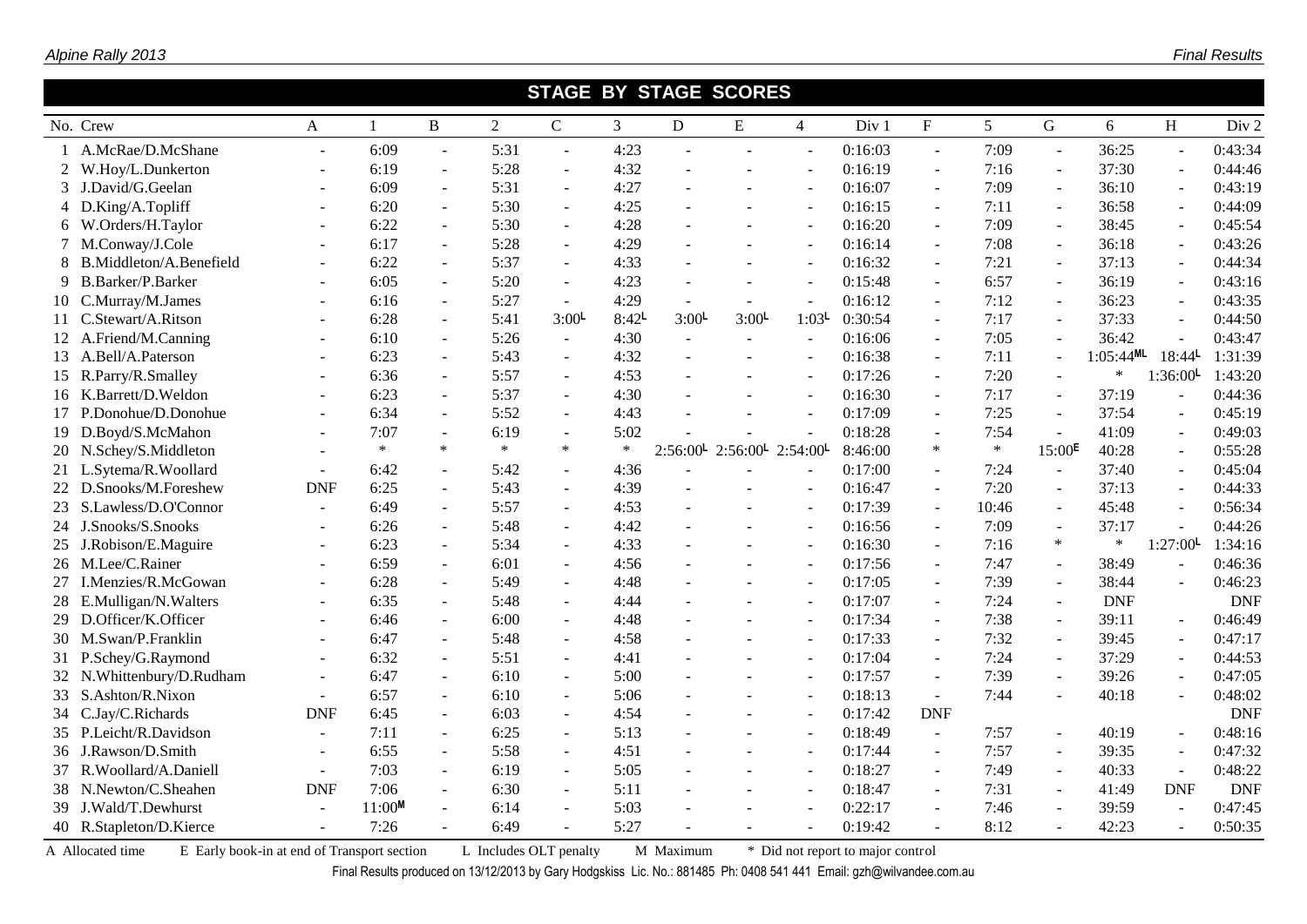|    | <b>STAGE BY STAGE SCORES</b> |                          |                    |                |                |                          |                   |                |                          |                          |            |                           |                 |                      |            |                          |            |
|----|------------------------------|--------------------------|--------------------|----------------|----------------|--------------------------|-------------------|----------------|--------------------------|--------------------------|------------|---------------------------|-----------------|----------------------|------------|--------------------------|------------|
|    | No. Crew                     | $\mathbf{A}$             | $\mathbf{1}$       | B              | $\overline{2}$ | $\mathbf C$              | 3                 | D              | ${\bf E}$                | $\overline{4}$           | Div 1      | $\boldsymbol{\mathrm{F}}$ | $5\overline{)}$ | $\mathsf G$          | 6          | H                        | Div 2      |
|    | 41 M.Sutcliffe/J.Milner      | $\sim$                   | 11:00 <sup>M</sup> | $\sim$         | 6:04           | $\overline{a}$           | 4:59              |                | $\overline{a}$           |                          | 0:22:03    | $\sim$                    | 7:32            | $\overline{a}$       | 39:35      | $\overline{a}$           | 0:47:07    |
|    | 42 D.Fernie/G.Floyd          |                          | 7:10               | $\sim$         | <b>DNF</b>     |                          |                   |                |                          |                          | <b>DNF</b> |                           |                 |                      |            |                          |            |
|    | 44 J.Lawson/M.Lawson         |                          | 6:59               | $\sim$         | 6:07           | $\overline{a}$           | 4:59              |                |                          |                          | 0:18:05    | $\blacksquare$            | 7:55            | $\overline{a}$       | 39:59      | $\overline{\phantom{a}}$ | 0:47:54    |
|    | 45 P.Houghton/P.Bonser       | $\overline{a}$           | 7:13               | $\sim$         | 6:17           | $\blacksquare$           | 4:58              |                |                          |                          | 0:18:28    | $\sim$                    | 7:53            | $\sim$               | 40:07      | $\blacksquare$           | 0:48:00    |
|    | 46 W.Mason/D.Reed            | $\sim$                   | 7:25               |                | 6:34           | $\sim$                   | 5:16              |                | $\sim$                   | $\sim$                   | 0:19:15    | $\sim$                    | 7:49            | $\sim$               | 39:27      | $\overline{a}$           | 0:47:16    |
|    | 47 G.Kendrick/R.Gottschalk   | $\overline{a}$           | 7:08               | $\overline{a}$ | 6:20           | $\overline{\phantom{a}}$ | 5:05              |                |                          |                          | 0:18:33    | $\blacksquare$            | 8:16            | $\ast$               | $\ast$     | $47:00^{\text{L}}$       | 0:55:16    |
|    | 48 P.Thomas/K.Radnell        |                          | <b>DNF</b>         |                |                |                          |                   |                |                          |                          | <b>DNF</b> |                           |                 |                      |            |                          |            |
| 49 | R.Carter/R.Farrell           | $\overline{a}$           | 7:06               | $\sim$         | 6:25           | $\blacksquare$           | 5:06              | $\sim$         |                          |                          | 0:18:37    | $\blacksquare$            | 7:48            | $\blacksquare$       | $\ast$     | $\sim$                   | 0:07:48    |
|    | 50 T.Trewern/D.Trewern       |                          | 7:28               | $\sim$         | 6:37           | $\overline{a}$           | 5:35              | $\overline{a}$ |                          |                          | 0:19:40    | $\overline{a}$            | 8:19            | $\sim$               | 44:10      | $\sim$                   | 0:52:29    |
|    | 51 B.Ross/J.Hague            | $\overline{\phantom{a}}$ | 7:04               | $\sim$         | 6:25           | $\blacksquare$           | 4:58              | $\sim$         | $\sim$                   | $\overline{\phantom{a}}$ | 0:18:27    | $\sim$                    | 7:40            | $\sim$               | 39:18      | $\blacksquare$           | 0:46:58    |
|    | 52 A.Wilson/S.Jennison       |                          | 7:06               | $\sim$         | 6:16           | $\blacksquare$           | 5:05              |                |                          |                          | 0:18:27    | $\sim$                    | 8:00            | $\sim$               | 40:21      | $\blacksquare$           | 0:48:21    |
|    | 53 K.Harper/C.Ellis          | $\overline{a}$           | 7:18               | $\sim$         | 6:24           | $\blacksquare$           | 5:08              | $\sim$         | $\blacksquare$           |                          | 0:18:50    | $\sim$                    | 8:31            | $\sim$               | 41:52      | $\blacksquare$           | 0:50:23    |
|    | 54 G.Williamson/D.Colless    | $\overline{a}$           | 8:10               | $\sim$         | 7:03           | $\blacksquare$           | 5:44              |                |                          |                          | 0:20:57    | $\blacksquare$            | 8:35            | $\sim$               | 45:15      | $\blacksquare$           | 0:53:50    |
|    | 55 M.Rogers/J.Selmon         |                          | 7:19               | $\mathbf{r}$   | 6:30           | $\blacksquare$           | 5:04              |                |                          |                          | 0:18:53    | $\sim$                    | 8:20            | $\sim$               | 42:11      | $\sim$                   | 0:50:31    |
| 56 | T.Reynolds/S.Reynolds        | $\overline{a}$           | 7:40               | $\sim$         | 6:42           | $\blacksquare$           | 5:26              | $\sim$         |                          |                          | 0:19:48    | $\mathbf{r}$              | 8:29            | $\sim$               | 42:22      | $\blacksquare$           | 0:50:51    |
|    | 57 N.Senior/L.Phillips       | $\sim$                   | 7:17               | $\sim$         | 6:20           | $\overline{a}$           | 5:09              | $\sim$         |                          |                          | 0:18:46    | $\mathbf{r}$              | 8:08            | $\sim$               | 44:31      | $\blacksquare$           | 0:52:39    |
|    | 58 I.Crook/P.Ellis           | $\sim$                   | 7:16               | $\sim$         | 6:29           | $\blacksquare$           | 5:16              | <b>DNF</b>     |                          |                          | <b>DNF</b> |                           |                 |                      |            |                          |            |
|    | 59 L.Garrioch/S.Schulz       |                          | 6:48               | $\sim$         | 5:58           | $\overline{\phantom{a}}$ | 4:52              | $\overline{a}$ |                          |                          | 0:17:38    | $\blacksquare$            | 7:39            | $\sim$               | 39:33      | $\blacksquare$           | 0:47:12    |
|    | 60 I.Curry/S.Curry           | $\overline{a}$           | 7:41               | $\sim$         | 6:55           | $\blacksquare$           | 5:26              | $\sim$         |                          |                          | 0:20:02    | $\blacksquare$            | 8:43            | $\ddot{\phantom{1}}$ | 42:07      | $\blacksquare$           | 0:50:50    |
|    | 61 A.Kovacevic/K.Cotter      | $\sim$                   | 7:28               | $\sim$         | 6:36           | $\blacksquare$           | 5:26              | $\sim$         | $\blacksquare$           |                          | 0:19:30    | $\omega$                  | 8:18            | $\sim$               | 42:58      | $\blacksquare$           | 0:51:16    |
|    | 62 T.Reed/B.Reed             | $\overline{\phantom{a}}$ | 7:24               | $\sim$         | 6:16           | $\blacksquare$           | 4:59              | $\sim$         |                          |                          | 0:18:39    | $\blacksquare$            | 8:08            | $\blacksquare$       | 41:22      | $\blacksquare$           | 0:49:30    |
| 63 | R.Kingham/B.Catt             |                          | 7:50               | $\blacksquare$ | 6:51           | $\blacksquare$           | 5:24              | $\overline{a}$ |                          |                          | 0:20:05    | $\sim$                    | 8:26            | $\sim$               | 47:14      | $\sim$                   | 0:55:40    |
|    | 64 N.Testa/S.Oake            | ٠                        | 7:29               | $\sim$         | 6:45           | $\blacksquare$           | 5:21              | $\overline{a}$ | ÷.                       |                          | 0:19:35    | $\sim$                    | 8:35            | $\sim$               | <b>DNF</b> |                          | <b>DNF</b> |
| 65 | B.Field/J.Field              |                          | 7:43               | $\sim$         | 7:01           | $\blacksquare$           | 5:38              | $\sim$         |                          |                          | 0:20:22    | $\sim$                    | 8:22            | $\sim$               | 43:31      | $\overline{\phantom{a}}$ | 0:51:53    |
|    | 66 M.Ward/J.Pollock          |                          | 8:02               | $\sim$         | 7:12           | $\blacksquare$           | 5:53              | $\overline{a}$ | $\overline{\phantom{a}}$ |                          | 0:21:07    | $\blacksquare$            | 8:30            | $\sim$               | 43:32      | $\blacksquare$           | 0:52:02    |
| 67 | M.Frendo/S.McKie             |                          | 7:38               | $\sim$         | 6:37           | ÷.                       | 5:18              | $\overline{a}$ |                          |                          | 0:19:33    | $\sim$                    | 8:36            | $\sim$               | 43:01      | $\blacksquare$           | 0:51:37    |
| 68 | T.Huggins/S.Huggins          | $\sim$                   | 7:41               | $\sim$         | 6:43           | $\blacksquare$           | 5:23              | $\sim$         | $\sim$                   |                          | 0:19:47    | $\sim$                    | 8:20            | $\sim$               | 42:11      | $\blacksquare$           | 0:50:31    |
|    | 69 K.Millard/A.Hutchins      | $\sim$                   | 7:10               | $\sim$         | 6:15           | $\blacksquare$           | 5:09              | $\overline{a}$ |                          |                          | 0:18:34    | $\sim$                    | 8:00            | $\sim$               | 39:13      | $\overline{\phantom{a}}$ | 0:47:13    |
|    | 70 M.Arundel/S.Healey        |                          | 7:20               | $\sim$         | 6:52           | $\overline{\phantom{a}}$ | 5:18              |                |                          |                          | 0:19:30    | $\mathbf{r}$              | 8:13            | $\sim$               | 42:09      | $\overline{a}$           | 0:50:22    |
| 71 | B.Canny/D.Norman             | $\overline{\phantom{a}}$ | 7:37               | $\sim$         | 6:39           | $\blacksquare$           | 5:21              | $\overline{a}$ | ÷                        |                          | 0:19:37    | $\sim$                    | 8:22            | $\sim$               | <b>DNF</b> |                          | <b>DNF</b> |
|    | 72 D.Lawrance/D.Davison      | $\sim$                   | 7:06               | $\sim$         | 6:31           | $\blacksquare$           | 8:00 <sup>M</sup> | $\overline{a}$ |                          |                          | 0:21:37    | $\sim$                    | 7:56            | $\sim$               | 40:42      | $\blacksquare$           | 0:48:38    |
| 73 | T.Brendel/S.Brendel          | $\sim$                   | 7:05               | $\sim$         | 6:15           | $\overline{\phantom{a}}$ | 5:04              | $\overline{a}$ | $\sim$                   | $\overline{\phantom{a}}$ | 0:18:24    | $\sim$                    | 7:50            | $\sim$               | 40:57      | $\bar{\phantom{a}}$      | 0:48:47    |
|    | 74 P.Morrison/S.Wasson       |                          | 7:44               | $\mathbf{r}$   | 6:45           | $\overline{\phantom{a}}$ | 5:27              |                |                          |                          | 0:19:56    | $\blacksquare$            | 8:23            | $\sim$               | 41:59      | ÷,                       | 0:50:22    |
|    | 75 B.Watson/D.Johnson        | $\sim$                   | 7:47               | $\sim$         | 6:51           | $\blacksquare$           | 5:42              | $\sim$         | $\sim$                   | $\overline{\phantom{a}}$ | 0:20:20    | $\sim$                    | 8:41            | $\overline{a}$       | 42:55      | $\overline{\phantom{a}}$ | 0:51:36    |
|    | 76 G.Carruthers/S.Carruthers | $\sim$                   | 7:21               | $\sim$         | 6:37           | $\blacksquare$           | 5:16              |                |                          |                          | 0:19:14    | $\sim$                    | 8:13            | $\sim$               | <b>DNF</b> |                          | <b>DNF</b> |
|    | 77 G.Pate/C.Pearce           |                          | 7:27               |                | 6:30           | $\blacksquare$           | 5:16              |                |                          |                          | 0:19:13    |                           | 8:37            |                      | 42:53      |                          | 0:51:30    |
|    | 78 J.Downs/K.Turner          |                          | 8:21               |                | 7:16           | $\overline{a}$           | 5:44              |                |                          |                          | 0:21:21    |                           | 8:41            |                      | 46:18      |                          | 0:54:59    |

A Allocated time E Early book-in at end of Transport section L Includes OLT penalty M Maximum \* Did not report to major control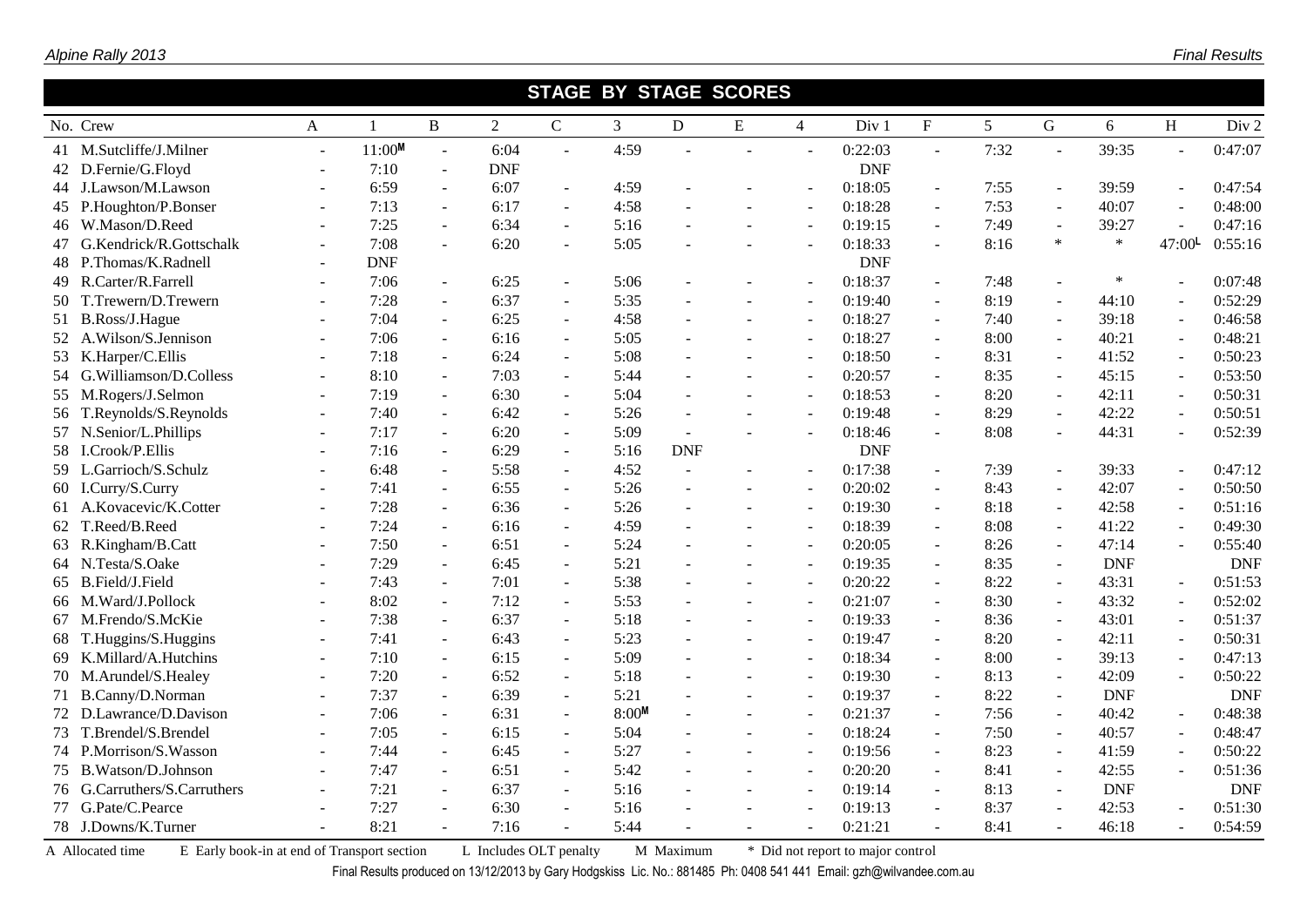| Alpine Rally 2013 |  |
|-------------------|--|
|-------------------|--|

| <b>STAGE BY STAGE SCORES</b> |                          |            |                          |        |                          |        |                        |         |                          |         |                          |      |                          |              |        |            |
|------------------------------|--------------------------|------------|--------------------------|--------|--------------------------|--------|------------------------|---------|--------------------------|---------|--------------------------|------|--------------------------|--------------|--------|------------|
| No. Crew                     | A                        |            | B                        | 2      | C                        | 3      | D                      | Е       | $\overline{4}$           | Div 1   | $F_{\rm}$                | 5    | G                        | 6            | H      | Div 2      |
| 79 M.Long/V.Haskett          | $\overline{\phantom{a}}$ | 7:18       | $\sim$                   | 6:30   | $\sim$                   | 5:12   |                        |         |                          | 0:19:00 | $\overline{\phantom{a}}$ | 7:53 | $\overline{\phantom{a}}$ | 40:31        |        | 0:48:24    |
| 80 A.Paice/K.Wilson          | $\overline{\phantom{a}}$ | 7:19       | $\blacksquare$           | 6:43   | $\sim$                   | 5:17   |                        |         | $\overline{\phantom{a}}$ | 0:19:19 | $\blacksquare$           | 8:10 | $\sim$                   | 41:37        |        | 0:49:47    |
| 81 R.Cranston/K.Grealy       | $\overline{\phantom{a}}$ | 7:48       | $\sim$                   | 6:53   | $\sim$                   | 5:34   |                        |         |                          | 0:20:15 | $\blacksquare$           | 8:27 |                          | 43:56        |        | 0:52:23    |
| 82 D.Curl/R.Richards         | $\sim$                   | 10:08      | $\sim$                   | 8:23   | $\sim$                   | 6:25   |                        |         | $\overline{\phantom{a}}$ | 0:24:56 | $\blacksquare$           | 9:38 | $\sim$                   | 55:00M       | $\sim$ | 1:04:38    |
| 83 B.Cromarty/H.Maslin       |                          | 7:36       | $\sim$                   | 6:35   | $\sim$                   | 5:21   |                        |         |                          | 0:19:32 | $\blacksquare$           | 8:16 | $\sim$                   | 41:18        |        | 0:49:34    |
| 84 J.Lee/T.Smith             | $\overline{\phantom{a}}$ | 7:22       | ٠                        | 6:39   | $\overline{\phantom{a}}$ | 5:17   |                        |         |                          | 0:19:18 | $\blacksquare$           | 8:10 | $\sim$                   | 40:17        |        | 0:48:27    |
| 85 S.Piggott/C.Robinson      | $\sim$                   | $21:03$ ML | $\ast$                   | $\ast$ | $\ast$                   | $\ast$ | $\ast$                 | $\ast$  | 10:03 <sup>L</sup>       | 0:31:06 | $\overline{\phantom{a}}$ | 8:55 | $\overline{\phantom{a}}$ | 45:08        |        | 0:54:03    |
| 86 D.Hasnat/M.Petersen       | $\overline{\phantom{a}}$ | 8:06       | $\sim$                   | 7:18   | $\sim$                   | 5:46   |                        |         |                          | 0:21:10 | $\blacksquare$           | 8:37 | $\sim$                   | 43:50        |        | 0:52:27    |
| 87 T.Knight/B.Ward           | $\overline{\phantom{a}}$ | 7:25       | $\sim$                   | 6:33   | $\sim$                   | 5:12   |                        |         | $\overline{\phantom{a}}$ | 0:19:10 | $\blacksquare$           | 8:25 | $\sim$                   | 42:31        | $\sim$ | 0:50:56    |
| 88 P.Swan/V.Swan             |                          | 7:47       | $\sim$                   | 6:50   | $\sim$                   | 5:37   |                        |         |                          | 0:20:14 | $\blacksquare$           | 8:34 | $\overline{\phantom{a}}$ | 42:09        |        | 0:50:43    |
| J.Pinkerton/P.Shearman<br>89 | <b>DNF</b>               | 8:03       | $\blacksquare$           | 7:15   | $\sim$                   | 5:46   |                        |         | $\sim$                   | 0:21:04 | $\blacksquare$           | 8:59 | $\sim$                   | <b>DNF</b>   |        | <b>DNF</b> |
| 90 S.Gardiner/D.Allan        | $\overline{\phantom{a}}$ | 7:03       | $\sim$                   | 6:12   | $\sim$                   | 5:09   |                        |         |                          | 0:18:24 | $\blacksquare$           | 8:11 | $\overline{\phantom{a}}$ | 55:00M       |        | 1:03:11    |
| 91 K.MacDonald/R.Ellis       | $\overline{\phantom{a}}$ | 8:32       | $\sim$                   | 7:40   | $\sim$                   | 6:21   |                        |         | $\overline{\phantom{a}}$ | 0:22:33 | $\blacksquare$           | 9:21 | $\sim$                   | 47:23        | $\sim$ | 0:56:44    |
| 92 G.Howard/M.Loxton         |                          | 8:03       | $\sim$                   | 7:10   | $\sim$                   | 6:02   |                        |         |                          | 0:21:15 | $\blacksquare$           | 8:51 |                          | 44:42        |        | 0:53:33    |
| 93 A.Artamonov/G.Bonch-Osmol | $\overline{\phantom{a}}$ | 8:13       | $\sim$                   | 7:01   | $\sim$                   | 5:40   |                        |         |                          | 0:20:54 | $\overline{\phantom{a}}$ | 8:45 | $\blacksquare$           | 43:14        |        | 0:51:59    |
| 94 J.Ellis/A.Sietsma         | $\overline{\phantom{a}}$ | 8:34       | $\sim$                   | 7:33   | $\sim$                   | 6:05   |                        |         | $\overline{\phantom{a}}$ | 0:22:12 | $\blacksquare$           | 9:13 |                          | $56:13^{ML}$ |        | 1:05:26    |
| 95 S.McKern/R.Pinter         | $\sim$                   | $11:00^M$  | $\sim$                   | 9:15   | $\sim$                   | 5:52   |                        |         |                          | 0:26:07 | $\overline{\phantom{a}}$ | 8:37 |                          | $\ast$       |        | 0:08:37    |
| 96 M.Holloway/R.Wilson       | $\sim$                   | 8:40       | $\sim$                   | 7:33   | $\sim$                   | 6:14   |                        |         | $\overline{\phantom{a}}$ | 0:22:27 | $\blacksquare$           | 9:26 | $\sim$                   | 48:16        | $\sim$ | 0:57:42    |
| 97 S.Anderson/M.Stratte      | $\overline{\phantom{a}}$ | 7:20       | $\sim$                   | 6:45   | $\sim$                   | 5:33   |                        |         |                          | 0:19:38 | $\overline{\phantom{a}}$ | 7:48 | $\sim$                   | 40:32        |        | 0:48:20    |
| 98 T.Clarke/M.Rourke         | $\overline{\phantom{a}}$ | 6:25       | $\overline{\phantom{a}}$ | 5:54   | $\sim$                   | $\ast$ | $1:19:00^{\mathsf{L}}$ | 1:19:00 | 1:16:58                  | 4:07:17 | $\blacksquare$           | 7:44 |                          | 39:16        |        | 0:47:00    |
| 99 J.Carney/N.Moore          |                          | 7:32       |                          | 6:35   |                          | 5:19   |                        |         |                          | 0:19:26 |                          | 8:10 |                          | 41:43        |        | 0:49:53    |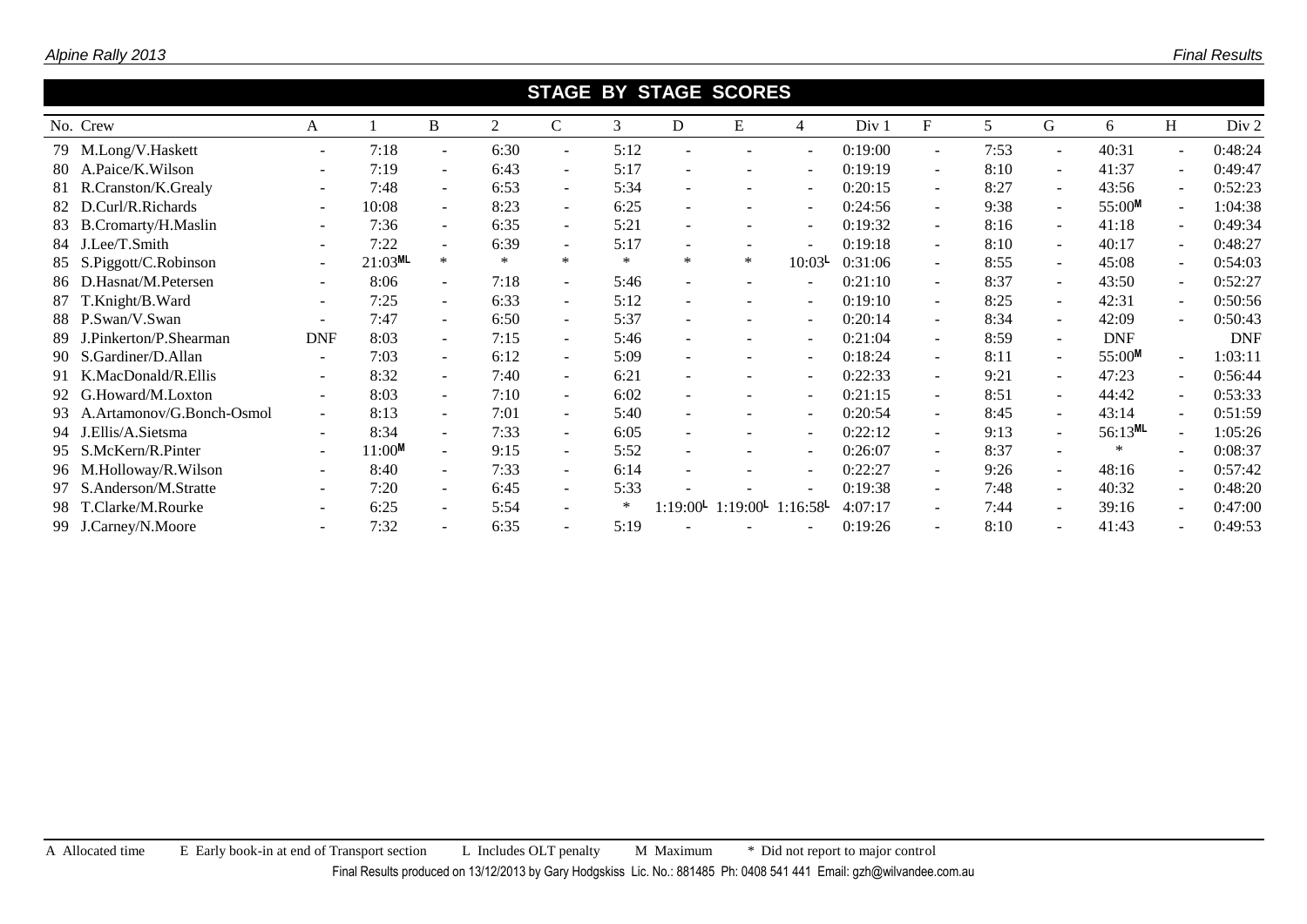|    | SIAGE BY SIAGE SCORES     |                          |                |                       |           |                       |                      |                          |            |                          |                          |                    |                          |        |                          |                  |                          |
|----|---------------------------|--------------------------|----------------|-----------------------|-----------|-----------------------|----------------------|--------------------------|------------|--------------------------|--------------------------|--------------------|--------------------------|--------|--------------------------|------------------|--------------------------|
|    | No. Crew                  | $\mathbf{I}$             | $\overline{7}$ | $\mathbf{J}$          | 8         | $\bf K$               | 9                    | L                        | Div 3      | <b>DB34</b>              | $\mathbf{M}$             | 10                 | ${\bf N}$                | 11     | $\overline{O}$           | Div <sub>4</sub> | <b>DB45</b>              |
|    | A.McRae/D.McShane         |                          | 17:49          | $\omega$              | 23:50     | $\blacksquare$        | 13:59                | $\sim$                   | 0:55:38    | $\overline{\phantom{a}}$ | ÷,                       | 26:31              | $\sim$                   | 23:52  | $\blacksquare$           | 0:50:23          |                          |
|    | 2 W.Hoy/L.Dunkerton       | $\sim$                   | 18:31          | $\mathbf{r}$          | 24:17     | $\blacksquare$        | 14:32                | $\sim$                   | 0:57:20    | $\overline{a}$           | $\overline{a}$           | 23:09              | $\sim$                   | 23:48  | $\sim$                   | 0:46:57          |                          |
|    | 3 J.David/G.Geelan        | $\sim$                   | 17:57          | $\mathcal{L}$         | 23:45     | $\sim$                | 14:01                | $\sim$                   | 0:55:43    | $\mathcal{L}$            | $\mathbf{r}$             | 23:10              | $\overline{\phantom{a}}$ | 23:55  | $\blacksquare$           | 0:47:05          | $\sim$                   |
|    | 4 D.King/A.Topliff        |                          | 18:18          | $\omega$              | 23:51     | $\sim$                | 14:16                |                          | 0:56:25    |                          | $\overline{\phantom{a}}$ | 23:07              | $\blacksquare$           | 23:34  | $\overline{\phantom{a}}$ | 0:46:41          | $\blacksquare$           |
|    | 6 W.Orders/H.Taylor       | $\overline{\phantom{a}}$ | 18:21          | $\omega$              | 24:21     | $\sim$                | 14:10                | $\sim$                   | 0:56:52    | $\mathbf{r}$             | $\equiv$                 | 23:07              | $\blacksquare$           | 23:58  | $\blacksquare$           | 0:47:05          | $\mathbf{r}$             |
|    | 7 M.Conway/J.Cole         | $\overline{\phantom{a}}$ | 18:08          | $\omega$              | 23:47     | $\sim$                | 14:08                | $\sim$                   | 0:56:03    |                          | $\overline{a}$           | 22:40              | $\overline{\phantom{a}}$ | 23:12  | $\blacksquare$           | 0:45:52          | $\equiv$                 |
|    | 8 B.Middleton/A.Benefield | $\sim$                   | 18:30          | $\omega$              | 24:17     | $\sim$                | 14:39                | $\sim$                   | 0:57:26    |                          | $\overline{a}$           | 23:11              | $\blacksquare$           | 24:08  | $\blacksquare$           | 0:47:19          | $\mathbf{r}$             |
| 9  | <b>B.Barker/P.Barker</b>  |                          | 18:05          | $\mathbf{r}$          | 23:40     | <b>DNF</b>            |                      |                          | <b>DNF</b> |                          |                          |                    |                          |        |                          |                  |                          |
|    | 10 C.Murray/M.James       | $\overline{\phantom{a}}$ | 18:03          | $\omega$              | 23:57     | $\sim$                | 14:12                | $\overline{\phantom{a}}$ | 0:56:12    |                          | $\blacksquare$           | 26:31              | $\blacksquare$           | 23:49  | $\blacksquare$           | 0:50:20          |                          |
|    | 11 C.Stewart/A.Ritson     | $\sim$                   | 19:15          | $\sim$                | 25:04     | $\sim$                | 15:35                | $\sim$                   | 0:59:54    | ÷.                       | $\overline{a}$           | 23:14              | $\overline{\phantom{a}}$ | 24:07  | $\blacksquare$           | 0:47:21          | $\mathbf{r}$             |
|    | 12 A.Friend/M.Canning     | $\overline{\phantom{a}}$ | 18:10          | $\omega$              | 23:58     | $\sim$                | 13:51                | $\sim$                   | 0:55:59    | ÷.                       | $\sim$                   | 22:48              | $\overline{\phantom{a}}$ | 23:38  | $\omega$                 | 0:46:26          |                          |
|    | 13 A.Bell/A.Paterson      |                          | 18:19          | $\omega$              | 25:11     | $\omega$              | 15:14                | $\sim$                   | 0:58:44    |                          | $\overline{\phantom{a}}$ | 22:56              | $\mathbf{u}$             | 24:32  | $\blacksquare$           | 0:47:28          | $\sim$                   |
|    | 15 R.Parry/R.Smalley      | $\overline{\phantom{a}}$ | 21:26          | $\ast$                | $\ast$    | $\ast$                | $\ast$               | $\ast$                   | 0:21:26    | $\ast$                   | $\ast$                   | $\ast$             | $\ast$                   | $\ast$ | $\sim$                   | 0:00:00          |                          |
|    | 16 K.Barrett/D.Weldon     | $\sim$                   | 18:23          | $\omega$              | 3:39:00ML | $\ast$                | $\ast$               | $2:56:00^{\mathsf{L}}$   | 6:53:23    |                          | $\overline{a}$           | 24:29              | $\sim$                   | 25:10  | $\sim$                   | 0:49:39          | $\omega$                 |
|    | 17 P.Donohue/D.Donohue    |                          | 18:49          |                       | 24:36     |                       | 15:15                |                          | 0:58:40    |                          | $\overline{a}$           | 23:45              | $\blacksquare$           | 24:34  | ÷,                       | 0:48:19          |                          |
|    | 19 D.Boyd/S.McMahon       |                          | 20:36          | $\mathbf{r}$          | 26:18     | $\sim$                | 16:54                | $\sim$                   | 1:03:48    |                          | $\mathbf{r}$             | 24:15              | $\omega$                 | 26:03  |                          | 0:50:18          | $\sim$                   |
|    | 20 N.Schey/S.Middleton    | 6:00 <sup>E</sup>        | 18:38          | $\mathbf{r}$          | 24:00     | $\sim$                | $21:00$ <sup>M</sup> | $\omega$                 | 1:09:38    | $\mathbf{r}$             | 6:00 <sup>E</sup>        | 59:43 <sup>M</sup> | $\ast$                   | $\ast$ | $13:43^L$                | 1:19:26          |                          |
|    | 21 L.Sytema/R.Woollard    |                          | 18:56          | $\mathcal{L}$         | 24:59     | $\sim$                | 14:51                | $\sim$                   | 0:58:46    | $\sim$                   | $\mathbf{r}$             | 23:46              | $\blacksquare$           | 24:35  | $\omega$                 | 0:48:21          | $\sim$                   |
|    | 22 D.Snooks/M.Foreshew    |                          | 18:41          |                       | 24:25     | $\sim$                | 14:37                |                          | 0:57:43    |                          | $\sim$                   | 23:23              | $\overline{\phantom{a}}$ | 24:10  | $\omega$                 | 0:47:33          | $\sim$                   |
|    | 23 S.Lawless/D.O'Connor   | $28:00$ <sub>EL</sub>    | $45:08$ L      | $25:00$ <sub>EL</sub> | 47:37L    | $21:00$ <sub>EL</sub> | 30:32                | $15:00^{\text{L}}$       | 4:00:17    | $\sim$                   | $\overline{\phantom{a}}$ | 25:02              | $\blacksquare$           | 26:19  | $\blacksquare$           | 0:51:21          | $\sim$                   |
|    | 24 J.Snooks/S.Snooks      |                          | 18:59          | $\mathbf{r}$          | 27:35     | $\sim$                | 14:35                | $\sim$                   | 1:01:09    | $\sim$                   | $\overline{a}$           | 22:52              | $\overline{\phantom{a}}$ | 23:50  | $\mathbf{r}$             | 0:46:42          | $\sim$                   |
|    | 25 J.Robison/E.Maguire    | <b>DNF</b>               |                |                       |           |                       |                      |                          | <b>DNF</b> |                          |                          |                    |                          |        |                          |                  |                          |
|    | 26 M.Lee/C.Rainer         |                          | 19:31          | $\sim$                | 38:00M    |                       | 15:08                |                          | 1:12:39    |                          | $\overline{a}$           | 24:32              | $\blacksquare$           | 25:52  | $\blacksquare$           | 0:50:24          |                          |
|    | 27 I.Menzies/R.McGowan    |                          | 19:34          | $\mathcal{L}$         | 25:19     | $\sim$                | 15:07                | $\sim$                   | 1:00:00    |                          |                          | 23:43              | $\overline{a}$           | 24:27  | $\mathbf{r}$             | 0:48:10          | $\overline{a}$           |
|    | 28 E.Mulligan/N.Walters   |                          |                |                       |           |                       |                      |                          |            |                          |                          |                    |                          |        |                          |                  |                          |
|    | 29 D.Officer/K.Officer    | $\sim$                   | 19:56          | $\omega$              | 26:02     | $\sim$                | 15:16                | $\omega$                 | 1:01:14    |                          | $\overline{a}$           | 24:50              | $\overline{\phantom{a}}$ | 25:16  | $\blacksquare$           | 0:50:06          |                          |
|    | 30 M.Swan/P.Franklin      |                          | 20:12          | $\mathcal{L}$         | 26:33     | $\sim$                | 15:58                | $\sim$                   | 1:02:43    |                          | $\sim$                   | 24:40              | $\overline{a}$           | 25:59  | $\sim$                   | 0:50:39          |                          |
|    | 31 P.Schey/G.Raymond      | $\sim$                   | 19:11          | $\omega$              | 24:44     | $\sim$                | 14:50                | $\sim$                   | 0:58:45    | $\overline{\phantom{a}}$ | $\overline{\phantom{a}}$ | 23:48              | $\omega$                 | 24:02  | $\blacksquare$           | 0:47:50          | $\overline{\phantom{a}}$ |
|    | 32 N.Whittenbury/D.Rudham | $\sim$                   | 26:14          | $\omega$              | 25:21     | $\sim$                | 15:35                | $\sim$                   | 1:07:10    |                          | $\overline{a}$           | 24:22              | $\overline{\phantom{a}}$ | 25:11  | $\blacksquare$           | 0:49:33          | $\overline{a}$           |
|    | 33 S.Ashton/R.Nixon       | $\sim$                   | 20:34          | $\blacksquare$        | 26:27     | $\sim$                | 16:01                | $\sim$                   | 1:03:02    |                          | $\overline{a}$           | 25:08              | $\overline{\phantom{a}}$ | 26:24  | $\sim$                   | 0:51:32          | $\mathbf{r}$             |
| 34 | C.Jay/C.Richards          |                          |                |                       |           |                       |                      |                          |            |                          |                          |                    |                          |        |                          |                  |                          |
|    | 35 P.Leicht/R.Davidson    |                          | 20:49          | $\mathcal{L}$         | 26:18     | $\sim$                | 15:50                | $\sim$                   | 1:02:57    | $\sim$                   | $\overline{a}$           | 25:18              | $\blacksquare$           | 26:15  | $\blacksquare$           | 0:51:33          |                          |
|    | 36 J.Rawson/D.Smith       | $\sim$                   | 19:37          | $\sim$                | 25:34     | $\sim$                | 15:33                | ÷.                       | 1:00:44    | ÷.                       | L.                       | 24:31              | $\sim$                   | 25:34  | $\mathbf{r}$             | 0:50:05          | $\overline{a}$           |
|    | 37 R.Woollard/A.Daniell   | $\sim$                   | 20:22          | $\omega$              | 26:59     | $\sim$                | 16:07                | $\sim$                   | 1:03:28    | $\mathbf{r}$             | $\blacksquare$           | 25:40              | $\blacksquare$           | 26:15  | $\blacksquare$           | 0:51:55          | $\sim$                   |
| 38 | N.Newton/C.Sheahen        |                          |                |                       |           |                       |                      |                          |            |                          |                          |                    |                          |        |                          |                  |                          |
| 39 | J.Wald/T.Dewhurst         |                          | 20:18          |                       | 26:07     |                       | 15:48                |                          | 1:02:13    |                          |                          | 25:00              | $\overline{\phantom{a}}$ | 25:58  |                          | 0:50:58          |                          |
|    | 40 R.Stapleton/D.Kierce   |                          | 21:28          |                       | 28:01     |                       | 16:37                |                          | 1:06:06    | $2:00^{\text{E}}$        |                          | 25:59              | $\overline{a}$           | 27:38  | $\mathbf{r}$             | 0:55:37          |                          |

 **STAGE BY STAGE SCORES**

A Allocated time E Early book-in at end of Transport section L Includes OLT penalty M Maximum \* Did not report to major control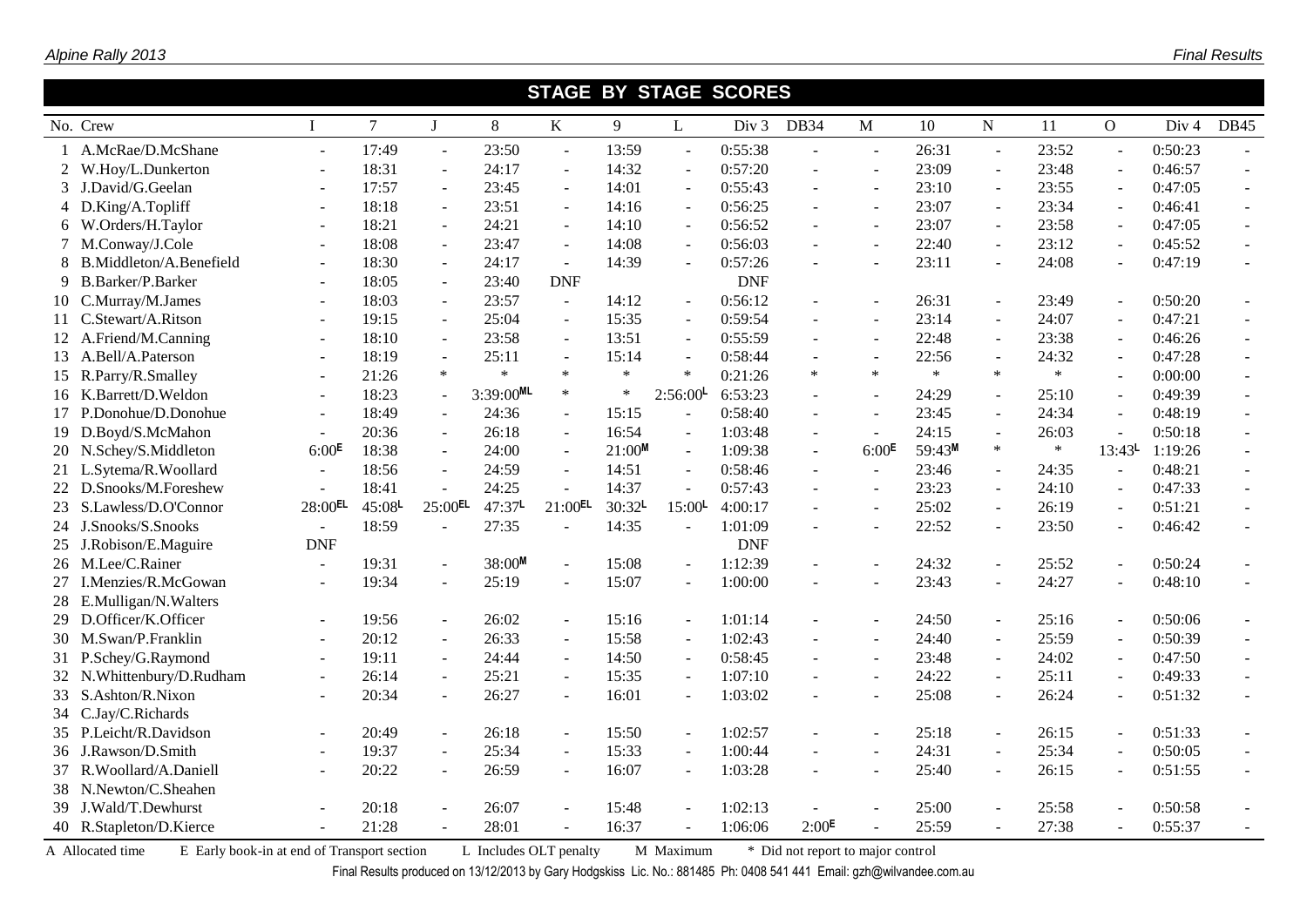| <b>STAGE BY STAGE SCORES</b> |                          |           |                          |        |                          |           |                |            |                          |                          |                       |                |        |                          |            |                          |
|------------------------------|--------------------------|-----------|--------------------------|--------|--------------------------|-----------|----------------|------------|--------------------------|--------------------------|-----------------------|----------------|--------|--------------------------|------------|--------------------------|
| No. Crew                     | $\mathbf{I}$             | $\tau$    | $\mathbf{J}$             | 8      | $\bf K$                  | 9         | L              | Div 3      | <b>DB34</b>              | $\mathbf{M}$             | 10                    | ${\bf N}$      | 11     | $\mathbf{O}$             | Div 4      | DB45                     |
| 41 M.Sutcliffe/J.Milner      | $\sim$                   | 19:41     | $\overline{\phantom{a}}$ | 26:35  | $\overline{\phantom{a}}$ | 15:40     |                | 1:01:56    |                          | $\sim$                   | 24:44                 | $\sim$         | 26:55  |                          | 0:51:39    |                          |
| 42 D.Fernie/G.Floyd          |                          |           |                          |        |                          |           |                |            |                          |                          |                       |                |        |                          |            |                          |
| 44 J.Lawson/M.Lawson         | $\sim$                   | 20:03     | 1:00                     | 28:18  | <b>DNF</b>               |           |                | <b>DNF</b> |                          |                          |                       |                |        |                          |            |                          |
| 45 P.Houghton/P.Bonser       | $\blacksquare$           | 20:05     | $\blacksquare$           | 26:10  | $\overline{\phantom{a}}$ | 15:38     | $\blacksquare$ | 1:01:53    |                          | $\sim$                   | 24:37                 | $\blacksquare$ | 25:42  | $\blacksquare$           | 0:50:19    |                          |
| 46 W.Mason/D.Reed            | $\sim$                   | 20:11     | $\sim$                   | 26:36  | $\sim$                   | 15:53     | $\sim$         | 1:02:40    | $\overline{a}$           | $\sim$                   | 24:30                 | $\sim$         | 26:00  | $\sim$                   | 0:50:30    |                          |
| 47 G.Kendrick/R.Gottschalk   |                          | 21:07     | $\blacksquare$           | 26:43  | $\sim$                   | 15:55     | $\sim$         | 1:03:45    |                          | $\sim$                   | 26:05                 | $\blacksquare$ | 27:17  | $\blacksquare$           | 0:53:22    | $\sim$                   |
| 48 P.Thomas/K.Radnell        |                          |           |                          |        |                          |           |                |            |                          |                          |                       |                |        |                          |            |                          |
| 49 R.Carter/R.Farrell        | ∗                        | $\ast$    | $\ast$                   | $\ast$ | $\ast$                   | $\ast$    | $\ast$         |            | $40:00^{\text{L}}$       | $40:00^{\mathsf{L}}$     | $1:38:42^{\text{ML}}$ | $\ast$         | $\ast$ | $57:42^{\mathsf{L}}$     | 3:56:24    |                          |
| 50 T.Trewern/D.Trewern       |                          | 21:37     | $\sim$                   | 27:49  | $\overline{\phantom{a}}$ | 16:28     | $\sim$         | 1:05:54    |                          | $\overline{a}$           | 26:40                 | $\blacksquare$ | 27:37  |                          | 0:54:17    |                          |
| 51 B.Ross/J.Hague            |                          | 19:45     | $\blacksquare$           | 25:46  | $\sim$                   | 15:53     | $\sim$         | 1:01:24    |                          | $\sim$                   | 24:34                 | $\blacksquare$ | 26:11  |                          | 0:50:45    |                          |
| 52 A.Wilson/S.Jennison       | $\sim$                   | 20:39     | $\blacksquare$           | 26:49  | $\sim$                   | 16:00     | $\omega$       | 1:03:28    |                          | $\sim$                   | 25:38                 | $\blacksquare$ | 26:29  |                          | 0:52:07    |                          |
| 53 K.Harper/C.Ellis          | $\blacksquare$           | 21:09     | $\sim$                   | 27:49  | $\overline{\phantom{a}}$ | 16:33     | $\blacksquare$ | 1:05:31    | $\sim$                   | $\sim$                   | 25:30                 | $\sim$         | 27:13  | $\sim$                   | 0:52:43    | $\overline{\phantom{a}}$ |
| 54 G.Williamson/D.Colless    | $\sim$                   | 25:08     | $\blacksquare$           | 30:41  | $\overline{\phantom{a}}$ | 17:44     | $\sim$         | 1:13:33    | 4:00 <sup>E</sup>        | $\sim$                   | 28:36                 | $\sim$         | 29:36  | $\sim$                   | 1:02:12    | $\sim$                   |
| 55 M.Rogers/J.Selmon         |                          | 21:08     | $\equiv$                 | 27:30  | $\overline{\phantom{a}}$ | 16:21     | $\omega$       | 1:04:59    | $\equiv$                 | $\sim$                   | 25:55                 | $\omega$       | 26:56  | $\blacksquare$           | 0:52:51    | $\sim$                   |
| 56 T.Reynolds/S.Reynolds     | $\sim$                   | 21:58     | $\blacksquare$           | 28:39  | $\sim$                   | 16:52     |                | 1:07:29    |                          | $\sim$                   | 26:47                 | $\blacksquare$ | 28:41  |                          | 0:55:28    |                          |
| 57 N.Senior/L.Phillips       |                          |           |                          |        |                          |           |                | <b>DNF</b> |                          |                          |                       |                |        |                          |            |                          |
| 58 I.Crook/P.Ellis           |                          |           |                          |        |                          |           |                |            |                          |                          |                       |                |        |                          |            |                          |
| 59 L.Garrioch/S.Schulz       | $\overline{\phantom{a}}$ | 19:41     | $\blacksquare$           | 25:44  | $\blacksquare$           | 15:10     | $\blacksquare$ | 1:00:35    | $\sim$                   | $\blacksquare$           | 24:41                 | $\blacksquare$ | 25:53  | $\sim$                   | 0:50:34    |                          |
| 60 I.Curry/S.Curry           | $\sim$                   | 21:16     | $\blacksquare$           | 29:34  | $\sim$                   | 16:55     | $\sim$         | 1:07:45    |                          | $\overline{a}$           | 26:25                 | $\sim$         | 28:06  |                          | 0:54:31    |                          |
| 61 A.Kovacevic/K.Cotter      | $\blacksquare$           | 21:58     | $\blacksquare$           | 28:02  | $\sim$                   | 16:42     | $\sim$         | 1:06:42    | $\sim$                   | $\sim$                   | 26:18                 | $\omega$       | 27:48  | $\sim$                   | 0:54:06    | $\sim$                   |
| 62 T.Reed/B.Reed             | $\sim$                   | 20:29     | $\sim$                   | 26:21  | $\sim$                   | 16:03     | $\sim$         | 1:02:53    | $\sim$                   |                          | 25:39                 | $\blacksquare$ | 25:55  | $\sim$                   | 0:51:34    | $\blacksquare$           |
| 63 R.Kingham/B.Catt          | $\blacksquare$           | 27:32     | $\blacksquare$           | 38:00M | $\blacksquare$           | $21:00^M$ | $\omega$       | 1:26:32    | <b>DNF</b>               |                          |                       |                |        |                          | <b>DNF</b> |                          |
| 64 N.Testa/S.Oake            |                          |           |                          |        |                          |           |                |            |                          |                          |                       |                |        |                          |            |                          |
| 65 B.Field/J.Field           |                          | 22:51     | $\blacksquare$           | 29:41  | $\sim$                   | 17:01     | $\sim$         | 1:09:33    |                          | $\blacksquare$           | 26:53                 | $\blacksquare$ | 28:23  | $\blacksquare$           | 0:55:16    |                          |
| 66 M.Ward/J.Pollock          | $\sim$                   | 22:11     | $\sim$                   | 28:43  | $\sim$                   | 17:10     | $\omega$       | 1:08:04    | $\blacksquare$           | $\sim$                   | 27:29                 | $\omega$       | 29:07  | $\overline{\phantom{a}}$ | 0:56:36    |                          |
| 67 M.Frendo/S.McKie          | $\blacksquare$           | 22:11     | $\blacksquare$           | 35:26  | $\sim$                   | 16:48     | $\omega$       | 1:14:25    |                          | $\sim$                   | 27:06                 | $\sim$         | 27:36  |                          | 0:54:42    |                          |
| 68 T.Huggins/S.Huggins       | $\sim$                   | 21:10     | $\sim$                   | 27:36  | $\sim$                   | 16:48     | $\sim$         | 1:05:34    |                          | $\overline{\phantom{a}}$ | 26:16                 | $\sim$         | 27:31  |                          | 0:53:47    |                          |
| 69 K.Millard/A.Hutchins      |                          | 20:35     | $\overline{\phantom{a}}$ | 26:30  | $\overline{\phantom{a}}$ | 16:00     | $\blacksquare$ | 1:03:05    |                          | $\sim$                   | $\ast$                | $\ast$         | $\ast$ | $45:00$ L                | 0:45:00    | $\overline{\phantom{a}}$ |
| 70 M.Arundel/S.Healey        |                          | $30:00^M$ | $\blacksquare$           | 28:12  | $\sim$                   | $21:00^M$ | $\sim$         | 1:19:12    |                          | $\sim$                   | 26:22                 | $\blacksquare$ | 27:51  |                          | 0:54:13    | $\sim$                   |
| 71 B.Canny/D.Norman          |                          |           |                          |        |                          |           |                |            |                          |                          |                       |                |        |                          |            |                          |
| 72 D.Lawrance/D.Davison      |                          | 20:52     | $\blacksquare$           | 32:30  | $\blacksquare$           | 16:20     | $\blacksquare$ | 1:09:42    |                          | $\blacksquare$           | 26:29                 | $\blacksquare$ | 27:11  |                          | 0:53:40    |                          |
| 73 T.Brendel/S.Brendel       | $\blacksquare$           | 20:29     | $\blacksquare$           | 26:28  | $\sim$                   | 15:43     | $\omega$       | 1:02:40    | $\overline{\phantom{a}}$ | $\sim$                   | 25:25                 | $\blacksquare$ | 31:29  |                          | 0:56:54    |                          |
| 74 P.Morrison/S.Wasson       | $\sim$                   | 21:38     | $\mathbf{r}$             | 27:33  | $\sim$                   | 16:28     | $\mathbf{r}$   | 1:05:39    |                          | $\sim$                   | 26:32                 | $\blacksquare$ | 27:49  | $\sim$                   | 0:54:21    | $\sim$                   |
| 75 B.Watson/D.Johnson        | $\blacksquare$           | 21:35     | $\sim$                   | 28:00  | $\overline{\phantom{a}}$ | 17:07     | $\sim$         | 1:06:42    |                          | $\overline{\phantom{a}}$ | 26:38                 | $\blacksquare$ | 27:49  |                          | 0:54:27    | $\sim$                   |
| 76 G.Carruthers/S.Carruthers |                          |           |                          |        |                          |           |                |            |                          |                          |                       |                |        |                          |            |                          |
| 77 G.Pate/C.Pearce           |                          | 22:13     |                          | 28:23  |                          | 16:47     |                | 1:07:23    |                          | $\overline{\phantom{a}}$ | 26:42                 | $\sim$         | 28:20  |                          | 0:55:02    |                          |
| 78 J.Downs/K.Turner          |                          | 22:50     |                          | 28:48  |                          | 18:43     | $\sim$         | 1:10:21    |                          | $\sim$                   | 27:10                 | $\mathbf{r}$   | 28:27  |                          | 0:55:37    |                          |

 $\overline{N}$ 

A Allocated time E Early book-in at end of Transport section L Includes OLT penalty M Maximum \* Did not report to major control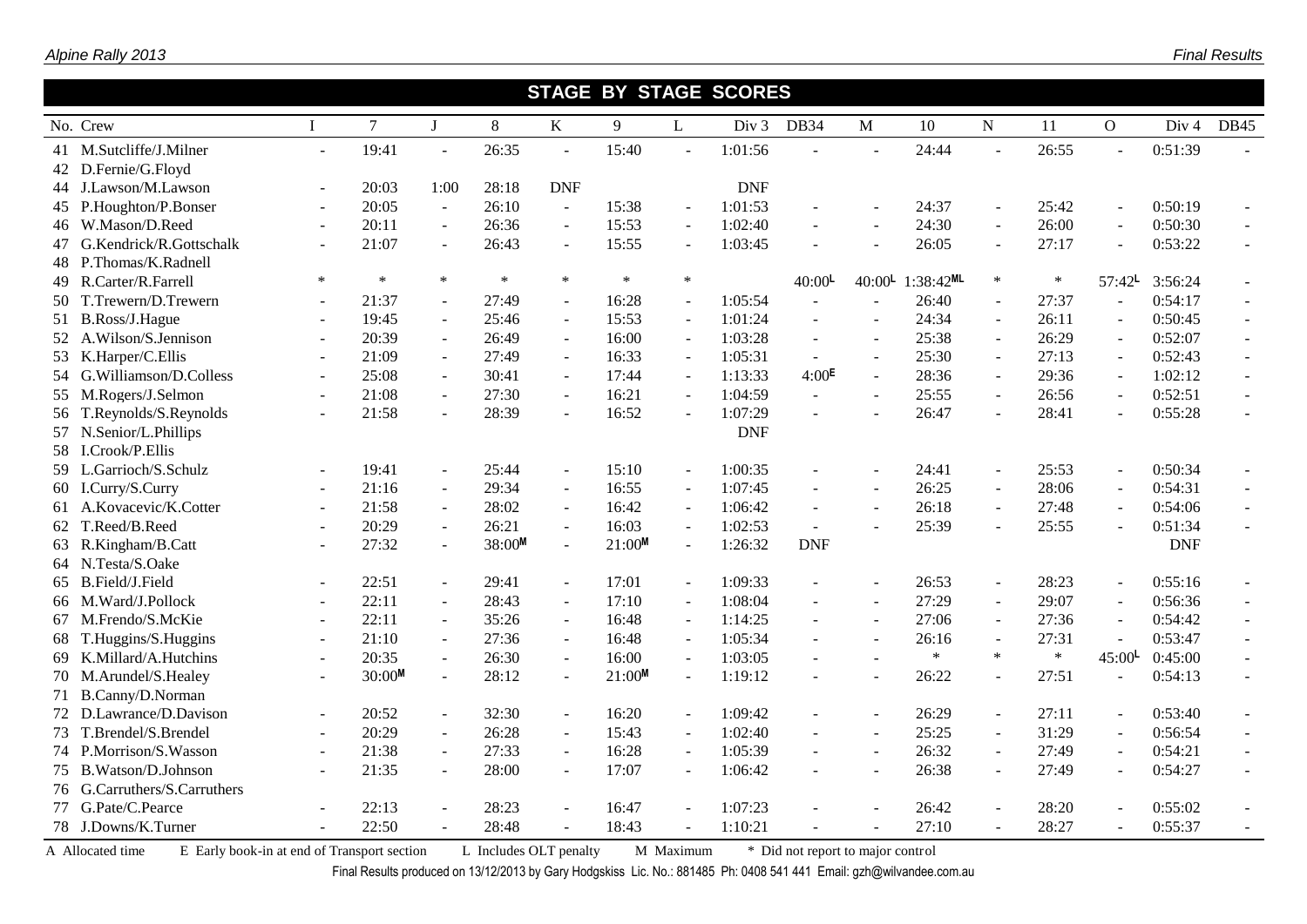|     | No. Crew                     |                          | 7      |                          | 8      | K                        | 9                    | L                        | Div 3      | DB34                     | M                        | 10                 | N                        | 11           | $\Omega$                 | Div <sub>4</sub> | <b>DB45</b> |
|-----|------------------------------|--------------------------|--------|--------------------------|--------|--------------------------|----------------------|--------------------------|------------|--------------------------|--------------------------|--------------------|--------------------------|--------------|--------------------------|------------------|-------------|
|     | 79 M.Long/V.Haskett          | $\overline{\phantom{a}}$ | 20:44  | $\sim$                   | 26:46  | $\sim$                   | 16:49                | $\sim$                   | 1:04:19    |                          | $\overline{\phantom{a}}$ | 25:38              | $\blacksquare$           | 26:45        | $\sim$                   | 0:52:23          |             |
|     | 80 A.Paice/K.Wilson          | $\overline{\phantom{a}}$ | 21:01  | $\blacksquare$           | 27:54  | $\overline{\phantom{a}}$ | 17:39                | $\sim$                   | 1:06:34    |                          |                          | 25:51              | $\blacksquare$           | 27:20        |                          | 0:53:11          |             |
|     | 81 R.Cranston/K.Grealy       |                          | 22:38  | $\sim$                   | 29:30  | $\overline{\phantom{a}}$ | 18:45                | $\sim$                   | 1:10:53    |                          |                          | 28:34              | $\overline{\phantom{a}}$ | $1:10:17$ ML | $31:17^{\mathsf{L}}$     | 2:10:08          |             |
|     | 82 D.Curl/R.Richards         |                          | 28:13  | 3:00 <sup>E</sup>        | 37:58  | <b>DNF</b>               |                      |                          | <b>DNF</b> |                          |                          |                    |                          |              |                          |                  |             |
|     | 83 B.Cromarty/H.Maslin       |                          | 20:55  | $\sim$                   | 26:37  | $\overline{\phantom{a}}$ | 17:01                | $\sim$                   | 1:04:33    |                          |                          | 25:38              | $\sim$                   | 27:12        | $\overline{\phantom{0}}$ | 0:52:50          |             |
|     | 84 J.Lee/T.Smith             |                          | 24:52  | $\blacksquare$           | ∗      | ∗                        | ∗                    | $1:01:00^{\mathsf{L}}$   | 1:25:52    |                          |                          | 26:11              | $\sim$                   | 27:39        | ۰                        | 0:53:50          |             |
|     | 85 S.Piggott/C.Robinson      |                          | $\ast$ | $\ast$                   | $\ast$ | $\ast$                   | $\ast$               | $\sim$                   | 0:00:00    | $30:00^{\text{E}}$       | $\sim$                   | 27:59              | $\ast$                   | $\ast$       | ∗                        | 0:57:59          | $\ast$      |
|     | 86 D.Hasnat/M.Petersen       | $\overline{\phantom{a}}$ | 22:16  | $\sim$                   | 28:31  | $\sim$                   | 18:18                | $\sim$                   | 1:09:05    | $\sim$                   | $\sim$                   | 27:42              | $\sim$                   | 29:06        | $\sim$                   | 0:56:48          |             |
|     | 87 T.Knight/B.Ward           | $\overline{\phantom{a}}$ | 21:46  | $\sim$                   | 28:01  | $\sim$                   | 17:24                | $\sim$                   | 1:07:11    |                          |                          | 26:54 <sup>A</sup> | $\sim$                   | 28:21        | $\overline{\phantom{a}}$ | 0:55:15          |             |
|     | 88 P.Swan/V.Swan             | $\overline{\phantom{a}}$ | 21:21  | $\sim$                   | 28:01  | $\overline{\phantom{a}}$ | 16:36                | $\sim$                   | 1:05:58    |                          |                          | 26:19              | $\overline{a}$           | 27:36        | $\overline{\phantom{0}}$ | 0:53:55          |             |
| 89. | J.Pinkerton/P.Shearman       |                          |        |                          |        |                          |                      |                          |            |                          |                          |                    |                          |              |                          |                  |             |
|     | 90 S.Gardiner/D.Allan        | $\overline{\phantom{a}}$ | 20:21  | $\sim$                   | 25:48  | $\overline{\phantom{a}}$ | 15:31                | $\blacksquare$           | 1:01:40    |                          |                          | 34:00M             | $\ast$                   | $\ast$       |                          | 0:34:00          |             |
| 91  | K.MacDonald/R.Ellis          | $\overline{\phantom{a}}$ | 25:31  | $\sim$                   | 33:25  | $\sim$                   | 20:14                | $\sim$                   | 1:19:10    | $\sim$                   | $\sim$                   | 29:28              | $\sim$                   | 31:10        | Ξ.                       | 1:00:38          |             |
|     | 92 G.Howard/M.Loxton         | $\overline{\phantom{a}}$ | 22:08  | $\sim$                   | 28:43  | $\sim$                   | 17:05                | $\sim$                   | 1:07:56    | $\sim$                   | $\sim$                   | 27:28              | $\sim$                   | 29:09        | $\overline{\phantom{0}}$ | 0:56:37          |             |
|     | 93 A.Artamonov/G.Bonch-Osmol | $\overline{\phantom{a}}$ | 23:02  | $\sim$                   | 28:25  | $\overline{\phantom{a}}$ | 17:27                | $\sim$                   | 1:08:54    |                          |                          | 27:50              | $\sim$                   | 28:10        | $\sim$                   | 0:56:00          |             |
|     | 94 J.Ellis/A.Sietsma         | $\ast$                   | $\ast$ | $\ast$                   | $\ast$ | $\ast$                   | $\ast$               | $\ast$                   |            |                          |                          | 31:14              | $\sim$                   | 31:44        | $\sim$                   | 1:02:58          |             |
|     | 95 S.McKern/R.Pinter         | $\ast$                   | $\ast$ | $\ast$                   | $\ast$ | $\ast$                   | $\ast$               | $\ast$                   |            |                          |                          | 27:27              | $\sim$                   | 27:31        | ÷                        | 0:54:58          |             |
|     | 96 M.Holloway/R.Wilson       |                          | 24:22  | $\overline{\phantom{a}}$ | 31:06  |                          | 18:39                | $\sim$                   | 1:14:07    |                          |                          | ∗                  | ∗                        | ∗            |                          | 0:00:00          |             |
|     | 97 S.Anderson/M.Stratte      |                          | $\ast$ | $\ast$                   | $\ast$ | $\ast$                   | $\ast$               | $\sim$                   | 0:00:00    | $\ast$                   | $\ast$                   | $\ast$             | $\ast$                   | $\ast$       | $\ast$                   |                  | $\ast$      |
|     | 98 T.Clarke/M.Rourke         | $\overline{\phantom{a}}$ | 19:41  | $\sim$                   | 25:30  | $\sim$                   | 15:52                | $\sim$                   | 1:01:03    | $\overline{\phantom{a}}$ | $\overline{\phantom{a}}$ | 24:12              | $\sim$                   | <b>DNF</b>   |                          | <b>DNF</b>       |             |
|     | 99 J.Carney/N.Moore          | $\overline{\phantom{a}}$ | 20:59  | $\sim$                   | 28:08  | $\overline{\phantom{a}}$ | $21:00$ <sup>M</sup> | $\overline{\phantom{a}}$ | 1:10:07    | $\ast$                   | $\ast$                   | $\ast$             | $\ast$                   | $\ast$       |                          | 0:00:00          |             |
|     |                              |                          |        |                          |        |                          |                      |                          |            |                          |                          |                    |                          |              |                          |                  |             |

 **STAGE BY STAGE SCORES**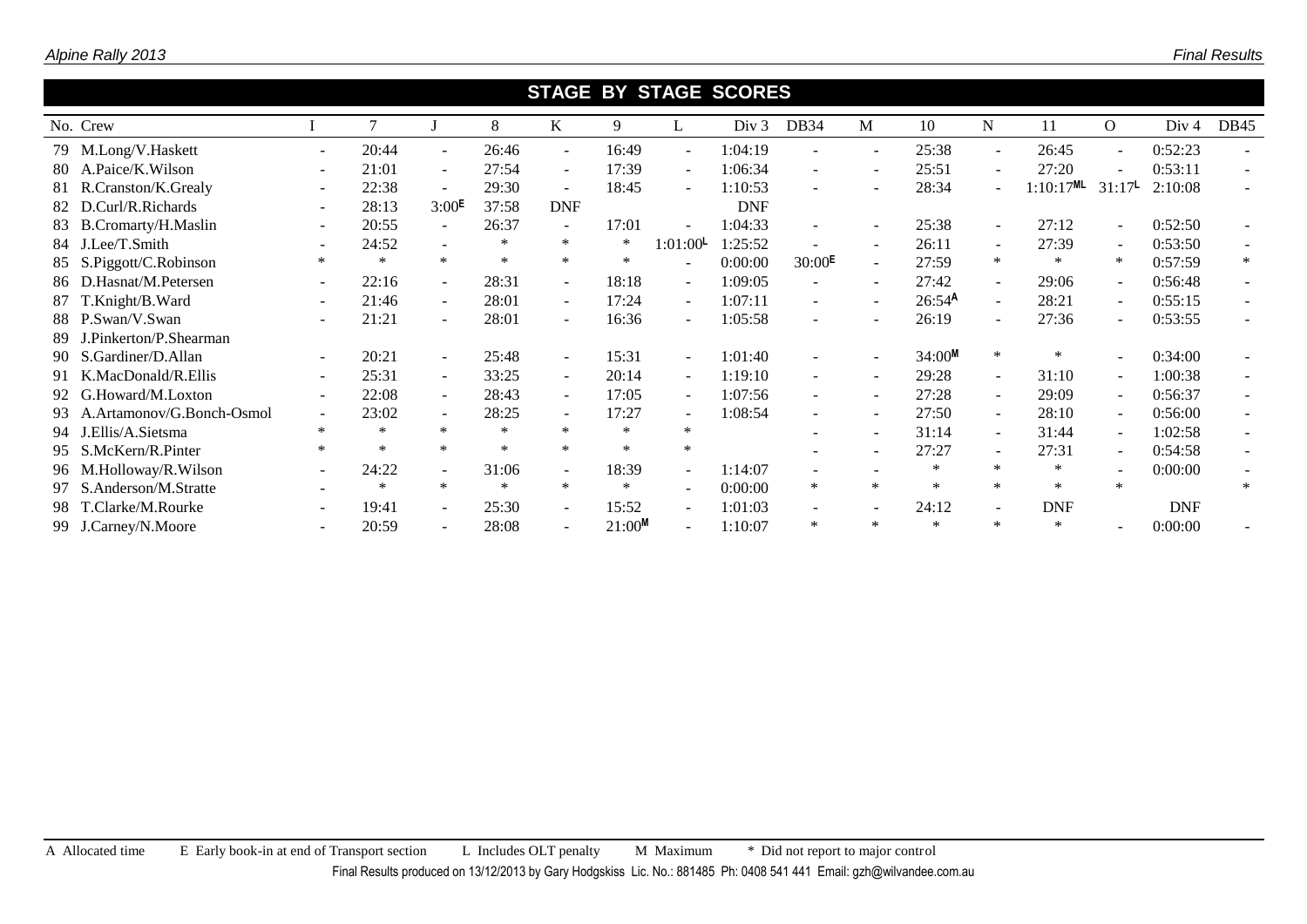| <b>STAGE BY STAGE SCORES</b> |                          |       |                          |        |             |                  |                          |        |                          |            |                   |                |                   |            |                          |
|------------------------------|--------------------------|-------|--------------------------|--------|-------------|------------------|--------------------------|--------|--------------------------|------------|-------------------|----------------|-------------------|------------|--------------------------|
| No. Crew                     | $\mathbf{P}$             | 12    | Q                        | 13     | $\mathbf R$ | Div <sub>5</sub> | $S_{\text{}}$            | 14     | $\mathbf T$              | 15         | $\mathbf U$       | SVC4           | V                 | 16         | W                        |
| A.McRae/D.McShane            | $\sim$                   | 10:04 | $\omega$                 | 5:02   | $\sim$      | 0:15:06          | $\omega$                 | 25:41  | $\omega$                 | 12:53      |                   |                | $\sim$            | 21:53      | $\overline{a}$           |
| 2 W.Hoy/L.Dunkerton          | $\sim$                   | 10:35 | $\blacksquare$           | 5:13   | $\sim$      | 0:15:48          | $\blacksquare$           | 26:11  | $\blacksquare$           | 13:39      |                   |                | $\sim$            | 22:14      | $\overline{a}$           |
| 3 J.David/G.Geelan           | $\overline{a}$           | 10:27 | $\overline{\phantom{a}}$ | 5:16   |             | 0:15:43          | $\overline{a}$           | 25:13  | $\blacksquare$           | 13:04      |                   |                | $\sim$            | 21:50      |                          |
| 4 D.King/A.Topliff           | $\sim$                   | 11:17 | $\equiv$                 | 5:02   | $\sim$      | 0:16:19          | $\blacksquare$           | 32:00M | $\omega$                 | 13:56      |                   | $\sim$         | $\sim$            | 32:00M     | <b>DNF</b>               |
| 6 W.Orders/H.Taylor          | $\overline{\phantom{a}}$ | 10:31 | $\overline{\phantom{a}}$ | 5:00   | $\sim$      | 0:15:31          | $\blacksquare$           | 25:56  | $\overline{\phantom{a}}$ | 14:26      |                   | $\sim$         | $\sim$            | 22:26      | $\blacksquare$           |
| 7 M.Conway/J.Cole            | $\blacksquare$           | 11:48 | $\mathbf{r}$             | 7:19   | $\sim$      | 0:19:07          | $\equiv$                 | 32:00M | $\ast$                   | $\ast$     |                   | $\sim$         | $\sim$            | 22:04      | $\overline{a}$           |
| 8 B.Middleton/A.Benefield    | ÷.                       | 10:48 | $\overline{\phantom{a}}$ | 5:17   | $\sim$      | 0:16:05          | $\blacksquare$           | 26:37  | $\sim$                   | 13:57      |                   | $\sim$         | $\overline{a}$    | 23:30      | $\overline{a}$           |
| 9 B.Barker/P.Barker          |                          |       |                          |        |             |                  |                          |        |                          |            |                   |                |                   |            |                          |
| 10 C.Murray/M.James          | $\sim$                   | 10:17 | $\equiv$                 | 5:02   | $\sim$      | 0:15:19          | $\blacksquare$           | 25:30  | $\Box$                   | 29:32ML    | $8:32$ EL         | <b>DNF</b>     |                   |            |                          |
| 11 C.Stewart/A.Ritson        | $\sim$                   | 12:02 | $\overline{\phantom{a}}$ | 5:53   |             | 0:17:55          | $\sim$                   | 26:57  | $\overline{\phantom{a}}$ | 14:14      |                   |                | $\sim$            | 23:52      | $\overline{a}$           |
| 12 A.Friend/M.Canning        |                          | 10:02 | $\blacksquare$           | 4:52   |             | 0:14:54          | $\sim$                   | 25:02  |                          | $\ast$     |                   | <b>DNF</b>     |                   |            |                          |
| 13 A.Bell/A.Paterson         | $\sim$                   | 11:19 | $\omega$                 | 5:22   | $\sim$      | 0:16:41          | $\omega$                 | 26:32  | $\omega$                 | 16:49      |                   | $\overline{a}$ |                   | 24:28      |                          |
| 15 R.Parry/R.Smalley         | $\sim$                   | 11:40 | $\sim$                   | 5:42   | $\sim$      | 0:17:22          | $\mathbb{Z}^2$           | 27:55  | $\sim$                   | <b>DNF</b> |                   |                |                   |            |                          |
| 16 K.Barrett/D.Weldon        | $\blacksquare$           | 12:11 | $\overline{\phantom{a}}$ | 5:50   | <b>DNF</b>  | <b>DNF</b>       |                          |        |                          |            |                   |                |                   |            |                          |
| 17 P.Donohue/D.Donohue       | $\overline{\phantom{a}}$ | 11:13 | $\omega$                 | 5:36   | $\omega$    | 0:16:49          | $\blacksquare$           | 26:50  | $\omega$                 | 13:57      |                   |                | $\sim$            | 23:03      | $\overline{a}$           |
| 19 D.Boyd/S.McMahon          | $\sim$                   | 12:15 | $\blacksquare$           | 6:22   | $\sim$      | 0:18:37          | $\overline{\phantom{a}}$ | 29:59  | $\blacksquare$           | 15:19      |                   |                | $\sim$            | 24:54      | L.                       |
| 20 N.Schey/S.Middleton       | $\sim$                   | 12:33 | $\blacksquare$           | 6:01   | $\sim$      | 0:18:34          | $10:00^{\text{E}}$       | 28:29  | $9:00^{\text{E}}$        | 14:30      | $4:00^{\text{E}}$ | $14:00^E$      | $3:00^{\text{E}}$ | <b>DNF</b> |                          |
| 21 L.Sytema/R.Woollard       | $\overline{a}$           | 10:55 | $\sim$                   | 5:10   |             | 0:16:05          | $\blacksquare$           | 26:37  | $\mathbf{r}$             | 13:42      |                   |                | $\sim$            | 22:36      | $\overline{a}$           |
| 22 D.Snooks/M.Foreshew       | $\sim$                   | 11:46 | $\overline{\phantom{a}}$ | $\ast$ |             | 0:11:46          | $\blacksquare$           | 32:00M | <b>DNF</b>               |            |                   |                |                   |            |                          |
| 23 S.Lawless/D.O'Connor      | $\sim$                   | 12:38 | $\overline{a}$           | 6:23   | $\sim$      | 0:19:01          | $\sim$                   | 31:06  | $\sim$                   | 15:13      |                   |                | $\sim$            | 26:01      |                          |
| 24 J.Snooks/S.Snooks         | $\overline{\phantom{a}}$ | 10:39 | $\mathbf{r}$             | 5:08   | $\sim$      | 0:15:47          | $\blacksquare$           | 27:29  | $\omega$                 | 20:52      | $\sim$            | $\sim$         | $\sim$            | 29:04      | <b>DNF</b>               |
| 25 J.Robison/E.Maguire       |                          |       |                          |        |             |                  |                          |        |                          |            |                   |                |                   |            |                          |
| 26 M.Lee/C.Rainer            | $\overline{a}$           | 11:30 | $\overline{\phantom{a}}$ | 6:13   | $\sim$      | 0:17:43          | $\blacksquare$           | 28:42  | $\Box$                   | 14:43      |                   |                | $\overline{a}$    | 23:29      | $\overline{\phantom{a}}$ |
| 27 I.Menzies/R.McGowan       | $\sim$                   | 11:00 | $\Box$                   | 5:30   |             | 0:16:30          | $\overline{\phantom{a}}$ | 27:12  | $\overline{\phantom{a}}$ | 15:35      |                   |                | $\overline{a}$    | 23:18      | $\overline{a}$           |
| 28 E.Mulligan/N.Walters      |                          |       |                          |        |             |                  |                          |        |                          |            |                   |                |                   |            |                          |
| 29 D.Officer/K.Officer       | $\sim$                   | 11:22 | $\overline{\phantom{a}}$ | 5:41   | $\sim$      | 0:17:03          | $\sim$                   | 27:26  | $\overline{\phantom{a}}$ | 14:32      |                   |                | $\sim$            | 23:59      | $\overline{a}$           |
| 30 M.Swan/P.Franklin         | $\sim$                   | 11:53 | $\mathcal{L}$            | 6:00   | $\sim$      | 0:17:53          | $\blacksquare$           | 28:46  | $\mathcal{L}$            | 14:43      |                   | $\overline{a}$ | $\overline{a}$    | 23:49      | $\overline{a}$           |
| 31 P.Schey/G.Raymond         | $\sim$                   | 10:56 | $\blacksquare$           | 5:25   | $\sim$      | 0:16:21          | $\blacksquare$           | 26:04  | $\overline{\phantom{a}}$ | 13:45      |                   | $\sim$         | $\sim$            | 22:49      | ÷,                       |
| 32 N.Whittenbury/D.Rudham    | $\omega$                 | 12:20 | $\mathbf{r}$             | 6:02   | $\sim$      | 0:18:22          | $\blacksquare$           | 27:33  | $\overline{\phantom{a}}$ | 14:22      |                   | $\sim$         | $\blacksquare$    | 25:02      | $\overline{a}$           |
| 33 S.Ashton/R.Nixon          | $\sim$                   | 11:46 | $\blacksquare$           | 6:05   | $\sim$      | 0:17:51          | $\sim$                   | 27:40  | $\sim$                   | 14:53      |                   |                | $\overline{a}$    | 24:34      | $\blacksquare$           |
| 34 C.Jay/C.Richards          |                          |       |                          |        |             |                  |                          |        |                          |            |                   |                |                   |            |                          |
| 35 P.Leicht/R.Davidson       | $\blacksquare$           | 12:36 | $1:00^E$                 | 6:14   | $\sim$      | 0:19:50          | $\omega$                 | $\ast$ | $\ast$                   | $\ast$     |                   | $\sim$         | $\sim$            | 25:33      | ÷,                       |
| 36 J.Rawson/D.Smith          |                          | 11:20 | $\equiv$                 | 5:43   |             | 0:17:03          | $\sim$                   | 28:00  | $\sim$                   | 14:35      |                   |                | $\sim$            | 23:32      | $\overline{a}$           |
| 37 R.Woollard/A.Daniell      | $\overline{a}$           | 12:10 | $\equiv$                 | 6:16   |             | 0:18:26          | $\blacksquare$           | 28:14  | $\blacksquare$           | 15:18      |                   |                | ÷,                | 24:21      | L,                       |
| 38 N.Newton/C.Sheahen        |                          |       |                          |        |             |                  |                          |        |                          |            |                   |                |                   |            |                          |
| 39 J.Wald/T.Dewhurst         |                          | 13:41 | $\overline{\phantom{a}}$ | 6:15   |             | 0:19:56          | $\blacksquare$           | 27:39  | $\overline{\phantom{a}}$ | 15:09      |                   |                | $\sim$            | 24:07      |                          |
| 40 R.Stapleton/D.Kierce      | $\sim$                   | 13:12 | $\sim$                   | 6:29   |             | 0:19:41          |                          | 30:11  | $\sim$                   | 16:15      | $5:00^{\text{E}}$ |                | $\sim$            | 26:16      |                          |

A Allocated time E Early book-in at end of Transport section L Includes OLT penalty M Maximum \* Did not report to major control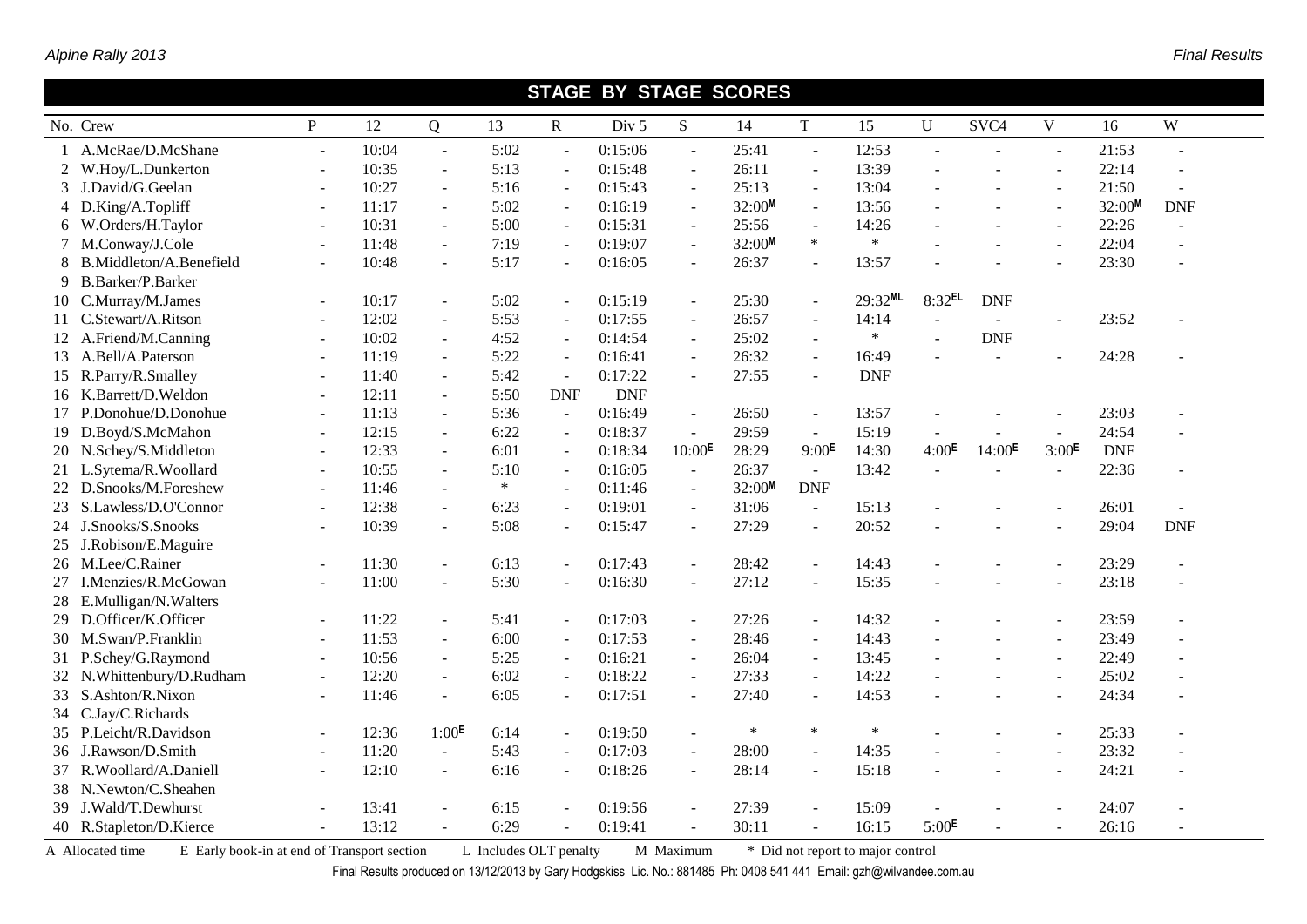|    | <b>STAGE BY STAGE SCORES</b> |                    |        |                          |                   |                          |                  |                |        |                |                      |                    |                          |                          |        |                      |
|----|------------------------------|--------------------|--------|--------------------------|-------------------|--------------------------|------------------|----------------|--------|----------------|----------------------|--------------------|--------------------------|--------------------------|--------|----------------------|
|    | No. Crew                     | $\mathbf{P}$       | 12     | Q                        | 13                | $\mathbf R$              | Div <sub>5</sub> | S              | 14     | $\mathbf T$    | 15                   | $\mathbf U$        | SVC <sub>4</sub>         | $\mathbf{V}$             | 16     | W                    |
|    | 41 M.Sutcliffe/J.Milner      | $\overline{a}$     | 14:06  | $\overline{a}$           | 5:51              | $\overline{a}$           | 0:19:57          | <b>DNF</b>     |        |                |                      |                    |                          |                          |        |                      |
|    | 42 D.Fernie/G.Floyd          |                    |        |                          |                   |                          |                  |                |        |                |                      |                    |                          |                          |        |                      |
|    | 44 J.Lawson/M.Lawson         |                    |        |                          |                   |                          |                  |                |        |                |                      |                    |                          |                          |        |                      |
|    | 45 P.Houghton/P.Bonser       | ÷.                 | 12:10  | $\Box$                   | 6:01              | $\mathbf{r}$             | 0:18:11          | $\omega$       | 28:37  | $\sim$         | 15:20                |                    |                          | $\sim$                   | 24:25  | $\overline{a}$       |
|    | 46 W.Mason/D.Reed            | $\sim$             | 12:30  | $\overline{\phantom{a}}$ | 6:02              | $\overline{\phantom{a}}$ | 0:18:32          | $\sim$         | 28:32  | $\sim$         | 15:31                |                    | $\sim$                   | $\sim$                   | 24:19  |                      |
|    | 47 G.Kendrick/R.Gottschalk   | $\sim$             | 12:53  | $\blacksquare$           | 6:01              | $\sim$                   | 0:18:54          | $\sim$         | 29:50  | $\sim$         | 15:32                |                    |                          | $\blacksquare$           | 25:31  | $\blacksquare$       |
|    | 48 P.Thomas/K.Radnell        |                    |        |                          |                   |                          |                  |                |        |                |                      |                    |                          |                          |        |                      |
| 49 | R.Carter/R.Farrell           | $\ast$             | $\ast$ | $\ast$                   | $\ast$            | $30:00^{\text{L}}$       | 0:30:00          | $\blacksquare$ | 32:00M | $\blacksquare$ | 15:50 <sup>A</sup>   |                    |                          | $\sim$                   | 27:20  | $2:00^{\text{E}}$    |
|    | 50 T.Trewern/D.Trewern       | $\blacksquare$     | 12:50  | $\overline{\phantom{a}}$ | 6:15              | $\omega$                 | 0:19:05          | $\blacksquare$ | 30:32  | $\omega$       | 15:43                | $\overline{a}$     | $\overline{a}$           | $\sim$                   | 25:45  | $\blacksquare$       |
|    | 51 B.Ross/J.Hague            | $\sim$             | 11:50  | $\overline{\phantom{a}}$ | $5:24^{\text{A}}$ | $\overline{\phantom{a}}$ | 0:17:14          | $\sim$         | 30:15  | $\mathbf{r}$   | 15:10                |                    |                          | $\sim$                   | 23:43  | $\overline{a}$       |
|    | 52 A.Wilson/S.Jennison       | $\blacksquare$     | 12:04  | $\overline{\phantom{a}}$ | 5:38 <sup>A</sup> | $\sim$                   | 0:17:42          | $\blacksquare$ | 27:53  | $\omega$       | 15:23                |                    | $\overline{a}$           | $\sim$                   | 24:28  | $\ast$               |
|    | 53 K.Harper/C.Ellis          | $\blacksquare$     | 12:25  | $\overline{\phantom{a}}$ | 6:24              | $\sim$                   | 0:18:49          | $\sim$         | 30:28  | $\omega$       | 16:00                |                    | $\overline{a}$           | $\sim$                   | 26:00  |                      |
|    | 54 G.Williamson/D.Colless    | $\blacksquare$     | 14:28  | $\overline{\phantom{a}}$ | 7:13              | $\sim$                   | 0:21:41          |                | 31:53  | $\overline{a}$ | 17:14                |                    |                          | $\sim$                   | 27:37  | $\sim$               |
| 55 | M.Rogers/J.Selmon            | $\overline{a}$     | 13:00  | $\overline{\phantom{a}}$ | 6:34              | $\sim$                   | 0:19:34          |                | 29:57  | $\sim$         | 15:58                |                    |                          | $\sim$                   | 25:53  | $\overline{a}$       |
|    | 56 T.Reynolds/S.Reynolds     |                    | 13:08  | $\overline{a}$           | 8:00 <sup>M</sup> | $\omega$                 | 0:21:08          | $\sim$         | 31:44  | $\overline{a}$ | 21:00 <sup>M</sup>   |                    |                          |                          | 26:46  | $\overline{a}$       |
|    | 57 N.Senior/L.Phillips       |                    |        |                          |                   |                          |                  |                |        |                |                      |                    |                          |                          |        |                      |
|    | 58 I.Crook/P.Ellis           |                    |        |                          |                   |                          |                  |                |        |                |                      |                    |                          |                          |        |                      |
|    | 59 L.Garrioch/S.Schulz       | $\omega$           | 11:31  | $\frac{1}{2}$            | 5:44              | $\overline{a}$           | 0:17:15          | $\sim$         | 26:54  | $\sim$         | 15:15                |                    |                          | $\sim$                   | 23:40  | $\overline{a}$       |
|    | 60 I.Curry/S.Curry           | $10:00^{\text{E}}$ | 13:40  | $\overline{\phantom{a}}$ | 6:34              | $\sim$                   | 0:30:14          | $\sim$         | 30:21  | $\sim$         | 15:52                |                    |                          | $\sim$                   | 26:12  | $\ddot{\phantom{1}}$ |
|    | 61 A.Kovacevic/K.Cotter      |                    | 13:17  | $\blacksquare$           | 6:21              | $\sim$                   | 0:19:38          | <b>DNF</b>     |        |                |                      |                    |                          |                          |        |                      |
| 62 | T.Reed/B.Reed                |                    | 12:32  | L.                       | 6:09              |                          | 0:18:41          |                | 28:45  |                | 14:37                |                    |                          |                          | 24:51  |                      |
|    | 63 R.Kingham/B.Catt          |                    |        |                          |                   |                          |                  |                |        |                |                      |                    |                          |                          |        |                      |
|    | 64 N.Testa/S.Oake            |                    |        |                          |                   |                          |                  |                |        |                |                      |                    |                          |                          |        |                      |
| 65 | B.Field/J.Field              | $\blacksquare$     | 13:38  | $\blacksquare$           | 6:58              | $\sim$                   | 0:20:36          | $\blacksquare$ | 32:00M | $\omega$       | 17:05                |                    |                          |                          | 28:20  |                      |
|    | 66 M.Ward/J.Pollock          | $\overline{a}$     | 13:42  | $\sim$                   | 6:49              | $\sim$                   | 0:20:31          | $\sim$         | 31:10  | $\mathbf{r}$   | 18:12                |                    | $\overline{a}$           | $\sim$                   | 27:47  | $\overline{a}$       |
|    | 67 M.Frendo/S.McKie          | $\blacksquare$     | 13:14  | $\overline{\phantom{a}}$ | 6:32              | $\sim$                   | 0:19:46          | $\sim$         | 30:13  | $\sim$         | 15:56                |                    | $\blacksquare$           | $\sim$                   | 26:15  | $\overline{a}$       |
| 68 | T.Huggins/S.Huggins          | $\overline{a}$     | 13:25  | $\overline{\phantom{a}}$ | 6:41              | $\sim$                   | 0:20:06          |                | 29:56  | $\omega$       | 16:45                |                    |                          | ÷.                       | 26:10  | $\ddot{\phantom{1}}$ |
| 69 | K.Millard/A.Hutchins         | $\blacksquare$     | 11:58  | $\overline{\phantom{a}}$ | 5:50              | $\sim$                   | 0:17:48          |                | 32:00M |                | $\ast$               |                    | <b>DNF</b>               |                          |        |                      |
|    | 70 M.Arundel/S.Healey        | $\blacksquare$     | 13:58  | $\overline{\phantom{a}}$ | 7:04              | $\sim$                   | 0:21:02          | $\blacksquare$ | 32:00M | $\ast$         | $\ast$               |                    | $\overline{a}$           | $\overline{a}$           | 26:58  | $\overline{a}$       |
|    | 71 B.Canny/D.Norman          |                    |        |                          |                   |                          |                  |                |        |                |                      |                    |                          |                          |        |                      |
|    | 72 D.Lawrance/D.Davison      | $\sim$             | 13:26  | $\mathbf{r}$             | 6:44              | $\omega$                 | 0:20:10          | $\omega$       | 29:50  | $\omega$       | 16:04                |                    | $\overline{a}$           | $\sim$                   | 25:54  | $\overline{a}$       |
|    | 73 T.Brendel/S.Brendel       | $\sim$             | 11:59  | $\sim$                   | 6:07              | $\sim$                   | 0:18:06          | $\sim$         | 28:26  | $\sim$         | 15:04                |                    | $\overline{a}$           | $\sim$                   | 24:38  | $\overline{a}$       |
|    | 74 P.Morrison/S.Wasson       | $\blacksquare$     | 14:18  | $\blacksquare$           | 7:13              | $\overline{\phantom{a}}$ | 0:21:31          | $\sim$         | 29:40  | $\sim$         | 16:28                |                    | $\overline{\phantom{a}}$ | $\overline{\phantom{a}}$ | 25:53  | -                    |
|    | 75 B.Watson/D.Johnson        |                    | 13:21  | $\overline{\phantom{a}}$ | 6:33              | $\sim$                   | 0:19:54          |                | 31:08  | $\sim$         | $21:00$ <sup>M</sup> |                    |                          |                          | 27:39  |                      |
|    | 76 G.Carruthers/S.Carruthers |                    |        |                          |                   |                          |                  |                |        |                |                      |                    |                          |                          |        |                      |
| 77 | G.Pate/C.Pearce              |                    | 13:08  | ÷                        | 6:33              |                          | 0:19:41          |                | $\ast$ | $\ast$         | $\ast$               | $24:00^{\text{L}}$ | $24:00^{\text{L}}$       | $\ast$                   | $\ast$ | $24:00^{EL}$         |
|    | 78 J.Downs/K.Turner          | $\sim$             | 13:32  | $\sim$                   | 6:40              | $\sim$                   | 0:20:12          |                | 32:00M |                | 19:13                |                    | $\ast$                   | $\ast$                   | $\ast$ | $\ast$               |

A Allocated time E Early book-in at end of Transport section L Includes OLT penalty M Maximum \* Did not report to major control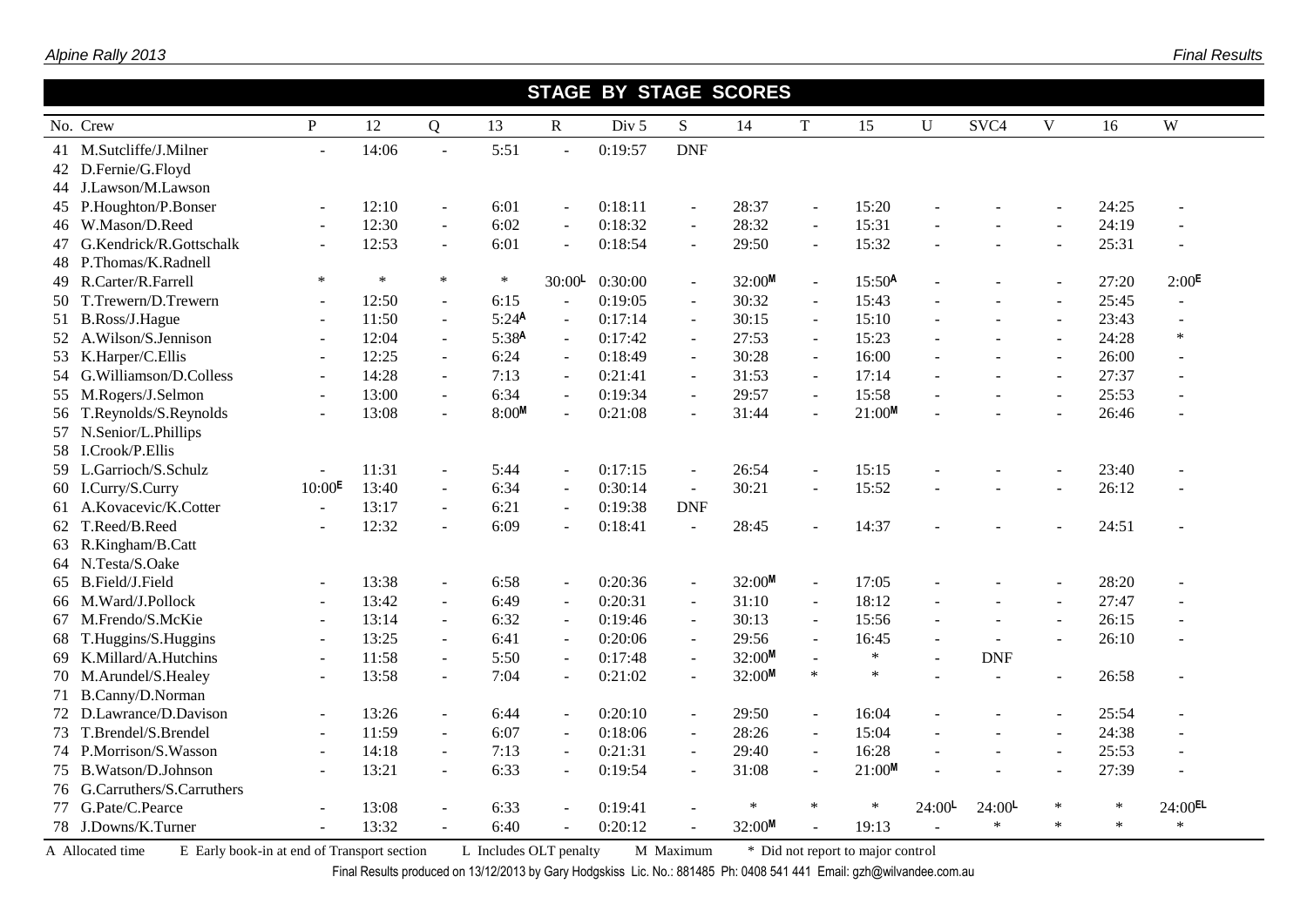|    | <b>STAGE BY STAGE SCORES</b> |            |        |                          |                   |                          |         |            |            |                          |                    |                          |                          |                          |                    |                          |
|----|------------------------------|------------|--------|--------------------------|-------------------|--------------------------|---------|------------|------------|--------------------------|--------------------|--------------------------|--------------------------|--------------------------|--------------------|--------------------------|
|    | No. Crew                     | P          | 12     | Q                        | 13                | $\mathbb{R}$             | Div 5   | S          | 14         | T                        | 15                 | U                        | SVC <sub>4</sub>         | V                        | 16                 | W                        |
|    | 79 M.Long/V.Haskett          | $\sim$     | 12:37  | $\sim$                   | 6:11              | $\sim$                   | 0:18:48 | $\sim$     | 32:00M     | $\sim$                   | 14:56              |                          |                          | $\blacksquare$           | 25:31              | $\overline{\phantom{a}}$ |
|    | 80 A.Paice/K.Wilson          | $\sim$     | 12:56  | $\sim$                   | 6:24              | $\sim$                   | 0:19:20 | $\sim$     | 30:45      | $\sim$                   | 15:51              | $\overline{\phantom{a}}$ |                          | $\sim$                   | 25:54              | $\overline{\phantom{a}}$ |
|    | 81 R.Cranston/K.Grealy       |            | 14:55  | $\overline{\phantom{a}}$ | 7:23              | $\overline{\phantom{a}}$ | 0:22:18 | $\sim$     | 32:00M     |                          | 19:02              |                          |                          | $\overline{a}$           | 32:00 <sup>M</sup> |                          |
|    | 82 D.Curl/R.Richards         |            |        |                          |                   |                          |         |            |            |                          |                    |                          |                          |                          |                    |                          |
|    | 83 B.Cromarty/H.Maslin       |            | 13:26  | $\sim$                   | 6:46              | $\overline{\phantom{0}}$ | 0:20:12 | $\sim$     | 30:04      | $\sim$                   | 15:44              |                          |                          | $\sim$                   | 25:53              |                          |
|    | 84 J.Lee/T.Smith             |            | 13:07  | $\sim$                   | 6:31              | $\sim$                   | 0:19:38 | $\sim$     | 32:00      | $\sim$                   | $15:45^{\text{A}}$ |                          |                          | $\overline{a}$           | <b>DNF</b>         |                          |
|    | 85 S.Piggott/C.Robinson      | $\ast$     | $\ast$ | $\ast$                   | $\ast$            | $\overline{\phantom{0}}$ | 0:00:00 | $\sim$     | <b>DNF</b> |                          |                    |                          |                          |                          |                    |                          |
|    | 86 D.Hasnat/M.Petersen       | $\sim$     | 13:48  | $\sim$                   | 6:51              | $\sim$                   | 0:20:39 | $\sim$     | 31:34      | $\sim$                   | 17:00              | $\blacksquare$           | $\overline{\phantom{a}}$ | $2:00^{\text{E}}$        | 27:09              |                          |
|    | 87 T.Knight/B.Ward           | $\sim$     | 13:47  | $\sim$                   | 6:53              | $\sim$                   | 0:20:40 | $\sim$     | 31:19      | $\sim$                   | 16:20              | $\sim$                   | $\overline{\phantom{a}}$ | <b>DNF</b>               |                    |                          |
|    | 88 P.Swan/V.Swan             | $\sim$     | 13:28  | $\sim$                   | 6:30              | $\overline{\phantom{0}}$ | 0:19:58 | $\sim$     | 29:39      | $\blacksquare$           | 15:46              |                          |                          | $\blacksquare$           | 25:49              | $\overline{\phantom{a}}$ |
| 89 | J.Pinkerton/P.Shearman       |            |        |                          |                   |                          |         |            |            |                          |                    |                          |                          |                          |                    |                          |
|    | 90 S.Gardiner/D.Allan        | $\sim$     | 13:09  | $\sim$                   | 6:21              | $\sim$                   | 0:19:30 | $\sim$     | 30:26      | $\sim$                   | 15:22              |                          |                          | $\sim$                   | 24:20              | $\overline{\phantom{a}}$ |
|    | 91 K.MacDonald/R.Ellis       | $\sim$     | 15:34  | $\sim$                   | 7:39              | $\sim$                   | 0:23:13 | $\sim$     | $32:00^M$  | $\sim$                   | 18:30              | $\overline{\phantom{a}}$ | $\overline{\phantom{a}}$ | $\sim$                   | 30:31              | $\overline{\phantom{a}}$ |
|    | 92 G.Howard/M.Loxton         | $\sim$     | 13:26  | $\sim$                   | 6:39              | $\sim$                   | 0:20:05 | $\sim$     | 32:00M     | $\sim$                   | 16:59              | $\sim$                   |                          | $\sim$                   | 27:29              | $\overline{\phantom{a}}$ |
|    | 93 A.Artamonov/G.Bonch-Osmol | $\sim$ $-$ | 15:47  | $\sim$                   | 7:16              | $\sim$ .                 | 0:23:03 | $\sim$     | 29:48      | $\sim$                   | 16:10              | $\blacksquare$           |                          | $\sim$                   | 26:07              | $\overline{\phantom{a}}$ |
|    | 94 J.Ellis/A.Sietsma         | $\sim$     | 14:57  | $\sim$                   | 7:09              | $\sim$                   | 0:22:06 | $\sim$     | 32:00M     | $\mathbf{r}$             | $17:47^{\text{A}}$ |                          |                          | $\overline{\phantom{a}}$ | 30:51              | $\overline{\phantom{a}}$ |
|    | 95 S.McKern/R.Pinter         | $\sim$     | 13:05  | $\sim$                   | 6:12              | $\sim$                   | 0:19:17 | $\sim$     | <b>DNF</b> |                          |                    |                          |                          |                          |                    |                          |
|    | 96 M.Holloway/R.Wilson       |            | 14:10  | $\sim$                   | 8:00 <sup>M</sup> | $\sim$                   | 0:22:10 | $\sim$     | 32:00M     | $\sim$                   | 18:30              |                          |                          | $\sim$                   | 30:31              | $\overline{\phantom{a}}$ |
|    | 97 S.Anderson/M.Stratte      | $\ast$     | $\ast$ | $\ast$                   | $\ast$            |                          | 0:00:00 | $\sim$     | 30:33      | $\overline{\phantom{a}}$ | 16:00              |                          |                          | $\overline{\phantom{a}}$ | 25:16              | $\overline{\phantom{a}}$ |
|    | 98 T.Clarke/M.Rourke         |            |        |                          |                   |                          |         |            |            |                          |                    |                          |                          |                          |                    |                          |
|    | 99 J.Carney/N.Moore          |            | 15:38  | $\sim$                   | 8:00 <sup>M</sup> |                          | 0:23:38 | <b>DNF</b> |            |                          |                    |                          |                          |                          |                    |                          |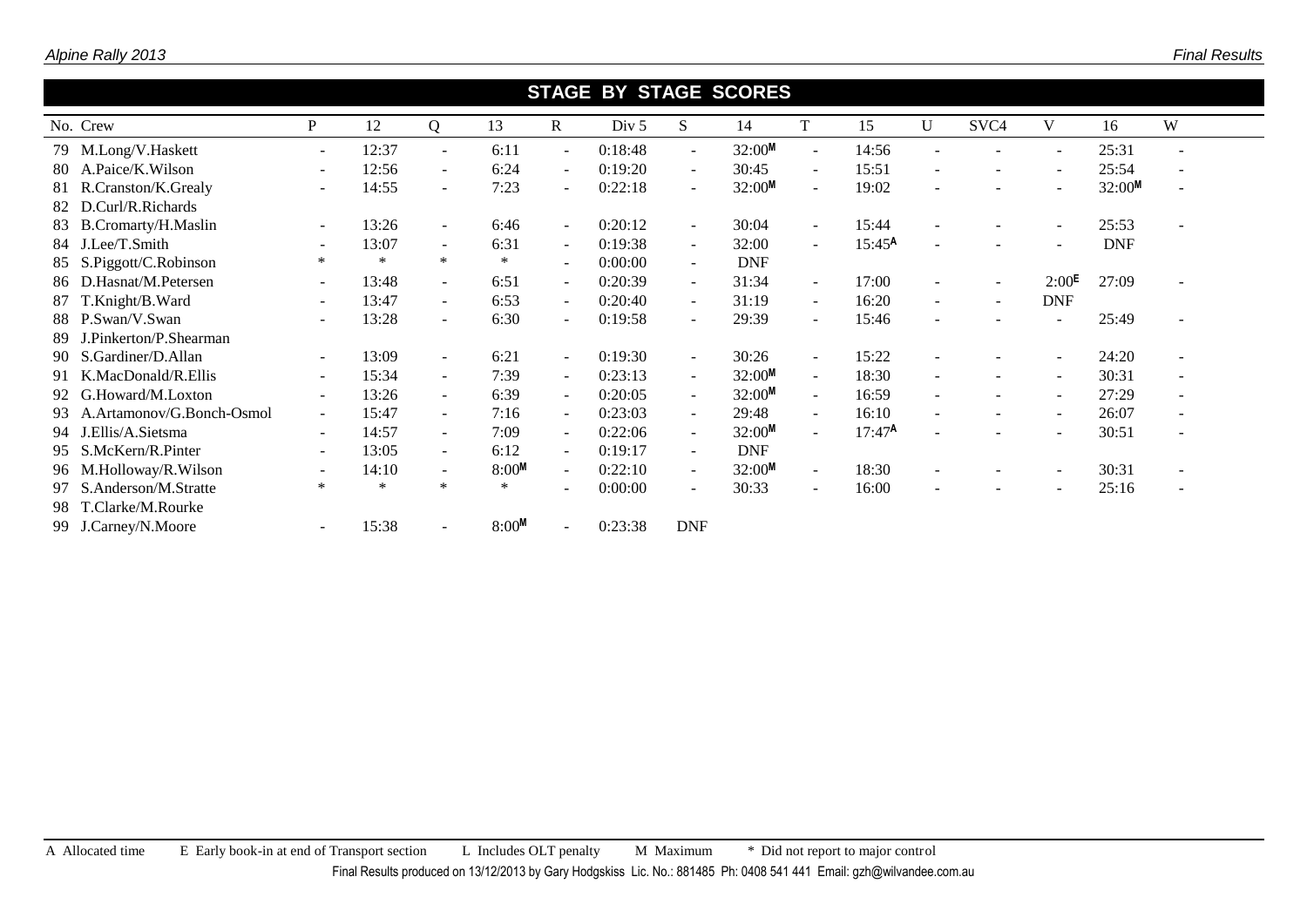|    | No. Crew                  | 17     | $\mathbf X$              | SVC <sub>5</sub> | $\mathbf Y$              | 18     | Z                        | 19        | AA                       | Div 6      | <b>TOTAL</b> |  |
|----|---------------------------|--------|--------------------------|------------------|--------------------------|--------|--------------------------|-----------|--------------------------|------------|--------------|--|
|    | A.McRae/D.McShane         | 7:12   | ÷,                       |                  | $\sim$                   | 26:38  | $\blacksquare$           | 10:13     | $\bar{\phantom{a}}$      | 1:44:30    | 4:45:14      |  |
|    | W.Hoy/L.Dunkerton         | 7:03   |                          |                  | $\sim$                   | 27:36  | $\overline{\phantom{a}}$ | 10:20     | $\overline{\phantom{a}}$ | 1:47:03    | 4:48:13      |  |
| 3  | J.David/G.Geelan          | 6:57   |                          |                  |                          | 26:55  | $\blacksquare$           | 10:16     | $\blacksquare$           | 1:44:15    | 4:42:12      |  |
| 4  | D.King/A.Topliff          |        |                          |                  |                          |        |                          |           |                          | <b>DNF</b> | <b>DNF</b>   |  |
| 6  | W.Orders/H.Taylor         | 12:00M | $\blacksquare$           |                  | $\blacksquare$           | 27:10  | $\blacksquare$           | 10:19     | $\blacksquare$           | 1:52:17    | 4:53:59      |  |
|    | M.Conway/J.Cole           | 6:59   |                          |                  |                          | 26:23  | $\overline{\phantom{a}}$ | 10:10     | $\blacksquare$           | 1:37:36    | 4:38:18      |  |
| 8  | B.Middleton/A.Benefield   | 7:13   |                          |                  |                          | 27:40  | $\sim$                   | 10:30     | $\ddot{\phantom{1}}$     | 1:49:27    | 4:51:23      |  |
| 9  | <b>B.Barker/P.Barker</b>  |        |                          |                  |                          |        |                          |           |                          |            | <b>DNF</b>   |  |
| 10 | C.Murray/M.James          |        |                          |                  |                          |        |                          |           |                          | <b>DNF</b> | <b>DNF</b>   |  |
| 11 | C.Stewart/A.Ritson        | 7:10   |                          |                  |                          | 28:28  |                          | 10:58     | $\sim$                   | 1:51:39    | 5:12:33      |  |
|    | 12 A.Friend/M.Canning     |        |                          |                  |                          |        |                          |           |                          | <b>DNF</b> | <b>DNF</b>   |  |
|    | 13 A.Bell/A.Paterson      | 7:03   |                          |                  |                          | 27:04  |                          | 10:46     | $\blacksquare$           | 1:52:42    | 5:43:52      |  |
|    | 15 R.Parry/R.Smalley      |        |                          |                  |                          |        |                          |           |                          | <b>DNF</b> | <b>DNF</b>   |  |
|    | 16 K.Barrett/D.Weldon     |        |                          |                  |                          |        |                          |           |                          |            | <b>DNF</b>   |  |
|    | 17 P.Donohue/D.Donohue    | 7:15   |                          |                  | $\sim$                   | 28:28  | $\blacksquare$           | 10:38     | $\overline{\phantom{a}}$ | 1:50:11    | 4:56:27      |  |
| 19 | D.Boyd/S.McMahon          | 7:36   |                          |                  |                          | 30:30  |                          | 11:18     |                          | 1:59:36    | 5:19:50      |  |
|    | 20 N.Schey/S.Middleton    |        |                          |                  |                          |        |                          |           |                          | <b>DNF</b> | <b>DNF</b>   |  |
|    | 21 L.Sytema/R.Woollard    | 7:09   |                          |                  |                          | 27:28  | $\sim$                   | 10:14     | $\sim$                   | 1:47:46    | 4:53:02      |  |
| 22 | D.Snooks/M.Foreshew       |        |                          |                  |                          |        |                          |           |                          | <b>DNF</b> | <b>DNF</b>   |  |
| 23 | S.Lawless/D.O'Connor      | 7:40   |                          |                  |                          | 31:12  |                          | 12:30     |                          | 2:03:42    | 8:28:34      |  |
|    | 24 J.Snooks/S.Snooks      |        |                          |                  |                          |        |                          |           |                          | <b>DNF</b> | <b>DNF</b>   |  |
|    | 25 J.Robison/E.Maguire    |        |                          |                  |                          |        |                          |           |                          |            | <b>DNF</b>   |  |
|    | 26 M.Lee/C.Rainer         | 7:18   |                          |                  |                          | 28:59  | $\sim$                   | 11:06     | $\sim$                   | 1:54:17    | 5:19:35      |  |
| 27 | I.Menzies/R.McGowan       | 7:12   |                          |                  |                          | 28:14  | $\sim$                   | 10:28     | $\blacksquare$           | 1:51:59    | 5:00:07      |  |
|    | 28 E.Mulligan/N.Walters   |        |                          |                  |                          |        |                          |           |                          |            | <b>DNF</b>   |  |
| 29 | D.Officer/K.Officer       | 7:32   |                          |                  | $\overline{\phantom{a}}$ | 29:14  | $\blacksquare$           | 10:53     | $\blacksquare$           | 1:53:36    | 5:06:22      |  |
|    | 30 M.Swan/P.Franklin      | 7:24   |                          |                  | $\blacksquare$           | 28:36  | $\blacksquare$           | 10:35     | $\blacksquare$           | 1:53:53    | 5:09:58      |  |
|    | 31 P.Schey/G.Raymond      | 7:11   |                          |                  | $\sim$                   | 27:23  | $\blacksquare$           | 10:26     | $\omega$                 | 1:47:38    | 4:52:31      |  |
|    | 32 N.Whittenbury/D.Rudham | 7:19   |                          |                  | $\sim$                   | 28:50  | $\blacksquare$           | 10:54     | $\blacksquare$           | 1:54:00    | 5:14:07      |  |
|    | 33 S.Ashton/R.Nixon       | 7:44   |                          |                  | $\blacksquare$           | 29:37  | $\blacksquare$           | 11:05     | $\blacksquare$           | 1:55:33    | 5:14:13      |  |
|    | 34 C.Jay/C.Richards       |        |                          |                  |                          |        |                          |           |                          |            | <b>DNF</b>   |  |
|    | 35 P.Leicht/R.Davidson    | 7:58   |                          |                  |                          | 29:26  | $\blacksquare$           | 11:20     | $\omega$                 | 1:14:17    | 4:35:42      |  |
|    | 36 J.Rawson/D.Smith       | 7:27   |                          |                  | $\overline{\phantom{a}}$ | 28:18  | $\sim$                   | 10:50     | $\blacksquare$           | 1:52:42    | 5:05:50      |  |
|    | 37 R. Woollard/A. Daniell | 7:32   | $\overline{\phantom{a}}$ |                  | $\sim$                   | 29:34  | $\blacksquare$           | 10:51     | $\blacksquare$           | 1:55:50    | 5:16:28      |  |
|    | 38 N.Newton/C.Sheahen     |        |                          |                  |                          |        |                          |           |                          |            | <b>DNF</b>   |  |
| 39 | J.Wald/T.Dewhurst         | 7:39   |                          |                  |                          | 38:00M | $\sim$                   | $14:00^M$ |                          | 2:06:34    | 5:29:43      |  |
|    | 40 R.Stapleton/D.Kierce   | 7:57   |                          |                  |                          | 31:00  |                          | 11:33     |                          | 2:08:12    | 5:39:53      |  |

 **STAGE BY STAGE SCORES**

A Allocated time E Early book-in at end of Transport section L Includes OLT penalty M Maximum \* Did not report to major control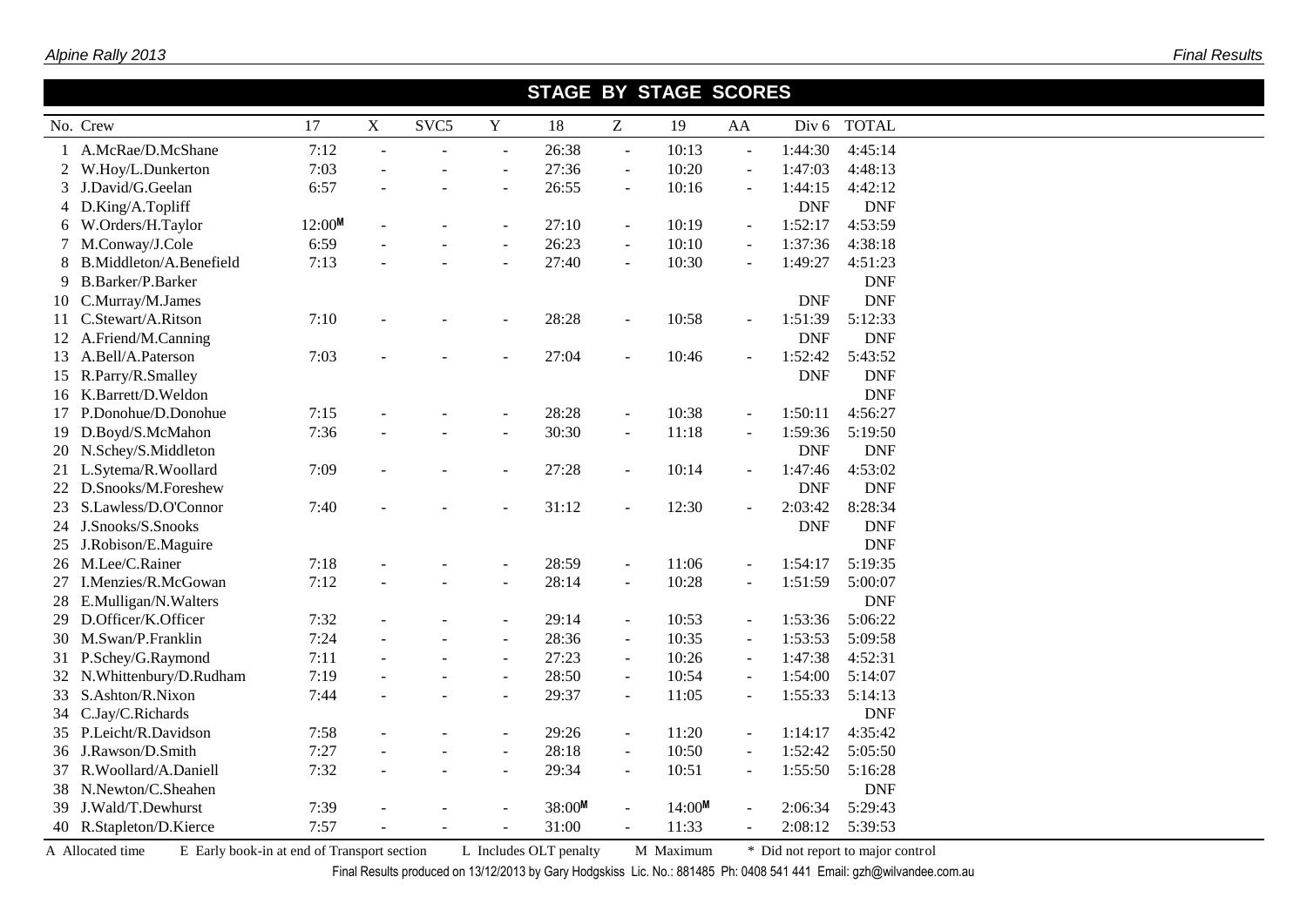e de la provincia de la provincia de la provincia de la provincia de la provincia de la provincia de la provincia de la provincia de la provincia de la provincia de la provincia de la provincia de la provincia de la provin

|    | <b>STAGE BY STAGE SCORES</b> |        |             |                  |                          |        |                             |              |                          |            |              |  |  |  |  |
|----|------------------------------|--------|-------------|------------------|--------------------------|--------|-----------------------------|--------------|--------------------------|------------|--------------|--|--|--|--|
|    | No. Crew                     | 17     | $\mathbf X$ | SVC <sub>5</sub> | $\mathbf Y$              | 18     | $\boldsymbol{Z}$            | 19           | AA                       | Div 6      | <b>TOTAL</b> |  |  |  |  |
|    | 41 M.Sutcliffe/J.Milner      |        |             |                  |                          |        |                             |              |                          | <b>DNF</b> | <b>DNF</b>   |  |  |  |  |
|    | 42 D.Fernie/G.Floyd          |        |             |                  |                          |        |                             |              |                          |            | <b>DNF</b>   |  |  |  |  |
|    | 44 J.Lawson/M.Lawson         |        |             |                  |                          |        |                             |              |                          |            | <b>DNF</b>   |  |  |  |  |
|    | 45 P.Houghton/P.Bonser       | 7:34   |             |                  | $\sim$                   | 29:21  | $\blacksquare$              | 10:53        | $\sim$                   | 1:56:10    | 5:13:01      |  |  |  |  |
|    | 46 W.Mason/D.Reed            | 7:34   |             |                  |                          | 29:19  | $\blacksquare$              | 10:56        |                          | 1:56:11    | 5:14:24      |  |  |  |  |
| 47 | G.Kendrick/R.Gottschalk      | 7:47   |             |                  |                          | 30:54  | $\sim$                      | 11:44        | $\sim$                   | 2:01:18    | 5:31:08      |  |  |  |  |
| 48 | P.Thomas/K.Radnell           |        |             |                  |                          |        |                             |              |                          |            | <b>DNF</b>   |  |  |  |  |
| 49 | R.Carter/R.Farrell           | 8:13   |             |                  |                          | 33:26  | $\sim$                      | 12:21        | <b>DNF</b>               | <b>DNF</b> | <b>DNF</b>   |  |  |  |  |
| 50 | T.Trewern/D.Trewern          | 7:49   |             |                  | $\blacksquare$           | 30:47  | $\blacksquare$              | 11:10        | $\overline{\phantom{a}}$ | 2:01:46    | 5:33:11      |  |  |  |  |
|    | 51 B.Ross/J.Hague            | 7:58   |             |                  | $\ast$                   | $\ast$ | $\ast$                      | $\ast$       | $\overline{a}$           | 1:17:06    | 4:31:54      |  |  |  |  |
|    | 52 A.Wilson/S.Jennison       | $\ast$ | *           | $\ast$           | $\ast$                   | $\ast$ | $\ast$                      | $\ast$       |                          | 1:07:44    | 4:27:38      |  |  |  |  |
|    | 53 K.Harper/C.Ellis          | 7:58   |             |                  |                          | 30:42  | $\blacksquare$              | 11:38        | $\overline{a}$           | 2:02:46    | 5:29:02      |  |  |  |  |
|    | 54 G.Williamson/D.Colless    | 8:30   |             |                  | $2:00^{\text{E}}$        | 32:47  | $\blacksquare$              | 12:29        | $\overline{\phantom{a}}$ | 2:12:30    | 6:04:43      |  |  |  |  |
|    | 55 M.Rogers/J.Selmon         | 7:59   |             |                  | $\sim$                   | 31:14  | $\omega$                    | 11:22        | $\sim$                   | 2:02:23    | 5:29:11      |  |  |  |  |
|    | 56 T.Reynolds/S.Reynolds     | 8:17   |             |                  |                          | 33:04  | $\sim$                      | 12:18        | $\blacksquare$           | 2:13:09    | 5:47:53      |  |  |  |  |
|    | 57 N.Senior/L.Phillips       |        |             |                  |                          |        |                             |              |                          |            | <b>DNF</b>   |  |  |  |  |
|    | 58 I.Crook/P.Ellis           |        |             |                  |                          |        |                             |              |                          |            | <b>DNF</b>   |  |  |  |  |
|    | 59 L.Garrioch/S.Schulz       | 7:32   |             |                  | $\overline{\phantom{a}}$ | 28:57  | $\blacksquare$              | 10:51        | $\blacksquare$           | 1:53:09    | 5:06:23      |  |  |  |  |
|    | 60 I.Curry/S.Curry           | 7:52   |             |                  | $\overline{\phantom{a}}$ | 31:00  | $\blacksquare$              | 11:12        | $\overline{\phantom{a}}$ | 2:02:29    | 5:45:51      |  |  |  |  |
|    | 61 A.Kovacevic/K.Cotter      |        |             |                  |                          |        |                             |              |                          | <b>DNF</b> | <b>DNF</b>   |  |  |  |  |
|    | 62 T.Reed/B.Reed             | 7:38   |             |                  |                          | 29:58  | $\blacksquare$              | 11:03        |                          | 1:56:52    | 5:18:09      |  |  |  |  |
| 63 | R.Kingham/B.Catt             |        |             |                  |                          |        |                             |              |                          |            | <b>DNF</b>   |  |  |  |  |
|    | 64 N.Testa/S.Oake            |        |             |                  |                          |        |                             |              |                          |            | <b>DNF</b>   |  |  |  |  |
|    | 65 B.Field/J.Field           | 8:18   |             |                  | $\sim$                   | 33:58  | $\blacksquare$              | 12:18        | $\sim$                   | 2:11:59    | 5:49:39      |  |  |  |  |
|    | 66 M.Ward/J.Pollock          | 8:19   |             |                  | $\sim$                   | 33:00  | $\mathcal{L}_{\mathcal{A}}$ | 12:25        | $\blacksquare$           | 2:10:53    | 5:49:13      |  |  |  |  |
|    | 67 M.Frendo/S.McKie          | 7:59   |             |                  | $\overline{\phantom{a}}$ | 30:34  | $\blacksquare$              | 11:47        |                          | 2:02:44    | 5:42:47      |  |  |  |  |
| 68 | T.Huggins/S.Huggins          | 8:06   |             |                  |                          | 31:43  | $\sim$                      | $23:10^{ML}$ | $9:10^{\mathsf{L}}$      | 2:25:00    | 5:54:45      |  |  |  |  |
| 69 | K.Millard/A.Hutchins         |        |             |                  |                          |        |                             |              |                          | <b>DNF</b> | <b>DNF</b>   |  |  |  |  |
|    | 70 M.Arundel/S.Healey        | 8:22   |             |                  |                          | 33:25  | $\blacksquare$              | 12:26        | $\overline{a}$           | 1:53:11    | 5:37:30      |  |  |  |  |
|    | 71 B.Canny/D.Norman          |        |             |                  |                          |        |                             |              |                          |            | <b>DNF</b>   |  |  |  |  |
|    | 72 D.Lawrance/D.Davison      | 7:41   |             |                  | $\blacksquare$           | 30:57  | $\sim$                      | 11:44        | $\overline{\phantom{a}}$ | 2:02:10    | 5:35:57      |  |  |  |  |
|    | 73 T.Brendel/S.Brendel       | 7:43   |             |                  | $\blacksquare$           | 28:53  | $\blacksquare$              | 10:59        | $\sim$                   | 1:55:43    | 5:20:34      |  |  |  |  |
|    | 74 P.Morrison/S.Wasson       | 8:06   |             |                  | $\sim$                   | 30:59  | $\mathcal{L}_{\mathcal{A}}$ | 11:47        | $\overline{a}$           | 2:02:53    | 5:34:42      |  |  |  |  |
|    | 75 B.Watson/D.Johnson        | 8:40   |             |                  |                          | 32:55  | $\blacksquare$              | 12:20        | $\overline{\phantom{a}}$ | 2:13:42    | 5:46:41      |  |  |  |  |
|    | 76 G.Carruthers/S.Carruthers |        |             |                  |                          |        |                             |              |                          |            | <b>DNF</b>   |  |  |  |  |
| 77 | G.Pate/C.Pearce              | 27:07  | 19:00       | $26:00^{E}$      | 2:00 <sup>E</sup>        | 37:48  | 4:00 <sup>E</sup>           | <b>DNF</b>   |                          | <b>DNF</b> | <b>DNF</b>   |  |  |  |  |
|    | 78 J.Downs/K.Turner          | $\ast$ | $\ast$      |                  |                          | 34:24  | <b>DNF</b>                  |              |                          | <b>DNF</b> | <b>DNF</b>   |  |  |  |  |

A Allocated time E Early book-in at end of Transport section L Includes OLT penalty M Maximum \* Did not report to major control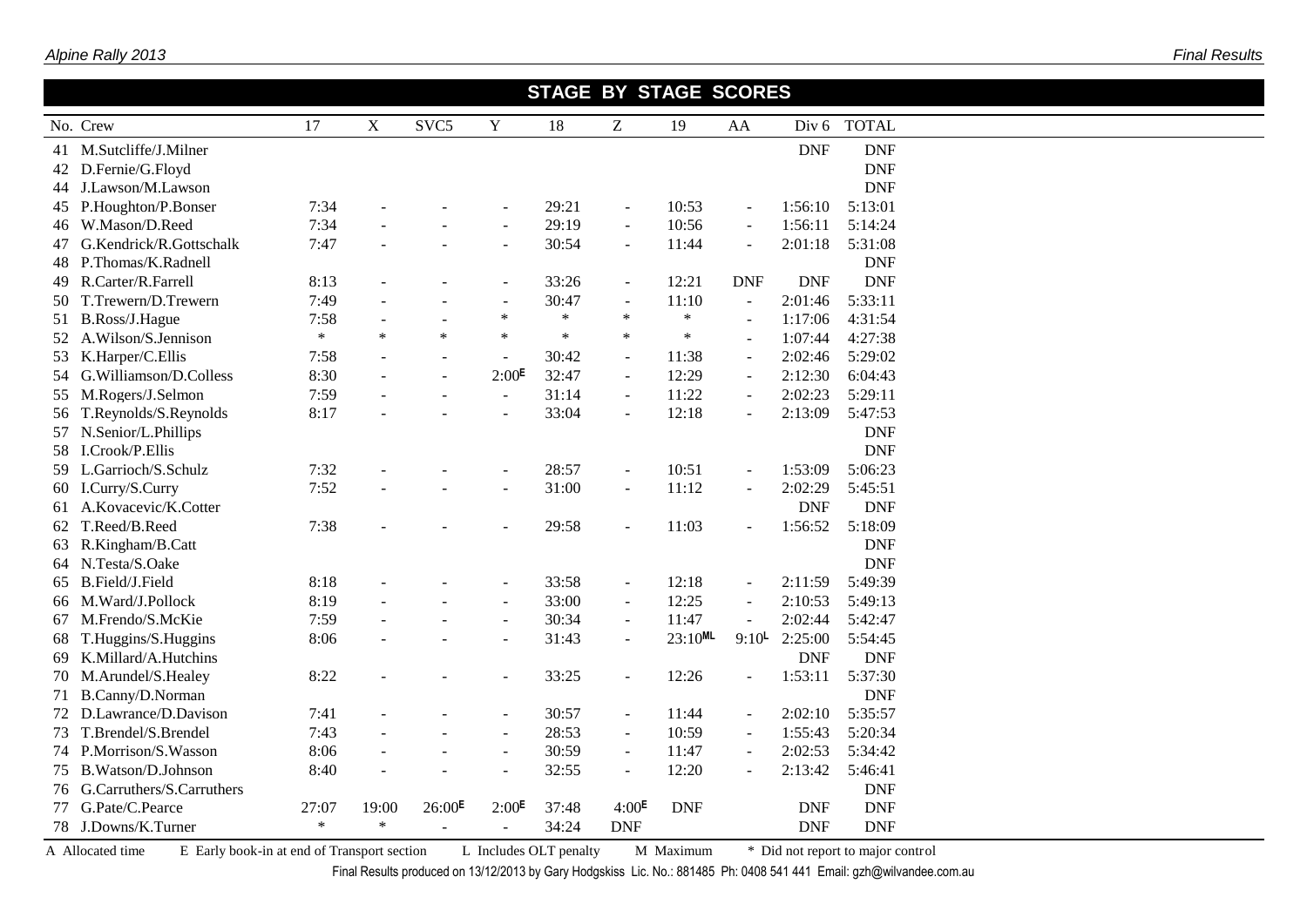| <b>STAGE BY STAGE SCORES</b>     |      |                |                   |                          |        |                |           |                          |            |             |  |  |  |
|----------------------------------|------|----------------|-------------------|--------------------------|--------|----------------|-----------|--------------------------|------------|-------------|--|--|--|
| No. Crew                         | 17   | X              | SVC <sub>5</sub>  | Y                        | 18     | Z              | 19        | AA                       |            | Div 6 TOTAL |  |  |  |
| 79 M.Long/V.Haskett              | 7:48 |                |                   | $\overline{\phantom{a}}$ | 30:28  | $\blacksquare$ | 11:08     | $\overline{\phantom{a}}$ | 2:01:51    | 5:24:45     |  |  |  |
| A.Paice/K.Wilson<br>80           | 7:55 | $\blacksquare$ |                   | $\blacksquare$           | 30:40  | $\sim$         | 11:32     | $\sim$                   | 2:02:37    | 5:30:48     |  |  |  |
| 81 R.Cranston/K.Grealy           | 9:33 |                |                   | $\blacksquare$           | 38:00M | $\sim$         | 14:00     | $\sim$                   | 2:24:35    | 7:20:32     |  |  |  |
| 82 D.Curl/R.Richards             |      |                |                   |                          |        |                |           |                          |            | <b>DNF</b>  |  |  |  |
| 83 B.Cromarty/H.Maslin           | 7:47 |                |                   | $\overline{\phantom{a}}$ | 30:38  | $\sim$         | 11:45     | $\blacksquare$           | 2:01:51    | 5:28:32     |  |  |  |
| 84 J.Lee/T.Smith                 |      |                |                   |                          |        |                |           |                          | <b>DNF</b> | <b>DNF</b>  |  |  |  |
| 85 S.Piggott/C.Robinson          |      |                |                   |                          |        |                |           |                          | <b>DNF</b> | <b>DNF</b>  |  |  |  |
| 86 D.Hasnat/M.Petersen           | 8:33 |                |                   | $\overline{\phantom{a}}$ | 33:45  | ÷.             | 12:47     | $\sim$                   | 2:12:48    | 5:52:57     |  |  |  |
| T.Knight/B.Ward<br>87            |      |                |                   |                          |        |                |           |                          | <b>DNF</b> | <b>DNF</b>  |  |  |  |
| 88 P.Swan/V.Swan                 | 7:50 |                |                   | $\overline{\phantom{a}}$ | 31:21  | $\sim$         | 11:25     | $\sim$                   | 2:01:50    | 5:32:38     |  |  |  |
| J.Pinkerton/P.Shearman<br>-89    |      |                |                   |                          |        |                |           |                          |            | <b>DNF</b>  |  |  |  |
| S.Gardiner/D.Allan<br>90.        | 7:30 |                |                   | $\sim$                   | 29:32  | $\sim$         | 11:24     | $\blacksquare$           | 1:58:34    | 5:15:19     |  |  |  |
| K.MacDonald/R.Ellis<br>91        | 9:07 | $\overline{a}$ |                   | $\overline{\phantom{a}}$ | 36:24  | $\sim$         | $14:00^M$ | $\sim$                   | 2:20:32    | 6:22:50     |  |  |  |
| 92 G.Howard/M.Loxton             | 8:25 | $\overline{a}$ |                   | $\blacksquare$           | 32:32  | $\sim$         | 12:12     | $\sim$                   | 2:09:37    | 5:49:03     |  |  |  |
| A.Artamonov/G.Bonch-Osmol<br>93. | 8:07 | $\blacksquare$ |                   | $\blacksquare$           | 31:39  | $\sim$         | 11:59     | $\sim$                   | 2:03:50    | 5:44:40     |  |  |  |
| 94 J.Ellis/A.Sietsma             | 9:18 | $\blacksquare$ | 8:00 <sup>E</sup> | $\sim$                   | 36:31  | $\sim$         | 13:18     | $\sim$                   | 2:27:45    | 5:20:27     |  |  |  |
| S.McKern/R.Pinter<br>95          |      |                |                   |                          |        |                |           |                          | <b>DNF</b> | <b>DNF</b>  |  |  |  |
| M.Holloway/R.Wilson<br>96        | 9:07 |                |                   | $\overline{\phantom{a}}$ | 35:36  | $\sim$         | 13:14     | $\sim$                   | 2:18:58    | 5:15:24     |  |  |  |
| S.Anderson/M.Stratte<br>97       | 7:31 |                |                   | $\overline{\phantom{a}}$ | 30:21  | $\sim$         | 11:35     | <b>DNF</b>               | <b>DNF</b> | <b>DNF</b>  |  |  |  |
| 98 T.Clarke/M.Rourke             |      |                |                   |                          |        |                |           |                          |            | <b>DNF</b>  |  |  |  |
| J.Carney/N.Moore<br>99.          |      |                |                   |                          |        |                |           |                          | <b>DNF</b> | <b>DNF</b>  |  |  |  |
|                                  |      |                |                   |                          |        |                |           |                          |            |             |  |  |  |

*Final Results*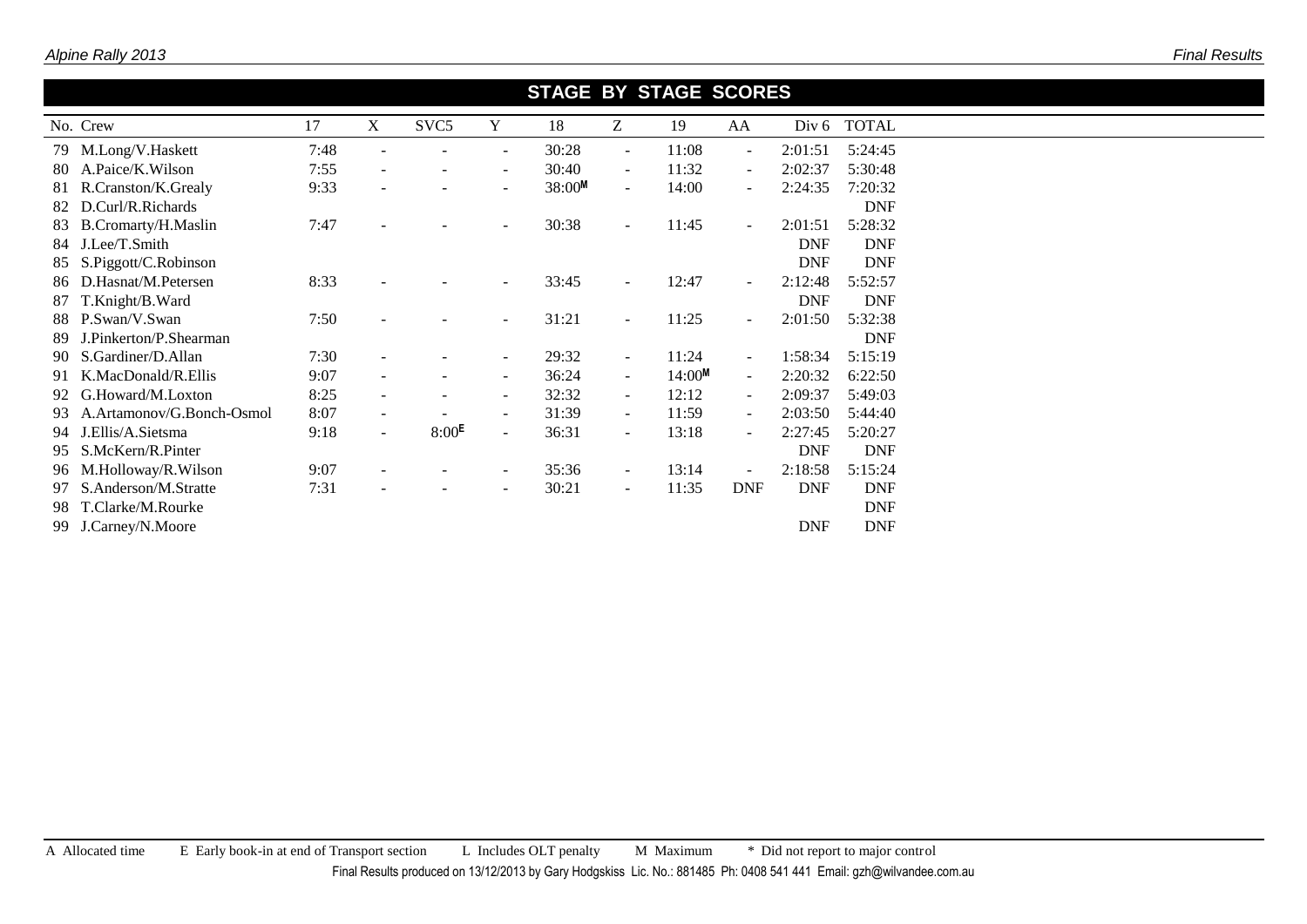|                        | <b>PENALTIES</b>                               |               |                         |         |
|------------------------|------------------------------------------------|---------------|-------------------------|---------|
| No. Crew               | Offence                                        |               | <b>Specific Penalty</b> | Points  |
| 7 M.Conway/J.Cole      | Did not report to Start SS 15                  |               | <b>Missed Control</b>   |         |
|                        | Did not report to Finish SS 15                 |               | <b>Missed Control</b>   |         |
|                        |                                                | <b>TOTALS</b> | 2 missed controls       |         |
| 10 C.Murray/M.James    | Out of Late Time at Finish SS 15               |               |                         | 0:08:32 |
|                        | Out of Late Time at Entry Nowa Nowa Service 1  |               |                         | 0:00:32 |
|                        |                                                | <b>TOTALS</b> |                         | 0:09:04 |
|                        |                                                |               |                         |         |
| 11 C.Stewart/A.Ritson  | Out of Late Time at Start SS 3                 |               |                         | 0:03:00 |
|                        | Out of Late Time at Finish SS 3                |               |                         | 0:03:00 |
|                        | Out of Late Time at Friday Parc Ferme          |               |                         | 0:03:00 |
|                        | Out of Late Time at Start SS 4                 |               |                         | 0:03:00 |
|                        | Out of Late Time at Finish SS 4                |               |                         | 0:01:03 |
|                        |                                                | <b>TOTALS</b> |                         | 0:13:03 |
| 12 A.Friend/M.Canning  | Did not report to Finish SS 15                 |               | Missed Control          |         |
|                        |                                                | <b>TOTALS</b> | 1 missed control        |         |
|                        |                                                |               |                         |         |
| 13 A.Bell/A.Paterson   | Out of Late Time at Finish SS 6                |               |                         | 0:10:44 |
|                        | Out of Late Time at Entry Cann River Service 1 |               |                         | 0:18:44 |
|                        |                                                | <b>TOTALS</b> |                         | 0:29:28 |
|                        |                                                |               |                         |         |
| 15 R.Parry/R.Smalley   | Did not report to Finish SS 6                  |               | <b>Missed Control</b>   |         |
|                        | Out of Late Time at Entry Cann River Service 1 |               |                         | 1:36:00 |
|                        | Did not report to Start SS 8                   |               | <b>Missed Control</b>   |         |
|                        | Did not report to Finish SS 8                  |               | <b>Missed Control</b>   |         |
|                        | Did not report to Start SS 9                   |               | <b>Missed Control</b>   |         |
|                        | Did not report to Finish SS 9                  |               | <b>Missed Control</b>   |         |
|                        | Did not report to Entry Cann River Service 2   |               | <b>Missed Control</b>   |         |
|                        | Did not report to Exit Cann River Service 2    |               | <b>Missed Control</b>   |         |
|                        | Did not report to Start SS 10                  |               | <b>Missed Control</b>   |         |
|                        | Did not report to Finish SS 10                 |               | <b>Missed Control</b>   |         |
|                        | Did not report to Start SS 11                  |               | <b>Missed Control</b>   |         |
|                        | Did not report to Finish SS 11                 |               | <b>Missed Control</b>   |         |
|                        |                                                | <b>TOTALS</b> | 11 missed controls      | 1:36:00 |
| 16 K.Barrett/D.Weldon  | Out of Late Time at Finish SS 8                |               |                         | 3:01:00 |
|                        | Did not report to Start SS 9                   |               | <b>Missed Control</b>   |         |
|                        | Did not report to Finish SS 9                  |               | <b>Missed Control</b>   |         |
|                        | Out of Late Time at Entry Cann River Service 2 |               |                         | 2:56:00 |
|                        |                                                | <b>TOTALS</b> | 2 missed controls       | 5:57:00 |
|                        |                                                |               |                         |         |
| 17 P.Donohue/D.Donohue | Jumped start at Start SS 3                     |               |                         | 0:00:02 |
|                        |                                                | <b>TOTALS</b> |                         | 0:00:02 |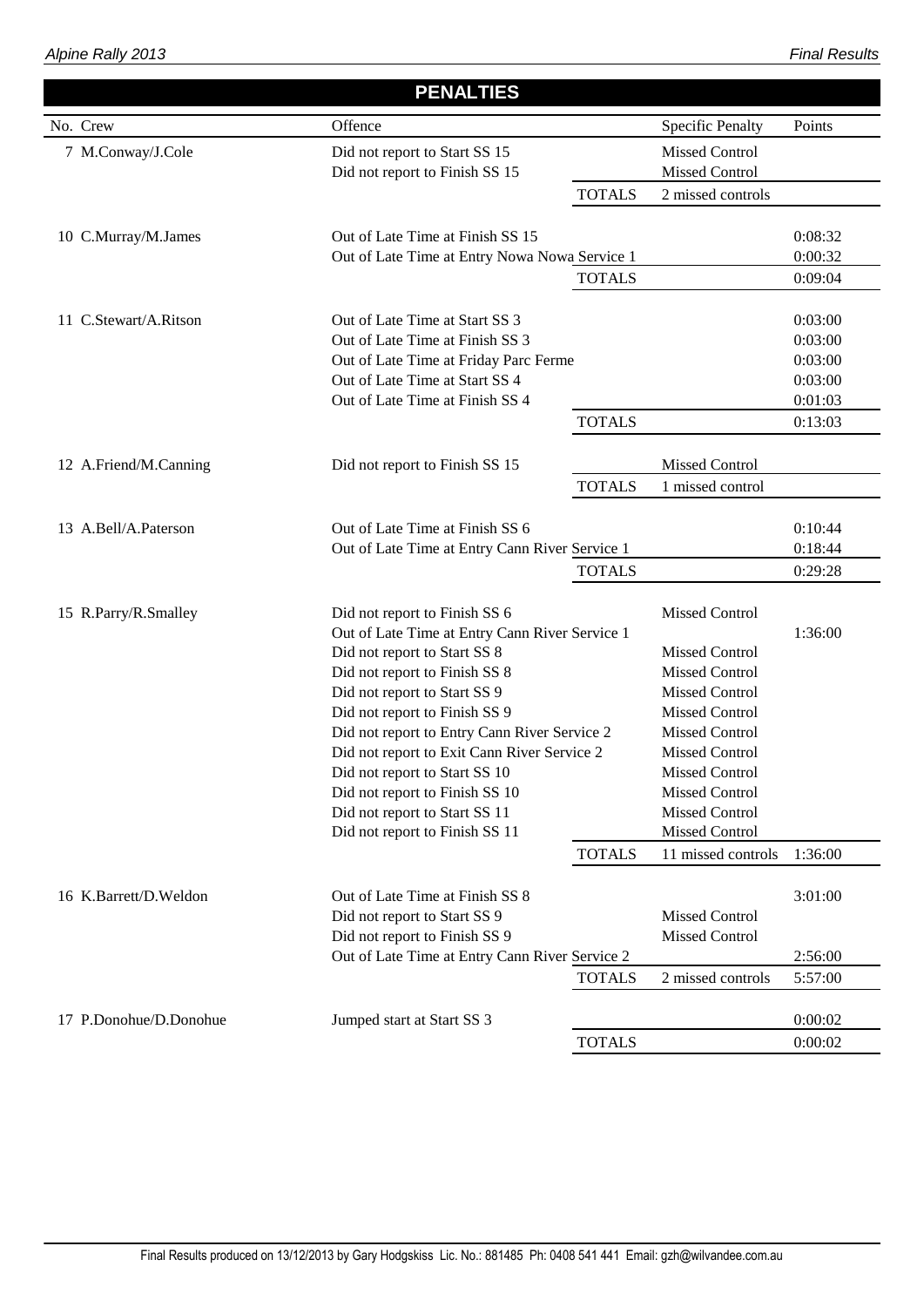#### No. Crew  **PENALTIES** Offence Specific Penalty Points 20 N.Schev/S.Middleton Did not report to Finish SS 1 Missed Control Did not report to Start SS 2 Missed Control Did not report to Finish SS 2 Missed Control Did not report to Start SS 3 Missed Control Did not report to Finish SS 3 Missed Control Out of Late Time at Friday Parc Ferme 2:56:00 Out of Late Time at Start SS 4 2:56:00 Out of Late Time at Finish SS 4 2:54:00 Did not report to Start SS 5 Missed Control Did not report to Finish SS 5 Missed Control Out of Late Time at Finish SS 10 0:25:43 Did not report to Start SS 11 Missed Control Did not report to Finish SS 11 Missed Control Out of Late Time at Entry Orbost Service 0:13:43 TOTALS 9 missed controls 9:25:26 22 D.Snooks/M.Foreshew Did not report to Finish SS 13 Missed Control TOTALS 1 missed control 23 S.Lawless/D.O'Connor Out of Late Time at Exit Cann River Service 1 0:28:00 Out of Late Time at Start SS 7 0:25:00 Out of Late Time at Finish SS 7 0:25:00 Out of Late Time at Start SS 8 0:21:00 Out of Late Time at Finish SS 8 0:21:00 Out of Late Time at Start SS 9 0:15:00 Out of Late Time at Finish SS 9 0:15:00 Out of Late Time at Entry Cann River Service 2 0:15:00 TOTALS 2:45:00 25 J.Robison/E.Maguire Did not report to Start SS 6 Missed Control Did not report to Finish SS 6 Missed Control Out of Late Time at Entry Cann River Service 1 1:27:00 TOTALS 2 missed controls 1:27:00 35 P.Leicht/R.Davidson Did not report to Finish SS 14 Missed Control Did not report to Start SS 15 Missed Control Did not report to Finish SS 15 Missed Control TOTALS 3 missed controls 44 J.Lawson/M.Lawson Out of Late Time at Start SS 8 0:01:00 Out of Late Time at Finish SS 8 0:01:00 TOTALS 0:02:00 47 G.Kendrick/R.Gottschalk Did not report to Start SS 6 Missed Control Did not report to Finish SS 6 Missed Control Out of Late Time at Entry Cann River Service 1 0:47:00 TOTALS 2 missed controls 0:47:00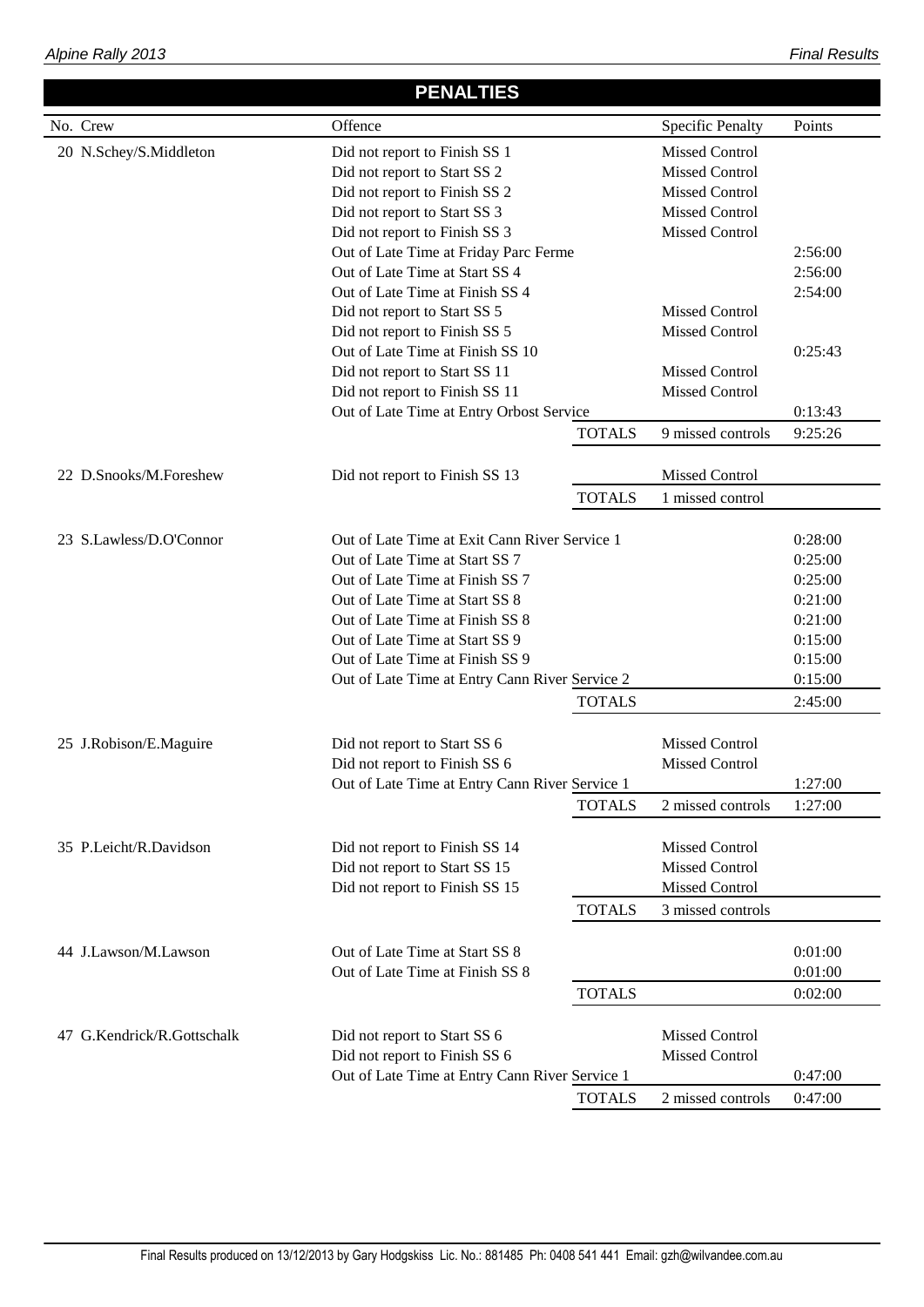### **PENALTIES**

| No. Crew                | Offence                                       |               | <b>Specific Penalty</b> | Points  |
|-------------------------|-----------------------------------------------|---------------|-------------------------|---------|
| 49 R.Carter/R.Farrell   | Did not report to Finish SS 6                 |               | <b>Missed Control</b>   |         |
|                         | Did not report to Exit Cann River Service 1   |               | <b>Missed Control</b>   |         |
|                         | Did not report to Start SS 7                  |               | <b>Missed Control</b>   |         |
|                         | Did not report to Finish SS 7                 |               | <b>Missed Control</b>   |         |
|                         | Did not report to Start SS 8                  |               | <b>Missed Control</b>   |         |
|                         | Did not report to Finish SS 8                 |               | <b>Missed Control</b>   |         |
|                         | Did not report to Start SS 9                  |               | <b>Missed Control</b>   |         |
|                         | Did not report to Finish SS 9                 |               | <b>Missed Control</b>   |         |
|                         | Did not report to Entry Cann River Service 2  |               | <b>Missed Control</b>   |         |
|                         | Out of Late Time at Exit Cann River Service 2 |               |                         | 0:40:00 |
|                         | Out of Late Time at Start SS 10               |               |                         | 0:40:00 |
|                         | Out of Late Time at Finish SS 10              |               |                         | 1:04:42 |
|                         | Did not report to Start SS 11                 |               | <b>Missed Control</b>   |         |
|                         | Did not report to Finish SS 11                |               | <b>Missed Control</b>   |         |
|                         | Out of Late Time at Entry Orbost Service      |               |                         | 0:57:42 |
|                         | Did not report to Start SS 12                 |               | <b>Missed Control</b>   |         |
|                         | Did not report to Finish SS 12                |               | <b>Missed Control</b>   |         |
|                         | Did not report to Start SS 13                 |               | <b>Missed Control</b>   |         |
|                         | Did not report to Finish SS 13                |               | <b>Missed Control</b>   |         |
|                         | Out of Late Time at End Division 5            |               |                         | 0:30:00 |
|                         |                                               | <b>TOTALS</b> | 15 missed controls      | 3:52:24 |
|                         |                                               |               |                         |         |
| 68 T.Huggins/S.Huggins  | Out of Late Time at Finish SS 19              |               |                         | 0:09:10 |
|                         | Out of Late Time at Event End                 |               |                         | 0:09:10 |
|                         |                                               | <b>TOTALS</b> |                         | 0:18:20 |
| 69 K.Millard/A.Hutchins | Did not report to Finish SS 10                |               | <b>Missed Control</b>   |         |
|                         | Did not report to Start SS 11                 |               | <b>Missed Control</b>   |         |
|                         | Did not report to Finish SS 11                |               | Missed Control          |         |
|                         | Out of Late Time at Entry Orbost Service      |               |                         | 0:45:00 |
|                         | Did not report to Finish SS 15                |               | Missed Control          |         |
|                         |                                               | <b>TOTALS</b> | 4 missed controls       | 0:45:00 |
|                         |                                               |               |                         |         |
| 70 M.Arundel/S.Healey   | Did not report to Start SS 15                 |               | <b>Missed Control</b>   |         |
|                         | Did not report to Finish SS 15                |               | <b>Missed Control</b>   |         |
|                         |                                               | <b>TOTALS</b> | 2 missed controls       |         |
|                         |                                               |               |                         |         |
| 77 G.Pate/C.Pearce      | Did not report to Finish SS 14                |               | <b>Missed Control</b>   |         |
|                         | Did not report to Start SS 15                 |               | <b>Missed Control</b>   |         |
|                         | Did not report to Finish SS 15                |               | <b>Missed Control</b>   |         |
|                         | Out of Late Time at Entry Nowa Nowa Service 1 |               |                         | 0:24:00 |
|                         | Out of Late Time at Exit Nowa Nowa Service 1  |               |                         | 0:24:00 |
|                         | Did not report to Start SS 16                 |               | <b>Missed Control</b>   |         |
|                         | Did not report to Finish SS 16                |               | <b>Missed Control</b>   |         |
|                         | Out of Late Time at Start SS 17               |               |                         | 0:19:00 |
|                         | Out of Late Time at Finish SS 17              |               |                         | 0:19:00 |
|                         | Out of Late Time at Entry Nowa Nowa Service 2 |               |                         | 0:19:00 |
|                         |                                               | <b>TOTALS</b> | 5 missed controls       | 1:45:00 |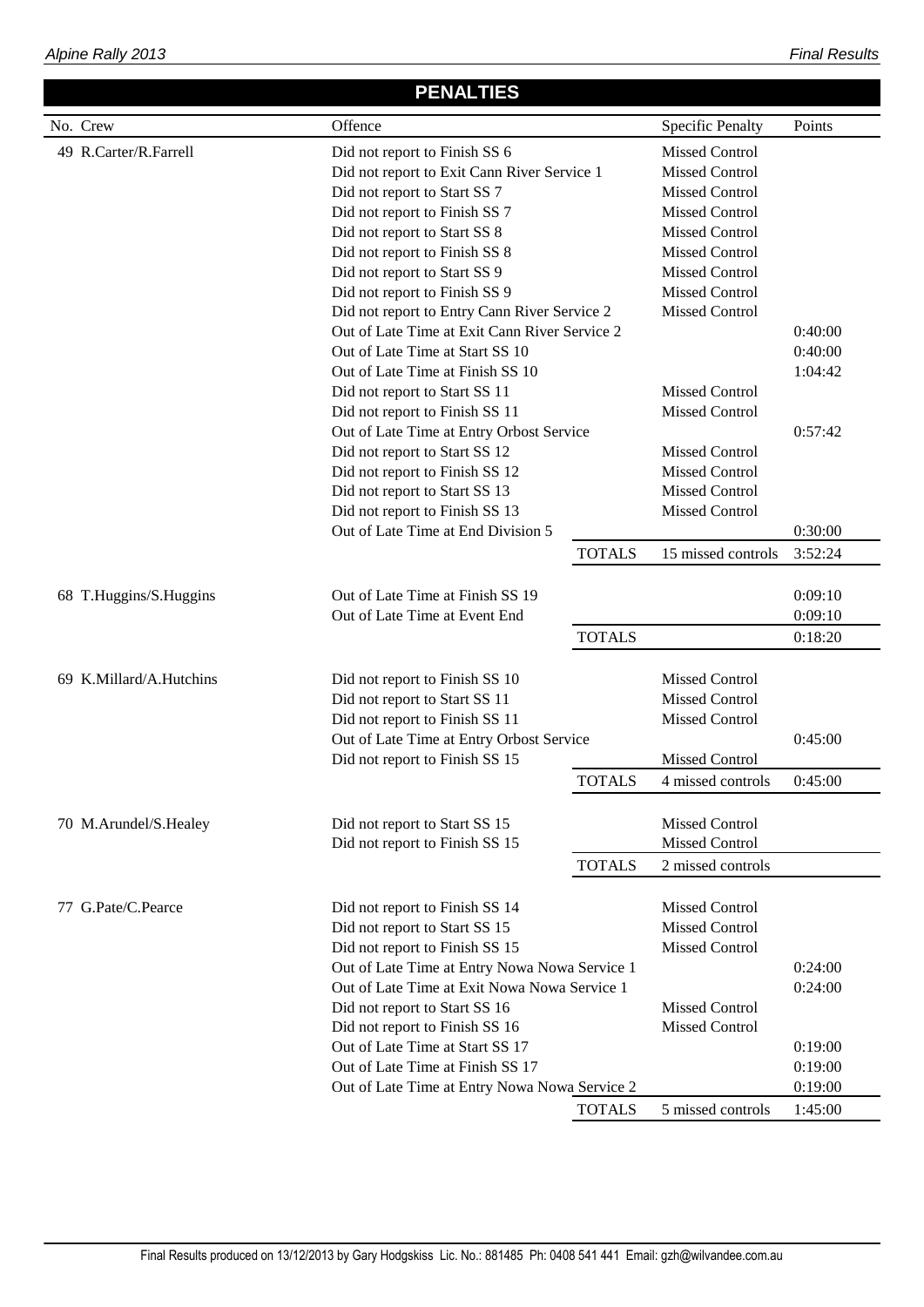|                         | <b>PENALTIES</b>                               |                       |                         |         |  |  |
|-------------------------|------------------------------------------------|-----------------------|-------------------------|---------|--|--|
| No. Crew                | Offence                                        |                       | <b>Specific Penalty</b> | Points  |  |  |
| 78 J.Downs/K.Turner     | Did not report to Exit Nowa Nowa Service 1     |                       | <b>Missed Control</b>   |         |  |  |
|                         | Did not report to Start SS 16                  |                       | <b>Missed Control</b>   |         |  |  |
|                         | Did not report to Finish SS 16                 |                       | <b>Missed Control</b>   |         |  |  |
|                         | Did not report to Start SS 17                  |                       | <b>Missed Control</b>   |         |  |  |
|                         | Did not report to Finish SS 17                 |                       | <b>Missed Control</b>   |         |  |  |
|                         | Did not report to Entry Nowa Nowa Service 2    |                       | <b>Missed Control</b>   |         |  |  |
|                         |                                                | <b>TOTALS</b>         | 6 missed controls       |         |  |  |
| 81 R.Cranston/K.Grealy  | Out of Late Time at Finish SS 11               |                       |                         | 0:34:17 |  |  |
|                         | Out of Late Time at Entry Orbost Service       |                       |                         | 0:31:17 |  |  |
|                         |                                                | <b>TOTALS</b>         |                         | 1:05:34 |  |  |
|                         |                                                |                       |                         |         |  |  |
| 84 J.Lee/T.Smith        | Did not report to Finish SS 8                  |                       | <b>Missed Control</b>   |         |  |  |
|                         | Did not report to Start SS 9                   |                       | <b>Missed Control</b>   |         |  |  |
|                         | Did not report to Finish SS 9                  |                       | <b>Missed Control</b>   |         |  |  |
|                         | Out of Late Time at Entry Cann River Service 2 |                       |                         | 1:01:00 |  |  |
|                         |                                                | <b>TOTALS</b>         | 3 missed controls       | 1:01:00 |  |  |
| 85 S.Piggott/C.Robinson | Out of Late Time at Finish SS 1                |                       |                         | 0:10:03 |  |  |
|                         | Did not report to Start SS 2                   |                       | <b>Missed Control</b>   |         |  |  |
|                         |                                                | <b>Missed Control</b> |                         |         |  |  |
|                         |                                                | <b>Missed Control</b> |                         |         |  |  |
|                         | Did not report to Finish SS 3                  |                       | <b>Missed Control</b>   |         |  |  |
|                         | Did not report to Friday Parc Ferme            |                       | <b>Missed Control</b>   |         |  |  |
|                         | Did not report to Start SS 4                   |                       | Missed Control          |         |  |  |
|                         | Out of Late Time at Finish SS 4                |                       |                         | 0:10:03 |  |  |
|                         | Did not report to Exit Cann River Service 1    |                       | <b>Missed Control</b>   |         |  |  |
|                         | Did not report to Start SS 7                   |                       | <b>Missed Control</b>   |         |  |  |
|                         | Did not report to Finish SS 7                  |                       | <b>Missed Control</b>   |         |  |  |
|                         | Did not report to Start SS 8                   |                       | <b>Missed Control</b>   |         |  |  |
|                         | Did not report to Finish SS 8                  |                       | <b>Missed Control</b>   |         |  |  |
|                         | Did not report to Start SS 9                   |                       | Missed Control          |         |  |  |
|                         | Did not report to Finish SS 9                  |                       | Missed Control          |         |  |  |
|                         | Did not report to Start SS 11                  |                       | <b>Missed Control</b>   |         |  |  |
|                         | Did not report to Finish SS 11                 |                       | <b>Missed Control</b>   |         |  |  |
|                         | Did not report to Entry Orbost Service         |                       | <b>Missed Control</b>   |         |  |  |
|                         | Did not report to Exit Orbost Service          |                       | <b>Missed Control</b>   |         |  |  |
|                         | Did not report to Start SS 12                  |                       | <b>Missed Control</b>   |         |  |  |
|                         | Did not report to Finish SS 12                 |                       | <b>Missed Control</b>   |         |  |  |
|                         | Did not report to Start SS 13                  |                       | <b>Missed Control</b>   |         |  |  |
|                         | Did not report to Finish SS 13                 |                       | <b>Missed Control</b>   |         |  |  |
|                         |                                                | <b>TOTALS</b>         | 21 missed controls      | 0:20:06 |  |  |
| 90 S.Gardiner/D.Allan   | Did not report to Start SS 11                  |                       | <b>Missed Control</b>   |         |  |  |
|                         | Did not report to Finish SS 11                 | Missed Control        |                         |         |  |  |
|                         |                                                | <b>TOTALS</b>         | 2 missed controls       |         |  |  |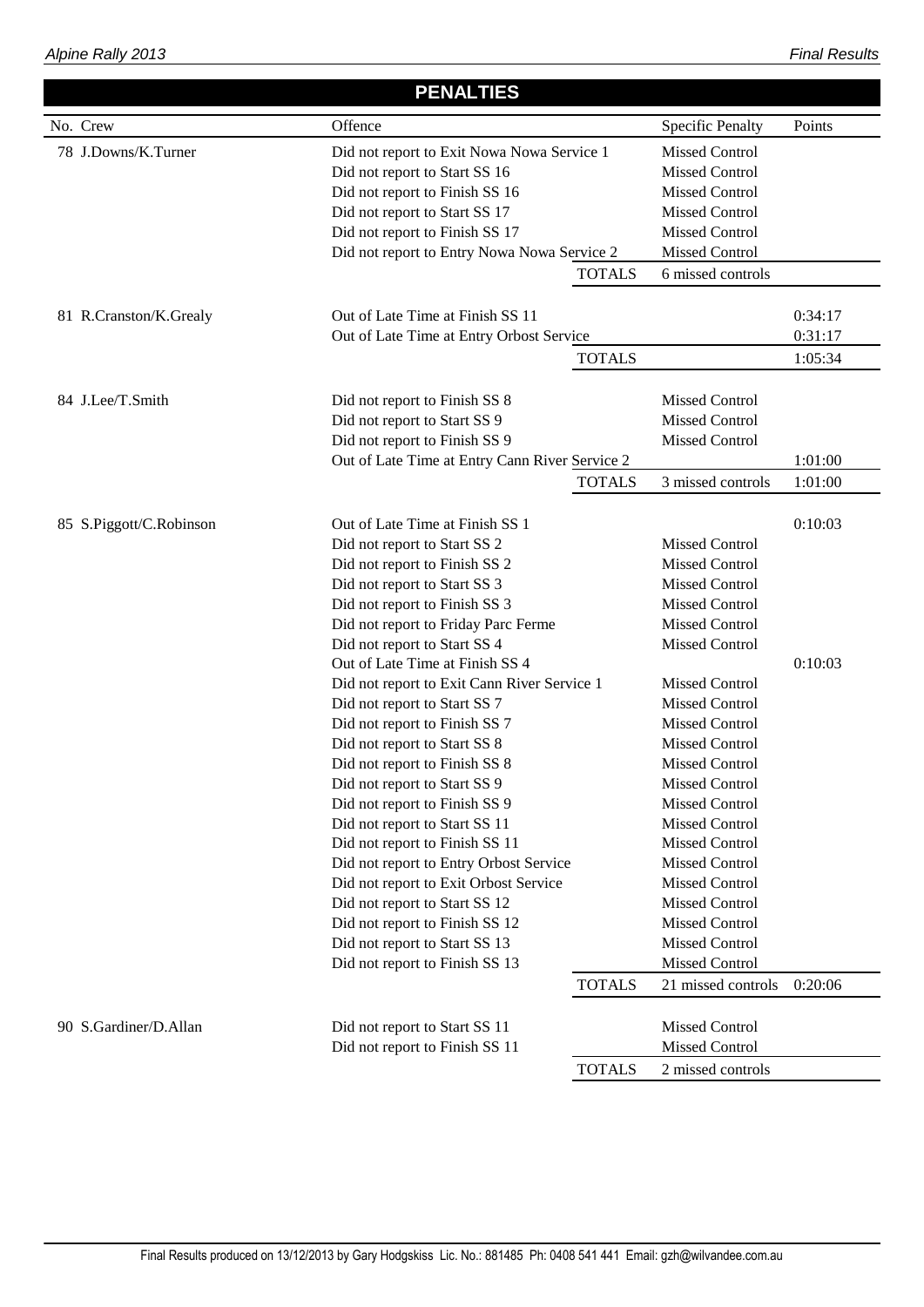|                         | <b>PENALTIES</b>                             |               |                                     |         |
|-------------------------|----------------------------------------------|---------------|-------------------------------------|---------|
| No. Crew                | Offence                                      |               | <b>Specific Penalty</b>             | Points  |
| 94 J.Ellis/A.Sietsma    | Out of Late Time at Finish SS 6              |               |                                     | 0:01:13 |
|                         | Did not report to Exit Cann River Service 1  |               | <b>Missed Control</b>               |         |
|                         | Did not report to Start SS 7                 |               | <b>Missed Control</b>               |         |
|                         | Did not report to Finish SS 7                |               | <b>Missed Control</b>               |         |
|                         | Did not report to Start SS 8                 |               | <b>Missed Control</b>               |         |
|                         | Did not report to Finish SS 8                |               | <b>Missed Control</b>               |         |
|                         | Did not report to Start SS 9                 |               | <b>Missed Control</b>               |         |
|                         | Did not report to Finish SS 9                |               | <b>Missed Control</b>               |         |
|                         | Did not report to Entry Cann River Service 2 |               | Missed Control                      |         |
|                         |                                              | <b>TOTALS</b> | 8 missed controls                   | 0:01:13 |
|                         |                                              |               |                                     |         |
| 95 S.McKern/R.Pinter    | Did not report to Finish SS 6                |               | <b>Missed Control</b>               |         |
|                         | Did not report to Exit Cann River Service 1  |               | <b>Missed Control</b>               |         |
|                         | Did not report to Start SS 7                 |               | <b>Missed Control</b>               |         |
|                         | Did not report to Finish SS 7                |               | <b>Missed Control</b>               |         |
|                         | Did not report to Start SS 8                 |               | <b>Missed Control</b>               |         |
|                         | Did not report to Finish SS 8                |               | Missed Control                      |         |
|                         | Did not report to Start SS 9                 |               | <b>Missed Control</b>               |         |
|                         | Did not report to Finish SS 9                |               | <b>Missed Control</b>               |         |
|                         | Did not report to Entry Cann River Service 2 |               | Missed Control                      |         |
|                         |                                              | <b>TOTALS</b> | 9 missed controls                   |         |
|                         |                                              |               |                                     |         |
| 96 M.Holloway/R.Wilson  | Did not report to Finish SS 10               |               | <b>Missed Control</b>               |         |
|                         | Did not report to Start SS 11                |               | <b>Missed Control</b>               |         |
|                         | Did not report to Finish SS 11               | <b>TOTALS</b> | Missed Control<br>3 missed controls |         |
|                         |                                              |               |                                     |         |
| 97 S.Anderson/M.Stratte | Did not report to Finish SS 7                |               | <b>Missed Control</b>               |         |
|                         | Did not report to Start SS 8                 |               | <b>Missed Control</b>               |         |
|                         | Did not report to Finish SS 8                |               | <b>Missed Control</b>               |         |
|                         | Did not report to Start SS 9                 |               | <b>Missed Control</b>               |         |
|                         | Did not report to Finish SS 9                |               | Missed Control                      |         |
|                         | Did not report to Exit Cann River Service 2  |               | <b>Missed Control</b>               |         |
|                         | Did not report to Start SS 10                |               | <b>Missed Control</b>               |         |
|                         | Did not report to Finish SS 10               |               | <b>Missed Control</b>               |         |
|                         | Did not report to Start SS 11                |               | <b>Missed Control</b>               |         |
|                         | Did not report to Finish SS 11               |               | <b>Missed Control</b>               |         |
|                         | Did not report to Entry Orbost Service       |               | Missed Control                      |         |
|                         | Did not report to Exit Orbost Service        |               | <b>Missed Control</b>               |         |
|                         | Did not report to Start SS 12                |               | <b>Missed Control</b>               |         |
|                         | Did not report to Finish SS 12               |               | <b>Missed Control</b>               |         |
|                         | Did not report to Start SS 13                |               | <b>Missed Control</b>               |         |
|                         | Did not report to Finish SS 13               |               | Missed Control                      |         |
|                         |                                              | <b>TOTALS</b> | 16 missed controls                  |         |
|                         |                                              |               |                                     |         |
| 98 T.Clarke/M.Rourke    | Did not report to Finish SS 3                |               | <b>Missed Control</b>               |         |
|                         | Out of Late Time at Friday Parc Ferme        |               |                                     | 1:19:00 |
|                         | Out of Late Time at Start SS 4               |               |                                     | 1:19:00 |
|                         | Out of Late Time at Finish SS 4              |               |                                     | 1:16:58 |
|                         |                                              | <b>TOTALS</b> | 1 missed control                    | 3:54:58 |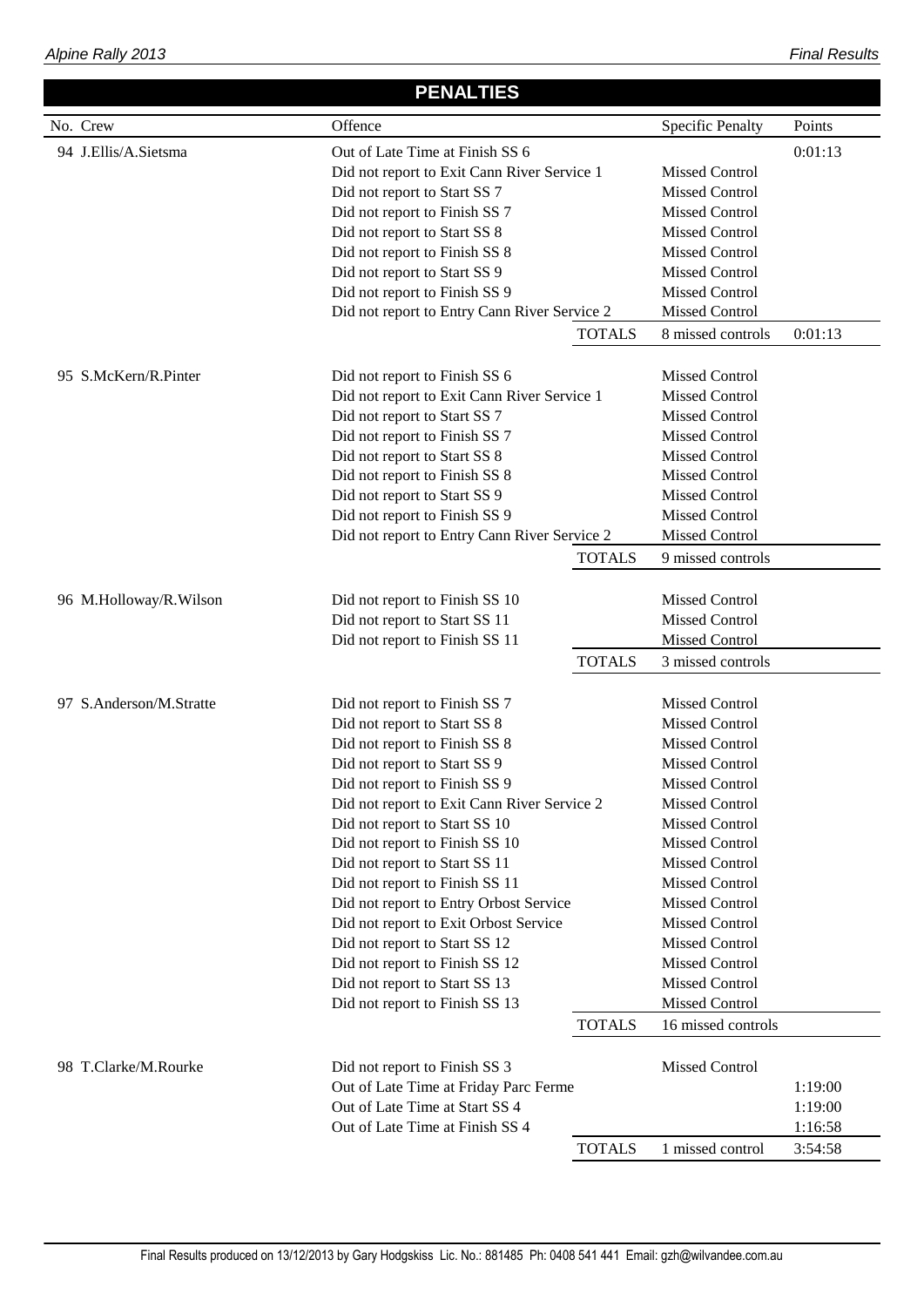## **PENALTIES**

| No. Crew            | Offence                                                                      |               | <b>Specific Penalty</b>                        | Points |
|---------------------|------------------------------------------------------------------------------|---------------|------------------------------------------------|--------|
| 99 J.Carney/N.Moore | Did not report to Exit Cann River Service 2<br>Did not report to Start SS 10 |               | <b>Missed Control</b><br><b>Missed Control</b> |        |
|                     | Did not report to Finish SS 10                                               |               | <b>Missed Control</b>                          |        |
|                     | Did not report to Start SS 11                                                |               | <b>Missed Control</b>                          |        |
|                     | Did not report to Finish SS 11                                               |               | Missed Control                                 |        |
|                     |                                                                              | <b>TOTALS</b> | 5 missed controls                              |        |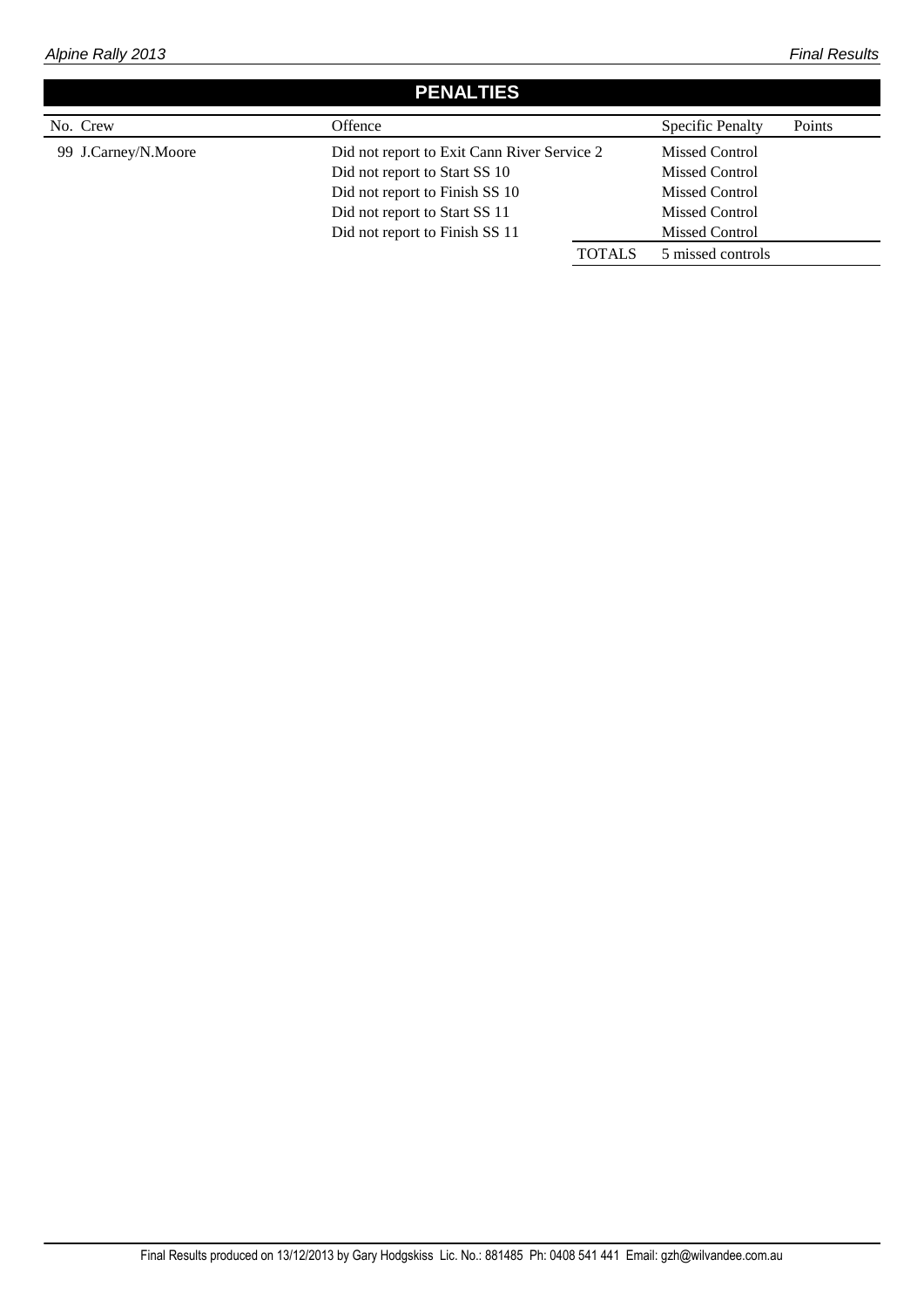|  | Alpine Rally 2013 |  |  |
|--|-------------------|--|--|
|  |                   |  |  |

| <b>OUTRIGHT PROGRESSIVE PLACINGS</b> |                |                |                |                  |                |                |                |                |                |                |                |                |                |                |                |                 |                |                |                |  |
|--------------------------------------|----------------|----------------|----------------|------------------|----------------|----------------|----------------|----------------|----------------|----------------|----------------|----------------|----------------|----------------|----------------|-----------------|----------------|----------------|----------------|--|
| No. Crew                             | $\mathbf{1}$   | $\mathbf{2}$   | 3              | 4                | 5              | 6              | $\tau$         | $\,8$          | 9              | 10             | 11             | 12             | 13             | 14             | 15             | 16              | 17             | 18             | 19             |  |
| 1 A.McRae/D.McShane                  | $=2$           | $=$ 3          | $\overline{c}$ | $\boldsymbol{2}$ | 3              | 3              | 3              | 3              | $\sqrt{2}$     | 7              | 6              | 5              | 5              | 3              | $\sqrt{2}$     | $\sqrt{2}$      | $\overline{2}$ | $\mathfrak{2}$ | $\sqrt{2}$     |  |
| 2 W.Hoy/L.Dunkerton                  | 7              | 7              | 8              | 8                | 9              | 8              | 9              | 8              | 7              | 5              | 5              | 6              | 6              | 5              | 3              | 3               | 3              | 3              | 3              |  |
| 3 J.David/G.Geelan                   | $=2$           | $=3$           | $\overline{4}$ | 4                | $\overline{4}$ | $\overline{2}$ | $\overline{2}$ | $\overline{2}$ | 1              | 1              | $\overline{2}$ | $\sqrt{2}$     | $\overline{2}$ | $\overline{2}$ | 1              | $\mathbf{1}$    | $\mathbf{1}$   | -1             | 1              |  |
| 4 D.King/A.Topliff                   | 8              | 8              | 7              | 7                | $\overline{7}$ | $\overline{7}$ | $\tau$         | $\overline{7}$ | 6              | 4              | $\overline{4}$ | $\overline{4}$ | $\mathfrak{Z}$ | 10             | 8              | 10              |                |                |                |  |
| 6 W.Orders/H.Taylor                  | $=9$           | 9              | 9              | 9                | 8              | 15             | 13             | 11             | 10             | 8              | $8\phantom{1}$ | 9              | 8              | 6              | $\overline{4}$ | $\overline{4}$  | 7              | 7              | 7              |  |
| 7 M.Conway/J.Cole                    | 6              | 6              | 6              | 6                | 5              | $\overline{4}$ | $\overline{4}$ | $\overline{4}$ | 3              | $\overline{2}$ | $\mathbf{1}$   | 3              | $\overline{4}$ | 13             | 58             | 54              | 51             | 50             | 50             |  |
| 8 B.Middleton/A.Benefield            | $=9$           | 11             | 12             | 12               | 13             | $=9$           | 10             | 9              | 8              | 6              | $\overline{7}$ | 8              | 9              | $\overline{7}$ | 5              | 5               | $\overline{4}$ | $\overline{4}$ | $\overline{4}$ |  |
| 9 B.Barker/P.Barker                  |                | $\mathbf{1}$   | 1              | $\mathbf{1}$     | 1              | -1             |                | $\mathbf{1}$   |                |                |                |                |                |                |                |                 |                |                |                |  |
| 10 C.Murray/M.James                  | 5              | 5              | 5              | 5                | 6              | 5              | 5              | 5              | 5              | 10             | 9              | 7              | 7              | 4              | 15             |                 |                |                |                |  |
| 11 C.Stewart/A.Ritson                | $=17$          | 15             | 88             | 89               | 88             | 70             | 58             | 46             | 38             | 34             | 31             | 29             | 27             | 26             | 21             | 19              | 16             | 14             | 14             |  |
| 12 A.Friend/M.Canning                | $\overline{4}$ | $\overline{2}$ | 3              | $\overline{3}$   | $\overline{2}$ | 6              | 6              | 6              | $\overline{4}$ | 3              | 3              | $\mathbf{1}$   | $\mathbf{1}$   | $\mathbf{1}$   | 57             |                 |                |                |                |  |
| 13 A.Bell/A.Paterson                 | $=11$          | 13             | 13             | 13               | 12             | 77             | 73             | 70             | 68             | 64             | 61             | 61             | 59             | 56             | 52             | 49              | 45             | 38             | 36             |  |
| 15 R.Parry/R.Smalley                 | 22             | 23             | 21             | 21               | 21             | 79             | 76             | 78             | 75             | 76             | 76             | 75             | 75             | 70             |                |                 |                |                |                |  |
| 16 K.Barrett/D.Weldon                | $=11$          | 12             | $=10$          | $=10$            | 11             | $\equiv$ 9     | 8              | 73             | 72             | 70             | 67             | 67             | 67             |                |                |                 |                |                |                |  |
| 17 P.Donohue/D.Donohue               | 20             | 22             | 20             | 20               | 19             | 16             | 16             | 13             | 13             | 13             | 14             | 14             | 13             | 14             | 9              | $8\phantom{.0}$ | $8\,$          | 8              | 8              |  |
| 19 D.Boyd/S.McMahon                  | 42             | 39             | $=37$          | $=37$            | 35             | 35             | 33             | 30             | 31             | 26             | 25             | 24             | 25             | 29             | 26             | 26              | 23             | 22             | 22             |  |
| 20 N.Schey/S.Middleton               | 94             | 93             | 93             | 91               | 91             | 86             | 82             | 82             | 77             | 73             | 74             | 74             | 74             | 69             | 68             |                 |                |                |                |  |
| 21 L.Sytema/R.Woollard               | 23             | 21             | 16             | 16               | 16             | 14             | 14             | 14             | 12             | 12             | 12             | 13             | 12             | 11             | 7              | 7               | 6              | 6              | 6              |  |
| 22 D.Snooks/M.Foreshew               | $=14$          | 14             | 14             | 14               | 15             | 11             | 11             | 10             | 9              | 9              | 10             | 10             | 64             | $8\,$          |                |                 |                |                |                |  |
| 23 S.Lawless/D.O'Connor              | 29             | $=25$          | 25             | 25               | 66             | 67             | 74             | 72             | 69             | 65             | 64             | 64             | 63             | 60             | 56             | 53              | 50             | 49             | 49             |  |
| 24 J.Snooks/S.Snooks                 | 16             | 16             | 15             | 15               | 14             | 12             | 12             | 15             | 14             | 14             | 13             | 12             | 11             | 12             | 11             | 14              |                |                |                |  |
| 25 J.Robison/E.Maguire               | $=11$          | 10             | $=10$          | $=10$            | 10             | 83             |                |                |                |                |                |                |                |                |                |                 |                |                |                |  |
| 26 M.Lee/C.Rainer                    | $=32$          | 31             | 28             | 28               | 27             | 19             | 18             | 54             | 44             | 39             | 38             | 35             | 34             | 32             | 29             | 27              | 24             | 21             | 21             |  |
| 27 I.Menzies/R.McGowan               | $=17$          | 17             | 18             | 18               | 20             | 17             | 17             | 16             | 15             | 15             | 15             | 15             | 14             | 15             | 10             | 9               | 9              | 9              | 9              |  |
| 28 E.Mulligan/N.Walters              | 21             | $=19$          | 19             | 19               | 18             |                |                |                |                |                |                |                |                |                |                |                 |                |                |                |  |
| 29 D.Officer/K.Officer               | 25             | 27             | 23             | 23               | 23             | 18             | 19             | 18             | 17             | 17             | 16             | 16             | 15             | 17             | 12             | 11              | 10             | 11             | 11             |  |
| 30 M.Swan/P.Franklin                 | $=26$          | 24             | 22             | $22\,$           | 22             | $=20$          | 22             | 21             | 20             | 20             | 20             | 20             | 19             | 19             | 16             | 15              | 13             | 13             | 13             |  |
| 31 P.Schey/G.Raymond                 | 19             | $=19$          | 17             | 17               | 17             | 13             | 15             | 12             | 11             | 11             | 11             | 11             | 10             | 9              | 6              | 6               | 5              | 5              | 5              |  |
| 32 N.Whittenbury/D.Rudham            | $=26$          | 30             | 29             | 29               | 25             | 22             | 44             | 36             | 33             | 30             | 26             | 25             | 24             | 24             | 20             | 21              | 19             | 17             | 16             |  |
| 33 S.Ashton/R.Nixon                  | 31             | 33             | 31             | 31               | 28             | 27             | 28             | 24             | 24             | 23             | 23             | 23             | 22             | $22\,$         | 19             | 18              | 17             | 16             | 17             |  |
| 34 C.Jay/C.Richards                  | 24             | 28             | 26             | 26               |                |                |                |                |                |                |                |                |                |                |                |                 |                |                |                |  |
| 35 P.Leicht/R.Davidson               | 46             | $=44$          | 45             | 45               | 40             | 32             | 32             | 28             | 26             | 25             | 24             | 26             | 29             | 61             | 62             | 58              | 56             | 55             | 54             |  |
| 36 J.Rawson/D.Smith                  | 30             | 29             | 27             | 27               | 26             | 23             | 21             | 19             | 18             | 18             | 18             | 17             | 16             | 18             | 14             | 13              | 12             | 10             | 10             |  |
| 37 R.Woollard/A.Daniell              | $=34$          | $=36$          | $=34$          | $=$ 34           | 32             | 31             | 29             | 27             | 28             | 29             | 27             | 27             | 26             | 27             | 24             | 23              | 20             | 19             | 19             |  |
| 38 N.Newton/C.Sheahen                | $=38$          | $=44$          | 44             | 44               | 33             | 38             |                |                |                |                |                |                |                |                |                |                 |                |                |                |  |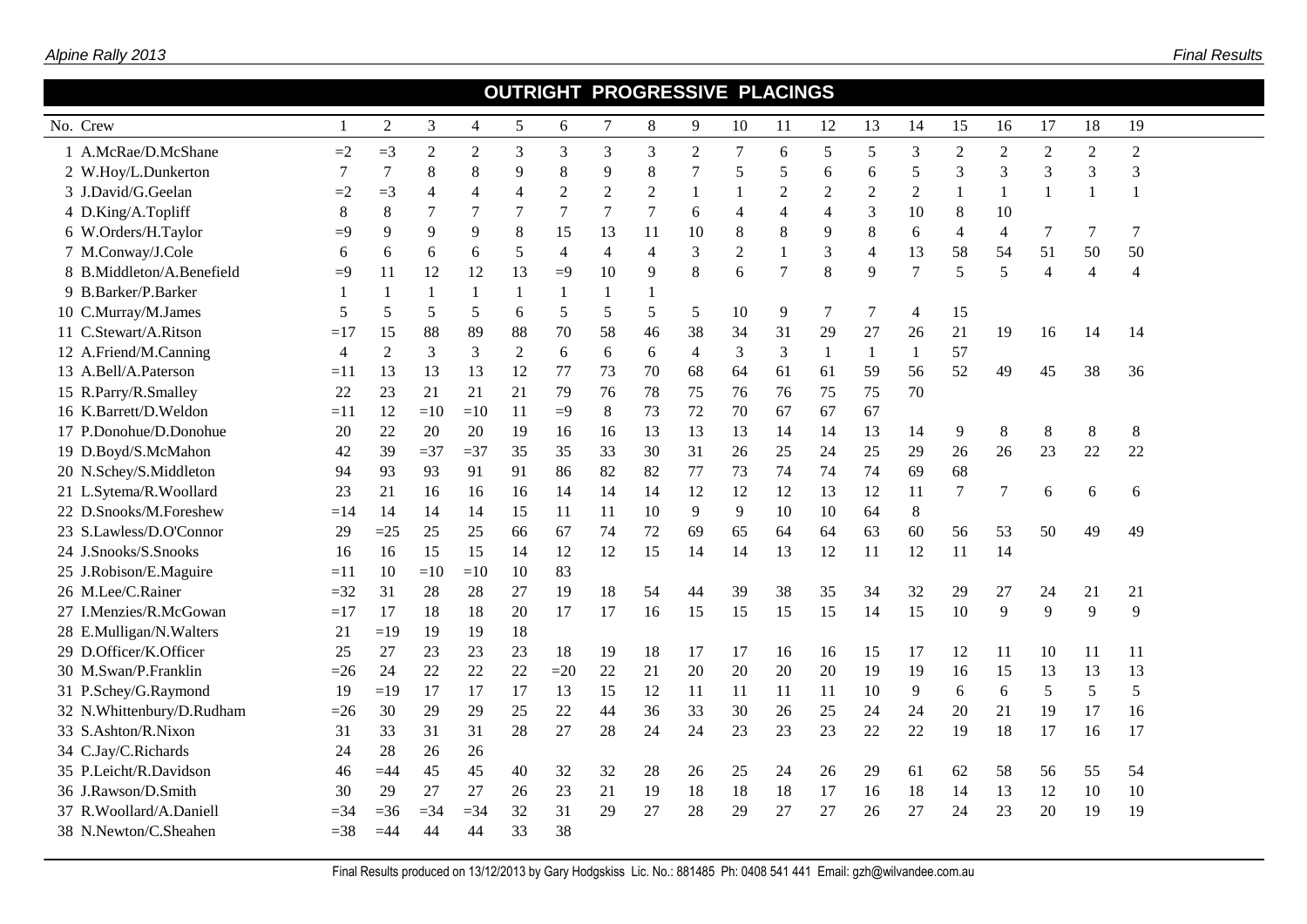|                               |        |        |        |                |        | <b>OUTRIGHT PROGRESSIVE PLACINGS</b> |       |    |    |    |    |    |    |    |    |    |    |    |    |
|-------------------------------|--------|--------|--------|----------------|--------|--------------------------------------|-------|----|----|----|----|----|----|----|----|----|----|----|----|
| No. Crew                      |        | 2      | 3      | $\overline{4}$ | 5      | 6                                    | 7     | 8  | 9  | 10 | 11 | 12 | 13 | 14 | 15 | 16 | 17 | 18 | 19 |
| 39 J.Wald/T.Dewhurst          | $=90$  | 89     | 85     | 84             | $= 80$ | 47                                   | 40    | 35 | 34 | 32 | 32 | 33 | 32 | 30 | 27 | 25 | 22 | 25 | 28 |
| 40 R.Stapleton/D.Kierce       | 61     | $=66$  | 65     | 64             | 58     | 50                                   | 46    | 44 | 42 | 45 | 44 | 45 | 43 | 41 | 39 | 39 | 36 | 35 | 34 |
| 41 M.Sutcliffe/J.Milner       | $=90$  | 88     | 83     | 82             | 75     | 42                                   | 36    | 34 | 30 | 27 | 30 | 32 | 30 |    |    |    |    |    |    |
| 42 D.Fernie/G.Floyd           | $=44$  |        |        |                |        |                                      |       |    |    |    |    |    |    |    |    |    |    |    |    |
| 44 J.Lawson/M.Lawson          | $=32$  | 32     | 30     | 30             | 29     | 26                                   | 24    | 33 |    |    |    |    |    |    |    |    |    |    |    |
| 45 P.Houghton/P.Bonser        | 47     | 42     | $=37$  | $= 37$         | 34     | 28                                   | 26    | 22 | 21 | 21 | 21 | 21 | 20 | 21 | 18 | 17 | 15 | 15 | 15 |
| 46 W.Mason/D.Reed             | $= 59$ | 56     | 53     | 52             | 45     | 29                                   | 27    | 25 | 23 | 22 | 22 | 22 | 21 | 23 | 22 | 20 | 18 | 18 | 18 |
| G.Kendrick/R.Gottschalk<br>47 | 43     | 40     | 39     | 39             | 42     | 84                                   | 78    | 76 | 71 | 69 | 66 | 66 | 66 | 64 | 60 | 56 | 54 | 53 | 52 |
| 48 P.Thomas/K.Radnell         |        |        |        |                |        |                                      |       |    |    |    |    |    |    |    |    |    |    |    |    |
| 49 R.Carter/R.Farrell         | $=$ 38 | 43     | 41     | 41             | 36     | 80                                   | 80    | 80 | 78 | 78 | 77 | 76 | 76 | 72 | 70 | 64 | 62 | 62 | 60 |
| 50 T.Trewern/D.Trewern        | $=63$  | $=60$  | 64     | 63             | 59     | 61                                   | 57    | 52 | 47 | 46 | 45 | 44 | 42 | 42 | 37 | 36 | 33 | 31 | 31 |
| 51 B.Ross/J.Hague             | 36     | 41     | $= 34$ | $=$ 34         | 30     | 24                                   | 23    | 20 | 19 | 19 | 19 | 19 | 18 | 20 | 17 | 16 | 14 | 51 | 55 |
| 52 A.Wilson/S.Jennison        | $=38$  | $=36$  | $=34$  | $= 34$         | 37     | 30                                   | 30    | 29 | 27 | 28 | 28 | 28 | 23 | 25 | 23 | 22 | 52 | 58 | 57 |
| 53 K.Harper/C.Ellis           | $=50$  | 49     | 46     | 46             | 47     | 43                                   | 41    | 40 | 37 | 36 | 37 | 36 | 35 | 34 | 33 | 32 | 29 | 27 | 26 |
| 54 G.Williamson/D.Colless     | 83     | $=78$  | 76     | 75             | 73     | 68                                   | 67    | 66 | 63 | 62 | 60 | 60 | 60 | 57 | 53 | 50 | 47 | 46 | 46 |
| 55 M.Rogers/J.Selmon          | $= 52$ | 52     | 47     | 47             | 46     | 45                                   | 42    | 39 | 36 | 37 | 36 | 38 | 37 | 35 | 32 | 31 | 28 | 28 | 27 |
| 56 T.Reynolds/S.Reynolds      | 70     | 69     | 67     | 66             | 64     | 53                                   | $=51$ | 49 | 49 | 48 | 50 | 49 | 49 | 46 | 46 | 43 | 40 | 41 | 41 |
| 57 N.Senior/L.Phillips        | 49     | $=46$  | 43     | 43             | 44     | 59                                   |       |    |    |    |    |    |    |    |    |    |    |    |    |
| 58 I.Crook/P.Ellis            | 48     | 50     | 49     |                |        |                                      |       |    |    |    |    |    |    |    |    |    |    |    |    |
| 59 L.Garrioch/S.Schulz        | 28     | $=25$  | 24     | 24             | 24     | $=20$                                | 20    | 17 | 16 | 16 | 17 | 18 | 17 | 16 | 13 | 12 | 11 | 12 | 12 |
| 60 I.Curry/S.Curry            | $=71$  | 72     | 69     | 68             | 70     | 56                                   | 49    | 53 | 50 | 49 | 49 | 58 | 57 | 53 | 50 | 46 | 42 | 40 | 39 |
| 61 A.Kovacevic/K.Cotter       | $=63$  | 59     | 57     | 56             | $=55$  | 55                                   | 53    | 48 | 46 | 43 | 43 | 43 | 41 |    |    |    |    |    |    |
| 62 T.Reed/B.Reed              | 58     | 48     | 42     | 42             | 41     | 39                                   | 35    | 32 | 29 | 31 | 29 | 30 | 28 | 28 | 25 | 24 | 21 | 20 | 20 |
| 63 R.Kingham/B.Catt           | 78     | 75     | 70     | 69             | 67     | 71                                   | 69    | 69 | 67 |    |    |    |    |    |    |    |    |    |    |
| 64 N.Testa/S.Oake             | 65     | 65     | 61     | 60             | 63     |                                      |       |    |    |    |    |    |    |    |    |    |    |    |    |
| 65 B.Field/J.Field            | 73     | 77     | 74     | 73             | 69     | 62                                   | 59    | 60 | 56 | 52 | 52 | 51 | 50 | 48 | 44 | 44 | 41 | 44 | 44 |
| 66 M.Ward/J.Pollock           | 79     | $= 80$ | 78     | 77             | 76     | 65                                   | 61    | 56 | 54 | 53 | 54 | 52 | 51 | 47 | 47 | 45 | 43 | 42 | 43 |
| 67 M.Frendo/S.McKie           | 69     | $=66$  | 60     | 59             | 62     | 58                                   | 55    | 65 | 61 | 58 | 57 | 55 | 53 | 49 | 43 | 40 | 37 | 36 | 35 |
| 68 T.Huggins/S.Huggins        | $=71$  | 70     | 66     | 65             | 61     | $=51$                                | 45    | 42 | 40 | 40 | 40 | 40 | 39 | 38 | 36 | 35 | 32 | 32 | 38 |
| 69 K.Millard/A.Hutchins       | $=44$  | 38     | 40     | 40             | 38     | 25                                   | 25    | 23 | 22 | 66 | 68 | 70 | 70 | 67 | 66 |    |    |    |    |
| 70 M.Arundel/S.Healey         | $=$ 54 | 64     | 58     | 57             | 54     | 46                                   | 66    | 64 | 64 | 60 | 59 | 59 | 58 | 55 | 61 | 57 | 55 | 54 | 53 |
| 71 B.Canny/D.Norman           | 68     | 68     | 62     | 61             | 60     |                                      |       |    |    |    |    |    |    |    |    |    |    |    |    |
| 72 D.Lawrance/D.Davison       | $= 38$ | $=46$  | 82     | 81             | 74     | 49                                   | 43    | 55 | 53 | 51 | 51 | 50 | 48 | 43 | 40 | 38 | 35 | 34 | 33 |
| 73 T.Brendel/S.Brendel        | 37     | 35     | $=32$  | $=32$          | 31     | 33                                   | 31    | 26 | 25 | 24 | 35 | 34 | 33 | 31 | 28 | 28 | 25 | 23 | 23 |
| 74 P.Morrison/S.Wasson        | 74     | 71     | 68     | 67             | 65     | $=51$                                | 48    | 43 | 41 | 41 | 41 | 42 | 44 | 40 | 38 | 37 | 34 | 33 | 32 |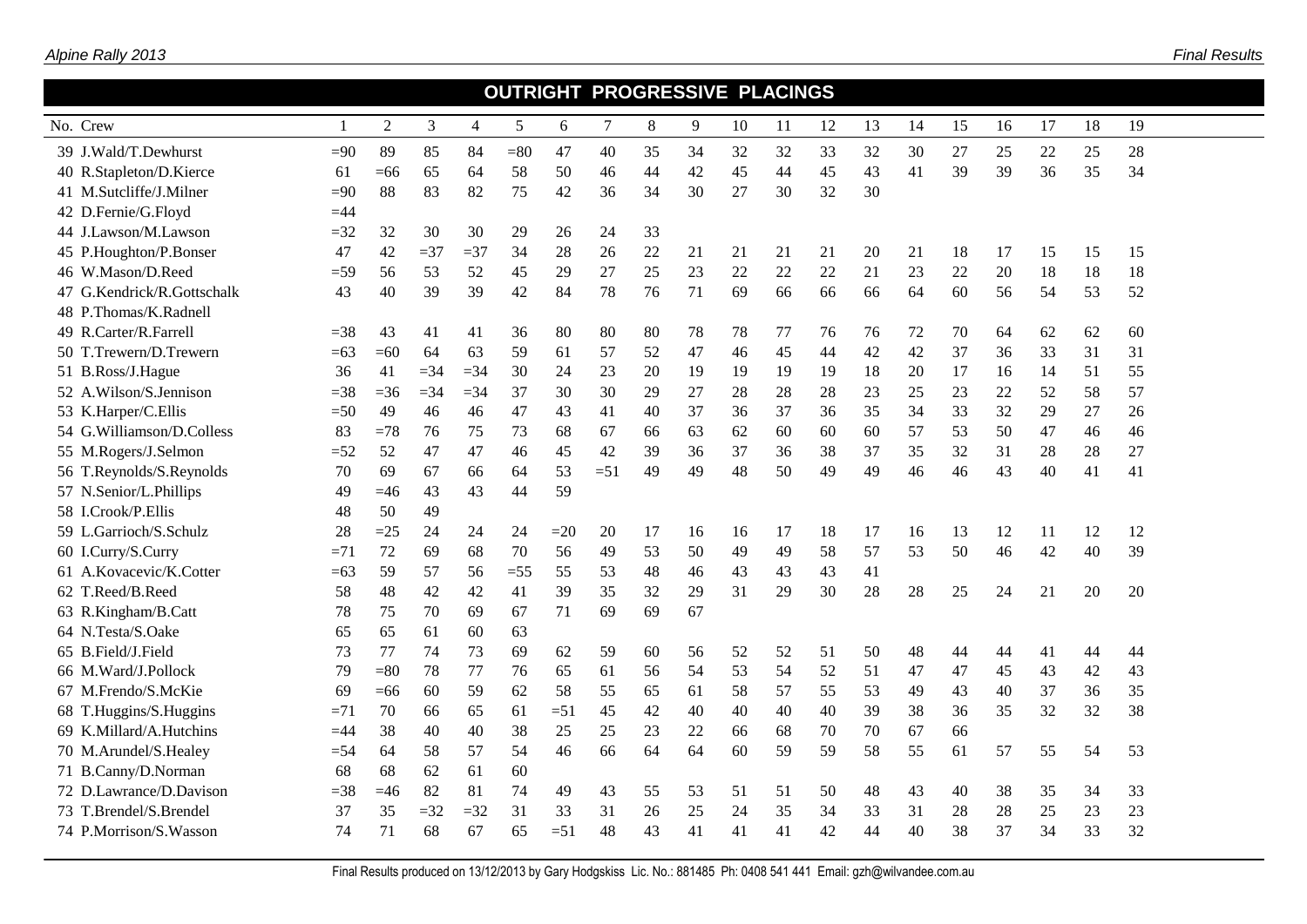|  | Alpine Rally 2013 |  |
|--|-------------------|--|
|--|-------------------|--|

|                                    |        |        |       |       |        | <b>OUTRIGHT PROGRESSIVE PLACINGS</b> |       |    |    |    |    |    |    |    |    |    |    |    |    |  |
|------------------------------------|--------|--------|-------|-------|--------|--------------------------------------|-------|----|----|----|----|----|----|----|----|----|----|----|----|--|
| No. Crew                           |        | 2      | 3     | 4     | 5      | 6                                    | 7     | 8  | 9  | 10 | 11 | 12 | 13 | 14 | 15 | 16 | 17 | 18 | 19 |  |
| 75 B. Watson/D. Johnson            | $=75$  | 74     | 73    | 72    | 72     | 60                                   | 56    | 51 | 51 | 50 | 47 | 48 | 46 | 44 | 42 | 41 | 39 | 39 | 40 |  |
| 76 G.Carruthers/S.Carruthers       | 56     | $=$ 54 | 52    | 51    | 49     |                                      |       |    |    |    |    |    |    |    |    |    |    |    |    |  |
| 77 G.Pate/C.Pearce                 | 62     | 53     | 51    | 50    | 57     | 54                                   | 54    | 50 | 48 | 47 | 48 | 46 | 45 | 62 | 63 | 61 | 59 | 57 |    |  |
| 78 J.Downs/K.Turner                | 85     | 84     | 81    | 80    | 79     | 72                                   | 65    | 63 | 62 | 59 | 58 | 57 | 56 | 54 | 51 | 59 | 58 | 59 |    |  |
| 79 M.Long/V.Haskett                | $=50$  | 51     | 48    | 48    | 43     | 34                                   | 34    | 31 | 32 | 33 | 33 | 31 | 31 | 33 | 30 | 29 | 26 | 24 | 24 |  |
| 80 A.Paice/K.Wilson                | $=52$  | 58     | 55    | 54    | 51     | $=40$                                | 38    | 38 | 39 | 38 | 39 | 39 | 38 | 37 | 34 | 33 | 30 | 29 | 29 |  |
| 81 R.Cranston/K.Grealy             | 77     | 76     | 72    | 71    | 68     | 63                                   | 60    | 59 | 60 | 57 | 63 | 63 | 62 | 59 | 55 | 52 | 49 | 48 | 48 |  |
| 82 D.Curl/R.Richards               | 89     | 90     | 89    | 87    | 86     | 78                                   | 72    | 71 |    |    |    |    |    |    |    |    |    |    |    |  |
| 83 B.Cromarty/H.Maslin             | 67     | 63     | 59    | 58    | $=$ 55 | $=40$                                | 37    | 37 | 35 | 35 | 34 | 37 | 36 | 36 | 31 | 30 | 27 | 26 | 25 |  |
| 84 J.Lee/T.Smith                   | 57     | 57     | 54    | 53    | 50     | 36                                   | $=51$ | 74 | 73 | 72 | 70 | 68 | 68 | 65 | 64 |    |    |    |    |  |
| 85 S.Piggott/C.Robinson            | 93     | 92     | 92    | 92    | 90     | 85                                   | 83    | 83 | 80 | 79 | 78 | 78 | 78 |    |    |    |    |    |    |  |
| 86 D.Hasnat/M.Petersen             | 82     | 83     | 79    | 78    | 78     | 66                                   | 62    | 58 | 57 | 56 | 56 | 54 | 54 | 52 | 49 | 48 | 46 | 45 | 45 |  |
| 87 T.Knight/B.Ward                 | $=$ 59 | $=$ 54 | 50    | 49    | 52     | 48                                   | 47    | 45 | 45 | 44 | 46 | 47 | 47 | 45 | 41 |    |    |    |    |  |
| 88 P.Swan/V.Swan                   | $=75$  | 73     | 71    | 70    | 71     | 57                                   | 50    | 47 | 43 | 42 | 42 | 41 | 40 | 39 | 35 | 34 | 31 | 30 | 30 |  |
| 89 J.Pinkerton/P.Shearman          | $= 80$ | 82     | 77    | 76    | $= 80$ |                                      |       |    |    |    |    |    |    |    |    |    |    |    |    |  |
| 90 S.Gardiner/D.Allan              | $=$ 34 | 34     | $=32$ | $=32$ | 39     | 75                                   | 68    | 62 | 59 | 61 | 65 | 65 | 65 | 63 | 59 | 55 | 53 | 52 | 51 |  |
| 91 K.MacDonald/R.Ellis             | 86     | 86     | 87    | 86    | 85     | 73                                   | 71    | 68 | 66 | 63 | 62 | 62 | 61 | 58 | 54 | 51 | 48 | 47 | 47 |  |
| 92 G.Howard/M.Loxton               | $= 80$ | $=78$  | 80    | 79    | 82     | 69                                   | 64    | 61 | 58 | 55 | 55 | 53 | 52 | 51 | 48 | 47 | 44 | 43 | 42 |  |
| 93 A.Artamonov/G.Bonch-Osmolovskiy | 84     | $= 80$ | 75    | 74    | 77     | -64                                  | 63    | 57 | 55 | 54 | 53 | 56 | 55 | 50 | 45 | 42 | 38 | 37 | 37 |  |
| 94 J.Ellis/A.Sietsma               | 87     | 85     | 84    | 83    | 83     | 76                                   | 79    | 79 | 76 | 75 | 72 | 72 | 72 | 68 | 67 | 62 | 60 | 60 | 58 |  |
| 95 S.McKern/R.Pinter               | $=90$  | 91     | 90    | 88    | 87     | 81                                   | 81    | 81 | 79 | 77 | 73 | 73 | 73 |    |    |    |    |    |    |  |
| 96 M.Holloway/R.Wilson             | 88     | 87     | 86    | 85    | 84     | 74                                   | 70    | 67 | 65 | 67 | 69 | 69 | 69 | 66 | 65 | 60 | 57 | 56 | 56 |  |
| 97 S.Anderson/M.Stratte            | $=$ 54 | $=60$  | 63    | 62    | 48     | 37                                   | 75    | 77 | 74 | 74 | 75 | 77 | 77 | 71 | 69 | 63 | 61 | 61 | 59 |  |
| 98 T.Clarke/M.Rourke               | $=14$  | 18     | 91    | 90    | 89     | 82                                   | 77    | 75 | 70 | 68 |    |    |    |    |    |    |    |    |    |  |
| 99 J.Carney/N.Moore                | 66     | 62     | 56    | 55    | 53     | 44                                   | 39    | 41 | 52 | 71 | 71 | 71 | 71 |    |    |    |    |    |    |  |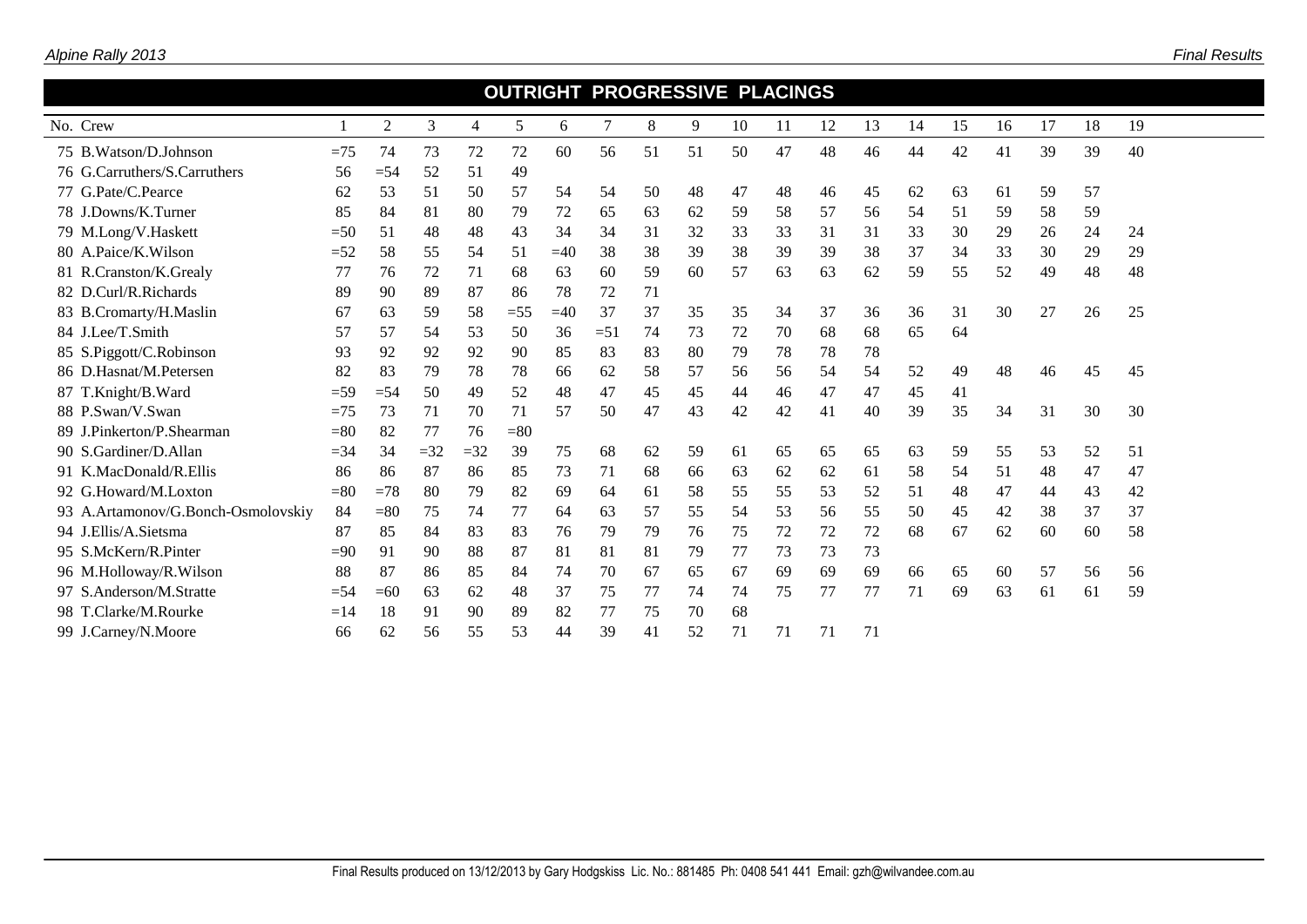|                                                                                                                                                   |                |                |                |              |                |                |                |                | <b>GRADE PROGRESSIVE PLACINGS</b> |                |                |                |                |                |                |                |                |              |                |  |
|---------------------------------------------------------------------------------------------------------------------------------------------------|----------------|----------------|----------------|--------------|----------------|----------------|----------------|----------------|-----------------------------------|----------------|----------------|----------------|----------------|----------------|----------------|----------------|----------------|--------------|----------------|--|
| No. Crew                                                                                                                                          |                | $\overline{2}$ | 3              | 4            | 5              | 6              | $\overline{7}$ | 8              | 9                                 | 10             | 11             | 12             | 13             | 14             | 15             | 16             | 17             | 18           | 19             |  |
| Grade A: (Grade A driver with any grade co-driver)                                                                                                |                |                |                |              |                |                |                |                |                                   |                |                |                |                |                |                |                |                |              |                |  |
| 1 A.McRae/D.McShane                                                                                                                               | $=2$           | $=$ 3          | $\overline{2}$ | $\mathbf{2}$ | 3              | 3              | 3              | 3              | $\overline{2}$                    | 7              | 6              | 5              | 5              | 3              | $\overline{2}$ | $\overline{2}$ | $\mathfrak{2}$ | $\mathbf{2}$ | $\overline{c}$ |  |
| 2 W.Hoy/L.Dunkerton                                                                                                                               | 7              | $\overline{7}$ | 8              | 8            | 9              | 8              | 9              | $8\,$          | $\boldsymbol{7}$                  | 5              | 5              | 6              | 6              | $\sqrt{5}$     | 3              | $\mathfrak{Z}$ | 3              | 3            | 3              |  |
| 3 J.David/G.Geelan                                                                                                                                | $=2$           | $=$ 3          | 4              | 4            | $\overline{4}$ | $\overline{2}$ | $\overline{2}$ | $\overline{2}$ | $\mathbf{1}$                      | 1              | $\overline{2}$ | $\sqrt{2}$     | $\overline{2}$ | $\overline{2}$ | $\mathbf{1}$   | 1              | $\mathbf{1}$   |              | $\mathbf{1}$   |  |
| 4 D.King/A.Topliff                                                                                                                                | $\,8$          | 8              | 7              | 7            | $\tau$         | $\tau$         | 7              | 7              | 6                                 | 4              | $\overline{4}$ | 4              | 3              | 9              | $\overline{7}$ | 9              |                |              |                |  |
| 6 W.Orders/H.Taylor                                                                                                                               | $=9$           | 9              | 9              | 9            | 8              | 13             | 12             | 11             | 10                                | 8              | $8\,$          | 9              | 8              | 6              | $\overline{4}$ | $\overline{4}$ | 6              | 6            | 6              |  |
| 7 M.Conway/J.Cole                                                                                                                                 | 6              | 6              | 6              | 6            | 5              | 4              | $\overline{4}$ | $\overline{4}$ | 3                                 | 2              | -1             | 3              | $\overline{4}$ | 11             | 23             | 21             | 20             | 20           | 20             |  |
| 8 B.Middleton/A.Benefield                                                                                                                         | $=9$           | 11             | 12             | 12           | 13             | $=9$           | 10             | 9              | 8                                 | 6              | 7              | 8              | 9              | $\tau$         | 5              | 5              | $\overline{4}$ | $\Delta$     | $\overline{4}$ |  |
| 9 B.Barker/P.Barker                                                                                                                               | $\mathbf{1}$   | 1              | 1              | 1            | $\mathbf{1}$   | $\mathbf{1}$   | $\mathbf{1}$   |                |                                   |                |                |                |                |                |                |                |                |              |                |  |
| 10 C.Murray/M.James                                                                                                                               | 5              | 5              | 5              | 5            | 6              | 5              | 5              | 5              | 5                                 | 10             | 9              | 7              | 7              | 4              | 12             |                |                |              |                |  |
| 11 C.Stewart/A.Ritson                                                                                                                             | $=15$          | 15             | 29             | 29           | 29             | 26             | 25             | 23             | 21                                | 20             | 19             | 19             | 18             | 18             | 15             | 13             | 11             | 11           | 11             |  |
| 12 A.Friend/M.Canning                                                                                                                             | $\overline{4}$ | $\overline{2}$ | 3              | 3            | $\overline{2}$ | 6              | 6              | 6              | $\overline{4}$                    | 3              | 3              | -1             | $\mathbf{1}$   | 1              | 22             |                |                |              |                |  |
| 13 A.Bell/A.Paterson                                                                                                                              | $=11$          | 13             | 13             | 13           | 12             | 27             | 26             | 25             | 23                                | 23             | 23             | 23             | 22             | 23             | 20             | 19             | 18             | 17           | 17             |  |
| 15 R.Parry/R.Smalley                                                                                                                              | 18             | 19             | 18             | 18           | 18             | 28             | 28             | 28             | 26                                | 27             | 27             | 27             | 27             | 26             |                |                |                |              |                |  |
| 16 K.Barrett/D.Weldon                                                                                                                             | $=11$          | 12             | $=10$          | $=10$        | 11             | $=9$           | $8\,$          | 27             | 25                                | 25             | 25             | 25             | 25             |                |                |                |                |              |                |  |
| 17 P.Donohue/D.Donohue<br>18<br>17<br>17<br>12<br>12<br>12<br>12<br>12<br>11<br>12<br>$8\,$<br>$\tau$<br>$\tau$<br>17<br>14<br>14<br>7<br>16<br>7 |                |                |                |              |                |                |                |                |                                   |                |                |                |                |                |                |                |                |              |                |  |
| 19 D.Boyd/S.McMahon                                                                                                                               | 26             | 26             | 25             | 25           | 24             | 21             | 20             | 18             | 17                                | 17             | 17             | 17             | 17             | 19             | 16             | 16             | 15             | 14           | 14             |  |
| 20 N.Schey/S.Middleton                                                                                                                            | 31             | 30             | 30             | 30           | 30             | 30             | 29             | 29             | 27                                | 26             | 26             | 26             | 26             | 25             | 24             |                |                |              |                |  |
| 21 L.Sytema/R.Woollard                                                                                                                            | 19             | 17             | 15             | 15           | 15             | 12             | 13             | 13             | 11                                | 11             | 11             | 11             | 10             | 10             | 6              | 6              | 5              | 5            | 5              |  |
| 22 D.Snooks/M.Foreshew                                                                                                                            | 14             | 14             | 14             | 14           | 14             | 11             | 11             | 10             | 9                                 | 9              | 10             | 10             | 24             | $8\,$          |                |                |                |              |                |  |
| 23 S.Lawless/D.O'Connor                                                                                                                           | 22             | 20             | 20             | 20           | 26             | 25             | 27             | 26             | 24                                | 24             | 24             | 24             | 23             | 24             | 21             | 20             | 19             | 19           | 19             |  |
| 25 J.Robison/E.Maguire                                                                                                                            | $=11$          | 10             | $=10$          | $=10$        | 10             | 29             |                |                |                                   |                |                |                |                |                |                |                |                |              |                |  |
| 27 I.Menzies/R.McGowan                                                                                                                            | $=15$          | 16             | 16             | 16           | 17             | 15             | 15             | 14             | 13                                | 13             | 13             | 13             | 12             | 13             | 9              | $8\,$          | $8\,$          | $8\,$        | 8              |  |
| 29 D.Officer/K.Officer                                                                                                                            | 20             | 21             | 19             | 19           | 19             | 16             | 16             | 15             | 14                                | 14             | 14             | 14             | 13             | 14             | 10             | 10             | 9              | 10           | 10             |  |
| 32 N.Whittenbury/D.Rudham                                                                                                                         | 21             | 23             | 22             | 22           | 20             | 17             | 23             | 21             | 18                                | 18             | 18             | 18             | 16             | 17             | 14             | 14             | 13             | 13           | 12             |  |
| 33 S.Ashton/R.Nixon                                                                                                                               | 24             | 25             | 24             | 24           | 22             | 20             | 19             | 17             | 16                                | 16             | 16             | 16             | 15             | 16             | 13             | 12             | 12             | 12           | 13             |  |
| 36 J.Rawson/D.Smith                                                                                                                               | 23             | 22             | 21             | 21           | 21             | 18             | 17             | 16             | 15                                | 15             | 15             | 15             | 14             | 15             | 11             | 11             | 10             | 9            | 9              |  |
| 39 J.Wald/T.Dewhurst                                                                                                                              | 30             | 29             | 28             | 28           | 28             | 23             | 21             | 20             | 19                                | 19             | 20             | 20             | 19             | 20             | 17             | 15             | 14             | 15           | 16             |  |
| 42 D.Fernie/G.Floyd                                                                                                                               | 27             |                |                |              |                |                |                |                |                                   |                |                |                |                |                |                |                |                |              |                |  |
| 44 J.Lawson/M.Lawson                                                                                                                              | 25             | 24             | 23             | 23           | 23             | 19             | 18             | 19             |                                   |                |                |                |                |                |                |                |                |              |                |  |
| 53 K.Harper/C.Ellis                                                                                                                               | 28             | 27             | 26             | 26           | 25             | 22             | $22\,$         | $22\,$         | $20\,$                            | 21             | 21             | 21             | 20             | 21             | 18             | 17             | 16             | 16           | 15             |  |
| 75 B.Watson/D.Johnson                                                                                                                             | 29             | 28             | 27             | 27           | 27             | 24             | 24             | 24             | 22                                | 22             | 22             | 22             | 21             | 22             | 19             | 18             | 17             | 18           | 18             |  |
| Grade B: (Grade B driver with any grade co-driver)                                                                                                |                |                |                |              |                |                |                |                |                                   |                |                |                |                |                |                |                |                |              |                |  |
| 24 J.Snooks/S.Snooks                                                                                                                              |                |                |                |              |                |                |                | $\overline{2}$ | $\overline{2}$                    | $\mathfrak{D}$ | $\mathfrak{D}$ | $\overline{2}$ | $\mathfrak{D}$ | 2              | $\overline{2}$ | 3              |                |              |                |  |
|                                                                                                                                                   |                |                |                |              |                |                |                |                |                                   |                |                |                |                |                |                |                |                |              |                |  |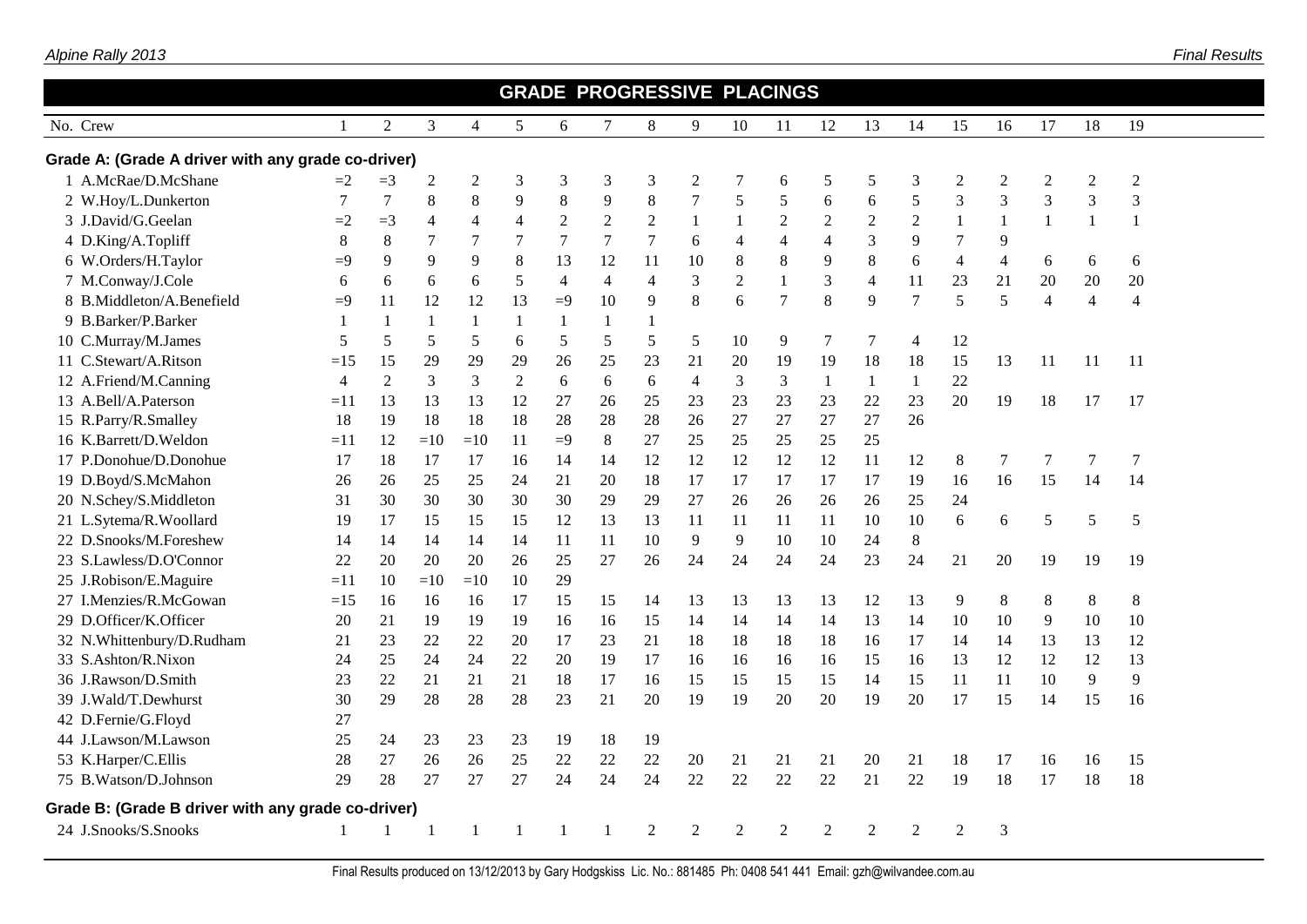|                                                    |              |                |                |                |                |                |                |    |                |                | <b>GRADE PROGRESSIVE PLACINGS</b> |                |              |                |                |                |                |                |                |  |
|----------------------------------------------------|--------------|----------------|----------------|----------------|----------------|----------------|----------------|----|----------------|----------------|-----------------------------------|----------------|--------------|----------------|----------------|----------------|----------------|----------------|----------------|--|
| No. Crew                                           | $\mathbf{1}$ | 2              | 3              | $\overline{4}$ | 5              | 6              | 7              | 8  | 9              | 10             | 11                                | 12             | 13           | 14             | 15             | 16             | 17             | 18             | 19             |  |
| Grade B: (Grade B driver with any grade co-driver) |              |                |                |                |                |                |                |    |                |                |                                   |                |              |                |                |                |                |                |                |  |
| 26 M.Lee/C.Rainer                                  |              | 7              | 7              | 7              | 6              | 3              | 3              | 21 | 17             | 15             | 15                                | 14             | 14           | 11             | 11             | 11             | 9              | 8              | 8              |  |
| 28 E.Mulligan/N.Walters                            | 3            | $=2$           | $\overline{3}$ | 3              | 3              |                |                |    |                |                |                                   |                |              |                |                |                |                |                |                |  |
| 30 M.Swan/P.Franklin                               | 5            | $\overline{4}$ | $\overline{4}$ | $\overline{4}$ | $\overline{4}$ | $=4$           | 5              | 5  | 5              | 5              | 5                                 | 5              | 5            | $\overline{4}$ | 4              | $\overline{4}$ | 3              | 3              | $\mathfrak{Z}$ |  |
| 31 P.Schey/G.Raymond                               | 2            | $=2$           | $\overline{2}$ | $\overline{2}$ | $\overline{2}$ | $\overline{2}$ | $\overline{2}$ | -1 | $\mathbf{1}$   | $\mathbf{1}$   | $\mathbf{1}$                      | $\overline{1}$ | $\mathbf{1}$ | $\mathbf{1}$   | 1              | $\overline{1}$ | $\mathbf{1}$   | $\mathbf{1}$   | $\mathbf{1}$   |  |
| 34 C.Jay/C.Richards                                | 4            | 6              | 6              | 6              |                |                |                |    |                |                |                                   |                |              |                |                |                |                |                |                |  |
| 35 P.Leicht/R.Davidson                             | 13           | $=13$          | 16             | 16             | 12             | 11             | 11             | 9  | 8              | 8              | 8                                 | 8              | 11           | 21             | 22             | 22             | 21             | 20             | 19             |  |
| 37 R.Woollard/A.Daniell                            | 8            | $= 8$          | $= 8$          | $= 8$          | 8              | 10             | 9              | 8  | 10             | 11             | 9                                 | 9              | 9            | 9              | $\mathbf Q$    | 9              | $\overline{7}$ | 6              | 6              |  |
| 38 N.Newton/C.Sheahen                              | $=10$        | $=13$          | 15             | 15             | 9              | 13             |                |    |                |                |                                   |                |              |                |                |                |                |                |                |  |
| 40 R.Stapleton/D.Kierce                            | 21           | 25             | 26             | 25             | 21             | 17             | 17             | 16 | 16             | 18             | 18                                | 19             | 19           | 15             | 16             | 16             | 14             | 13             | 12             |  |
| 41 M.Sutcliffe/J.Milner                            | 34           | 34             | 32             | 31             | 28             | 15             | 14             | 13 | 12             | 9              | 12                                | 13             | 12           |                |                |                |                |                |                |  |
| 45 P.Houghton/P.Bonser                             | 14           | 12             | 11             | 11             | 10             | 7              | 7              | 6  | 6              | 6              | 6                                 | 6              | 6            | 6              | 6              | 6              | 5              | $\overline{4}$ | 4              |  |
| 46 W.Mason/D.Reed                                  | 20           | 21             | 21             | 20             | 17             | 8              | 8              | 7  | $\overline{7}$ | $\overline{7}$ | $\tau$                            | $\overline{7}$ | $\tau$       | $\overline{7}$ | $\overline{7}$ | $\overline{7}$ | 6              | 5              | 5              |  |
| 47 G.Kendrick/R.Gottschalk                         | 12           | 10             | 12             | 12             | 14             | 28             | 26             | 26 | 26             | 26             | 25                                | 25             | 25           | 23             | 21             | 21             | 20             | 19             | 18             |  |
| 48 P.Thomas/K.Radnell                              |              |                |                |                |                |                |                |    |                |                |                                   |                |              |                |                |                |                |                |                |  |
| 50 T.Trewern/D.Trewern                             | $=23$        | 23             | 25             | 24             | 22             | 23             | 21             | 20 | 19             | 19             | 19                                | 18             | 18           | 16             | 15             | 15             | 13             | 11             | 11             |  |
| 51 B.Ross/J.Hague                                  | 9            | 11             | $= 8$          | $= 8$          | $\overline{7}$ | 6              | 6              | 4  | $\overline{4}$ | $\overline{4}$ | 4                                 | $\overline{4}$ | 4            | 5              | 5              | 5              | $\overline{4}$ | 18             | 20             |  |
| 52 A.Wilson/S.Jennison                             | $=10$        | $= 8$          | $= 8$          | $=$ 8          | 11             | 9              | 10             | 10 | 9              | 10             | 10                                | 10             | 8            | $\,8\,$        | $8\,$          | $\,8\,$        | 19             | 23             | 22             |  |
| 55 M.Rogers/J.Selmon                               | 18           | 19             | 17             | 17             | 18             | 16             | 15             | 14 | 14             | 14             | 14                                | 15             | 15           | 13             | 13             | 13             | 11             | 10             | 10             |  |
| 56 T.Reynolds/S.Reynolds                           | 27           | 27             | 28             | 27             | 26             | 19             | 18             | 18 | 21             | 21             | 21                                | 21             | 21           | 17             | 17             | 17             | 15             | 14             | 14             |  |
| 57 N.Senior/L.Phillips                             | 16           | 15             | 14             | 14             | 16             | 22             |                |    |                |                |                                   |                |              |                |                |                |                |                |                |  |
| 58 I.Crook/P.Ellis                                 | 15           | 17             | 19             |                |                |                |                |    |                |                |                                   |                |              |                |                |                |                |                |                |  |
| 59 L.Garrioch/S.Schulz                             | 6            | 5              | 5              | 5              | 5              | $=4$           | 4              | 3  | 3              | 3              | 3                                 | 3              | 3            | 3              | 3              | $\overline{2}$ | 2              | $\overline{2}$ | $\overline{2}$ |  |
| 61 A.Kovacevic/K.Cotter                            | $=23$        | 22             | 22             | 21             | 19             | 21             | 19             | 17 | 18             | 17             | 17                                | 17             | 17           |                |                |                |                |                |                |  |
| 62 T.Reed/B.Reed                                   | 19           | 16             | 13             | 13             | 13             | 14             | 13             | 12 | 11             | 12             | 11                                | 11             | 10           | 10             | 10             | 10             | $8\,$          | 7              | 7              |  |
| 64 N.Testa/S.Oake                                  | 25           | 24             | 23             | 22             | 25             |                |                |    |                |                |                                   |                |              |                |                |                |                |                |                |  |
| 66 M.Ward/J.Pollock                                | 30           | 30             | 31             | 30             | 29             | 25             | 23             | 22 | 22             | 22             | 22                                | 22             | 22           | 18             | 18             | 18             | 16             | 15             | 15             |  |
| 68 T.Huggins/S.Huggins                             | 28           | 28             | 27             | 26             | 24             | 18             | 16             | 15 | 15             | 16             | 16                                | 16             | 16           | 14             | 14             | 14             | 12             | 12             | 13             |  |
| 71 B.Canny/D.Norman                                | 26           | 26             | 24             | 23             | 23             |                |                |    |                |                |                                   |                |              |                |                |                |                |                |                |  |
| 77 G.Pate/C.Pearce                                 | 22           | 20             | 20             | 19             | 20             | 20             | 20             | 19 | 20             | 20             | 20                                | 20             | 20           | 22             | 23             | 24             | 23             | 22             |                |  |
| 79 M.Long/V.Haskett                                | 17           | 18             | 18             | 18             | 15             | 12             | 12             | 11 | 13             | 13             | 13                                | 12             | 13           | 12             | 12             | 12             | 10             | 9              | 9              |  |
| 81 R.Cranston/K.Grealy                             | 29           | 29             | 29             | 28             | 27             | 24             | 22             | 23 | 23             | 23             | 24                                | 24             | 24           | $20\,$         | 20             | 20             | 18             | 17             | 17             |  |
| 89 J.Pinkerton/P.Shearman                          | 31           | 31             | 30             | 29             | 30             |                |                |    |                |                |                                   |                |              |                |                |                |                |                |                |  |
| 91 K.MacDonald/R.Ellis                             | 32           | 32             | 34             | 33             | 32             | 26             | 25             | 25 | 25             | 24             | 23                                | 23             | 23           | 19             | 19             | 19             | 17             | 16             | 16             |  |
| 96 M.Holloway/R.Wilson                             | 33           | 33             | 33             | 32             | 31             | 27             | 24             | 24 | 24             | 25             | 26                                | 26             | 26           | 24             | 24             | 23             | 22             | 21             | 21             |  |
|                                                    |              |                |                |                |                |                |                |    |                |                |                                   |                |              |                |                |                |                |                |                |  |

#### *Alpine Rally 2013*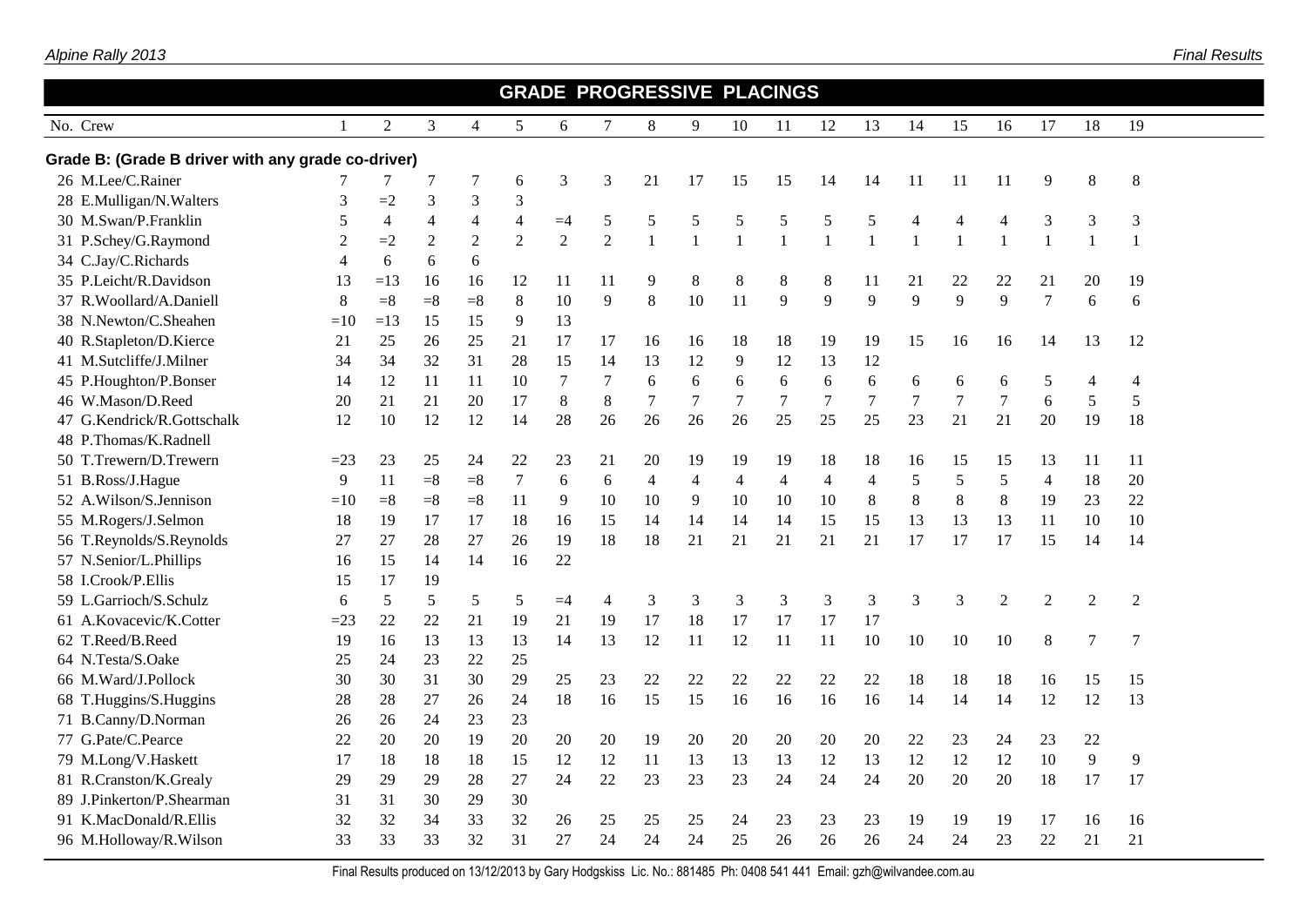| Alpine Rally 2013 |  |
|-------------------|--|
|-------------------|--|

|                                                    |                |                |                |                |                | <b>GRADE PROGRESSIVE PLACINGS</b> |                |                |                |                |                          |                  |                |                  |                |                |                |                |                |  |
|----------------------------------------------------|----------------|----------------|----------------|----------------|----------------|-----------------------------------|----------------|----------------|----------------|----------------|--------------------------|------------------|----------------|------------------|----------------|----------------|----------------|----------------|----------------|--|
| No. Crew                                           |                | $\overline{2}$ | 3              | $\overline{4}$ | 5              | 6                                 | 7              | 8              | 9              | 10             | 11                       | 12               | 13             | 14               | 15             | 16             | 17             | 18             | 19             |  |
| Grade C: (Grade C driver with any grade co-driver) |                |                |                |                |                |                                   |                |                |                |                |                          |                  |                |                  |                |                |                |                |                |  |
| 49 R.Carter/R.Farrell                              | $=4$           | 5              | $\overline{4}$ | $\overline{4}$ | $\overline{2}$ | 25                                | 26             | 26             | 25             | 25             | 24                       | 23               | 23             | 22               | 22             | 19             | 19             | 19             | 18             |  |
| 54 G. Williamson/D. Colless                        | 23             | $=21$          | 20             | 20             | 19             | 18                                | 19             | 19             | 18             | 17             | 16                       | 16               | 16             | 16               | 15             | 13             | 13             | 13             | 13             |  |
| 60 I.Curry/S.Curry                                 | 16             | 17             | 15             | 15             | 17             | 12                                | 9              | 9              | 8              | $\tau$         | 7                        | 14               | 14             | 13               | 13             | 10             | 10             | 9              | 9              |  |
| 63 R.Kingham/B.Catt                                | 20             | 19             | 16             | 16             | 15             | 20                                | 21             | 20             | 20             |                |                          |                  |                |                  |                |                |                |                |                |  |
| 65 B.Field/J.Field                                 | 17             | 20             | 18             | 18             | 16             | 15                                | 13             | 13             | 12             | 9              | 9                        | $8\,$            | 8              | 8                | 9              | 9              | 9              | 11             | 11             |  |
| M.Frendo/S.McKie<br>67                             | 15             | 15             | 12             | 12             | 13             | 14                                | 12             | 18             | 16             | 13             | 13                       | 11               | 10             | 9                | $\,8\,$        | 7              | 7              | 7              | $\overline{7}$ |  |
| 69 K.Millard/A.Hutchins                            | 6              | $\overline{4}$ | 3              | $\mathfrak{Z}$ | 3              | 1                                 | $\mathbf{1}$   | $\mathbf{1}$   | 1              | 18             | 18                       | 19               | 19             | 19               | 19             |                |                |                |                |  |
| 70 M.Arundel/S.Healey                              | $=$ 8          | 14             | 10             | 10             | 11             | 8                                 | 18             | 17             | 19             | 15             | 15                       | 15               | 15             | 15               | 17             | 15             | 15             | 15             | 15             |  |
| 72 D.Lawrance/D.Davison                            | $=4$           | 6              | 24             | 24             | 20             | 10                                | 6              | 10             | 10             | $\,8\,$        | 8                        | $\overline{7}$   | 7              | 6                | 6              | 6              | 6              | 6              | 6              |  |
| 73 T.Brendel/S.Brendel                             | 3              | 3              | $=1$           | $=1$           | 1              | $\overline{2}$                    | 2              | 2              | $\overline{2}$ |                | 2                        | 1                | $\mathbf{1}$   |                  |                | $\mathbf{1}$   |                |                |                |  |
| 74 P.Morrison/S.Wasson                             | 18             | 16             | 14             | 14             | 14             | 11                                | 8              | 6              | 5              | $\overline{4}$ | $\overline{\mathcal{A}}$ | 5                | 5              | 5                | 5              | 5              | 5              | 5              | 5              |  |
| 76 G.Carruthers/S.Carruthers                       | 10             | $=7$           | 6              | 6              | 6              |                                   |                |                |                |                |                          |                  |                |                  |                |                |                |                |                |  |
| 78 J.Downs/K.Turner                                | 25             | 25             | 23             | 23             | 23             | 21                                | 17             | 16             | 17             | 14             | 14                       | 13               | 13             | 14               | 14             | 16             | 16             | 16             |                |  |
| 80 A.Paice/K.Wilson                                | 7              | 10             | 8              | 8              | $\,8\,$        | $=5$                              | $\overline{4}$ | $\overline{4}$ | 4              | $\overline{3}$ | 3                        | 3                | $\overline{3}$ | $\overline{3}$   | 3              | 3              | 3              | 3              | 3              |  |
| 82 D.Curl/R.Richards                               | 27             | 27             | 26             | 26             | 26             | 24                                | 22             | 21             |                |                |                          |                  |                |                  |                |                |                |                |                |  |
| 83 B.Cromarty/H.Maslin                             | 14             | 13             | 11             | 11             | 12             | $=5$                              | $\mathfrak{Z}$ | 3              | 3              | $\overline{2}$ |                          | $\boldsymbol{2}$ | $\overline{2}$ | $\boldsymbol{2}$ | $\sqrt{2}$     | $\overline{2}$ | $\overline{2}$ | $\overline{2}$ | $\overline{2}$ |  |
| 84 J.Lee/T.Smith                                   | 11             | 9              | 7              | 7              | $\tau$         | 3                                 | 11             | 22             | 22             | 21             | 19                       | 18               | 18             | 18               | 18             |                |                |                |                |  |
| 85 S.Piggott/C.Robinson                            | 29             | 29             | 29             | 29             | 29             | 28                                | 28             | 28             | 27             | 26             | 25                       | 25               | 25             |                  |                |                |                |                |                |  |
| 86 D.Hasnat/M.Petersen                             | 22             | 24             | 21             | 21             | 22             | 17                                | 14             | 12             | 13             | 12             | 12                       | 10               | 11             | 12               | 12             | 12             | 12             | 12             | 12             |  |
| 87 T.Knight/B.Ward                                 | 12             | $=7$           | 5              | 5              | 9              | 9                                 | 7              | 7              | 7              | 6              | 6                        | 6                | 6              | 7                | 7              |                |                |                |                |  |
| 88 P.Swan/V.Swan                                   | 19             | 18             | 17             | 17             | 18             | 13                                | 10             | 8              | 6              | 5              | 5                        | 4                | $\overline{4}$ | $\overline{4}$   | $\overline{4}$ | $\overline{4}$ | $\overline{4}$ | $\overline{4}$ | 4              |  |
| 90 S.Gardiner/D.Allan                              | $\overline{2}$ | $\overline{c}$ | $=1$           | $=1$           | 4              | 22                                | 20             | 15             | 15             | 16             | 17                       | 17               | 17             | 17               | 16             | 14             | 14             | 14             | 14             |  |
| G.Howard/M.Loxton<br>92                            | 21             | $=21$          | 22             | 22             | 24             | 19                                | 16             | 14             | 14             | 11             | 11                       | 9                | 9              | 11               | 11             | 11             | 11             | 10             | 10             |  |
| 93 A.Artamonov/G.Bonch-Osmolovskiy                 | 24             | 23             | 19             | 19             | 21             | 16                                | 15             | 11             | 11             | 10             | 10                       | 12               | 12             | 10               | 10             | $\,8\,$        | $\,8\,$        | $\,8\,$        | $8\,$          |  |
| 94 J.Ellis/A.Sietsma                               | 26             | 26             | 25             | 25             | 25             | 23                                | 25             | 25             | 24             | 23             | 21                       | 21               | 21             | 20               | 20             | 17             | 17             | 17             | 16             |  |
| 95 S.McKern/R.Pinter                               | 28             | 28             | 27             | 27             | 27             | 26                                | 27             | 27             | 26             | 24             | 22                       | 22               | 22             |                  |                |                |                |                |                |  |
| 97 S.Anderson/M.Stratte                            | $= 8$          | 11             | 13             | 13             | 5              | 4                                 | 23             | 24             | 23             | $22\,$         | 23                       | 24               | 24             | 21               | 21             | 18             | 18             | 18             | 17             |  |
| 98 T.Clarke/M.Rourke                               |                | 1              | 28             | 28             | 28             | 27                                | 24             | 23             | 21             | 19             |                          |                  |                |                  |                |                |                |                |                |  |
| 99 J.Carney/N.Moore                                | 13             | 12             | 9              | 9              | 10             | 7                                 | 5              | 5              | 9              | 20             | 20                       | 20               | 20             |                  |                |                |                |                |                |  |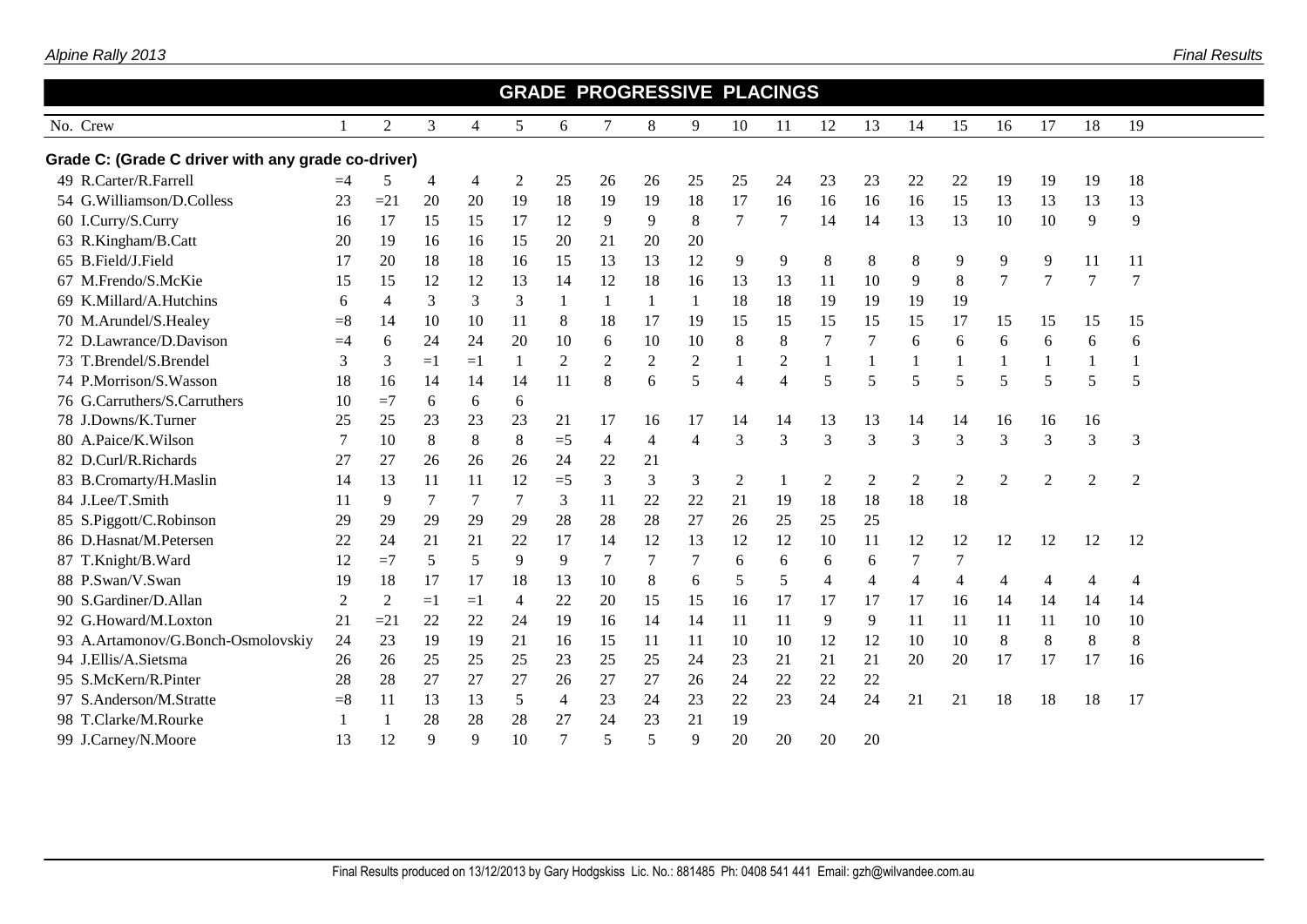|                                   |                             | <b>CLASS PROGRESSIVE PLACINGS</b> |                |                |                          |                |                          |                             |                          |                |                          |                          |                          |                          |                |                          |                |                |                |                |
|-----------------------------------|-----------------------------|-----------------------------------|----------------|----------------|--------------------------|----------------|--------------------------|-----------------------------|--------------------------|----------------|--------------------------|--------------------------|--------------------------|--------------------------|----------------|--------------------------|----------------|----------------|----------------|----------------|
| No. Crew                          | Car                         | 1                                 | $\overline{2}$ | 3              | $\overline{4}$           | 5              | 6                        | 7                           | $8\phantom{.}$           | 9              | 10                       | 11                       | 12                       | 13                       | 14             | 15                       | 16             | 17             | 18             | 19             |
| <b>Classic: Classic Rally Car</b> |                             |                                   |                |                |                          |                |                          |                             |                          |                |                          |                          |                          |                          |                |                          |                |                |                |                |
| 1 A.McRae/D.McShane               | Ford Escort Group 4         | $=1$                              | $=1$           |                | -1                       |                | 2                        | $\overline{2}$              | $\overline{c}$           | $\overline{2}$ | $\overline{c}$           | 2                        | $\overline{2}$           | $\mathbf{2}$             | $\overline{c}$ | $\boldsymbol{2}$         |                | 2              | 2              | 2              |
| 3 J.David/G.Geelan                | Porsche 911                 | $=1$                              | $=1$           | $\sqrt{2}$     | $\sqrt{2}$               | $\overline{2}$ | $\mathbf{1}$             | $\mathbf{1}$                | $\mathbf{1}$             | $\mathbf{1}$   | $\mathbf{1}$             | $\mathbf{1}$             | $\mathbf{1}$             | $\mathbf{1}$             | $\mathbf{1}$   | $\mathbf{1}$             | $\mathbf{1}$   | $\mathbf{1}$   | 1              | $\overline{1}$ |
| 20 N.Schey/S.Middleton            | Ford Escort RS1800          | 14                                | 14             | 14             | 13                       | 13             | 11                       | 11                          | 11                       | 11             | 11                       | 11                       | 11                       | 11                       | 10             | 9                        |                |                |                |                |
| 22 D.Snooks/M.Foreshew            | Datsun Stanza               | 3                                 | $\overline{3}$ | 3              | 3                        | $\overline{4}$ | $\mathfrak{Z}$           | $\mathfrak{Z}$              | 3                        | $\mathfrak{Z}$ | 3                        | 3                        | 3                        | 10                       | $\mathfrak{Z}$ |                          |                |                |                |                |
| 24 J.Snooks/S.Snooks              | Datsun Stanza               | $\overline{4}$                    | $\overline{4}$ | $\overline{4}$ | $\overline{4}$           | 3              | $\overline{4}$           | $\overline{4}$              | $\overline{4}$           | $\overline{4}$ | $\overline{4}$           | $\overline{4}$           | $\overline{4}$           | $\overline{3}$           | $\overline{4}$ | 3                        | 3              |                |                |                |
| 28 E.Mulligan/N.Walters           | Ford Escort Mk 2            | 5                                 | 5              | 5              | 5                        | 5              |                          |                             |                          |                |                          |                          |                          |                          |                |                          |                |                |                |                |
| 54 G.Williamson/D.Colless         | Ford Cortina                | 12                                | 12             | 12             | 11                       | 11             | 9                        | 10                          | 10                       | 9              | 10                       | 10                       | 10                       | 9                        | 9              | 7                        | 6              | 5              | 5              | 5              |
| 56 T.Reynolds/S.Reynolds          | Datsun 180B                 | 10                                | 10             | 10             | 9                        | 9              | 6                        | 5                           | 6                        | 6              | 6                        | 6                        | 6                        | 5                        | 5              | 5                        | $\overline{4}$ | $\overline{3}$ | $\overline{3}$ | $\overline{3}$ |
| 58 I.Crook/P.Ellis                | Rover SD1                   | 6                                 | 6              | 6              |                          |                |                          |                             |                          |                |                          |                          |                          |                          |                |                          |                |                |                |                |
| 61 A.Kovacevic/K.Cotter           | Fiat 131 Abarth             | $8\,$                             | $\overline{7}$ | $\overline{7}$ | 6                        | $\tau$         | $\tau$                   | 6                           | 5                        | 5              | 5                        | 5                        | 5                        | $\overline{A}$           |                |                          |                |                |                |                |
| 64 N.Testa/S.Oake                 | Nissan 240 RS               | 9                                 | 9              | 9              | $8\,$                    | $\,8\,$        |                          |                             |                          |                |                          |                          |                          |                          |                |                          |                |                |                |                |
| 65 B.Field/J.Field                | Mercedes-Benz 280 S         | 11                                | 11             | 11             | 10                       | 10             | 8                        | 7                           |                          |                |                          |                          |                          | 6                        | 6              | 4                        | 5              | 4              | 4              | $\overline{4}$ |
| 70 M.Arundel/S.Healey             | Ford Mustang                | $\boldsymbol{7}$                  | $\,8\,$        | $8\,$          | $\tau$                   | 6              | 5                        | 9                           | $\overline{9}$           | 10             | $\mathbf{9}$             | 9                        | $\overline{9}$           | $8\,$                    | $\,8\,$        | $\,8\,$                  | $\overline{7}$ | $\sqrt{6}$     | $6\,$          | 6              |
| 78 J.Downs/K.Turner               | Ford Escort Mk 2            | 13                                | 13             | 13             | 12                       | 12             | 10                       | 8                           | 8                        | 8              | 8                        | 8                        | 8                        | $\overline{7}$           | $\overline{7}$ | 6                        | 8              | $\overline{7}$ | $\overline{7}$ |                |
| <b>Club: Club Rally Car</b>       |                             |                                   |                |                |                          |                |                          |                             |                          |                |                          |                          |                          |                          |                |                          |                |                |                |                |
| 7 M.Conway/J.Cole                 | Ford Escort RS1800          | $\overline{2}$                    | 2              | $\overline{c}$ | $\overline{c}$           | $\overline{c}$ | $\overline{c}$           | $\overline{2}$              | $\boldsymbol{2}$         |                |                          |                          |                          |                          |                | $\mathfrak{D}$           |                | $\mathcal{D}$  | 2              | 2              |
| 9 B.Barker/P.Barker               | <b>BMW 320i</b>             | $\mathbf{1}$                      | -1             | $\mathbf{1}$   | $\mathbf{1}$             | $\mathbf{1}$   | $\mathbf{1}$             | $\mathbf{1}$                | $\mathbf{1}$             |                |                          |                          |                          |                          |                |                          |                |                |                |                |
| 16 K.Barrett/D.Weldon             | Plymouth Fire Arrow replica | $=$ 3                             | $\overline{4}$ | $=3$           | $=3$                     | $\overline{4}$ | $\mathfrak{Z}$           | $\mathfrak{Z}$              | $\overline{4}$           | $\overline{4}$ | $\overline{4}$           | 3                        | 3                        | $\mathfrak{Z}$           |                |                          |                |                |                |                |
| 23 S.Lawless/D.O'Connor           | Ford Escort Mk 2            | 6                                 | 6              | 5              | 5                        | 6              | $\overline{4}$           | $\overline{4}$              | $\overline{3}$           | $\overline{2}$ | $\overline{2}$           | $\overline{2}$           | $\overline{2}$           | $\overline{2}$           | 2              | $\mathbf{1}$             |                |                |                |                |
| 25 J.Robison/E.Maguire            | Datsun 1600                 | $=$ 3                             | $\overline{3}$ | $=3$           | $=3$                     | 3              | $\overline{7}$           |                             |                          |                |                          |                          |                          |                          |                |                          |                |                |                |                |
| 49 R.Carter/R.Farrell             | Datsun Stanza               | $\tau$                            | $\overline{7}$ | 6              | 6                        | $\sqrt{5}$     | $\sqrt{5}$               | $\sqrt{6}$                  | 6                        | 5              | $\sqrt{5}$               | $\overline{4}$           | $\overline{\mathcal{A}}$ | $\overline{\mathcal{A}}$ | 3              | 3                        | 3              | 3              | 3              | 3              |
| 98 T.Clarke/M.Rourke              | Datsun 1600                 | 5                                 | 5              | $\overline{7}$ | $\tau$                   | $\overline{7}$ | 6                        | 5                           | 5                        | 3              | 3                        |                          |                          |                          |                |                          |                |                |                |                |
| H68: Historic Pre-1968            |                             |                                   |                |                |                          |                |                          |                             |                          |                |                          |                          |                          |                          |                |                          |                |                |                |                |
| 42 D.Fernie/G.Floyd               | Datsun P510 Bluebird        | 1                                 |                |                |                          |                |                          |                             |                          |                |                          |                          |                          |                          |                |                          |                |                |                |                |
| 62 T.Reed/B.Reed                  | Ford Falcon XT              | 3                                 | -1             | -1             | $\mathbf{1}$             |                |                          |                             |                          |                |                          |                          |                          |                          | $\mathbf{1}$   |                          |                |                |                | $\mathbf{1}$   |
| 75 B. Watson/D. Johnson           | Datsun 1600                 | $\overline{4}$                    | $\mathfrak{Z}$ | 3              | $\mathfrak{Z}$           | 3              | $\overline{2}$           | $\overline{2}$              | 2                        | 2              | $\overline{2}$           | $\overline{2}$           | $\overline{2}$           | $\overline{2}$           | $\overline{2}$ | $\overline{2}$           | 2              | $\overline{2}$ | $\overline{2}$ | 2              |
| 76 G.Carruthers/S.Carruthers      | Ford Falcon XR GT           | $\sqrt{2}$                        | $\overline{2}$ | $\overline{2}$ | $\overline{2}$           | $\overline{2}$ |                          |                             |                          |                |                          |                          |                          |                          |                |                          |                |                |                |                |
| 91 K.MacDonald/R.Ellis            | Ford Lotus Cortina          | $\sqrt{5}$                        | 5              | $\mathfrak s$  | $\sqrt{5}$               | $\sqrt{5}$     | 3                        | $\ensuremath{\mathfrak{Z}}$ | $\mathfrak{Z}$           | $\mathfrak{Z}$ | $\mathfrak{Z}$           | 3                        | 3                        | 3                        | $\mathfrak 3$  | 3                        | 3              | $\mathfrak{Z}$ | 3              | 3              |
| 94 J.Ellis/A.Sietsma              | Fiat 1500 Mk III            | 6                                 | $\overline{4}$ | $\overline{4}$ | $\overline{\mathcal{A}}$ | $\overline{4}$ | $\overline{\mathcal{L}}$ | $\overline{A}$              | $\overline{\mathcal{L}}$ | $\Delta$       | $\overline{\mathcal{A}}$ | $\overline{\mathcal{A}}$ | $\overline{4}$           | $\overline{\Lambda}$     | $\Delta$       | $\overline{\mathcal{A}}$ |                | $\overline{4}$ | $\overline{4}$ | $\overline{4}$ |
| H81: Historic 1968-80             |                             |                                   |                |                |                          |                |                          |                             |                          |                |                          |                          |                          |                          |                |                          |                |                |                |                |
| 29 D.Officer/K.Officer            | Mitsubishi Colt Galant      |                                   |                |                | -1                       |                |                          |                             |                          |                |                          |                          |                          |                          | -1             |                          |                |                | 2              | 2              |
| 33 S.Ashton/R.Nixon               | Mitsubishi Galant           | $\mathfrak{Z}$                    | $\mathfrak{Z}$ | 3              | $\mathfrak{Z}$           | $\mathfrak{Z}$ | 3                        | 3                           | $\mathfrak{Z}$           | 3              | $\mathfrak{Z}$           | 3                        | $\mathfrak{Z}$           | 3                        | $\mathfrak{Z}$ | $\mathfrak{Z}$           | 3              | 3              | 3              | 3              |
| 36 J.Rawson/D.Smith               | Datsun Stanza               | $\overline{2}$                    | $\overline{2}$ | $\overline{2}$ | $\overline{2}$           | $\overline{2}$ | $\overline{2}$           | $\overline{2}$              | $\sqrt{2}$               | $\overline{2}$ | $\overline{2}$           | $\overline{2}$           | $\sqrt{2}$               | $\overline{2}$           | $\overline{2}$ | $\overline{c}$           | $\overline{2}$ | $\overline{2}$ | $\mathbf{1}$   | $\mathbf{1}$   |
| 39 J.Wald/T.Dewhurst              | Datsun Stanza               | 13                                | 12             | 11             | 11                       | $=10$          | $\overline{7}$           | 6                           | 5                        | 5              | 5                        | $\overline{4}$           | $\overline{4}$           | $\overline{4}$           | $\overline{4}$ | $\overline{4}$           | $\overline{4}$ | $\overline{4}$ | 5              | 6              |
| 53 K.Harper/C.Ellis               | Ford Escort RS2000          | 5                                 | 5              | 5              | 5                        | 5              | 6                        | $\overline{7}$              | $\overline{7}$           | 6              | 6                        | 6                        | 6                        | 6                        | 6              | 6                        | 6              | 6              | 6              | 5              |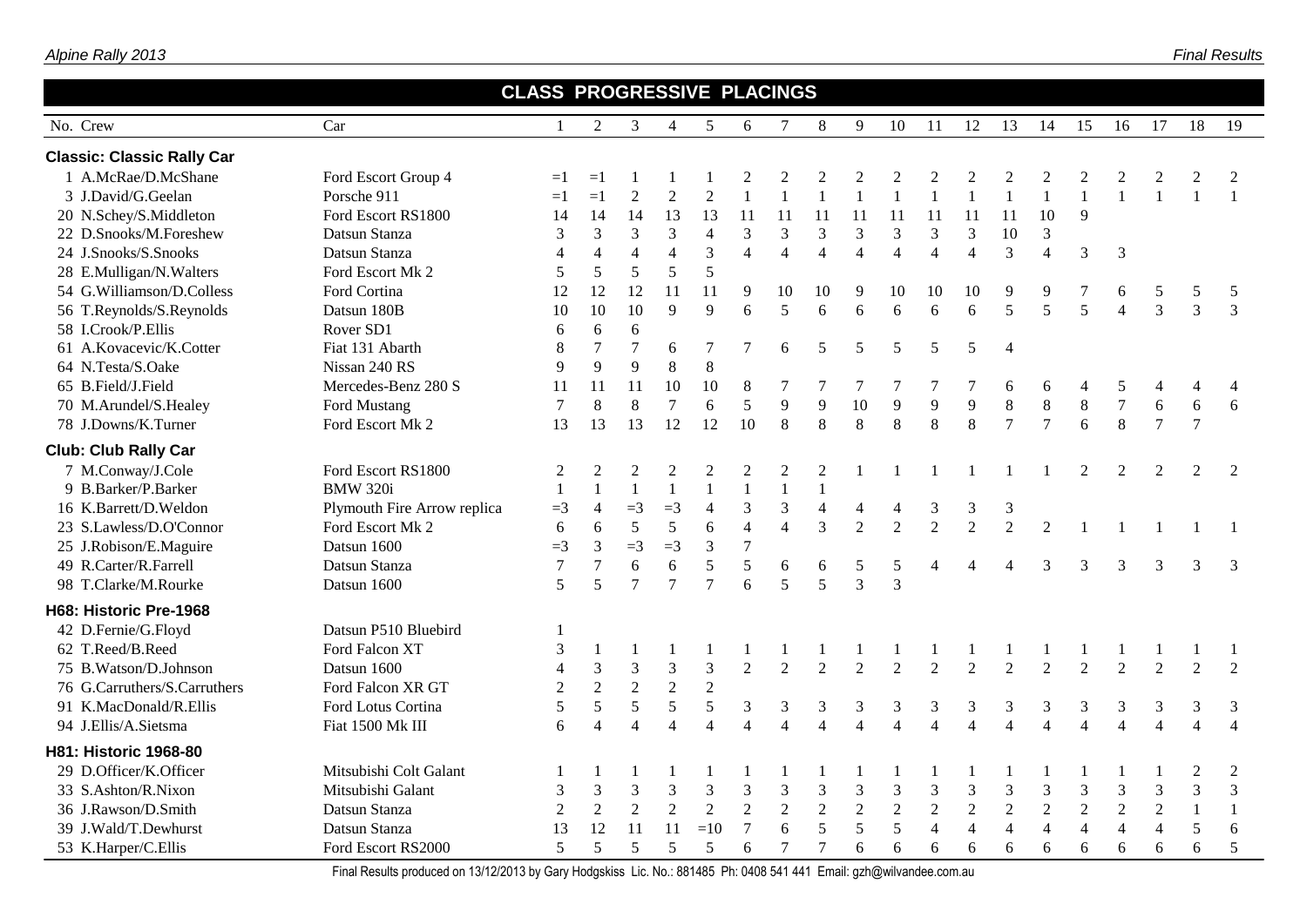|                           | <b>CLASS PROGRESSIVE PLACINGS</b> |                |                |                |                          |                |                |                |                  |                |                          |                |                  |                |                |                  |                  |                |                |                |
|---------------------------|-----------------------------------|----------------|----------------|----------------|--------------------------|----------------|----------------|----------------|------------------|----------------|--------------------------|----------------|------------------|----------------|----------------|------------------|------------------|----------------|----------------|----------------|
| No. Crew                  | Car                               | $\mathbf{1}$   | $\overline{2}$ | 3              | $\overline{4}$           | 5              | 6              | 7              | 8                | 9              | 10                       | 11             | 12               | 13             | 14             | 15               | 16               | 17             | 18             | 19             |
| H81: Historic 1968-80     |                                   |                |                |                |                          |                |                |                |                  |                |                          |                |                  |                |                |                  |                  |                |                |                |
| 60 I.Curry/S.Curry        | Datsun 1600                       |                |                | 7              |                          | 9              | 8              | $\,8\,$        | 8                | 8              | 8                        | 8              | 8                | 8              | 8              | $\,8\,$          | 8                | 8              | 8              | 8              |
| 63 R.Kingham/B.Catt       | Volvo 242 GT                      | 9              | $\,8\,$        | 8              | 8                        | 7              | 10             | 10             | 11               | 11             |                          |                |                  |                |                |                  |                  |                |                |                |
| 73 T.Brendel/S.Brendel    | Ford Escort Mk 2                  | 4              | $\overline{4}$ | $\overline{4}$ | $\overline{4}$           | $\overline{4}$ | $\overline{4}$ | $\overline{4}$ | $\overline{4}$   | $\overline{4}$ | $\overline{\mathcal{L}}$ | $\mathfrak s$  | 5                | 5              | 5              | 5                | 5                | $\sqrt{5}$     | $\overline{4}$ | $\overline{4}$ |
| 80 A.Paice/K.Wilson       | Datsun Stanza                     | 6              | 6              | 6              | 6                        | 6              | 5              | 5              | 6                | $\overline{7}$ | 7                        | 7              | $\boldsymbol{7}$ | $\tau$         | $\overline{7}$ | $\boldsymbol{7}$ | 7                | $\tau$         | 7              | $\tau$         |
| 81 R.Cranston/K.Grealy    | Toyota Celica RA 28 GT Replica    | $\,8\,$        | 9              | 9              | 9                        | 8              | 9              | 9              | 9                | 9              | 9                        | $\mathbf Q$    | 9                | 9              | 9              | 9                | 9                | 9              | 9              | 9              |
| 82 D.Curl/R.Richards      | Chrysler Lancer LA                | 12             | 13             | 13             | 13                       | 13             | 12             | 12             | 12               |                |                          |                |                  |                |                |                  |                  |                |                |                |
| 85 S.Piggott/C.Robinson   | Hillman Hunter                    | 14             | 14             | 14             | 14                       | 14             | 13             | 13             | 13               | 12             | 11                       | 11             | 11               | -11            |                |                  |                  |                |                |                |
| 89 J.Pinkerton/P.Shearman | Volkswagen 1500 Beetle            | 10             | $10\,$         | 10             | 10                       | $=10$          |                |                |                  |                |                          |                |                  |                |                |                  |                  |                |                |                |
| 96 M.Holloway/R.Wilson    | Holden Monaro HT                  | 11             | 11             | 12             | 12                       | 12             | 11             | 11             | 10               | 10             | 10                       | 10             | 10               | 10             | 10             | 10               | 10               | 10             | 10             | 10             |
| P81: PRC Pre-1981         |                                   |                |                |                |                          |                |                |                |                  |                |                          |                |                  |                |                |                  |                  |                |                |                |
| 2 W.Hoy/L.Dunkerton       | Datsun 260Z                       | $\overline{c}$ | $\overline{2}$ | 3              | 3                        | 3              | 3              | 3              | 3                | 3              | $\mathbf{2}$             | $\overline{c}$ | $\overline{2}$   | $\mathbf{2}$   | $\overline{2}$ | $\mathbf{1}$     |                  |                |                | $\mathbf{1}$   |
| 4 D.King/A.Topliff        | Datsun 200B                       | 3              | $\overline{3}$ | $\overline{c}$ | $\overline{c}$           | $\overline{c}$ | $\overline{c}$ | $\overline{2}$ | $\boldsymbol{2}$ | $\overline{2}$ | $\mathbf{1}$             | $\mathbf{1}$   | $\mathbf{1}$     | $\mathbf{1}$   | 3              | 3                | $\overline{3}$   |                |                |                |
| 10 C.Murray/M.James       | Datsun 1600                       |                | $\mathbf{1}$   | $\mathbf{1}$   | $\mathbf{1}$             | $\mathbf{1}$   | $\mathbf{1}$   | $\mathbf{1}$   | $\mathbf{1}$     | $\mathbf{1}$   | 3                        | 3              | 3                | 3              | $\mathbf{1}$   | $\overline{4}$   |                  |                |                |                |
| 11 C.Stewart/A.Ritson     | Datsun 1600                       | $\overline{4}$ | 4              | 28             | 28                       | 27             | 25             | 21             | 15               | 14             | 12                       | 11             | 11               | 10             | $\overline{9}$ | $\overline{7}$   | 5                | $\overline{4}$ | 3              | 3              |
| 15 R.Parry/R.Smalley      | Datsun 1600                       | 5              | 6              | 5              | 5                        | 5              | 27             | 26             | 26               | 26             | 26                       | 26             | 26               | 26             | 26             |                  |                  |                |                |                |
| 19 D.Boyd/S.McMahon       | Datsun Stanza                     | 13             | 12             | $=10$          | $=10$                    | 9              | 12             | 10             | 10               | 10             | 8                        | 8              | $\overline{7}$   | 9              | 10             | 10               | 9                | 7              | 7              | 7              |
| 21 L.Sytema/R.Woollard    | Ford Escort Mk 2                  | 6              | 5              | 4              | $\overline{\mathcal{L}}$ | $\overline{4}$ | $\overline{4}$ | $\overline{4}$ | $\overline{4}$   | 4              | $\overline{\mathcal{L}}$ | $\overline{4}$ | $\overline{4}$   | $\overline{4}$ | $\overline{4}$ | $\sqrt{2}$       | $\boldsymbol{2}$ | $\sqrt{2}$     | $\sqrt{2}$     | $\overline{2}$ |
| 32 N.Whittenbury/D.Rudham | Datsun 180B                       | 8              | 8              | $\tau$         | $\overline{7}$           | 6              | 5              | 14             | 12               | 12             | 10                       | 9              | 8                | 8              | $\overline{7}$ | 6                | $\overline{7}$   | 6              | 5              | 5              |
| 34 C.Jay/C.Richards       | Ford Escort Mk 2                  | 7              | 7              | 6              | 6                        |                |                |                |                  |                |                          |                |                  |                |                |                  |                  |                |                |                |
| 35 P.Leicht/R.Davidson    | Datsun 1600                       | 15             | $=14$          | 14             | 14                       | 13             | 10             | 9              | 8                | 8              |                          |                | 9                | 11             | 21             | 22               | 21               | 20             | 19             | 19             |
| 38 N.Newton/C.Sheahen     | Datsun Skyline C210               | $=10$          | $=14$          | 13             | 13                       | 7              | 14             |                |                  |                |                          |                |                  |                |                |                  |                  |                |                |                |
| 40 R.Stapleton/D.Kierce   | Datsun 1600                       | 20             | $=23$          | 22             | 22                       | 19             | 17             | 15             | 14               | 15             | 15                       | 15             | 16               | 16             | 14             | 15               | 15               | 13             | 13             | 13             |
| 45 P.Houghton/P.Bonser    | Datsun 1600                       | 16             | 13             | $=10$          | $=10$                    | 8              |                | 6              | 5                | 5              | 5                        | 5              | 5                | 5              | 5              | 5                | $\overline{4}$   | 3              | $\overline{4}$ | $\overline{4}$ |
| 46 W.Mason/D.Reed         | <b>Ford Escort</b>                | 19             | 19             | 17             | 17                       | 15             | $\,8\,$        | $\overline{7}$ | 7                | 7              | 6                        | 6              | 6                | 6              | 6              | $\,8\,$          | 6                | 5              | 6              | 6              |
| 50 T.Trewern/D.Trewern    | Holden Commodore VB               | 22             | 21             | 21             | 21                       | 20             | 21             | 20             | 18               | 17             | 16                       | 16             | 15               | 15             | 15             | 14               | 13               | 11             | 11             | 11             |
| 52 A.Wilson/S.Jennison    | Datsun 1600                       | $=10$          | 10             | 9              | 9                        | 10             | 9              | 8              | 9                | 9              | 9                        | 10             | 10               | $\overline{7}$ | 8              | 9                | $8\,$            | 18             | 21             | 20             |
| 66 M.Ward/J.Pollock       | Toyota Corolla                    | 26             | 27             | 24             | 24                       | 24             | 22             | 22             | 20               | 20             | 19                       | 19             | 19               | 19             | 17             | 18               | 17               | 15             | 15             | 16             |
| 67 M.Frendo/S.McKie       | Ford Escort Mk 1                  | 24             | $=23$          | 20             | 20                       | 21             | 20             | 19             | 24               | 24             | 22                       | 22             | 22               | 21             | 18             | 17               | 16               | 14             | 14             | 14             |
| 69 K.Millard/A.Hutchins   | Datsun 1600                       | 14             | 11             | 12             | 12                       | 11             | 6              | 5              | 6                | 6              | 24                       | 24             | 25               | 25             | 25             | 25               |                  |                |                |                |
| 72 D.Lawrance/D.Davison   | Datsun 1600                       | $=10$          | 16             | 27             | 27                       | 23             | 16             | 13             | 19               | 19             | 18                       | 18             | 18               | 18             | 16             | 16               | 14               | 12             | 12             | 12             |
| 77 G.Pate/C.Pearce        | Datsun 180B                       | 21             | 18             | 16             | 16                       | 18             | 18             | 18             | 17               | 18             | 17                       | 17             | 17               | 17             | 22             | 23               | 22               | 21             | 20             |                |
| 79 M.Long/V.Haskett       | Datsun 180B SSS                   | 17             | 17             | 15             | 15                       | 14             | 11             | 11             | 11               | 11             | 11                       | 12             | 12               | 12             | 11             | 11               | 10               | 8              | $\,8\,$        | 8              |
| 83 B.Cromarty/H.Maslin    | Chrysler Lancer LB                | 23             | 22             | 19             | 19                       | 17             | 15             | 12             | 13               | 13             | 13                       | 13             | 13               | 13             | 12             | 12               | 11               | 9              | 9              | $\mathbf{Q}$   |
| 84 J.Lee/T.Smith          | Triumph 2.5 PI Mk 1               | 18             | 20             | 18             | 18                       | 16             | 13             | 17             | 25               | 25             | 25                       | 25             | 24               | 24             | 24             | 24               |                  |                |                |                |
| 86 D.Hasnat/M.Petersen    | Holden Commodore                  | 28             | 28             | 25             | 25                       | 25             | 23             | 23             | 21               | 21             | 21                       | 21             | 21               | 22             | 20             | 20               | 19               | 17             | 17             | 17             |
| 88 P.Swan/V.Swan          | Volvo 242                         | 25             | 25             | 23             | 23                       | 22             | 19             | 16             | 16               | 16             | 14                       | 14             | 14               | 14             | 13             | 13               | 12               | 10             | 10             | 10             |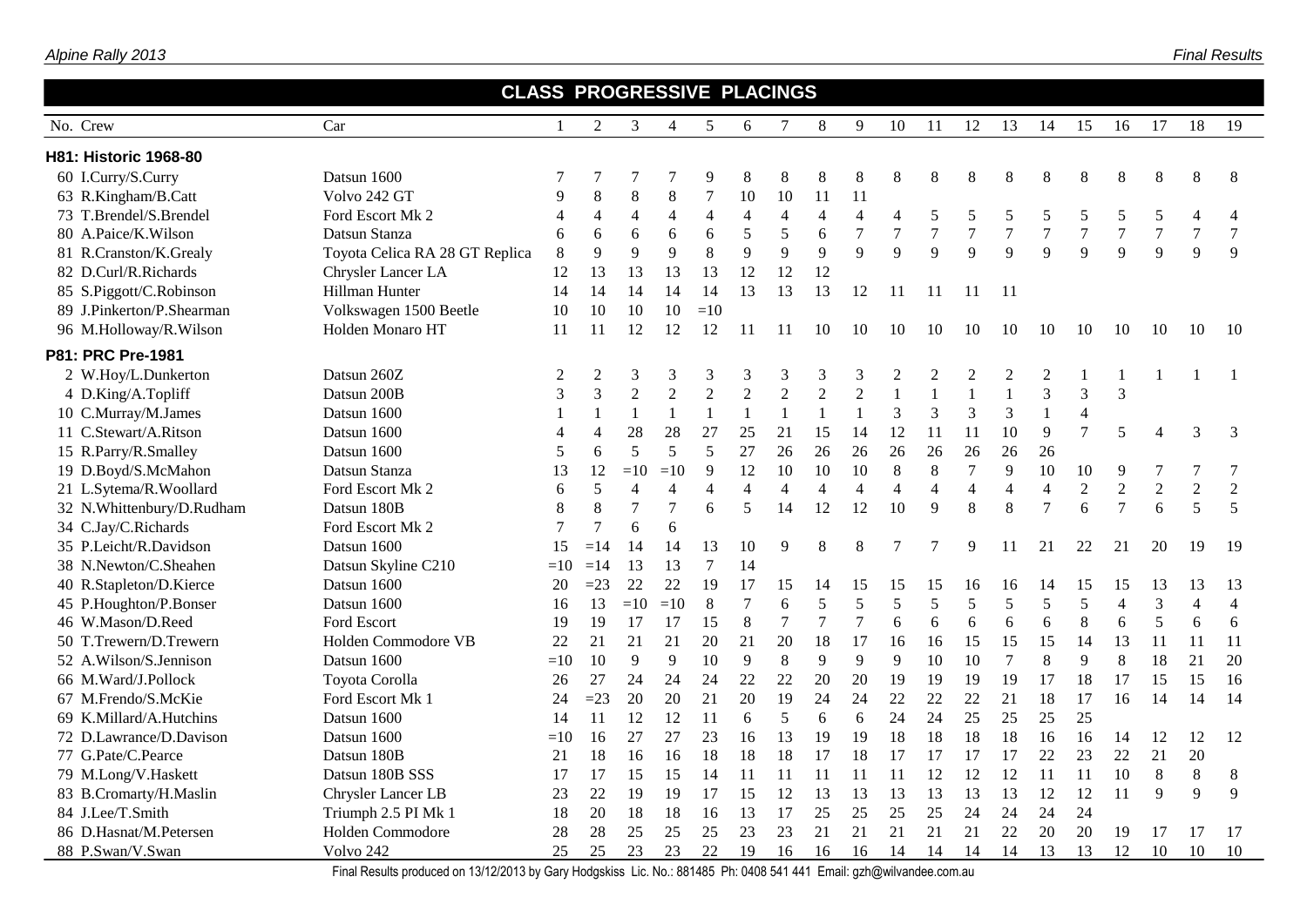|                                    |                            | <b>CLASS PROGRESSIVE PLACINGS</b> |                |                |                |                |                |                |                |                |                |                |                |                |                |                |                |                |                |                |
|------------------------------------|----------------------------|-----------------------------------|----------------|----------------|----------------|----------------|----------------|----------------|----------------|----------------|----------------|----------------|----------------|----------------|----------------|----------------|----------------|----------------|----------------|----------------|
| No. Crew                           | Car                        |                                   | $\overline{2}$ | 3              | $\overline{4}$ | 5              | 6              | $\tau$         | 8              | 9              | 10             | 11             | 12             | 13             | 14             | 15             | 16             | 17             | 18             | 19             |
| P81: PRC Pre-1981                  |                            |                                   |                |                |                |                |                |                |                |                |                |                |                |                |                |                |                |                |                |                |
| 90 S.Gardiner/D.Allan              | Datsun P510                | 9                                 | 9              | 8              | 8              | 12             | 26             | 25             | 23             | 23             | 23             | 23             | 23             | 23             | 23             | 21             | 20             | 19             | 18             | 18             |
| 92 G.Howard/M.Loxton               | Toyota Celica RA 40        | 27                                | 26             | 26             | 26             | 26             | 24             | 24             | 22             | 22             | 20             | 20             | 20             | 20             | 19             | 19             | 18             | 16             | 16             | 15             |
| PM: PRC Post-1980                  |                            |                                   |                |                |                |                |                |                |                |                |                |                |                |                |                |                |                |                |                |                |
| 6 W.Orders/H.Taylor                | Toyota Corolla             | $=2$                              | $\overline{2}$ | $\overline{2}$ | $\overline{c}$ | $\overline{c}$ | 4              | 3              | 3              | 3              | 3              | 3              | 3              | $\overline{2}$ | $\overline{2}$ |                |                | 3              | 3              | 3              |
| 8 B.Middleton/A.Benefield          | Honda Civic EK4            | $=2$                              | 3              | $\overline{3}$ | $\overline{3}$ | $\overline{4}$ | $\overline{2}$ | $\overline{2}$ | $\overline{2}$ | $\overline{2}$ | $\overline{2}$ | $\overline{2}$ | $\overline{2}$ | $\overline{3}$ | $\overline{3}$ | $\overline{2}$ | $\overline{2}$ |                |                |                |
| 12 A.Friend/M.Canning              | Nissan Silvia              | 1                                 |                |                | $\mathbf{1}$   |                |                |                | $\mathbf{1}$   | $\mathbf{1}$   |                |                |                |                |                | 17             |                |                |                |                |
| 13 A.Bell/A.Paterson               | Holden Commodore VH        | $\overline{4}$                    | 4              | $\overline{4}$ | $\overline{4}$ | 3              | 22             | 20             | 20             | 19             | 18             | 18             | 18             | 18             | 17             | 16             | 15             | 15             | 14             | 12             |
| 17 P.Donohue/D.Donohue             | BMW M3 E30                 | $\overline{7}$                    | $\overline{7}$ | 7              | $\overline{7}$ | 6              | 5              | 5              | 5              | 5              | 5              | 5              | 5              | 5              | 5              | $\overline{4}$ | $\overline{4}$ | 4              | $\overline{4}$ | $\overline{4}$ |
| 26 M.Lee/C.Rainer                  | Holden Commodore VH        | $=10$                             | 10             | 10             | 10             | 10             | $\overline{7}$ | 7              | 18             | 15             | 13             | 13             | 12             | 12             | 11             | 10             | 10             | 10             | 9              | 9              |
| 27 I.Menzies/R.McGowan             | Ford Falcon XR8            | 5                                 | 5              | 6              | 6              | $\tau$         | 6              | 6              | 6              | 6              | 6              | 6              | 6              | 6              | 6              | 5              | 5              | 5              | 5              | 5              |
| 30 M.Swan/P.Franklin               | Holden Commodore VL        | 8                                 | 8              | 8              | 8              | 8              | $= 8$          | 9              | 9              | 9              | 9              | 9              | 9              | $\mathbf Q$    | 8              | $\overline{7}$ | $\overline{7}$ | $\overline{7}$ | $\overline{7}$ | $\overline{7}$ |
| 31 P.Schey/G.Raymond               | Mazda RX7 FC3 GTU          | 6                                 | 6              | 5              | 5              | 5              | $\overline{3}$ | $\overline{4}$ | $\overline{4}$ | $\overline{4}$ | $\overline{4}$ | $\overline{4}$ | $\overline{4}$ | $\overline{4}$ | $\overline{4}$ | 3              | 3              | $\overline{2}$ | $\overline{2}$ | $\sqrt{2}$     |
| 37 R.Woollard/A.Daniell            | Datsun Bluebird            | 12                                | 12             | $=12$          | $=12$          | 13             | 12             | 12             | 10             | 10             | 11             | 10             | 10             | 10             | 10             | 9              | 9              | 9              | 8              | 8              |
| 41 M.Sutcliffe/J.Milner            | Nissan Skyline R30         | $=24$                             | 24             | 24             | 24             | 23             | 14             | 13             | 12             | 11             | 10             | 11             | 11             | 11             |                |                |                |                |                |                |
| 44 J.Lawson/M.Lawson               | Holden Commodore           | $=10$                             | 11             | 11             | 11             | 11             | 11             | 11             | 11             |                |                |                |                |                |                |                |                |                |                |                |
| 47 G.Kendrick/R.Gottschalk         | Datsun 1600                | 14                                | 13             | 14             | 14             | 14             | 24             | 22             | 21             | 20             | 19             | 19             | 19             | 19             | 18             | 18             | 16             | 16             | 16             | -15            |
| 48 P.Thomas/K.Radnell              | Holden Commodore           |                                   |                |                |                |                |                |                |                |                |                |                |                |                |                |                |                |                |                |                |
| 51 B.Ross/J.Hague                  | <b>Holden Commodore VS</b> | 13                                | 14             | $=12$          | $=12$          | 12             | 10             | 10             | 8              | 8              | 8              | 8              | 8              | 8              | 9              | 8              |                | 8              | 15             | 16             |
| 55 M.Rogers/J.Selmon               | Holden Commodore VH        | 16                                | 16             | 16             | 16             | 16             | 16             | 15             | 13             | 12             | 12             | 12             | 13             | 13             | 12             | 11             | 11             | <sup>11</sup>  | 10             | 10             |
| 57 N.Senior/L.Phillips             | Mazda Capella GL           | 15                                | 15             | 15             | 15             | 15             | 20             |                |                |                |                |                |                |                |                |                |                |                |                |                |
| 59 L.Garrioch/S.Schulz             | Hyundai Excel              | 9                                 | 9              | 9              | 9              | 9              | $= 8$          | 8              |                |                |                |                |                |                |                | 6              | 6              | 6              | 6              | 6              |
| 68 T.Huggins/S.Huggins             | <b>BMW</b> 318 ti          | 21                                | 21             | 21             | 21             | 21             | $=18$          | 16             | 15             | 13             | 14             | 14             | 14             | 14             | 13             | 12             | 12             | 12             | 11             | 14             |
| 71 B.Canny/D.Norman                | Porsche 944                | 20                                | 20             | 19             | 19             | 20             |                |                |                |                |                |                |                |                |                |                |                |                |                |                |
| 74 P.Morrison/S.Wasson             | Hyundai Excel              | 22                                | 22             | 22             | 22             | 22             | $=18$          | 18             | 16             | 14             | 15             | 15             | 15             | 15             | 14             | 13             | 13             | 13             | 12             | $-11$          |
| 87 T.Knight/B.Ward                 | Peugeot 306 S16            | 18                                | 17             | 17             | 17             | 18             | 17             | 17             | 17             | 16             | 16             | 16             | 16             | 16             | 15             | 14             |                |                |                |                |
| 93 A.Artamonov/G.Bonch-Osmolovskiy | Mitsubishi Mirage Cyborg   | 23                                | 23             | 23             | 23             | 24             | 21             | 19             | 19             | 18             | 17             | 17             | 17             | 17             | 16             | 15             | 14             | 14             | 13             | 13             |
| 95 S.McKern/R.Pinter               | Toyota Celica              | $=24$                             | 25             | 25             | 25             | 25             | 23             | 23             | 23             | 22             | 22             | 21             | 21             | 21             |                |                |                |                |                |                |
| 97 S.Anderson/M.Stratte            | Holden Commodore VK        | 17                                | 18             | 20             | 20             | 17             | 13             | 21             | 22             | 21             | 21             | 22             | 22             | 22             | 19             | 19             | 17             | 17             | 17             | -17            |
| 99 J.Carney/N.Moore                | Hyundai Excel              | 19                                | 19             | 18             | 18             | 19             | 15             | 14             | 14             | 17             | 20             | 20             | 20             | 20             |                |                |                |                |                |                |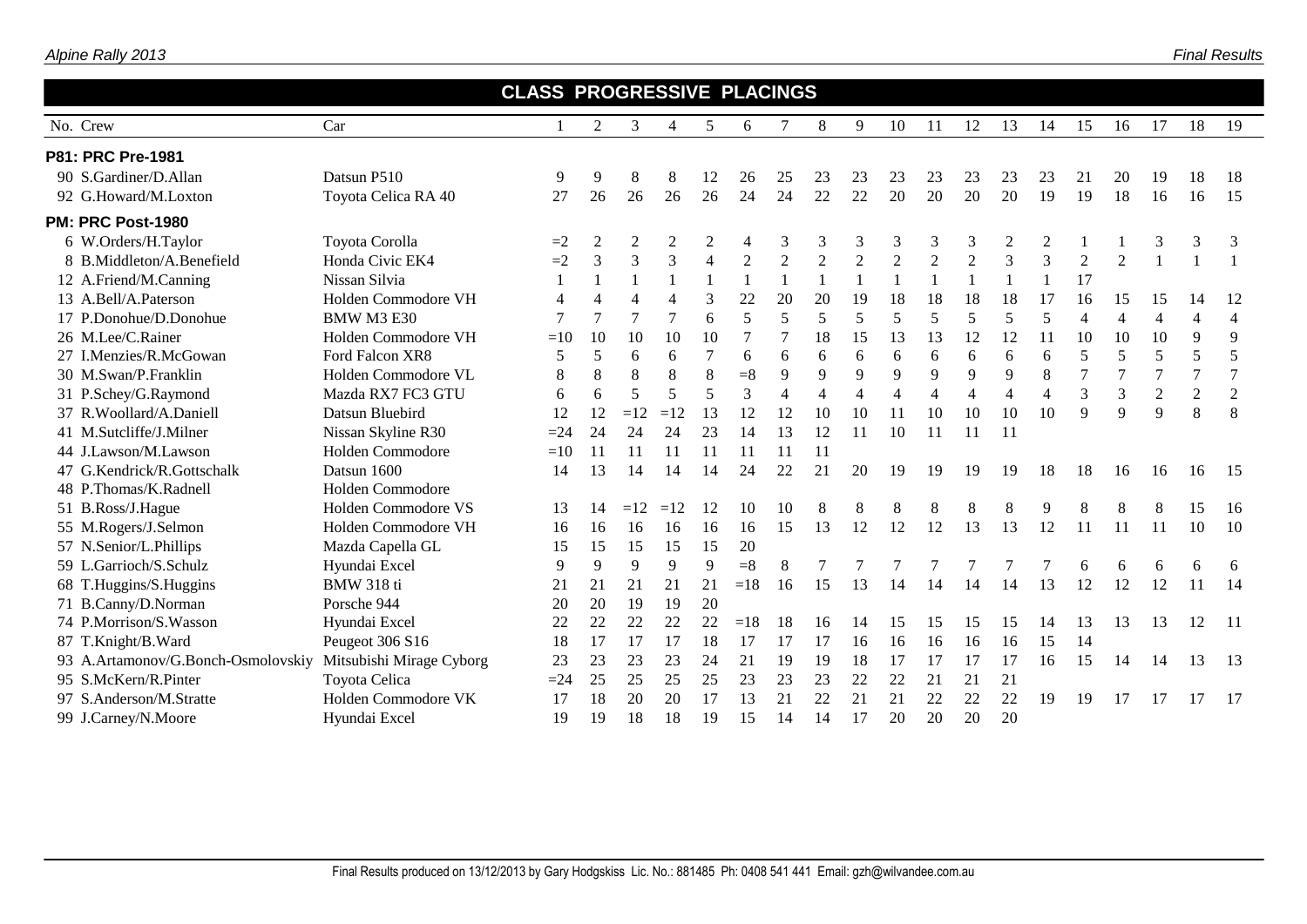| Alpine Rally 2013 |  |
|-------------------|--|
|                   |  |

*Final Results*

|                           |              |                |                |                |        |                |                | <b>OUTRIGHT STAGE PLACINGS</b> |                  |                |                |                  |        |                |                |                |       |              |                |  |
|---------------------------|--------------|----------------|----------------|----------------|--------|----------------|----------------|--------------------------------|------------------|----------------|----------------|------------------|--------|----------------|----------------|----------------|-------|--------------|----------------|--|
| No. Crew                  | $\mathbf{1}$ | $\overline{2}$ | 3              | $\overline{4}$ | 5      | 6              | 7              | $8\,$                          | 9                | 10             | 11             | 12               | 13     | 14             | 15             | 16             | 17    | 18           | 19             |  |
| 1 A.McRae/D.McShane       | $=2$         | $= 8$          | $=1$           | $=1$           | $=4$   | 5              |                | 4                              | $\boldsymbol{2}$ | $=47$          | 7              | $\boldsymbol{2}$ | $=$ 3  | $\overline{4}$ |                | $\overline{2}$ | $=7$  | $\mathbf{1}$ | 1              |  |
| 2 W.Hoy/L.Dunkerton       | 7            | $=4$           | $=10$          | $=1$           | $=11$  | 13             | 12             | $= 8$                          | 8                |                | $\overline{4}$ | 6                | 8      | 7              | 3              | 3              | $=2$  | 7            | 5              |  |
| 3 J.David/G.Geelan        | $=2$         | $= 8$          | $\overline{4}$ | $=1$           | $=4$   | 1              | $\overline{2}$ | 2                              | 3                | 8              | 8              | 4                | 9      | $\overline{2}$ | $\mathfrak{2}$ | 1              |       | 2            | 3              |  |
| 4 D.King/A.Topliff        | 8            | $=6$           | 3              | $=1$           | $=$ 8  | 7              | 7              | 5                              | $\tau$           | $=$ 5          | 2              | 13               | $=$ 3  | $=51$          | 6              | $=52$          |       |              |                |  |
| 6 W.Orders/H.Taylor       | $=9$         | $=6$           | 5              | $=1$           | $=4$   | 18             | 9              | 10                             | 5                | $=$ 5          | 9              | 5                | 2      | 5              | 11             | $\overline{4}$ | 50    | 4            | $\overline{4}$ |  |
| 7 M.Conway/J.Cole         | 6            | $=4$           | $=6$           | $=1$           | 3      | $\overline{c}$ | 5              | 3                              | $\overline{4}$   |                | 1              | 21               | 60     | $=51$          | $\ast$         | 54             | 51    | 50           | 49             |  |
| 8 B.Middleton/A.Benefield | $=9$         | $=11$          | $=12$          | $=1$           | 17     | $= 8$          | 11             | $= 8$                          | 11               | 9              | 12             | 8                | 10     | $=9$           | $=7$           | 10             | 9     | 8            | 8              |  |
| 9 B.Barker/P.Barker       | 1            | $\mathbf{1}$   | $=1$           | $=1$           |        | 3              | 4              | 1                              |                  |                |                |                  |        |                |                |                |       |              |                |  |
| 10 C.Murray/M.James       | 5            | 3              | $=6$           | $=1$           | 10     | $\overline{4}$ | 3              | 6                              | 6                | $=47$          | 5              | 3                | $=3$   | 3              | $\ast$         |                |       |              |                |  |
| 11 C.Stewart/A.Ritson     | $=17$        | 13             | ∗              | $\ast$         | $=13$  | 14             | 18             | 15                             | $=22$            | 10             | 11             | 25               | 21     | 13             | 9              | 15             | 5     | $=11$        | 19             |  |
| 12 A.Friend/M.Canning     | 4            | $\mathbf{2}$   | $=8$           | $=1$           | 2      | 6              | 6              | 7                              | $\mathbf{1}$     | $\overline{2}$ | 3              | $\mathbf{1}$     | 1      |                | $\ast$         |                |       |              |                |  |
| 13 A.Bell/A.Paterson      | $=11$        | $=15$          | $=10$          | $=1$           | $=8$   | $\ast$         | 8              | 16                             | 17               | 4              | 15             | 14               | 11     | $\,8\,$        | 44             | $=21$          | $=2$  | 3            | 11             |  |
| 15 R.Parry/R.Smalley      | 22           | $=24$          | $=24$          | $=1$           | $=15$  | $\ast$         | 75             | $\ast$                         | $\ast$           | $\ast$         | $\ast$         | 75               | 74     | 68             |                |                |       |              |                |  |
| 16 K.Barrett/D.Weldon     | $=11$        | $=11$          | $= 8$          | $=1$           | $=13$  | 11             | 10             | $\ast$                         | $\ast$           | 67             | 64             | 65               | 64     |                |                |                |       |              |                |  |
| 17 P.Donohue/D.Donohue    | 20           | 22             | 18             | $=1$           | 21     | 16             | 14             | 12                             | 18               | 13             | 16             | 12               | 15     | 11             | $=7$           | 7              | 10    | $=11$        | 10             |  |
| 19 D.Boyd/S.McMahon       | 42           | $=42$          | 35             | $=1$           | 40     | 41             | 37             | $=26$                          | 50               | 16             | 28             | 29               | 36     | 35             | 25             | 26             | 20    | 25           | 27             |  |
| 20 N.Schey/S.Middleton    | $\ast$       | $\ast$         | $\ast$         | $\ast$         | $\ast$ | 79             | 77             | 74                             | 71               | 70             | $\ast$         | 73               | 72     | 67             | 61             |                |       |              |                |  |
| 21 L.Sytema/R.Woollard    | 23           | 14             | 14             | $=1$           | $=18$  | 15             | 15             | 14                             | 13               | 14             | 17             | 9                | 7      | $=9$           | $\overline{4}$ | 5              | 4     | 6            | $\overline{2}$ |  |
| 22 D.Snooks/M.Foreshew    | $=14$        | $=15$          | 15             | $=1$           | $=15$  | $= 8$          | 13             | 11                             | 10               | 11             | 13             | $=19$            | $\ast$ | $=51$          |                |                |       |              |                |  |
| 23 S.Lawless/D.O'Connor   | 29           | $=24$          | $=24$          | $=1$           | 88     | 70             | $\ast$         | $\ast$                         | $\ast$           | 28             | 32             | 36               | 37     | 44             | 22             | 37             | 23    | 35           | 44             |  |
| 24 J.Snooks/S.Snooks      | 16           | $=17$          | 17             | $=1$           | $=4$   | 10             | 16             | 41                             | 9                | 3              | 6              | $\tau$           | 6      | 16             | 53             | 50             |       |              |                |  |
| 25 J.Robison/E.Maguire    | $=11$        | 10             | $=12$          | $=1$           | $=11$  | $\ast$         |                |                                |                  |                |                |                  |        |                |                |                |       |              |                |  |
| 26 M.Lee/C.Rainer         | $=32$        | 29             | 27             | $=1$           | 32     | 19             | 19             | $=70$                          | 15               | 20             | 22             | 17               | 30     | 26             | $=15$          | 9              | 11    | 17           | 23             |  |
| 27 I.Menzies/R.McGowan    | $=17$        | 20             | $=20$          | $=1$           | $=26$  | 17             | 20             | 17                             | 14               | 12             | 14             | 11               | 14     | 14             | 29             | 8              | $=7$  | 9            | $\overline{7}$ |  |
| 28 E.Mulligan/N.Walters   | 21           | $=17$          | 19             | $=1$           | $=18$  |                |                |                                |                  |                |                |                  |        |                |                |                |       |              |                |  |
| 29 D.Officer/K.Officer    | 25           | 28             | $=20$          | $=1$           | 25     | $20\,$         | 25             | 23                             | 19               | 26             | 19             | 16               | 17     | 15             | 12             | 16             | $=15$ | 18           | $=15$          |  |
| 30 M.Swan/P.Franklin      | $=26$        | $=17$          | $=28$          | $=1$           | $=23$  | 28             | 29             | 32                             | 31               | 23             | 26             | 23               | 22     | 28             | $=15$          | 14             | 13    | 13           | 9              |  |
| 31 P.Schey/G.Raymond      | 19           | 21             | 16             | $=1$           | $=18$  | 12             | 17             | 13                             | 12               | 15             | 10             | 10               | 13     | 6              | 5              | 6              | 6     | 5            | 6              |  |
| 32 N.Whittenbury/D.Rudham | $=26$        | $=33$          | 34             | $=1$           | $=26$  | 23             | 70             | 18                             | $=22$            | 17             | 18             | 30               | $= 24$ | 17             | 10             | 27             | 12    | 14           | 17             |  |
| 33 S.Ashton/R.Nixon       | 31           | $=$ 33         | $=42$          | $=1$           | 30     | 33             | 35             | 29                             | 34               | 29             | 33             | $=19$            | 26     | 19             | 17             | 23             | 26    | 22           | 22             |  |
| 34 C.Jay/C.Richards       | 24           | 30             | 26             | $=1$           |        |                |                |                                |                  |                |                |                  |        |                |                |                |       |              |                |  |
| 35 P.Leicht/R.Davidson    | 46           | $=47$          | 51             | $=1$           | $=43$  | 34             | 40             | $=26$                          | 28               | 30             | $=30$          | 34               | 31     | ∗              | $\ast$         | 58             | 55    | 54           | 53             |  |
| 36 J.Rawson/D.Smith       | 30           | $=26$          | 22             | $=1$           | $=43$  | $=26$          | 21             | 19                             | 21               | 19             | 20             | 15               | 18     | 21             | 13             | 11             | 14    | 10           | 12             |  |
| 37 R.Woollard/A.Daniell   | $= 34$       | $=42$          | $=39$          | $=1$           | $=35$  | 38             | 32             | 38                             | 36               | 37             | $=30$          | $=27$            | 34     | 22             | 24             | 19             | $=15$ | 21           | $=13$          |  |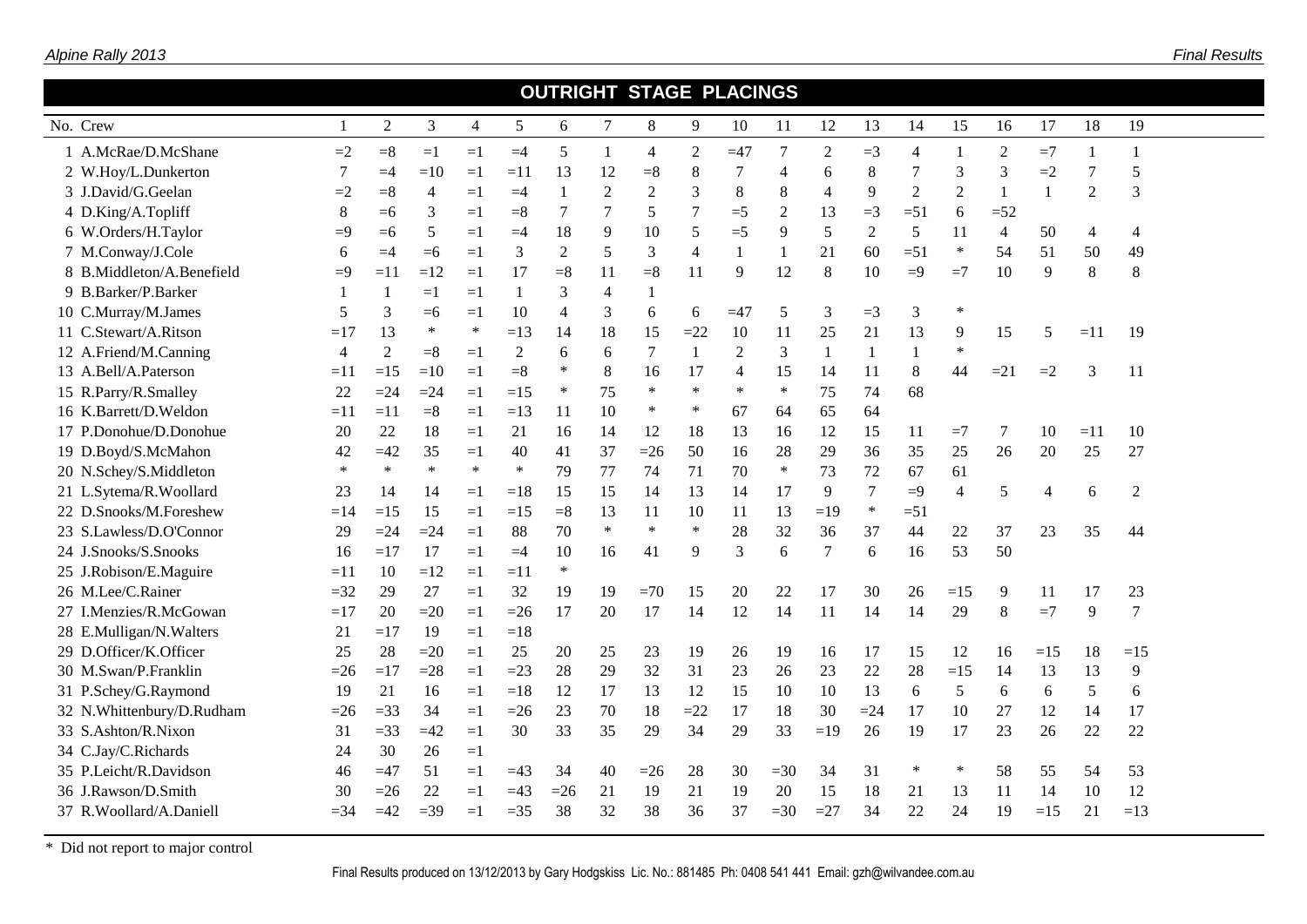| No. Crew                   |        | $\overline{2}$ | $\mathfrak{Z}$ | $\overline{4}$ | 5      | 6      | $\tau$ | $8\,$  | 9      | 10     | 11     | 12    | 13    | 14    | 15     | 16    | 17     | 18     | 19     |
|----------------------------|--------|----------------|----------------|----------------|--------|--------|--------|--------|--------|--------|--------|-------|-------|-------|--------|-------|--------|--------|--------|
| 38 N.Newton/C.Sheahen      | $=38$  | $=51$          | 48             | $=1$           | 22     | 46     |        |        |        |        |        |       |       |       |        |       |        |        |        |
| 39 J.Wald/T.Dewhurst       | $=90$  | 36             | 36             | $=1$           | 31     | $=29$  | 30     | 24     | 27     | 27     | 25     | 54    | $=32$ | 18    | 20     | 17    | 22     | $=48$  | $=46$  |
| 40 R.Stapleton/D.Kierce    | 61     | 72             | $=69$          | $=1$           | 53     | 55     | 50     | $=47$  | 43     | 40     | 46     | 42    | 40    | 37    | 40     | 42    | 33     | $=33$  | 31     |
| 41 M.Sutcliffe/J.Milner    | $=90$  | 31             | $=31$          | $=1$           | $=23$  | $=26$  | $=22$  | 33     | 25     | 25     | 36     | 59    | 20    |       |        |       |        |        |        |
| 42 D.Fernie/G.Floyd        | $=44$  |                |                |                |        |        |        |        |        |        |        |       |       |       |        |       |        |        |        |
| 44 J.Lawson/M.Lawson       | $=$ 32 | 32             | $=31$          | $=1$           | 41     | $=29$  | 26     | 53     |        |        |        |       |       |       |        |       |        |        |        |
| 45 P.Houghton/P.Bonser     | 47     | 41             | $=28$          | $=1$           | $=38$  | 31     | 27     | 25     | 24     | 22     | 21     | $=27$ | 23    | 25    | 26     | 20    | $=18$  | 20     | $=15$  |
| 46 W.Mason/D.Reed          | $=$ 59 | 57             | $=52$          | $=1$           | $=35$  | 24     | 28     | 34     | $=29$  | 18     | 27     | 32    | $=24$ | 24    | $28\,$ | 18    | $=18$  | 19     | 18     |
| 47 G.Kendrick/R.Gottschalk | 43     | $=44$          | $=39$          | $=1$           | $=$ 56 | $\ast$ | 76     | 73     | 70     | 68     | 65     | 66    | 65    | 61    | 57     | 56    | 53     | 52     | 51     |
| 48 P.Thomas/K.Radnell      |        |                |                |                |        |        |        |        |        |        |        |       |       |       |        |       |        |        |        |
| 49 R.Carter/R.Farrell      | $=38$  | $=47$          | $=42$          | $=1$           | $=33$  | ∗      | $\ast$ | $\ast$ | *      | $\ast$ | $\ast$ | ∗     | *     | 70    | 62     | 62    | 60     | 60     | 57     |
| 50 T.Trewern/D.Trewern     | $=63$  | $=61$          | 73             | $=1$           | 59     | 66     | 52     | $=43$  | $=$ 39 | 51     | 45     | 37    | $=32$ | 42    | 30     | 29    | 29     | 30     | 25     |
| 51 B.Ross/J.Hague          | 36     | $=47$          | $=28$          | $=1$           | 29     | 22     | 24     | 21     | $=29$  | 21     | 29     | 22    | 12    | 39    | 21     | 13    | $=$ 34 | $\ast$ | $\ast$ |
| 52 A.Wilson/S.Jennison     | $=38$  | $=39$          | $=39$          | $=1$           | $=45$  | 35     | 38     | 37     | $=32$  | $=33$  | 34     | 26    | 16    | 20    | 27     | $=21$ | $\ast$ | $\ast$ | $\ast$ |
| 53 K.Harper/C.Ellis        | $=50$  | 46             | 44             | $=1$           | 70     | 47     | 46     | $=43$  | 41     | 32     | 40     | 31    | $=38$ | 41    | 37     | 36    | $=$ 34 | 29     | 32     |
| 54 G.Williamson/D.Colless  | 83     | 81             | $=78$          | $=1$           | $=72$  | 69     | 68     | 64     | 60     | 63     | 61     | 61    | $=57$ | 50    | 48     | 46    | 45     | 41     | 43     |
| 55 M.Rogers/J.Selmon       | $=52$  | $=51$          | $=37$          | $=1$           | $=60$  | $=52$  | 45     | 39     | 38     | 39     | 37     | 39    | $=45$ | 34    | 36     | $=31$ | $=36$  | 36     | 28     |
| 56 T.Reynolds/S.Reynolds   | 70     | 66             | $=66$          | $=1$           | 68     | 54     | $=55$  | 57     | 49     | 53     | 57     | $=40$ | 63    | 49    | $=$ 54 | 43    | 41     | 44     | $=39$  |
| 57 N.Senior/L.Phillips     | 49     | $=44$          | $=45$          | $=1$           | $=47$  | 67     |        |        |        |        |        |       |       |       |        |       |        |        |        |
| 58 I.Crook/P.Ellis         | 48     | 50             | $=52$          |                |        |        |        |        |        |        |        |       |       |       |        |       |        |        |        |
| 59 L.Garrioch/S.Schulz     | 28     | $=26$          | 23             | $=1$           | $=26$  | 25     | $=22$  | 20     | 16     | 24     | 23     | 18    | 19    | 12    | 23     | 12    | $=15$  | 16     | $=13$  |
| 60 I.Curry/S.Curry         | $=71$  | 78             | $=66$          | $=1$           | 80     | 49     | 48     | 62     | 51     | 45     | 51     | 53    | $=45$ | 40    | 34     | 40    | 31     | $=33$  | 26     |
| 61 A.Kovacevic/K.Cotter    | $=63$  | 60             | $=66$          | $=1$           | 58     | 59     | $=55$  | 50     | 44     | 42     | 47     | 44    | 35    |       |        |       |        |        |        |
| 62 T.Reed/B.Reed           | 58     | $=39$          | $=31$          | $=1$           | $=47$  | 43     | $=33$  | 28     | 35     | 36     | 24     | 33    | 28    | 27    | 14     | 25    | 21     | 23     | 21     |
| 63 R.Kingham/B.Catt        | 78     | $=74$          | 65             | $=1$           | 66     | 72     | 71     | $=70$  | $=66$  |        |        |       |       |       |        |       |        |        |        |
| 64 N.Testa/S.Oake          | 65     | $=69$          | $=61$          | $=1$           | $=72$  |        |        |        |        |        |        |       |       |       |        |       |        |        |        |
| 65 B.Field/J.Field         | 73     | $=79$          | 75             | $=1$           | $=62$  | 62     | 64     | 63     | $=52$  | 54     | 55     | 52    | 55    | $=51$ | 47     | 49    | 42     | 46     | $=39$  |
| 66 M.Ward/J.Pollock        | 79     | 83             | 83             | $=1$           | 69     | 63     | $=58$  | $=58$  | 56     | 59     | 59     | 55    | 52    | 46    | 49     | 48    | 43     | 43     | 42     |
| 67 M.Frendo/S.McKie        | 69     | $=61$          | $=58$          | $=1$           | 74     | 60     | $=58$  | 68     | $=46$  | 56     | $=43$  | 43    | 42    | 38    | 35     | 41    | $=36$  | 26     | $=35$  |
| 68 T.Huggins/S.Huggins     | $=71$  | $=67$          | 64             | $=1$           | $=60$  | $=52$  | 47     | 42     | $=46$  | 41     | 42     | 46    | 49    | 33    | 43     | 39    | $=38$  | 39     | $\ast$ |
| 69 K.Millard/A.Hutchins    | $=44$  | $=$ 37         | $=45$          | $=1$           | $=45$  | 21     | 36     | 31     | $=32$  | $\ast$ | $\ast$ | 69    | 68    | $=63$ | $\ast$ |       |        |        |        |
| 70 M.Arundel/S.Healey      | $=$ 54 | 76             | $=58$          | $=1$           | $=$ 54 | $=50$  | 73     | 52     | $=66$  | 44     | 50     | 58    | 56    | $=51$ | $\ast$ | 57    | 54     | 53     | 52     |
| 71 B.Canny/D.Norman        | 68     | $=64$          | $=61$          | $=1$           | $=62$  |        |        |        |        |        |        |       |       |       |        |       |        |        |        |
| 72 D.Lawrance/D.Davison    | $=38$  | 55             | 89             | $=1$           | 42     | 39     | 41     | 66     | 37     | 46     | 38     | $=47$ | 50    | 32    | 38     | $=34$ | 24     | 31     | 33     |

 **OUTRIGHT STAGE PLACINGS**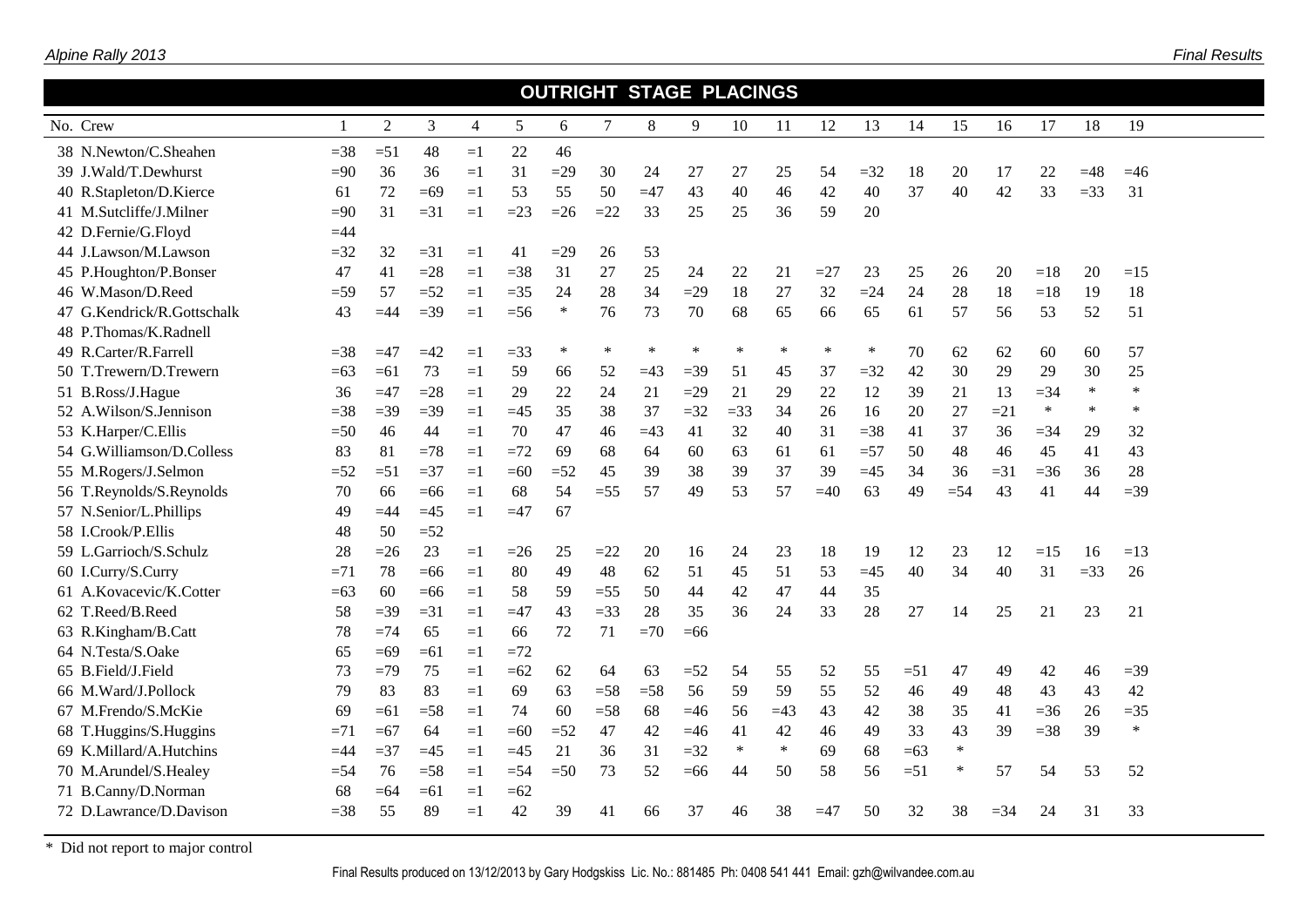|                                    |        |        |        |                |        |        |        |        | <b>OUTRIGHT STAGE PLACINGS</b> |        |             |        |        |        |        |       |        |       |       |  |
|------------------------------------|--------|--------|--------|----------------|--------|--------|--------|--------|--------------------------------|--------|-------------|--------|--------|--------|--------|-------|--------|-------|-------|--|
| No. Crew                           |        | 2      | 3      | $\overline{4}$ | 5      | 6      | 7      | 8      | 9                              | 10     | 11          | 12     | 13     | 14     | 15     | 16    | 17     | 18    | 19    |  |
| 73 T.Brendel/S.Brendel             | 37     | $=37$  | $=37$  | $=1$           | 37     | 40     | $=$ 33 | 30     | 26                             | 31     | 63          | 24     | 27     | 23     | 19     | 24    | 25     | 15    | 20    |  |
| 74 P.Morrison/S.Wasson             | 74     | $=69$  | $=69$  | $=1$           | 64     | 48     | 53     | 40     | $=39$                          | 49     | $=48$       | 60     | $=57$  | 30     | 42     | $=31$ | $=38$  | 32    | $=35$ |  |
| 75 B. Watson/D. Johnson            | $=75$  | $=74$  | 77     | $=1$           | $=78$  | 58     | 51     | 46     | 55                             | 50     | $=48$       | 45     | $=43$  | 45     | $=$ 54 | 47    | 47     | 42    | 41    |  |
| 76 G.Carruthers/S.Carruthers       | 56     | $=61$  | $=52$  | $=1$           | $=$ 54 |        |        |        |                                |        |             |        |        |        |        |       |        |       |       |  |
| 77 G.Pate/C.Pearce                 | 62     | $=51$  | $=52$  | $=1$           | $=75$  | 57     | 60     | 54     | 45                             | 52     | 53          | $=40$  | $=43$  | ∗      | ∗      |       | 57     | 56    |       |  |
| 78 J.Downs/K.Turner                | 85     | 85     | $=78$  | $=$            | $=78$  | 71     | 63     | 60     | 63                             | 57     | 56          | 51     | 48     | $=51$  | 52     | ∗     | $\ast$ | 57    |       |  |
| 79 M.Long/V.Haskett                | $=50$  | $=51$  | $=49$  | $=1$           | $=38$  | 36     | 39     | 36     | 48                             | $=$ 33 | 35          | 35     | 29     | $= 51$ | 18     | 28    | 28     | 24    | 24    |  |
| 80 A.Paice/K.Wilson                | $=52$  | $=67$  | $=$ 56 | $=1$           | $=49$  | 44     | 44     | 45     | 59                             | 38     | 41          | 38     | $=38$  | 43     | 33     | $=34$ | 32     | 28    | 30    |  |
| 81 R.Cranston/K.Grealy             | 77     | 77     | 72     | $=1$           | 67     | 65     | 62     | 61     | 64                             | 62     | $\ast$      | 62     | 61     | $=51$  | 51     | $=52$ | 49     | $=48$ | $=46$ |  |
| 82 D.Curl/R.Richards               | 89     | 90     | 88     | $=1$           | 87     | $=75$  | 72     | 69     |                                |        |             |        |        |        |        |       |        |       |       |  |
| 83 B.Cromarty/H.Maslin             | 67     | $=58$  | $=61$  | $=1$           | $=$ 56 | 42     | 42     | 35     | $=52$                          | $=$ 33 | 39          | $=47$  | 51     | 36     | 31     | $=31$ | 27     | 27    | 34    |  |
| 84 J.Lee/T.Smith                   | 57     | $=64$  | $=$ 56 | $=1$           | $=49$  | 32     | 67     | ∗      | $\ast$                         | 69     | 66          | 68     | 67     | $=63$  | 58     |       |        |       |       |  |
| 85 S.Piggott/C.Robinson            | $\ast$ | $\ast$ | $\ast$ | $\ast$         | 90     | 78     | $\ast$ | ∗      | ∗                              | 73     | $\ast$      | $\ast$ | $\ast$ |        |        |       |        |       |       |  |
| 86 D.Hasnat/M.Petersen             | 82     | 86     | $= 80$ | $=1$           | $=75$  | 64     | 61     | 56     | 61                             | 60     | 58          | 57     | 53     | 48     | 46     | 44    | 46     | 45    | 45    |  |
| T.Knight/B.Ward<br>87              | $=$ 59 | 56     | $=49$  | $=1$           | 65     | 56     | 54     | $=47$  | 57                             | 55     | 54          | 56     | 54     | 47     | 41     |       |        |       |       |  |
| 88 P.Swan/V.Swan                   | $=75$  | 73     | 74     | $=1$           | 71     | $=50$  | 49     | $=47$  | 42                             | 43     | $\equiv$ 43 | 50     | 41     | 29     | 32     | 30    | 30     | 37    | 29    |  |
| J.Pinkerton/P.Shearman             | $= 80$ | 84     | $= 80$ | $=1$           | 83     |        |        |        |                                |        |             |        |        |        |        |       |        |       |       |  |
| 90 S.Gardiner/D.Allan              | $=34$  | 35     | $=45$  | $=1$           | 52     | $=75$  | 31     | 22     | 20                             | 65     | $\ast$      | 67     | 66     | 62     | 56     | 55    | 52     | 51    | 50    |  |
| 91 K.MacDonald/R.Ellis             | 86     | 89     | 87     | $=1$           | 85     | 73     | 69     | 67     | 65                             | 64     | 62          | 63     | 62     | $=51$  | 50     | 51    | 48     | 47    | $=46$ |  |
| 92 G.Howard/M.Loxton               | $= 80$ | 82     | 84     | $=1$           | 82     | 68     | 57     | $=58$  | 54                             | 58     | 60          | $=47$  | 47     | $=51$  | 45     | 45    | 44     | 40    | 38    |  |
| 93 A.Artamonov/G.Bonch-Osmolovskiy | 84     | $=79$  | 76     | $=1$           | 81     | 61     | 65     | 55     | 58                             | 61     | 52          | 64     | 59     | 31     | 39     | 38    | 40     | 38    | 37    |  |
| 94 J.Ellis/A.Sietsma               | -87    | $= 87$ | 85     | $=1$           | 84     | $\ast$ | $\ast$ | ∗      | ∗                              | 71     | 67          | 72     | 71     | $=63$  | 60     | 60    | 58     | 58    | 55    |  |
| 95 S.McKern/R.Pinter               | $=90$  | 91     | 82     | $=1$           | $=75$  | $\ast$ | $\ast$ | $\ast$ | ∗                              | 72     | 68          | 74     | 73     |        |        |       |        |       |       |  |
| 96 M.Holloway/R.Wilson             | 88     | $= 87$ | 86     | $=1$           | 86     | 74     | 66     | 65     | 62                             | $\ast$ | $\ast$      | 70     | $=69$  | $=63$  | 59     | 59    | 56     | 55    | 54    |  |
| S.Anderson/M.Stratte               | $=$ 54 | $=69$  | 71     | $=1$           | $=$ 33 | 37     | $\ast$ | $\ast$ | $\ast$                         | $\ast$ | $\ast$      | $\ast$ | $\ast$ | 69     | 63     | 61    | 59     | 59    | 56    |  |
| 98 T.Clarke/M.Rourke               | $=14$  | 23     | $\ast$ | $\ast$         | 89     | 77     | 74     | 72     | 69                             | 66     |             |        |        |        |        |       |        |       |       |  |
| 99 J.Carney/N.Moore                | 66     | $=58$  | 60     | $=1$           | $=49$  | 45     | 43     | 51     | $=66$                          | $\ast$ | ∗           | 71     | $=69$  |        |        |       |        |       |       |  |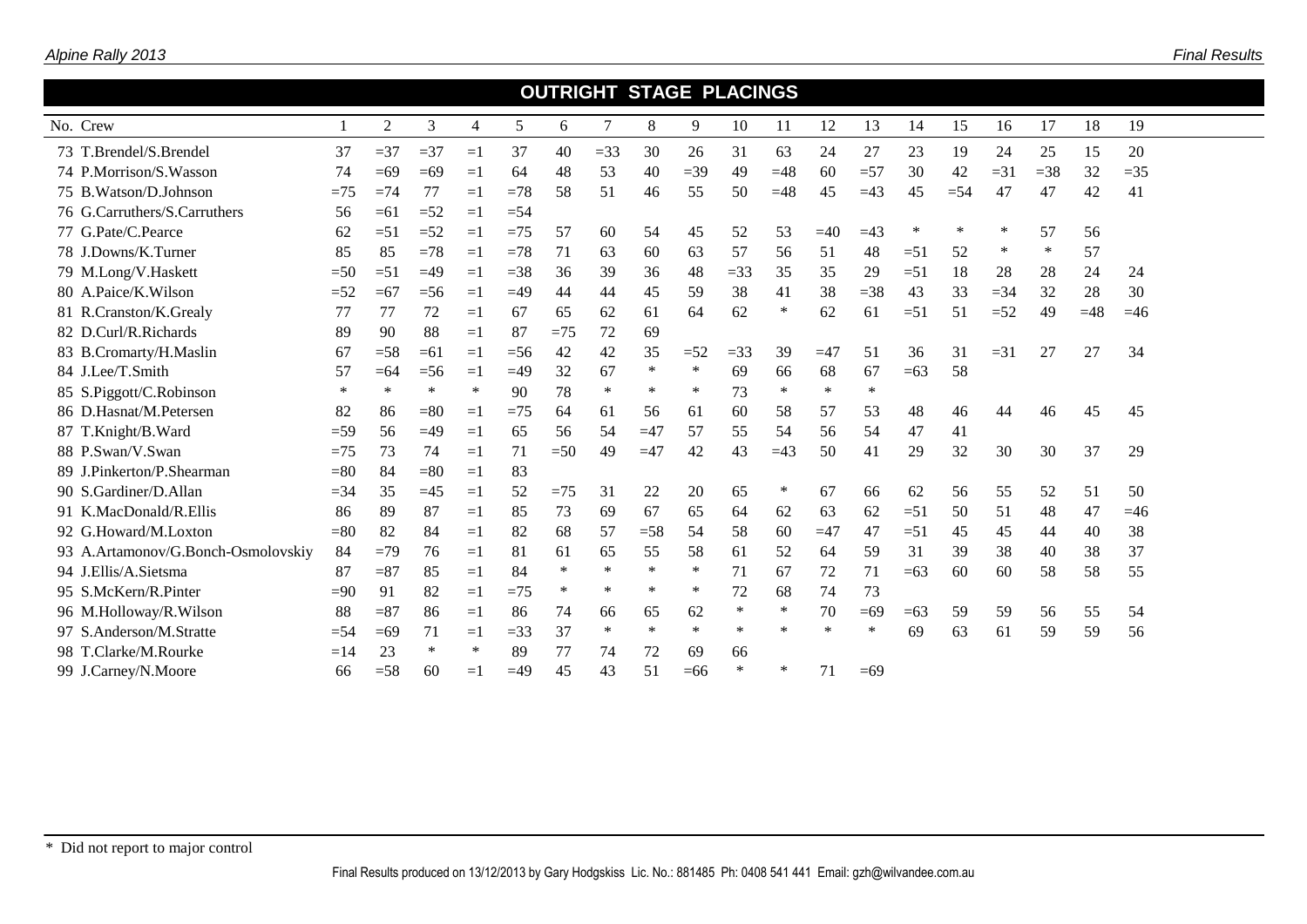|                                                    |                |        |        |                |              |                |                |                | <b>GRADE STAGE PLACINGS</b> |                |                |                |                  |                |                |                |              |                |                |  |
|----------------------------------------------------|----------------|--------|--------|----------------|--------------|----------------|----------------|----------------|-----------------------------|----------------|----------------|----------------|------------------|----------------|----------------|----------------|--------------|----------------|----------------|--|
| No. Crew                                           | -1             | 2      | 3      | $\overline{4}$ | 5            | 6              | $\tau$         | 8              | 9                           | 10             | 11             | 12             | 13               | 14             | 15             | 16             | 17           | 18             | 19             |  |
| Grade A: (Grade A driver with any grade co-driver) |                |        |        |                |              |                |                |                |                             |                |                |                |                  |                |                |                |              |                |                |  |
| 1 A.McRae/D.McShane                                | $=2$           | $= 8$  | $=1$   | $=1$           | $=4$         | 5              | -1             | 4              | $\overline{c}$              | $=22$          | 6              | 2              | $=3$             | $\overline{4}$ |                | 2              | $=6$         |                |                |  |
| 2 W.Hoy/L.Dunkerton                                | 7              | $=4$   | $=10$  | $=1$           | $=10$        | 11             | 12             | $= 8$          | $\,8\,$                     | 6              | 4              | 6              | $\boldsymbol{7}$ | 6              | 3              | 3              | $=2$         | 6              | 5              |  |
| 3 J.David/G.Geelan                                 | $=2$           | $= 8$  | 4      | $=1$           | $=4$         | $\mathbf{1}$   | $\overline{2}$ | $\sqrt{2}$     | 3                           | $\tau$         | 7              | $\overline{4}$ | 8                | $\overline{2}$ | $\overline{2}$ | $\mathbf{1}$   | $\mathbf{1}$ | $\overline{2}$ | 3              |  |
| 4 D.King/A.Topliff                                 | 8              | $=6$   | 3      | $=1$           | $=7$         | $\tau$         | $\overline{7}$ | 5              | $\overline{7}$              | $=4$           | $\overline{2}$ | 11             | $=3$             | $=22$          | 5              | 20             |              |                |                |  |
| 6 W.Orders/H.Taylor                                | $=9$           | $=6$   | 5      | $=1$           | $=4$         | 16             | 9              | 10             | 5                           | $=4$           | $8\,$          | 5              | $\overline{2}$   | 5              | 10             | $\overline{4}$ | 19           | $\overline{4}$ | 4              |  |
| 7 M.Conway/J.Cole                                  | 6              | $=4$   | $=6$   | $=1$           | 3            | $\overline{2}$ | 5              | 3              | $\overline{4}$              | $\mathbf{1}$   | 1              | 17             | 23               | $=22$          | $\ast$         | 21             | 20           | 20             | 20             |  |
| 8 B.Middleton/A.Benefield                          | $=9$           | $=11$  | $=12$  | $=1$           | 16           | $= 8$          | 11             | $= 8$          | 10                          | 8              | 10             | $\tau$         | 9                | $= 8$          | $=6$           | 8              | 8            | $\overline{7}$ | $\tau$         |  |
| 9 B.Barker/P.Barker                                |                | -1     | $=1$   | $=1$           | $\mathbf{1}$ | 3              | $\overline{4}$ | $\mathbf{1}$   |                             |                |                |                |                  |                |                |                |              |                |                |  |
| 10 C.Murray/M.James                                | 5              | 3      | $=6$   | $=1$           | 9            | $\overline{4}$ | 3              | 6              | 6                           | $=22$          | 5              | 3              | $=3$             | 3              | ∗              |                |              |                |                |  |
| 11 C.Stewart/A.Ritson                              | $=15$          | 13     | $\ast$ | ∗              | $=12$        | 12             | 16             | 14             | $=17$                       | 9              | 9              | 18             | 15               | 11             | 8              | 10             | 5            | $=10$          | 13             |  |
| 12 A.Friend/M.Canning                              | $\overline{4}$ | 2      | $=8$   | $=1$           | 2            | 6              | 6              | $\overline{7}$ | $\mathbf{1}$                | $\overline{2}$ | 3              | $\mathbf{1}$   | $\mathbf{1}$     | $\mathbf{1}$   | $\ast$         |                |              |                |                |  |
| 13 A.Bell/A.Paterson                               | $=11$          | $=15$  | $=10$  | $=1$           | $=7$         | $\ast$         | 8              | 15             | 13                          | 3              | 13             | 12             | 10               | 7              | 19             | 13             | $=2$         | 3              | 9              |  |
| 15 R.Parry/R.Smalley                               | 18             | $=19$  | $=20$  | $=1$           | $=14$        | ∗              | 27             | $\ast$         | $\ast$                      | $\ast$         | $\ast$         | 27             | 26               | 26             |                |                |              |                |                |  |
| 16 K.Barrett/D.Weldon                              | $=11$          | $=11$  | $= 8$  | $=1$           | $=12$        | 10             | 10             | ∗              | $\ast$                      | 25             | 25             | 25             | 24               |                |                |                |              |                |                |  |
| 17 P.Donohue/D.Donohue                             | 17             | 18     | 16     | $=1$           | 18           | 14             | 14             | 12             | 14                          | 12             | 14             | 10             | 12               | 10             | $=6$           | 6              | 9            | $=10$          | 8              |  |
| 19 D.Boyd/S.McMahon                                | 26             | 27     | 24     | $=1$           | 24           | 23             | 23             | 21             | 22                          | 14             | 20             | 19             | 19               | 18             | 16             | 15             | 13           | 15             | 15             |  |
| 20 N.Schey/S.Middleton                             | $\ast$         | $\ast$ | $\ast$ | $\ast$         | $\ast$       | 27             | 28             | 26             | 24                          | 26             | $\ast$         | 26             | 25               | 25             | 21             |                |              |                |                |  |
| 21 L.Sytema/R.Woollard                             | 19             | 14     | 14     | $=1$           | 17           | 13             | 15             | 13             | 11                          | 13             | 15             | 8              | 6                | $= 8$          | $\overline{4}$ | 5              | 4            | 5              | $\overline{2}$ |  |
| 22 D.Snooks/M.Foreshew                             | 14             | $=15$  | 15     | $=1$           | $=14$        | $= 8$          | 13             | 11             | 9                           | 10             | 11             | $=15$          | $\ast$           | $=22$          |                |                |              |                |                |  |
| 23 S.Lawless/D.O'Connor                            | 22             | $=19$  | $=20$  | $=1$           | 29           | 26             | $\ast$         | $\ast$         | $\ast$                      | 19             | 21             | 22             | 20               | 20             | 15             | 18             | 15           | 17             | 18             |  |
| 25 J.Robison/E.Maguire                             | $=11$          | 10     | $=12$  | $=1$           | $=10$        | $\ast$         |                |                |                             |                |                |                |                  |                |                |                |              |                |                |  |
| 27 I.Menzies/R.McGowan                             | $=15$          | 17     | $=17$  | $=1$           | $=20$        | 15             | 17             | 16             | 12                          | 11             | 12             | 9              | 11               | 12             | 17             | 7              | $=6$         | 8              | 6              |  |
| 29 D.Officer/K.Officer                             | 20             | 22     | $=17$  | $=1$           | 19           | 17             | 19             | 19             | 15                          | 17             | 17             | 14             | 13               | 13             | 11             | 11             | 12           | 13             | 11             |  |
| 32 N.Whittenbury/D.Rudham                          | 21             | $=24$  | 23     | $=1$           | $=20$        | 18             | 26             | 17             | $=17$                       | 15             | 16             | 20             | 16               | 14             | 9              | 16             | 10           | 12             | 12             |  |
| 33 S.Ashton/R.Nixon                                | 24             | $=24$  | 26     | $=1$           | 22           | 22             | 22             | 22             | 20                          | 20             | 22             | $=15$          | 17               | 16             | 13             | 14             | 16           | 14             | 14             |  |
| 36 J.Rawson/D.Smith                                | 23             | 21     | 19     | $=1$           | 26           | 19             | 18             | 18             | 16                          | 16             | 18             | 13             | 14               | 17             | 12             | 9              | 11           | 9              | 10             |  |
| 39 J.Wald/T.Dewhurst                               | 30             | 26     | 25     | $=1$           | 23           | $=20$          | 21             | 20             | 19                          | 18             | 19             | 24             | 18               | 15             | 14             | 12             | 14           | 19             | 19             |  |
| 42 D.Fernie/G.Floyd                                | 27             |        |        |                |              |                |                |                |                             |                |                |                |                  |                |                |                |              |                |                |  |
| 44 J.Lawson/M.Lawson                               | 25             | 23     | 22     | $=1$           | 25           | $=20$          | 20             | 25             |                             |                |                |                |                  |                |                |                |              |                |                |  |
| 53 K.Harper/C.Ellis                                | 28             | 28     | 27     | $=1$           | 27           | 24             | 24             | 23             | 21                          | 21             | 23             | 21             | 21               | 19             | 18             | 17             | 17           | 16             | 16             |  |
| 75 B. Watson/D. Johnson                            | 29             | 29     | 28     | $=1$           | 28           | 25             | 25             | 24             | 23                          | 24             | 24             | 23             | 22               | 21             | 20             | 19             | 18           | 18             | 17             |  |
|                                                    |                |        |        |                |              |                |                |                |                             |                |                |                |                  |                |                |                |              |                |                |  |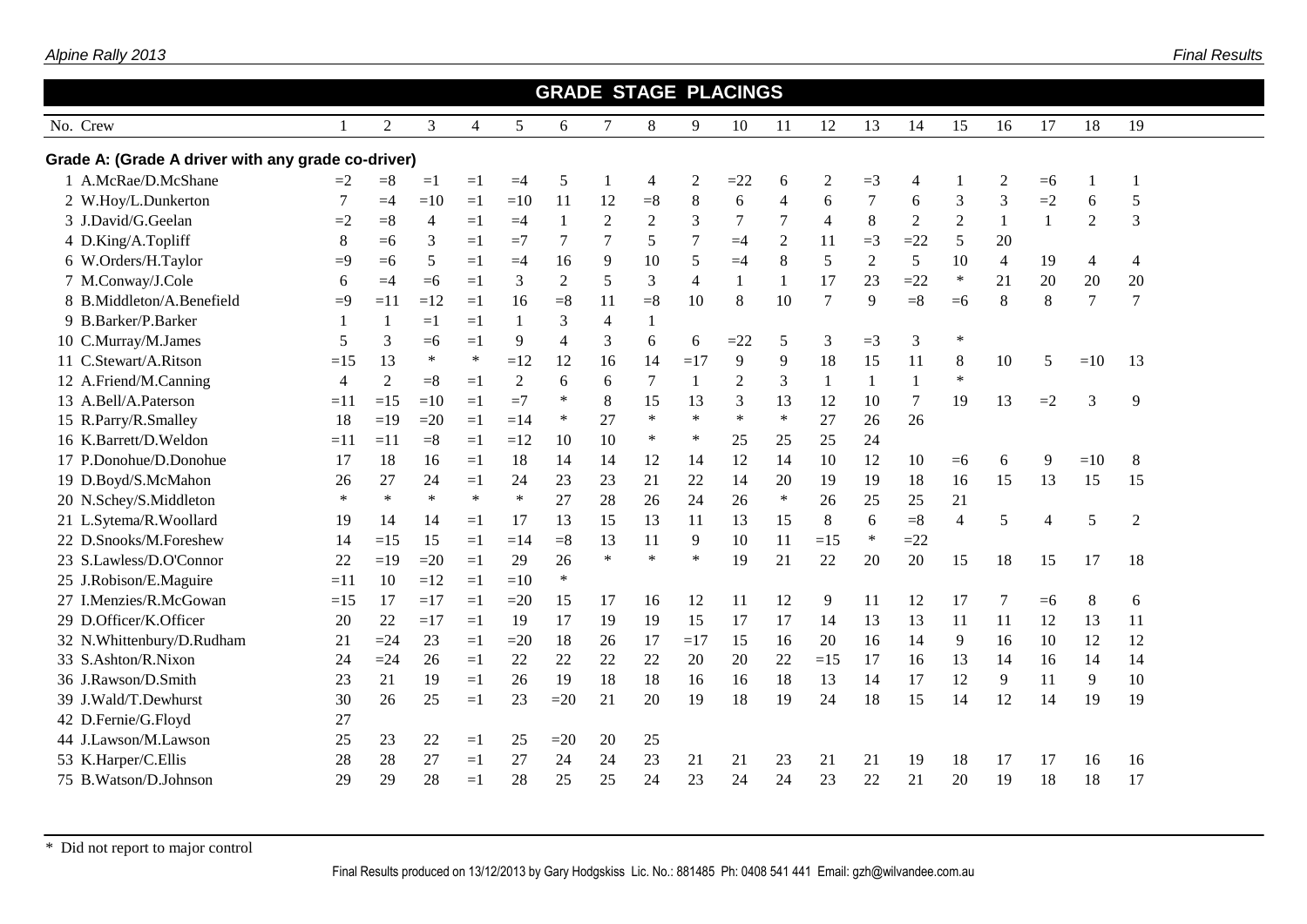|                                                    |                |                |                |                |                          |                |                |                |                | <b>GRADE STAGE PLACINGS</b> |                |                |                |                |                |                |                  |                |                |  |
|----------------------------------------------------|----------------|----------------|----------------|----------------|--------------------------|----------------|----------------|----------------|----------------|-----------------------------|----------------|----------------|----------------|----------------|----------------|----------------|------------------|----------------|----------------|--|
| No. Crew                                           |                | $\overline{2}$ | 3              | $\overline{4}$ | 5                        | 6              | 7              | 8              | 9              | 10                          | 11             | 12             | 13             | 14             | 15             | 16             | 17               | 18             | 19             |  |
| Grade B: (Grade B driver with any grade co-driver) |                |                |                |                |                          |                |                |                |                |                             |                |                |                |                |                |                |                  |                |                |  |
| 24 J.Snooks/S.Snooks                               |                | $=1$           | $\overline{c}$ | $=1$           | 1                        | 1              |                | 14             | -1             | -1                          |                |                |                | 3              | 19             | 18             |                  |                |                |  |
| 26 M.Lee/C.Rainer                                  | 7              | 6              | 6              | $=1$           | 9                        | 3              | 3              | 25             | 3              | $\overline{4}$              | $\overline{4}$ | 3              | 12             | 8              | $=3$           | $\mathbf{2}$   | $\boldsymbol{2}$ | $\overline{4}$ | 8              |  |
| 28 E.Mulligan/N.Walters                            | 3              | $=1$           | 3              | $=1$           | $=2$                     |                |                |                |                |                             |                |                |                |                |                |                |                  |                |                |  |
| 30 M.Swan/P.Franklin                               | 5              | $=1$           | $=7$           | $=1$           | $=5$                     | $\,8\,$        | 9              | 7              | 10             | 7                           | 7              | 6              | 7              | 10             | $=3$           | 5              | 3                | $\overline{c}$ | $\overline{2}$ |  |
| 31 P.Schey/G.Raymond                               | $\overline{2}$ | $\overline{4}$ | $\mathbf{1}$   | $=1$           | $=2$                     | $\overline{2}$ | $\overline{2}$ | $\mathbf{1}$   | $\overline{2}$ | $\overline{2}$              | $\overline{2}$ | $\overline{2}$ | $\overline{3}$ | $\mathbf{1}$   | $\overline{1}$ | $\mathbf{1}$   | $\mathbf{1}$     |                | $\mathbf{1}$   |  |
| 34 C.Jay/C.Richards                                | $\overline{4}$ | $\tau$         | 5              | $=1$           |                          |                |                |                |                |                             |                |                |                |                |                |                |                  |                |                |  |
| 35 P.Leicht/R.Davidson                             | 13             | $=15$          | 19             | $=1$           | 14                       | 10             | 14             | 5              | 7              | 10                          | $=10$          | 12             | 13             | $\ast$         | ∗              | 22             | 20               | 19             | 18             |  |
| 37 R.Woollard/A.Daniell                            | $\,8\,$        | 12             | $=13$          | $=1$           | $=10$                    | 13             | 10             | 12             | 13             | 14                          | $=10$          | $= 8$          | 15             | 5              | 8              | $\overline{7}$ | $=4$             | 7              | $=3$           |  |
| 38 N.Newton/C.Sheahen                              | $=10$          | $=18$          | 17             | $=1$           | $\overline{\mathcal{A}}$ | 15             |                |                |                |                             |                |                |                |                |                |                |                  |                |                |  |
| 40 R.Stapleton/D.Kierce                            | 21             | 29             | 28             | $=1$           | 18                       | 19             | 17             | 17             | 16             | 16                          | 18             | 18             | 17             | 13             | 14             | 15             | 11               | 11             | 12             |  |
| 41 M.Sutcliffe/J.Milner                            | 34             | 8              | $=10$          | $=1$           | $=5$                     | $\overline{7}$ | $=4$           | 8              | 6              | 9                           | 14             | 22             | 6              |                |                |                |                  |                |                |  |
| 45 P.Houghton/P.Bonser                             | 14             | 11             | $=7$           | $=1$           | $=12$                    | 9              | 7              | $\overline{4}$ | $\mathfrak{S}$ | 6                           | 3              | $\equiv$ 8     | $\,8\,$        | $\tau$         | 9              | 8              | $=6$             | 6              | 5              |  |
| 46 W.Mason/D.Reed                                  | 20             | 22             | $=20$          | $=1$           | $=10$                    | 5              | $\,8\,$        | 9              | $= 8$          | 3                           | $\,8\,$        | 10             | 9              | 6              | 11             | 6              | $=6$             | 5              | 6              |  |
| 47 G.Kendrick/R.Gottschalk                         | 12             | $=13$          | $=13$          | $=1$           | 19                       | $\ast$         | 26             | 26             | 26             | 25                          | 24             | 25             | 25             | 21             | 21             | 21             | 19               | 18             | 17             |  |
| 48 P.Thomas/K.Radnell                              |                |                |                |                |                          |                |                |                |                |                             |                |                |                |                |                |                |                  |                |                |  |
| 50 T.Trewern/D.Trewern                             | $=23$          | 24             | 30             | $=1$           | 21                       | 24             | 18             | 16             | 15             | 19                          | 17             | 14             | 14             | 15             | 12             | 12             | 10               | 10             | 10             |  |
| 51 B.Ross/J.Hague                                  | 9              | $=15$          | $=7$           | $=1$           | $\,8\,$                  | $\overline{4}$ | 6              | 3              | $= 8$          | 5                           | 9              | 5              | $\overline{2}$ | 14             | 6              | $\overline{4}$ | 12               | $\ast$         | $\ast$         |  |
| 52 A.Wilson/S.Jennison                             | $=10$          | $=9$           | $=13$          | $=1$           | 15                       | 11             | 12             | 11             | 11             | $=11$                       | 12             | $\tau$         | $\overline{4}$ | $\overline{4}$ | 10             | 9              | $\ast$           | $\ast$         | $\ast$         |  |
| 55 M.Rogers/J.Selmon                               | 18             | $=18$          | 12             | $=1$           | $=22$                    | $=16$          | 15             | 13             | 14             | 15                          | 15             | 15             | 19             | 12             | 13             | 13             | 13               | 12             | 11             |  |
| 56 T.Reynolds/S.Reynolds                           | 27             | 26             | $=26$          | $=1$           | 26                       | 18             | $=19$          | 20             | 21             | 21                          | 21             | $=16$          | 24             | 17             | 20             | 16             | 15               | 15             | 13             |  |
| 57 N.Senior/L.Phillips                             | 16             | $=13$          | 16             | $=1$           | $=16$                    | 25             |                |                |                |                             |                |                |                |                |                |                |                  |                |                |  |
| 58 I.Crook/P.Ellis                                 | 15             | 17             | $=20$          |                |                          |                |                |                |                |                             |                |                |                |                |                |                |                  |                |                |  |
| 59 L.Garrioch/S.Schulz                             | 6              | 5              | $\overline{4}$ | $=1$           | 7                        | 6              | $=4$           | $\overline{c}$ | $\overline{4}$ | $\,8\,$                     | 5              | $\overline{4}$ | 5              | $\overline{2}$ | 7              | 3              | $=4$             | 3              | $=3$           |  |
| 61 A.Kovacevic/K.Cotter                            | $=23$          | 23             | $=26$          | $=1$           | 20                       | 21             | $=19$          | 18             | 17             | 18                          | 19             | 19             | 16             |                |                |                |                  |                |                |  |
| 62 T.Reed/B.Reed                                   | 19             | $=9$           | $=10$          | $=1$           | $=16$                    | 14             | 11             | 6              | 12             | 13                          | 6              | 11             | 10             | 9              | $\overline{2}$ | 10             | 8                | 8              | 7              |  |
| 64 N.Testa/S.Oake                                  | 25             | 28             | $=23$          | $=1$           | 28                       |                |                |                |                |                             |                |                |                |                |                |                |                  |                |                |  |
| 66 M.Ward/J.Pollock                                | 30             | 31             | 32             | $=1$           | 27                       | 22             | 21             | 21             | 22             | 22                          | 22             | 21             | 21             | 16             | 16             | 17             | 16               | 14             | 14             |  |
| 68 T.Huggins/S.Huggins                             | 28             | 27             | 25             | $=1$           | $=22$                    | $=16$          | 16             | 15             | 19             | 17                          | 16             | 20             | 20             | 11             | 15             | 14             | 14               | 13             | $\ast$         |  |
| 71 B.Canny/D.Norman                                | 26             | 25             | $=23$          | $=1$           | 24                       |                |                |                |                |                             |                |                |                |                |                |                |                  |                |                |  |
| 77 G.Pate/C.Pearce                                 | 22             | $=18$          | $=20$          | $=1$           | 29                       | $20\,$         | 22             | 19             | 18             | 20                          | 20             | $=16$          | 18             | $\ast$         | $\ast$         | $\ast$         | 22               | 21             |                |  |
| 79 M.Long/V.Haskett                                | 17             | $=18$          | 18             | $=1$           | $=12$                    | 12             | 13             | 10             | 20             | $=11$                       | 13             | 13             | 11             | $=18$          | 5              | 11             | 9                | 9              | 9              |  |
| 81 R.Cranston/K.Grealy                             | 29             | 30             | 29             | $=1$           | 25                       | 23             | 23             | 22             | 24             | 23                          | $\ast$         | 23             | 22             | $=18$          | 18             | 20             | 18               | 17             | $=15$          |  |
| 89 J.Pinkerton/P.Shearman                          | 31             | 32             | 31             | $=1$           | 30                       |                |                |                |                |                             |                |                |                |                |                |                |                  |                |                |  |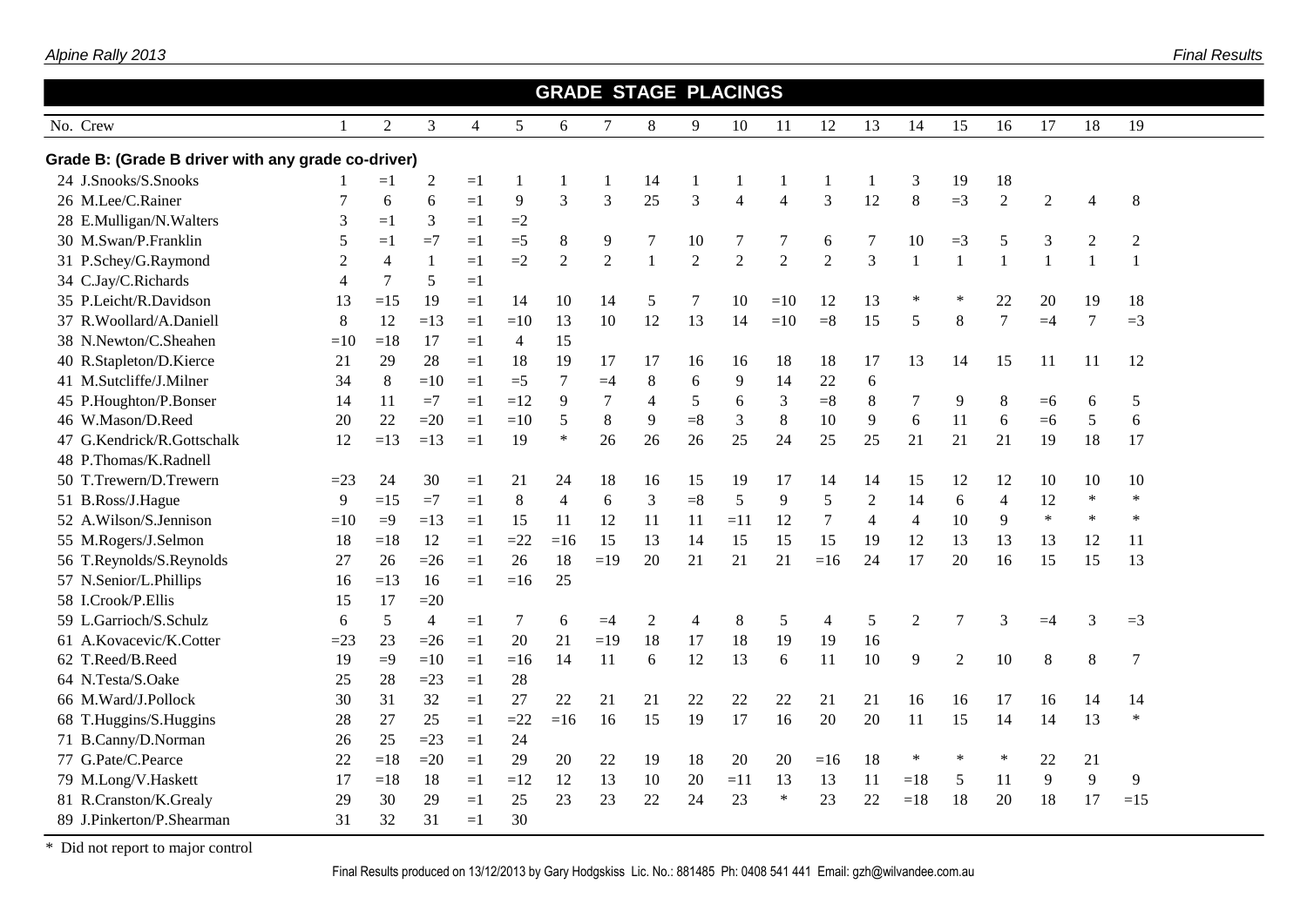|                                                                                                                                                                                                                                                                                                                                                                                                                                                             |              |                |                |                |                |                |                |                          | <b>GRADE STAGE PLACINGS</b> |                |                |                |                |                |                |      |                |                |                |  |
|-------------------------------------------------------------------------------------------------------------------------------------------------------------------------------------------------------------------------------------------------------------------------------------------------------------------------------------------------------------------------------------------------------------------------------------------------------------|--------------|----------------|----------------|----------------|----------------|----------------|----------------|--------------------------|-----------------------------|----------------|----------------|----------------|----------------|----------------|----------------|------|----------------|----------------|----------------|--|
| No. Crew                                                                                                                                                                                                                                                                                                                                                                                                                                                    |              | 2              | $\overline{3}$ | $\overline{4}$ | 5              | 6              | $\tau$         | $8\,$                    | 9                           | 10             | 11             | 12             | 13             | 14             | 15             | 16   | 17             | 18             | 19             |  |
| Grade B: (Grade B driver with any grade co-driver)                                                                                                                                                                                                                                                                                                                                                                                                          |              |                |                |                |                |                |                |                          |                             |                |                |                |                |                |                |      |                |                |                |  |
| 91 K.MacDonald/R.Ellis                                                                                                                                                                                                                                                                                                                                                                                                                                      | 32           | 34             | 34             | $=1$           | 31             | 26             | 25             | 24                       | 25                          | 24             | 23             | 24             | 23             | $=18$          | 17             | 19   | 17             | 16             | $=15$          |  |
| 96 M.Holloway/R.Wilson                                                                                                                                                                                                                                                                                                                                                                                                                                      | 33           | 33             | 33             | $=1$           | 32             | 27             | 24             | 23                       | 23                          | $\ast$         | $\ast$         | 26             | 26             | 22             | 22             | 23   | 21             | 20             | 19             |  |
| Grade C: (Grade C driver with any grade co-driver)                                                                                                                                                                                                                                                                                                                                                                                                          |              |                |                |                |                |                |                |                          |                             |                |                |                |                |                |                |      |                |                |                |  |
| 49 R.Carter/R.Farrell                                                                                                                                                                                                                                                                                                                                                                                                                                       | $=4$         | 5              | 2              | $=1$           | $=1$           | $\ast$         | $\ast$         | $\ast$                   | $\ast$                      | $\ast$         | ×              | $\ast$         | $\ast$         | 22             | 19             | 18   | 18             | 19             | 18             |  |
| 54 G.Williamson/D.Colless                                                                                                                                                                                                                                                                                                                                                                                                                                   | 23           | 22             | $=20$          | $=1$           | 18             | 19             | 19             | 17                       | 15                          | 16             | 15             | 15             | $=14$          | 12             | 14             | 12   | 12             | 11             | 12             |  |
| 60 I.Curry/S.Curry                                                                                                                                                                                                                                                                                                                                                                                                                                          | 16           | 19             | 14             | $=1$           | 23             | 10             | 8              | 15                       | 8                           | 6              | 8              | 10             | 5              | 8              | 5              | 8    | 5              | $\tau$         | $\overline{2}$ |  |
| 63 R.Kingham/B.Catt                                                                                                                                                                                                                                                                                                                                                                                                                                         | 20           | 17             | 13             | $=1$           | 16             | 21             | 20             | 21                       | $=18$                       |                |                |                |                |                |                |      |                |                |                |  |
| 18<br>13<br>65 B.Field/J.Field<br>17<br>$=20$<br>16<br>16<br>$=9$<br>9<br>12<br>$=13$<br>10<br>16<br>11<br>9<br>13<br>13<br>13<br>11<br>$=1$<br>19<br>$\tau$<br>3<br>$\overline{4}$<br>7<br>9<br>7<br>$\overline{2}$<br>$=7$<br>67 M.Frendo/S.McKie<br>15<br>$=10$<br>$=9$<br>14<br>13<br>19<br>11<br>6<br>$=1$<br>$=4$<br>3<br>$\ast$<br>$\ast$<br>19<br>$\ast$<br>$=3$<br>5<br>3<br>3<br>19<br>$=18$<br>69 K.Millard/A.Hutchins<br>$=3$<br>1<br>6<br>$=1$ |              |                |                |                |                |                |                |                          |                             |                |                |                |                |                |                |      |                |                |                |  |
| 18<br>13<br>$\ast$<br>70 M.Arundel/S.Healey<br>$= 8$<br>$=9$<br>$=10$<br>$=11$<br>22<br>10<br>5<br>7<br>13<br>$=13$<br>15<br>$=18$<br>15<br>15<br>15<br>$=1$                                                                                                                                                                                                                                                                                                |              |                |                |                |                |                |                |                          |                             |                |                |                |                |                |                |      |                |                |                |  |
|                                                                                                                                                                                                                                                                                                                                                                                                                                                             |              |                |                |                |                |                |                |                          |                             |                |                |                |                |                |                |      |                |                |                |  |
|                                                                                                                                                                                                                                                                                                                                                                                                                                                             |              |                |                |                |                |                |                |                          |                             |                |                |                |                |                |                |      |                |                |                |  |
| 72 D.Lawrance/D.Davison                                                                                                                                                                                                                                                                                                                                                                                                                                     | $=4$         | 6              | 27             | $=1$           | $\overline{4}$ | $\overline{4}$ | $\overline{4}$ | 18                       | 4                           | $\tau$         | $\mathbf{1}$   | $=4$           | 8              | 5              | 7              | $=5$ | 1              | 5              | 5              |  |
| 73 T.Brendel/S.Brendel                                                                                                                                                                                                                                                                                                                                                                                                                                      | 3            | $=$ 3          | 1              | $=1$           | 3              | 5              | $\mathfrak{2}$ | $\overline{2}$           | $\overline{2}$              | $\mathbf{1}$   | 16             | 1              | 1              | 1              | $\overline{1}$ | 1    | $\overline{2}$ |                | $\mathbf{1}$   |  |
| 74 P.Morrison/S.Wasson                                                                                                                                                                                                                                                                                                                                                                                                                                      | 18           | $=14$          | 15             | $=1$           | 14             | 9              | 10             | 5                        | 5                           | 8              | 6              | 14             | $=14$          | 3              | 10             | $=3$ | 8              | 6              | $=7$           |  |
| 76 G.Carruthers/S.Carruthers                                                                                                                                                                                                                                                                                                                                                                                                                                | 10           | $=10$          | 6              | $=1$           | $=10$          |                |                |                          |                             |                |                |                |                |                |                |      |                |                |                |  |
| 78 J.Downs/K.Turner                                                                                                                                                                                                                                                                                                                                                                                                                                         | 25           | 24             | $=20$          | $=1$           | 22             | 20             | 15             | 14                       | 17                          | 12             | 12             | 8              | 7              | $=13$          | 15             | ∗    | $\ast$         | 16             |                |  |
| 80 A.Paice/K.Wilson                                                                                                                                                                                                                                                                                                                                                                                                                                         | 7            | 13             | $=7$           | $=1$           | $=6$           | $\tau$         | $\tau$         | 6                        | 14                          | 3              | $\overline{3}$ | $\overline{2}$ | $\overline{2}$ | 9              | $\overline{4}$ | $=5$ | 6              | $\overline{4}$ | 4              |  |
| 82 D.Curl/R.Richards                                                                                                                                                                                                                                                                                                                                                                                                                                        | 27           | 27             | 26             | $=1$           | 27             | $=22$          | 21             | 20                       |                             |                |                |                |                |                |                |      |                |                |                |  |
| 83 B.Cromarty/H.Maslin                                                                                                                                                                                                                                                                                                                                                                                                                                      | 14           | $= 8$          | 12             | $=1$           | 12             | 6              | 5              | $\overline{\mathcal{L}}$ | $=9$                        | $\overline{c}$ | $\sqrt{2}$     | $=4$           | 9              | 6              | $\overline{2}$ | $=3$ | 3              | 3              | 6              |  |
| 84 J.Lee/T.Smith                                                                                                                                                                                                                                                                                                                                                                                                                                            | 11           | 12             | $=7$           | $=1$           | $=6$           | 2              | 18             | $\ast$                   | ∗                           | 19             | 17             | 18             | 18             | $=18$          | 17             |      |                |                |                |  |
| 85 S.Piggott/C.Robinson                                                                                                                                                                                                                                                                                                                                                                                                                                     | $\ast$       | $\ast$         | $\ast$         | $\ast$         | 29             | 25             | $\ast$         | $\ast$                   | $\ast$                      | 22             | $\ast$         | $\ast$         | $\ast$         |                |                |      |                |                |                |  |
| 86 D.Hasnat/M.Petersen                                                                                                                                                                                                                                                                                                                                                                                                                                      | 22           | 25             | 22             | $=1$           | $=20$          | 17             | 14             | 12                       | 16                          | 14             | 13             | 12             | 10             | 11             | 12             | 10   | 13             | 12             | 13             |  |
| 87 T.Knight/B.Ward                                                                                                                                                                                                                                                                                                                                                                                                                                          | 12           | $\tau$         | 5              | $=1$           | 15             | 13             | 11             | $=7$                     | 12                          | 10             | 10             | 11             | 11             | 10             | 9              |      |                |                |                |  |
| 88 P.Swan/V.Swan                                                                                                                                                                                                                                                                                                                                                                                                                                            | 19           | 16             | 17             | $=1$           | 17             | $=11$          | 9              | $=7$                     | 6                           | 4              | $=4$           | $\tau$         | 3              | $\overline{2}$ | 3              | 2    | 4              | 8              | 3              |  |
| 90 S.Gardiner/D.Allan                                                                                                                                                                                                                                                                                                                                                                                                                                       | $\sqrt{2}$   | $\sqrt{2}$     | $=3$           | $=1$           | 9              | $=22$          |                | -1                       | 1                           | 17             | $\ast$         | 17             | 17             | 17             | 16             | 14   | 14             | 14             | 14             |  |
| 92 G.Howard/M.Loxton                                                                                                                                                                                                                                                                                                                                                                                                                                        | 21           | 23             | 24             | $=1$           | 25             | 18             | 12             | 13                       | 11                          | 13             | 14             | $=4$           | 6              | $=13$          | 11             | 11   | 11             | 10             | 10             |  |
| 93 A.Artamonov/G.Bonch-Osmolovskiy                                                                                                                                                                                                                                                                                                                                                                                                                          | 24           | $=20$          | 19             | $=1$           | 24             | 15             | 17             | 11                       | 13                          | 15             | 9              | 16             | 16             | $\overline{4}$ | 8              | 7    | 9              | 9              | 9              |  |
| 94 J.Ellis/A.Sietsma                                                                                                                                                                                                                                                                                                                                                                                                                                        | 26           | 26             | 25             | $=1$           | 26             | $\ast$         | $\ast$         | $\ast$                   | $\ast$                      | 20             | 18             | 21             | 21             | $=18$          | 18             | 16   | 16             | 17             | 16             |  |
| 95 S.McKern/R.Pinter                                                                                                                                                                                                                                                                                                                                                                                                                                        | 28           | 28             | 23             | $=1$           | $=20$          | $\ast$         | $\ast$         | $\ast$                   | ∗                           | 21             | 19             | 22             | $22\,$         |                |                |      |                |                |                |  |
| 97 S.Anderson/M.Stratte                                                                                                                                                                                                                                                                                                                                                                                                                                     | $= 8$        | $=14$          | 16             | $=1$           | $=1$           | 3              | $\ast$         | $\ast$                   | $\ast$                      | $\ast$         | $\ast$         | $\ast$         | $\ast$         | 21             | 20             | 17   | 17             | 18             | 17             |  |
| 98 T.Clarke/M.Rourke                                                                                                                                                                                                                                                                                                                                                                                                                                        | $\mathbf{1}$ | $\overline{1}$ | $\ast$         | $\ast$         | 28             | 24             | 23             | 22                       | 21                          | 18             |                |                |                |                |                |      |                |                |                |  |
| 99 J.Carney/N.Moore                                                                                                                                                                                                                                                                                                                                                                                                                                         | 13           | $= 8$          | 11             | $=1$           | $=6$           | 8              | 6              | 9                        | $=18$                       | $\ast$         | $\ast$         | 20             | 20             |                |                |      |                |                |                |  |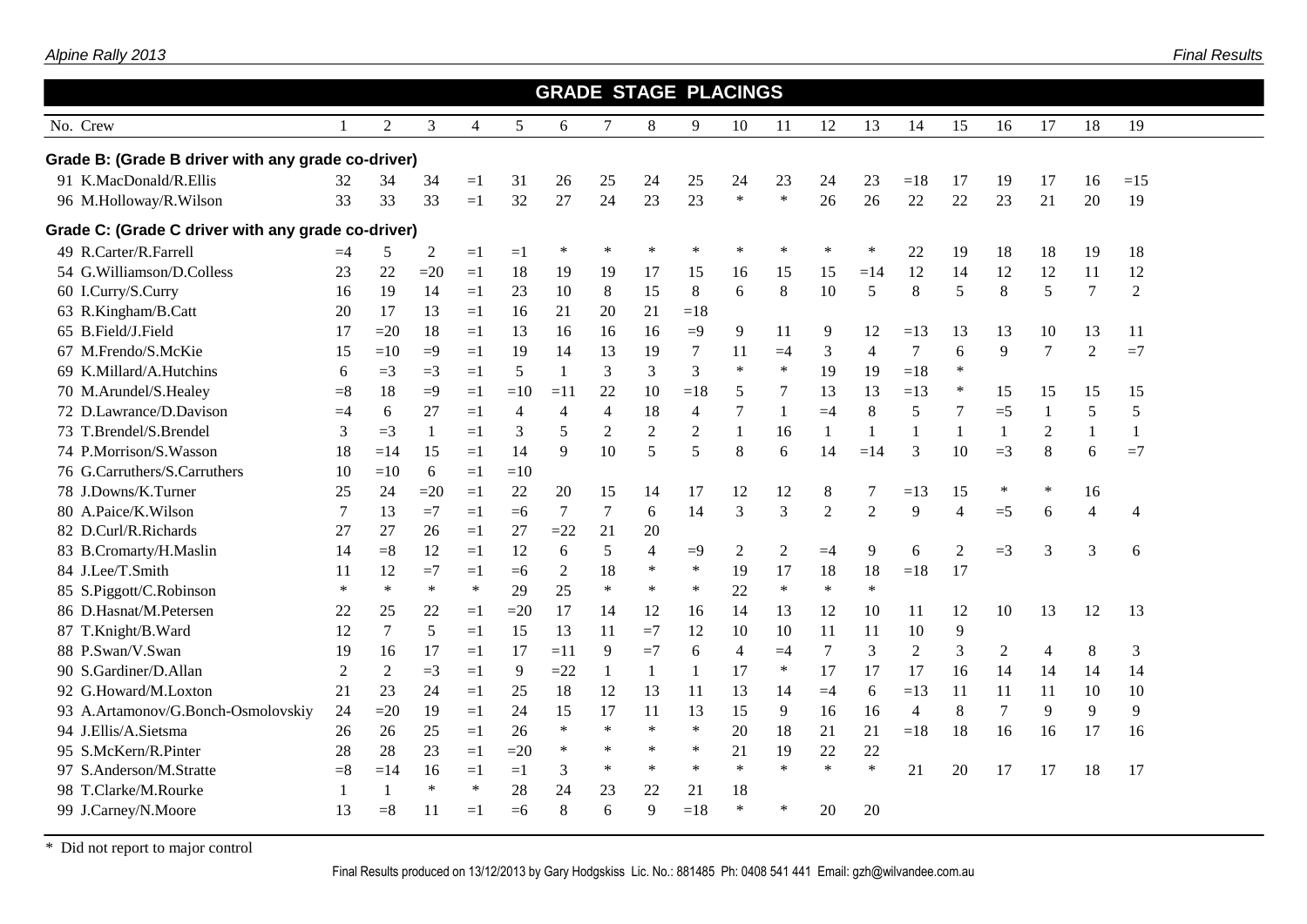|                                                                                                                                                                                                                                                                                                                                                                                                                                                                                                                                                                                             |                             |                  |                |                |        | <b>CLASS STAGE PLACINGS</b> |                |                  |                |                |                |                |                  |                  |                |                |                |                |                |                |
|---------------------------------------------------------------------------------------------------------------------------------------------------------------------------------------------------------------------------------------------------------------------------------------------------------------------------------------------------------------------------------------------------------------------------------------------------------------------------------------------------------------------------------------------------------------------------------------------|-----------------------------|------------------|----------------|----------------|--------|-----------------------------|----------------|------------------|----------------|----------------|----------------|----------------|------------------|------------------|----------------|----------------|----------------|----------------|----------------|----------------|
| 17<br>No. Crew<br>Car<br>$\overline{2}$<br>3<br>5<br>8<br>9<br>10<br>11<br>12<br>13<br>14<br>15<br>18<br>19<br>$\mathbf{1}$<br>$\overline{4}$<br>6<br>7<br>16<br>1 A.McRae/D.McShane<br>Ford Escort Group 4<br>2<br>2<br>2<br>2<br>2<br>$=1$<br>6<br>2<br>$=1$<br>$=1$<br>$=1$<br>$\overline{3}$<br>$\overline{2}$<br>$\overline{2}$<br>$\mathbf{1}$<br>$\overline{1}$<br>$\mathbf{1}$<br>$\sqrt{2}$<br>$\overline{2}$<br>3<br>$\overline{2}$<br>$\overline{2}$<br>$\overline{2}$<br>$\mathbf{1}$<br>$\mathbf{1}$<br>2<br>3 J.David/G.Geelan<br>Porsche 911<br>$=1$<br>$=1$<br>$=1$<br>$=1$ |                             |                  |                |                |        |                             |                |                  |                |                |                |                |                  |                  |                |                |                |                |                |                |
| <b>Classic: Classic Rally Car</b>                                                                                                                                                                                                                                                                                                                                                                                                                                                                                                                                                           |                             |                  |                |                |        |                             |                |                  |                |                |                |                |                  |                  |                |                |                |                |                |                |
|                                                                                                                                                                                                                                                                                                                                                                                                                                                                                                                                                                                             |                             |                  |                |                |        |                             |                |                  |                |                |                |                |                  |                  |                |                |                |                |                |                |
|                                                                                                                                                                                                                                                                                                                                                                                                                                                                                                                                                                                             |                             |                  |                |                |        |                             |                |                  |                |                |                |                |                  |                  |                |                |                |                |                |                |
| 20 N.Schey/S.Middleton                                                                                                                                                                                                                                                                                                                                                                                                                                                                                                                                                                      | Ford Escort RS1800          | $\ast$           | $\ast$         | $\ast$         | $\ast$ | $\ast$                      | 11             | 11               | 11             | $=10$          | 11             | $\ast$         | 11               | 10               | 10             | 8              |                |                |                |                |
| 22 D.Snooks/M.Foreshew                                                                                                                                                                                                                                                                                                                                                                                                                                                                                                                                                                      | Datsun Stanza               | 3                | 3              | 3              | $=1$   | $\overline{4}$              | 3              | 3                | 3              | $\overline{4}$ | $\mathfrak{Z}$ | $\overline{4}$ | $\overline{4}$   | $\ast$           | $=6$           |                |                |                |                |                |
| 24 J.Snooks/S.Snooks                                                                                                                                                                                                                                                                                                                                                                                                                                                                                                                                                                        | Datsun Stanza               | $\overline{4}$   | $=4$           | $\overline{4}$ | $=1$   | $=1$                        | $\overline{4}$ | $\overline{4}$   | $\overline{4}$ | $\overline{3}$ | $\mathbf{1}$   | $\mathbf{1}$   | 3                | 2                | $\overline{3}$ | 6              | 6              |                |                |                |
| 28 E.Mulligan/N.Walters                                                                                                                                                                                                                                                                                                                                                                                                                                                                                                                                                                     | Ford Escort Mk 2            | 5                | $=4$           | 5              | $=1$   | 5                           |                |                  |                |                |                |                |                  |                  |                |                |                |                |                |                |
| 54 G.Williamson/D.Colless                                                                                                                                                                                                                                                                                                                                                                                                                                                                                                                                                                   | Ford Cortina                | 12               | 12             | $=12$          | $=1$   | $=10$                       | 9              | 9                | 10             | $\,8\,$        | 10             | 10             | 10               | 8                | 5              | 4              | 4              | 5              | 3              | 5              |
| 56 T.Reynolds/S.Reynolds                                                                                                                                                                                                                                                                                                                                                                                                                                                                                                                                                                    | Datsun 180B                 | 10               | 8              | $=9$           | $=1$   | 9                           | 6              | $=5$             | $\tau$         | 6              | $\overline{7}$ | 9              | 5                | $\mathbf{Q}$     | $\overline{4}$ | $\overline{7}$ | 3              | $\overline{3}$ | $\overline{4}$ | $=3$           |
| 58 I.Crook/P.Ellis<br>Rover SD1<br>6<br>6<br>6<br>$8\phantom{1}$<br>$\overline{7}$<br>$\tau$<br>61 A.Kovacevic/K.Cotter<br>Fiat 131 Abarth<br>$=9$<br>$\tau$<br>5<br>5<br>5<br>$=$ 5<br>$\overline{4}$<br>6<br>$\overline{4}$<br>$=1$                                                                                                                                                                                                                                                                                                                                                       |                             |                  |                |                |        |                             |                |                  |                |                |                |                |                  |                  |                |                |                |                |                |                |
|                                                                                                                                                                                                                                                                                                                                                                                                                                                                                                                                                                                             |                             |                  |                |                |        |                             |                |                  |                |                |                |                |                  |                  |                |                |                |                |                |                |
| 64 N.Testa/S.Oake                                                                                                                                                                                                                                                                                                                                                                                                                                                                                                                                                                           | Nissan 240 RS               | 9                | 9              | $\,8\,$        | $=1$   | $=10$                       |                |                  |                |                |                |                |                  |                  |                |                |                |                |                |                |
| 65 B.Field/J.Field                                                                                                                                                                                                                                                                                                                                                                                                                                                                                                                                                                          | Mercedes-Benz 280 S         | 11               | 11             | 11             | $=1$   | $8\,$                       | $\, 8$         | $\,8\,$          | 9              | 7              | 8              | $\overline{7}$ | 8                | 6                | $=6$           | 3              | 5              | 4              | 5              | $=$ 3          |
| 70 M.Arundel/S.Healey                                                                                                                                                                                                                                                                                                                                                                                                                                                                                                                                                                       | Ford Mustang                | $\overline{7}$   | 10             | $\tau$         | $=1$   | $6\,$                       | 5              | 10               | 6              | $=10$          | 5              | 6              | $\boldsymbol{9}$ | $\boldsymbol{7}$ | $=6$           | $\ast$         | $\overline{7}$ | 6              | 6              | 6              |
| 78 J.Downs/K.Turner                                                                                                                                                                                                                                                                                                                                                                                                                                                                                                                                                                         | Ford Escort Mk 2            | 13               | 13             | $=12$          | $=1$   | 12                          | 10             | $\tau$           | 8              | 9              | 9              | 8              | $\overline{7}$   | 5                | $=6$           | 5              | $\ast$         | $\ast$         | $\overline{7}$ |                |
| <b>Club: Club Rally Car</b>                                                                                                                                                                                                                                                                                                                                                                                                                                                                                                                                                                 |                             |                  |                |                |        |                             |                |                  |                |                |                |                |                  |                  |                |                |                |                |                |                |
| 7 M.Conway/J.Cole                                                                                                                                                                                                                                                                                                                                                                                                                                                                                                                                                                           | Ford Escort RS1800          | $\overline{2}$   | $\overline{c}$ | $\overline{2}$ | $=1$   | $\sqrt{2}$                  |                | $\boldsymbol{2}$ | $\mathfrak 2$  |                |                |                |                  | $\mathfrak{D}$   | $=2$           |                | $\mathfrak{D}$ | $\mathfrak{D}$ | $\mathfrak{D}$ | 2              |
| 9 B.Barker/P.Barker                                                                                                                                                                                                                                                                                                                                                                                                                                                                                                                                                                         | <b>BMW 320i</b>             | $\mathbf{1}$     | $\mathbf{1}$   | $\mathbf{1}$   | $=1$   | $\mathbf{1}$                | $\sqrt{2}$     | $\mathbf{1}$     | $\mathbf{1}$   |                |                |                |                  |                  |                |                |                |                |                |                |
| 16 K.Barrett/D.Weldon                                                                                                                                                                                                                                                                                                                                                                                                                                                                                                                                                                       | Plymouth Fire Arrow replica | $=3$             | $\overline{4}$ | 3              | $=1$   | $\overline{4}$              | $\mathfrak{Z}$ | $\overline{3}$   | $\ast$         | $\ast$         | 4              | 3              | 3                | 3                |                |                |                |                |                |                |
| 23 S.Lawless/D.O'Connor                                                                                                                                                                                                                                                                                                                                                                                                                                                                                                                                                                     | Ford Escort Mk 2            | 6                | 6              | 5              | $=1$   | 6                           | $\overline{4}$ | $\ast$           | $\ast$         | $\ast$         | $\overline{2}$ | $\overline{2}$ | $\overline{2}$   | $\mathbf{1}$     |                |                | $\mathbf{1}$   |                |                |                |
| 25 J.Robison/E.Maguire                                                                                                                                                                                                                                                                                                                                                                                                                                                                                                                                                                      | Datsun 1600                 | $=3$             | $\overline{3}$ | $\overline{4}$ | $=1$   | $\overline{3}$              | $\ast$         |                  |                |                |                |                |                  |                  |                |                |                |                |                |                |
| 49 R.Carter/R.Farrell                                                                                                                                                                                                                                                                                                                                                                                                                                                                                                                                                                       | Datsun Stanza               | $\boldsymbol{7}$ | $\overline{7}$ | 6              | $=1$   | 5                           | $\ast$         | $\ast$           | $\ast$         | $\ast$         | $\ast$         |                | $\ast$           | $\ast$           | $=2$           | $\overline{2}$ | 3              | 3              | 3              | 3              |
| 98 T.Clarke/M.Rourke                                                                                                                                                                                                                                                                                                                                                                                                                                                                                                                                                                        | Datsun 1600                 | 5                | 5              | $\ast$         | $\ast$ | $\tau$                      | 5              | 4                | 3              | $\overline{2}$ | 3              |                |                  |                  |                |                |                |                |                |                |
| H68: Historic Pre-1968                                                                                                                                                                                                                                                                                                                                                                                                                                                                                                                                                                      |                             |                  |                |                |        |                             |                |                  |                |                |                |                |                  |                  |                |                |                |                |                |                |
| 42 D.Fernie/G.Floyd                                                                                                                                                                                                                                                                                                                                                                                                                                                                                                                                                                         | Datsun P510 Bluebird        | -1               |                |                |        |                             |                |                  |                |                |                |                |                  |                  |                |                |                |                |                |                |
| 62 T.Reed/B.Reed                                                                                                                                                                                                                                                                                                                                                                                                                                                                                                                                                                            | Ford Falcon XT              | 3                | 1              | $\mathbf{1}$   | $=1$   |                             | -1             |                  |                | 1              | 1              |                |                  |                  |                |                | $\mathbf{1}$   |                |                |                |
| 75 B. Watson/D. Johnson                                                                                                                                                                                                                                                                                                                                                                                                                                                                                                                                                                     | Datsun 1600                 | $\overline{4}$   | 3              | $\mathfrak{Z}$ | $=1$   | $\overline{3}$              | 2              | 2                | 2              | $\overline{2}$ | $\overline{2}$ | 2              | $\overline{2}$   | $\overline{2}$   | $\overline{2}$ | $\overline{3}$ | 2              | 2              | $\overline{2}$ | $\overline{2}$ |
| 76 G.Carruthers/S.Carruthers                                                                                                                                                                                                                                                                                                                                                                                                                                                                                                                                                                | Ford Falcon XR GT           | $\sqrt{2}$       | $\overline{2}$ | 2              | $=1$   | $\sqrt{2}$                  |                |                  |                |                |                |                |                  |                  |                |                |                |                |                |                |
| 91 K.MacDonald/R.Ellis                                                                                                                                                                                                                                                                                                                                                                                                                                                                                                                                                                      | Ford Lotus Cortina          | 5                | 5              | 5              | $=1$   | 5                           | $\mathfrak{Z}$ | 3                | 3              | $\mathfrak{Z}$ | $\mathfrak{Z}$ | $\mathfrak{Z}$ | 3                | $\mathfrak{Z}$   | $=3$           | $\overline{c}$ | $\mathfrak{Z}$ | 3              | 3              | 3              |
| 94 J.Ellis/A.Sietsma                                                                                                                                                                                                                                                                                                                                                                                                                                                                                                                                                                        | Fiat 1500 Mk III            | 6                | $\overline{4}$ | $\overline{4}$ | $=1$   | $\overline{4}$              | $\ast$         | $\ast$           | $\ast$         | $\ast$         | $\overline{4}$ | $\overline{4}$ | $\overline{4}$   | $\overline{4}$   | $=3$           | $\overline{4}$ | $\overline{4}$ | $\overline{4}$ | $\overline{4}$ | $\overline{4}$ |
| H81: Historic 1968-80                                                                                                                                                                                                                                                                                                                                                                                                                                                                                                                                                                       |                             |                  |                |                |        |                             |                |                  |                |                |                |                |                  |                  |                |                |                |                |                |                |
| 29 D.Officer/K.Officer                                                                                                                                                                                                                                                                                                                                                                                                                                                                                                                                                                      | Mitsubishi Colt Galant      |                  | 2              |                | $=1$   |                             |                | 2                | $\overline{c}$ | 1              | $\overline{c}$ |                | $\overline{c}$   |                  |                |                | 2              | $\overline{c}$ | 3              | 2              |
| 33 S.Ashton/R.Nixon                                                                                                                                                                                                                                                                                                                                                                                                                                                                                                                                                                         | Mitsubishi Galant           | 3                | 3              | 5              | $=1$   | $\sqrt{2}$                  | $\overline{4}$ | 5                | $\overline{4}$ | $\mathfrak{S}$ | $\overline{4}$ | $\overline{4}$ | 3                | $\mathfrak{Z}$   | 3              | 3              | $\overline{4}$ | 5              | $\overline{4}$ | $\overline{4}$ |
| 36 J.Rawson/D.Smith                                                                                                                                                                                                                                                                                                                                                                                                                                                                                                                                                                         | Datsun Stanza               | $\overline{2}$   |                | $\overline{2}$ | $=1$   | 5                           | $\overline{2}$ | $\mathbf{1}$     | $\mathbf{1}$   | $\overline{2}$ | $\mathbf{1}$   | $\overline{2}$ | $\mathbf{1}$     | $\overline{2}$   | $\overline{4}$ | $\overline{2}$ | $\mathbf{1}$   | $\mathbf{1}$   |                |                |
|                                                                                                                                                                                                                                                                                                                                                                                                                                                                                                                                                                                             |                             |                  |                |                |        |                             |                |                  |                |                |                |                |                  |                  |                |                |                |                |                |                |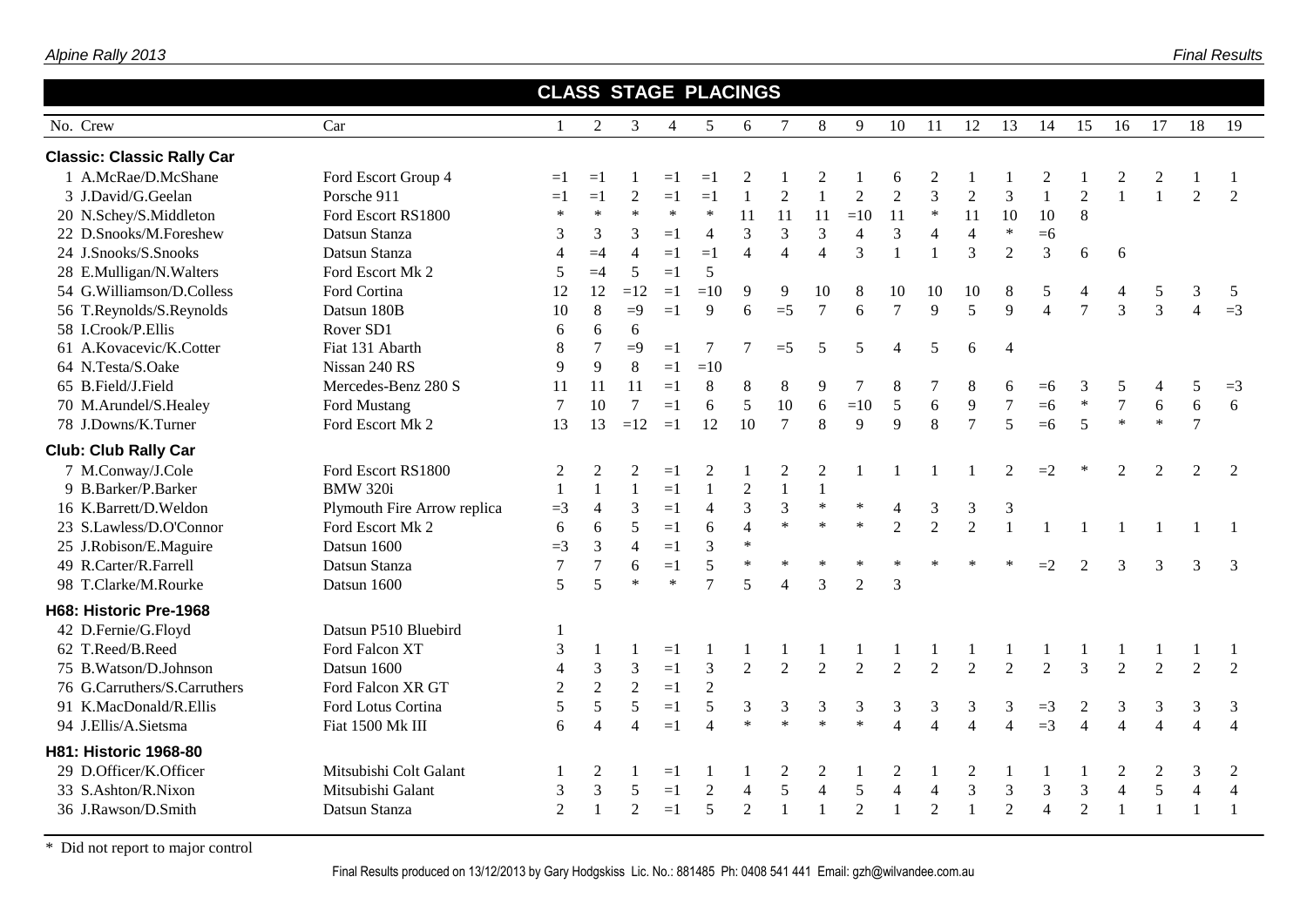| Alpine Rally 2013 |  |
|-------------------|--|
|                   |  |

|                           |                                |                |                          |                |                | <b>CLASS STAGE PLACINGS</b> |                  |                |                |                |                |                |                |        |                |                |                |                  |                          |                |
|---------------------------|--------------------------------|----------------|--------------------------|----------------|----------------|-----------------------------|------------------|----------------|----------------|----------------|----------------|----------------|----------------|--------|----------------|----------------|----------------|------------------|--------------------------|----------------|
| No. Crew                  | Car                            | $\overline{1}$ | $\overline{2}$           | 3              | $\overline{4}$ | 5                           | 6                | 7              | 8              | 9              | 10             | 11             | 12             | 13     | 14             | 15             | 16             | 17               | 18                       | 19             |
| H81: Historic 1968-80     |                                |                |                          |                |                |                             |                  |                |                |                |                |                |                |        |                |                |                |                  |                          |                |
| 39 J.Wald/T.Dewhurst      | Datsun Stanza                  | 13             | 4                        | 3              | $=1$           | 3                           | 3                | 3              | 3              | 4              | 3              | 3              | 8              | 5      | 2              | 5              | 3              | 3                | $=8$                     | $=8$           |
| 53 K.Harper/C.Ellis       | Ford Escort RS2000             | 5              | 6                        | 6              | $=1$           | 9                           | $\boldsymbol{7}$ | $\overline{7}$ | 6              | $\sqrt{6}$     | 6              | 5              | 5              | $=6$   | $\overline{7}$ | 8              | $\overline{7}$ | $\,8\,$          | 6                        | $\overline{7}$ |
| 60 I.Curry/S.Curry        | Datsun 1600                    | 7              | 10                       | 9              | $=1$           | 10                          | $\,8\,$          | 8              | 9              | $\overline{7}$ | 8              | $\overline{7}$ | $\overline{7}$ | 8      | 6              | $\overline{7}$ | 8              | 6                | $\overline{7}$           | 5              |
| 63 R.Kingham/B.Catt       | Volvo 242 GT                   | 9              | $8\,$                    | $\,8\,$        | $=1$           | $\overline{7}$              | 10               | 11             | 12             | 11             |                |                |                |        |                |                |                |                  |                          |                |
| 73 T.Brendel/S.Brendel    | Ford Escort Mk 2               | 4              | 5                        | $\overline{4}$ | $=1$           | $\overline{4}$              | 5                | $\overline{4}$ | 5              | 3              | 5              | 8              | $\overline{4}$ | 4      | 5              | 4              | 5              | $\overline{4}$   | $\mathbf{2}$             | 3              |
| 80 A.Paice/K.Wilson       | Datsun Stanza                  | 6              | $\overline{7}$           | 7              | $=1$           | 6                           | 6                | 6              | $\overline{7}$ | 8              | $\overline{7}$ | 6              | $\sqrt{6}$     | $=6$   | $\,8\,$        | 6              | 6              | $\boldsymbol{7}$ | 5                        | 6              |
| 81 R.Cranston/K.Grealy    | Toyota Celica RA 28 GT Replica | 8              | 9                        | 10             | $=1$           | 8                           | 9                | 9              | 8              | 10             | $\mathbf{Q}$   | $\ast$         | 9              | 9      | $\equiv 9$     | 9              | 9              | 9                | $= 8$                    | $=8$           |
| 82 D.Curl/R.Richards      | Chrysler Lancer LA             | 12             | 13                       | 13             | $=1$           | 13                          | 12               | 12             | 11             |                |                |                |                |        |                |                |                |                  |                          |                |
| 85 S.Piggott/C.Robinson   | Hillman Hunter                 | $\ast$         | $\ast$                   | $\ast$         | $\ast$         | 14                          | 13               | $\ast$         | $\ast$         | $\ast$         | 10             |                |                | $\ast$ |                |                |                |                  |                          |                |
| 89 J.Pinkerton/P.Shearman | Volkswagen 1500 Beetle         | 10             | 11                       | 11             | $=1$           | 11                          |                  |                |                |                |                |                |                |        |                |                |                |                  |                          |                |
| 96 M.Holloway/R.Wilson    | Holden Monaro HT               | 11             | 12                       | 12             | $=1$           | 12                          | 11               | 10             | 10             |                |                |                | 10             | 10     | $=9$           | 10             | 10             | 10               | 10                       | 10             |
| P81: PRC Pre-1981         |                                |                |                          |                |                |                             |                  |                |                |                |                |                |                |        |                |                |                |                  |                          |                |
| 2 W.Hoy/L.Dunkerton       | Datsun 260Z                    | 2              | 2                        | 3              | $=1$           | 3                           | 3                | 3              | 3              | 3              | $\overline{2}$ | 2              | $\overline{2}$ | 4      | 2              |                | $\mathbf{1}$   |                  | 2                        | 2              |
| 4 D.King/A.Topliff        | Datsun 200B                    | 3              | 3                        | $\mathbf{1}$   | $=1$           | $\mathbf{1}$                | $\overline{2}$   | $\overline{2}$ | $\mathbf{1}$   | $\overline{2}$ | $\overline{1}$ | $\mathbf{1}$   | $\overline{4}$ | $=1$   | $=18$          | $\overline{3}$ | 19             |                  |                          |                |
| 10 C.Murray/M.James       | Datsun 1600                    |                | 1                        | $\overline{2}$ | $=1$           | $\sqrt{2}$                  | $\mathbf{1}$     | $\mathbf{1}$   | $\overline{2}$ | $\mathbf{1}$   | 16             | $\mathfrak{Z}$ | $\mathbf{1}$   | $=1$   | $\mathbf{1}$   | $\ast$         |                |                  |                          |                |
| 11 C.Stewart/A.Ritson     | Datsun 1600                    | $\overline{4}$ | $\overline{\mathcal{A}}$ | $\ast$         | $\ast$         | $\overline{4}$              | $\overline{4}$   | 5              | 5              | $=6$           | 3              | $\overline{4}$ | 5              | 6      | $\overline{4}$ | $\overline{4}$ | $\overline{3}$ | 3                | 3                        | 6              |
| 15 R.Parry/R.Smalley      | Datsun 1600                    | 5              | 6                        | 5              | $=1$           | 5                           | $\ast$           | 26             | $\ast$         | $\ast$         | $\ast$         | $\ast$         | 26             | 26     | 24             |                |                |                  |                          |                |
| 19 D.Boyd/S.McMahon       | Datsun Stanza                  | 13             | 13                       | 9              | $=1$           | 12                          | 15               | 10             | $=9$           | 20             | 5              | 9              | 8              | 13     | 11             | 7              | 7              | 7                | 8                        | 9              |
| 21 L.Sytema/R.Woollard    | Ford Escort Mk 2               | 6              | 5                        | $\overline{4}$ | $=1$           | 6                           | 5                | $\overline{4}$ | $\overline{4}$ | $\overline{4}$ | $\overline{4}$ | 5              | 3              | 3      | 3              | $\overline{2}$ | $\overline{2}$ | $\overline{2}$   | $\mathbf{1}$             | 1              |
| 32 N.Whittenbury/D.Rudham | Datsun 180B                    | 8              | 8                        | 8              | $=1$           | 8                           | $\tau$           | 25             | 6              | $=6$           | 6              | 6              | $\mathbf Q$    | $= 8$  | 5              | 5              | 8              | $\overline{4}$   | $\overline{\mathcal{A}}$ | $\overline{4}$ |
| 34 C.Jay/C.Richards       | Ford Escort Mk 2               | 7              | $\overline{7}$           | 6              | $=1$           |                             |                  |                |                |                |                |                |                |        |                |                |                |                  |                          |                |
| 35 P.Leicht/R.Davidson    | Datsun 1600                    | 15             | 14                       | 15             | $=1$           | 14                          | 11               | 13             | $=9$           | 9              | 9              | 10             | 11             | 11     |                |                | 21             | 19               | 19                       | 19             |
| 38 N.Newton/C.Sheahen     | Datsun Skyline C210            | $=10$          | $=15$                    | 13             | $=1$           | $\overline{7}$              | 17               |                |                |                |                |                |                |        |                |                |                |                  |                          |                |
| 40 R.Stapleton/D.Kierce   | Datsun 1600                    | 20             | 24                       | 21             | $=1$           | 19                          | 19               | 17             | $=17$          | 16             | 13             | 18             | 15             | 14     | 13             | 16             | 15             | 13               | 13                       | 11             |
| 45 P.Houghton/P.Bonser    | Datsun 1600                    | 16             | 12                       | $\overline{7}$ | $=1$           | $=10$                       | 9                | 6              | 8              | 8              | 8              | 7              | $\overline{7}$ | $\tau$ | 8              | 8              | 5              | $=5$             | 6                        | 3              |
| 46 W.Mason/D.Reed         | Ford Escort                    | 19             | 19                       | $=16$          | $=1$           | 9                           | 8                | $\overline{7}$ | 12             | 10             | $\overline{7}$ | $8\,$          | 10             | $= 8$  | $\overline{7}$ | 10             | $\overline{4}$ | $=5$             | 5                        | 5              |
| 50 T.Trewern/D.Trewern    | Holden Commodore VB            | 22             | $=21$                    | 22             | $=1$           | 21                          | 24               | 18             | 16             | 14             | 17             | 17             | 13             | 12     | 15             | 11             | 10             | 11               | 11                       | 8              |
| 52 A.Wilson/S.Jennison    | Datsun 1600                    | $=10$          | 11                       | 10             | $=1$           | $=15$                       | 12               | 11             | 15             | $=11$          | $=10$          | 11             | 6              | 5      | 6              | 9              | 6              | $\ast$           | $\ast$                   | $\ast$         |
| 66 M.Ward/J.Pollock       | Toyota Corolla                 | 26             | 27                       | 25             | $=1$           | 22                          | 22               | $=20$          | $=21$          | 23             | 21             | 21             | 21             | 21     | 16             | 19             | 18             | 15               | 16                       | 16             |
| 67 M.Frendo/S.McKie       | Ford Escort Mk 1               | 24             | $=21$                    | 19             | $=1$           | 24                          | 21               | $=20$          | 24             | 18             | 19             | $=15$          | 16             | 16     | 14             | 14             | 14             | 14               | 9                        | 14             |
| 69 K.Millard/A.Hutchins   | Datsun 1600                    | 14             | 10                       | $=11$          | $=1$           | $=15$                       | 6                | 9              | 11             | $=11$          | $\ast$         | $\ast$         | 25             | 25     | $=22$          | $\ast$         |                |                  |                          |                |
| 72 D.Lawrance/D.Davison   | Datsun 1600                    | $=10$          | 18                       | 27             | $=1$           | 13                          | 14               | 14             | 23             | 13             | 15             | 13             | $=17$          | 19     | 10             | 15             | 13             | 8                | 12                       | 12             |
| 77 G.Pate/C.Pearce        | Datsun 180B                    | 21             | $=15$                    | $=16$          | $=1$           | $=25$                       | 20               | 22             | 19             | 17             | 18             | 19             | 14             | 17     | $\ast$         | $\ast$         | $\ast$         | 20               | 20                       |                |
| 79 M.Long/V.Haskett       | Datsun 180B SSS                | 17             | $=15$                    | 14             | $=1$           | $=10$                       | 13               | 12             | 14             | 19             | $=10$          | 12             | 12             | 10     | $=18$          | 6              | 9              | 10               | $\overline{7}$           | 7              |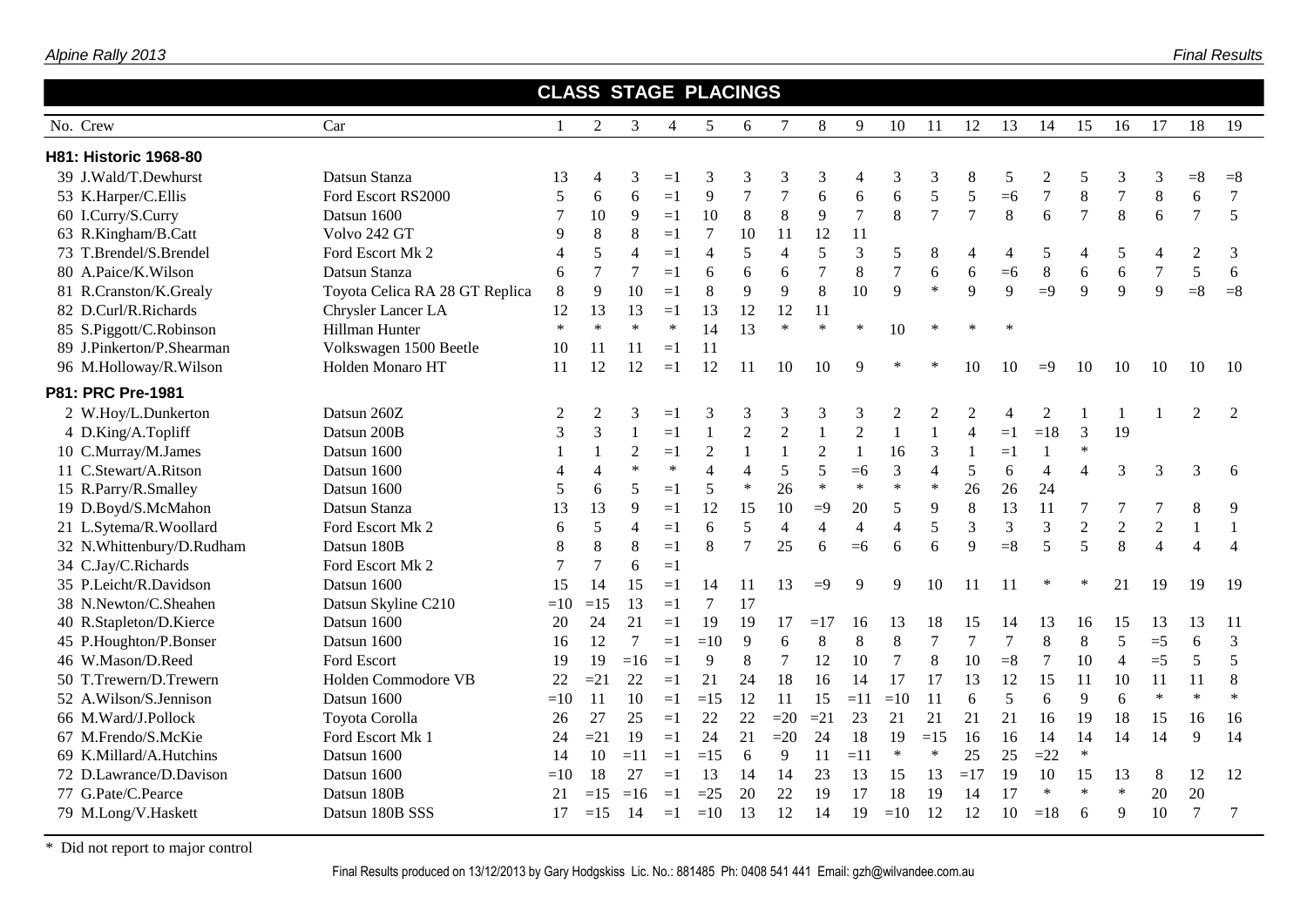|                                    |                          | <b>CLASS STAGE PLACINGS</b> |                |                |                |                |                |                |                |                |                |                |                |                |                |                |                |                |                |                |
|------------------------------------|--------------------------|-----------------------------|----------------|----------------|----------------|----------------|----------------|----------------|----------------|----------------|----------------|----------------|----------------|----------------|----------------|----------------|----------------|----------------|----------------|----------------|
| No. Crew                           | Car                      | $\mathbf{1}$                | 2              | 3              | $\overline{4}$ | 5              | 6              | 7              | 8              | 9              | 10             | 11             | 12             | 13             | 14             | 15             | 16             | 17             | 18             | 19             |
| P81: PRC Pre-1981                  |                          |                             |                |                |                |                |                |                |                |                |                |                |                |                |                |                |                |                |                |                |
| 83 B.Cromarty/H.Maslin             | Chrysler Lancer LB       | 23                          | 20             | 20             | $=1$           | 20             | 16             | 15             | 13             | 21             | $=10$          | 14             | $=17$          | 20             | 12             | 12             | 12             | 9              | 10             | -13            |
| 84 J.Lee/T.Smith                   | Triumph 2.5 PI Mk 1      | 18                          | 23             | 18             | $=1$           | 17             | 10             | 24             | $\ast$         | $\ast$         | 24             | 23             | 24             | 24             | $=22$          | 21             |                |                |                |                |
| 86 D.Hasnat/M.Petersen             | Holden Commodore         | 28                          | 28             | 24             | $=1$           | $=25$          | 23             | 23             | 20             | 24             | 22             | 20             | 22             | 22             | 17             | 18             | 16             | 17             | 17             | 17             |
| 88 P.Swan/V.Swan                   | Volvo 242                | 25                          | 25             | 23             | $=1$           | 23             | 18             | 16             | $=17$          | 15             | 14             | $=15$          | 20             | 15             | 9              | 13             | <sup>11</sup>  | 12             | 14             | 10             |
| 90 S.Gardiner/D.Allan              | Datsun P510              | 9                           | 9              | $=11$          | $=1$           | 18             | 26             | $\,8\,$        | 7              | 5              | 23             | $\ast$         | 23             | 23             | 21             | 20             | 20             | 18             | 18             | 18             |
| 92 G.Howard/M.Loxton               | Toyota Celica RA 40      | 27                          | 26             | 26             | $=1$           | 27             | 25             | 19             | $=21$          | 22             | 20             | 22             | $=17$          | 18             | $=18$          | 17             | 17             | 16             | 15             | 15             |
| <b>PM: PRC Post-1980</b>           |                          |                             |                |                |                |                |                |                |                |                |                |                |                |                |                |                |                |                |                |                |
| 6 W.Orders/H.Taylor                | Toyota Corolla           | $=2$                        | 2              |                | $=1$           | $\overline{c}$ | 6              | 3              | 3              | $\overline{c}$ | 3              | $\overline{c}$ | $\mathfrak{2}$ | $\overline{c}$ | 2              | $\overline{4}$ |                | 15             | $\overline{c}$ |                |
| 8 B.Middleton/A.Benefield          | Honda Civic EK4          | $=2$                        | $\overline{3}$ | $\overline{4}$ | $=1$           | $\overline{4}$ | $\overline{2}$ | $\overline{4}$ | $\overline{2}$ | 3              | $\overline{4}$ | $\overline{4}$ | 3              | $\overline{3}$ | 5              | $=2$           | 6              | $\overline{4}$ | $\overline{4}$ | $\overline{4}$ |
| 12 A.Friend/M.Canning              | Nissan Silvia            | $\mathbf{1}$                | $\mathbf{1}$   | $\mathfrak{2}$ | $=1$           | $\mathbf{1}$   | $\mathbf{1}$   | $\mathbf{1}$   |                | $\mathbf{1}$   | $\mathbf{1}$   |                | $\mathbf{1}$   | $\mathbf{1}$   | $\mathbf{1}$   | $\ast$         |                |                |                |                |
| 13 A.Bell/A.Paterson               | Holden Commodore VH      | $\overline{\mathcal{A}}$    | $\overline{4}$ | 3              | $=1$           | 3              | $\ast$         | $\overline{2}$ | 6              | 8              | $\overline{2}$ | 6              | $\overline{7}$ | $\overline{4}$ | $\overline{4}$ | 16             | 11             |                |                | 7              |
| 17 P.Donohue/D.Donohue             | BMW M3 E30               | $\tau$                      | 8              | 6              | $=1$           | 6              | $\overline{4}$ | 5              | $\overline{4}$ | 9              | 6              | $\overline{7}$ | 6              | 8              | 6              | $=2$           | 3              | 5              | 6              | 6              |
| 26 M.Lee/C.Rainer                  | Holden Commodore VH      | $=10$                       | 10             | 9              | $=1$           | 12             | $\overline{7}$ | $\overline{7}$ | 20             | 6              | 8              | 8              | 8              | 12             | 10             | $=$ 5          | 5              | 6              | 9              | 10             |
| 27 I.Menzies/R.McGowan             | Ford Falcon XR8          | 5                           | 6              | $\tau$         | $=1$           | $\equiv 9$     | 5              | 8              | $\tau$         | 5              | 5              | 5              | 5              | $\overline{7}$ | 8              | 10             | $\overline{4}$ | $\overline{3}$ | 5              | $\mathfrak{Z}$ |
| 30 M.Swan/P.Franklin               | Holden Commodore VL      | 8                           | 5              | $=10$          | $=1$           | $=7$           | 11             | 13             | 10             | 12             | 10             | 10             | 11             | 11             | 11             | $=$ 5          | 9              | $\overline{7}$ | $\overline{7}$ | 5              |
| 31 P.Schey/G.Raymond               | Mazda RX7 FC3 GTU        | 6                           | $\overline{7}$ | 5              | $=1$           | 5              | 3              | 6              | 5              | $\overline{4}$ | $\overline{7}$ | 3              | $\overline{4}$ | 6              | 3              |                | $\overline{2}$ | $\overline{2}$ | 3              | $\mathbf{2}$   |
| 37 R.Woollard/A.Daniell            | Datsun Bluebird          | 12                          | 13             | $=15$          | $=1$           | 14             | 14             | 14             | 12             | 13             | 13             | 12             | 12             | 13             | 9              | 9              | 10             | $= 8$          | 10             | $= 8$          |
| 41 M.Sutcliffe/J.Milner            | Nissan Skyline R30       | $=24$                       | 11             | $=12$          | $=1$           | $=7$           | 10             | $=9$           | 11             | 10             | 12             | 13             | 16             | 10             |                |                |                |                |                |                |
| 44 J.Lawson/M.Lawson               | Holden Commodore         | $=10$                       | 12             | $=12$          | $=1$           | 15             | 12             | 12             | 18             |                |                |                |                |                |                |                |                |                |                |                |
| 47 G.Kendrick/R.Gottschalk         | Datsun 1600              | 14                          | $=14$          | $=15$          | $=1$           | 18             | $\ast$         | 21             | 21             | 20             | 19             | 19             | 19             | 19             | 18             | 17             | 16             | 16             | 15             | -14            |
| 48 P.Thomas/K.Radnell              | Holden Commodore         |                             |                |                |                |                |                |                |                |                |                |                |                |                |                |                |                |                |                |                |
| 51 B.Ross/J.Hague                  | Holden Commodore VS      | 13                          | 16             | $=10$          | $=1$           | 11             | 8              | 11             | 9              | 11             | 9              | 11             | 10             | 5              | 16             | 7              | 8              | 10             | $\ast$         |                |
| 55 M.Rogers/J.Selmon               | Holden Commodore VH      | 16                          | 17             | 14             | $=1$           | $=19$          | $=17$          | 16             | 13             | 14             | 14             | 14             | 13             | 14             | 15             | 11             | $=12$          | 11             | 12             | 11             |
| 57 N.Senior/L.Phillips             | Mazda Capella GL         | 15                          | $=14$          | 17             | $=1$           | 16             | 21             |                |                |                |                |                |                |                |                |                |                |                |                |                |
| 59 L.Garrioch/S.Schulz             | Hyundai Excel            | 9                           | 9              | 8              | $=1$           | $=9$           | $\mathbf{Q}$   | $=9$           | 8              | 7              | 11             | 9              | 9              | 9              |                | 8              |                | $= 8$          | 8              | $=8$           |
| 68 T.Huggins/S.Huggins             | <b>BMW</b> 318 ti        | 21                          | 21             | 21             | $=1$           | $=19$          | $=17$          | 17             | 15             | 16             | 15             | 15             | 14             | 15             | 14             | 15             | 15             | $=12$          | 14             | $\ast$         |
| 71 B.Canny/D.Norman                | Porsche 944              | 20                          | 20             | 20             | $=1$           | 21             |                |                |                |                |                |                |                |                |                |                |                |                |                |                |
| 74 P.Morrison/S.Wasson             | Hyundai Excel            | 22                          | $=22$          | 22             | $=1$           | 22             | 16             | 18             | 14             | 15             | 16             | 16             | 17             | 17             | 12             | 14             |                | $=12$ $=12$    | $-11$          | 12             |
| 87 T.Knight/B.Ward                 | Peugeot 306 S16          | 18                          | 18             | 18             | $=1$           | 23             | 19             | 19             | 16             | 17             | 17             | 18             | 15             | 16             | 17             | 13             |                |                |                |                |
| 93 A.Artamonov/G.Bonch-Osmolovskiy | Mitsubishi Mirage Cyborg | 23                          | 24             | 24             | $=1$           | 25             | 20             | 20             | 19             | 18             | 18             | 17             | 18             | 18             | 13             | 12             | 14             | 14             | 13             | 13             |
| 95 S.McKern/R.Pinter               | Toyota Celica            | $=24$                       | 25             | 25             | $=1$           | 24             | $\ast$         | $\ast$         | $\ast$         | $\ast$         | 20             | 20             | 21             | 21             |                |                |                |                |                |                |
| 97 S.Anderson/M.Stratte            | Holden Commodore VK      | 17                          | $=22$          | 23             | $=1$           | 13             | 13             | $\ast$         | $\ast$         | $\ast$         | $\ast$         | $\ast$         | $\ast$         | $\ast$         | 19             | 18             | 17             | 17             | 16             | -15            |
| 99 J.Carney/N.Moore                | Hyundai Excel            | 19                          | 19             | 19             | $=1$           | 17             | 15             | 15             | 17             | 19             | $\ast$         | $\ast$         | 20             | 20             |                |                |                |                |                |                |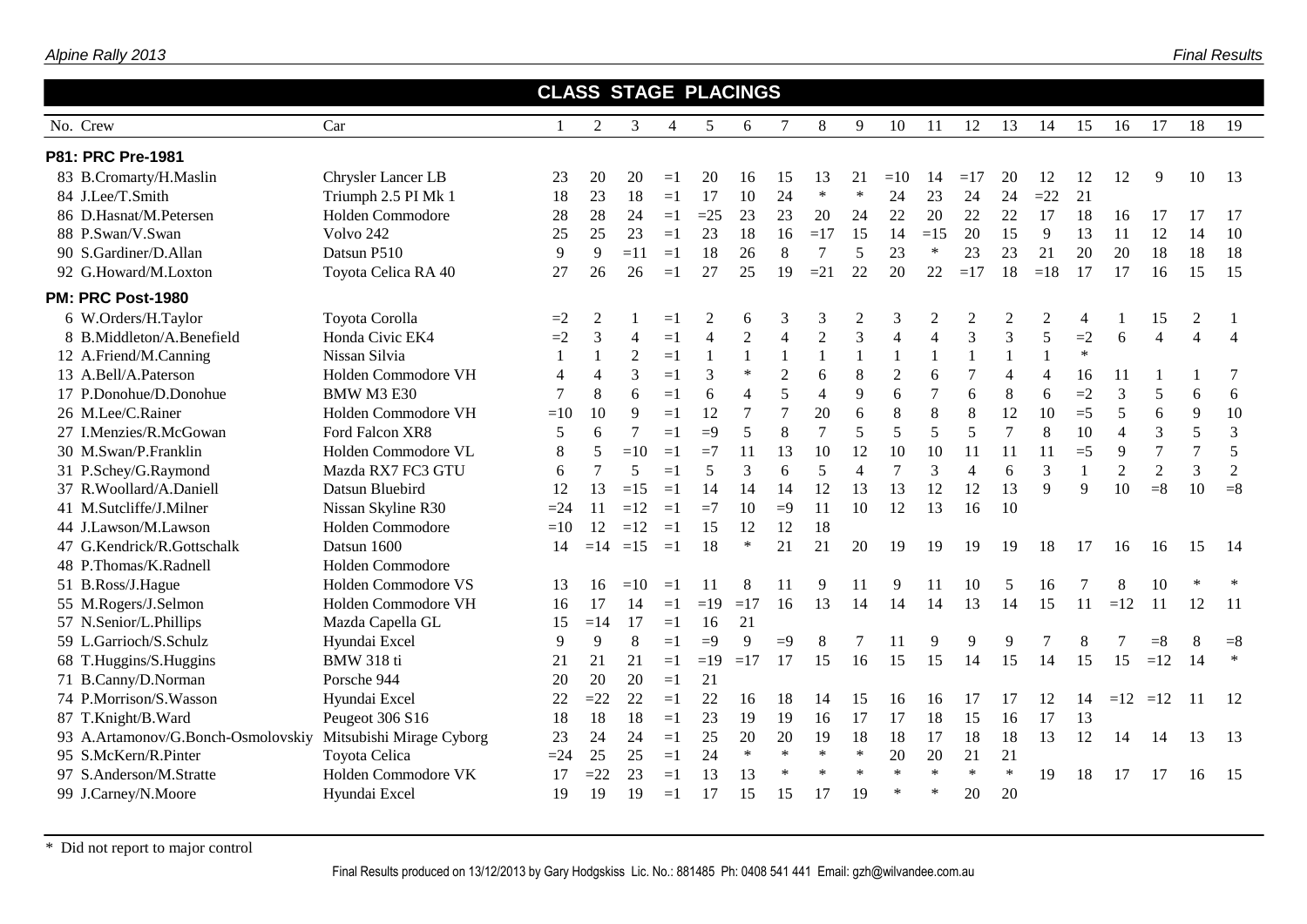|                           |              |                |        |                |        |             |              | <b>STAGE TIMES</b> |              |             |             |       |        |                   |            |            |             |            |       |              |
|---------------------------|--------------|----------------|--------|----------------|--------|-------------|--------------|--------------------|--------------|-------------|-------------|-------|--------|-------------------|------------|------------|-------------|------------|-------|--------------|
| No. Crew                  | $\mathbf{1}$ | $\mathfrak{2}$ | 3      | $\overline{4}$ | 5      | 6           | 7            | 8                  | 9            | 10          | 11          | 12    | 13     | 14                | 15         | 16         | 17          | 18         | 19    | <b>TOTAL</b> |
| 1 A.McRae/D.McShane       | 6:09         | 5:31           | 4:23   | 0:57           | 7:09   | 36:25       | 17:49        | 23:50              | 13:59        | 26:31       | 23:52       | 10:04 | 5:02   | 25:41             | 12:53      | 21:53      | 7:12        | 26:38      | 10:13 | 4:46:11      |
| 2 W.Hoy/L.Dunkerton       | 6:19         | 5:28           | 4:32   | 0:54           | 7:16   | 37:30       | 18:31        | 24:17              | 14:32        | 23:09       | 23:48       | 10:35 | 5:13   | 26:11             | 13:39      | 22:14      | 7:03        | 27:36      | 10:20 | 4:49:07      |
| 3 J.David/G.Geelan        | 6:09         | 5:31           | 4:27   | 0:53           | 7:09   | 36:10       | 17:57        | 23:45              | 14:01        | 23:10       | 23:55       | 10:27 | 5:16   | 25:13             | 13:04      | 21:50      | 6:57        | 26:55      | 10:16 | 4:43:05      |
| 4 D.King/A.Topliff        | 6:20         | 5:30           | 4:25   | 1:01           | 7:11   | 36:58       | 18:18        | 23:51              | 14:16        | 23:07       | 23:34       | 11:17 |        | 5:021:00:26       | 13:56      | 32:24      |             |            |       | <b>DNF</b>   |
| 6 W.Orders/H.Taylor       | 6:22         | 5:30           | 4:28   | 0:58           | 7:09   | 38:45       | 18:21        | 24:21              | 14:10        | 23:07       | 23:58       | 10:31 | 5:00   | 25:56             | 14:26      | 22:26      | 13:47       | 27:10      | 10:19 | 4:56:44      |
| 7 M.Conway/J.Cole         | 6:17         | 5:28           | 4:29   | 0:54           | 7:08   | 36:18       | 18:08        | 23:47              | 14:08        | 22:40       | 23:12       | 11:48 | 7:19   | 33:19             | $\ast$     | 22:04      | 6:59        | 26:23      | 10:10 | $\ast$       |
| 8 B.Middleton/A.Benefield | 6:22         | 5:37           | 4:33   | 0:57           | 7:21   | 37:13       | 18:30        | 24:17              | 14:39        | 23:11       | 24:08       | 10:48 | 5:17   | 26:37             | 13:57      | 23:30      | 7:13        | 27:40      | 10:30 | 4:52:20      |
| 9 B.Barker/P.Barker       | 6:05         | 5:20           | 4:23   | 0:57           | 6:57   | 36:19       | 18:05        | 23:40              |              |             |             |       |        |                   |            |            |             |            |       | <b>DNF</b>   |
| 10 C.Murray/M.James       | 6:16         | 5:27           | 4:29   | 0:56           | 7:12   | 36:23       | 18:03        | 23:57              |              | 14:12 26:31 | 23:49       | 10:17 |        | 5:02 25:301:14:32 |            |            |             |            |       | <b>DNF</b>   |
| 11 C.Stewart/A.Ritson     | 6:28         | 5:41           | 5:42   | 1:03           | 7:17   | 37:33       | 19:15        | 25:04              | 15:35        | 23:14       | 24:07       | 12:02 | 5:53   | 26:57             | 14:14      | 23:52      | $7:10^{-7}$ | 28:28      | 10:58 | 5:00:33      |
| 12 A.Friend/M.Canning     | 6:10         | 5:26           | 4:30   | 0:53           | 7:05   | 36:42       | 18:10        | 23:58              | 13:51        | 22:48       | 23:38       | 10:02 | 4:52   | 25:02             | $\ast$     |            |             |            |       | <b>DNF</b>   |
| 13 A.Bell/A.Paterson      | 6:23         | 5:43           | 4:32   | 0:57           |        | 7:111:35:44 | 18:19        | 25:11              | 15:14        | 22:56       | 24:32       | 11:19 | 5:22   | 26:32             | 16:49      | 24:28      |             | 7:03 27:04 | 10:46 | 5:56:05      |
| 15 R.Parry/R.Smalley      | 6:36         | 5:57           | 4:53   | 0:55           | 7:20   | $\ast$      | 21:26        | $\ast$             | $\ast$       | $\ast$      | ∗           | 11:40 | 5:42   | 27:55             | <b>DNF</b> |            |             |            |       | <b>DNF</b>   |
| 16 K.Barrett/D.Weldon     | 6:23         | 5:37           | 4:30   | 0:55           | 7:17   | 37:19       | 18:234:07:00 |                    | $\ast$       | 24:29       | 25:10       | 12:11 | 5:50   |                   |            |            |             |            |       | <b>DNF</b>   |
| 17 P.Donohue/D.Donohue    | 6:34         | 5:52           | 4:41   | 0:57           | 7:25   | 37:54       | 18:49        | 24:36              | 15:15        | 23:45       | 24:34       | 11:13 | 5:36   | 26:50             | 13:57      | 23:03      | 7:15        | 28:28      | 10:38 | 4:57:22      |
| 19 D.Boyd/S.McMahon       | 7:07         | 6:19           | 5:02   | 1:21           | 7:54   | 41:09       | 20:36        | 26:18              | 16:54        | 24:15       | 26:03       | 12:15 | 6:22   | 29:59             | 15:19      | 24:54      | 7:36        | 30:30      | 11:18 | 5:21:11      |
| 20 N.Schey/S.Middleton    | $\ast$       | $\ast$         | $\ast$ | 1:00           | $\ast$ | 40:28       | 18:38        | 24:00              | 32:001:29:43 |             | $\ast$      | 12:33 | 6:01   | 28:29             | 14:30      | <b>DNF</b> |             |            |       | <b>DNF</b>   |
| 21 L.Sytema/R.Woollard    | 6:42         | 5:42           | 4:36   | 1:22           | 7:24   | 37:40       | 18:56        | 24:59              | 14:51        | 23:46 24:35 |             | 10:55 | 5:10   | 26:37             | 13:42      | 22:36      | 7:09        | 27:28      | 10:14 | 4:54:24      |
| 22 D.Snooks/M.Foreshew    | 6:25         | 5:43           | 4:39   | 0:55           | 7:20   | 37:13       | 18:41        | 24:25              | 14:37        | 23:23       | 24:10 11:46 |       | $\ast$ | 34:58             |            |            |             |            |       | <b>DNF</b>   |
| 23 S.Lawless/D.O'Connor   | 6:49         | 5:57           | 4:53   | 0:56           | 10:46  | 45:48       | 20:08        | 26:37              | 15:32        | 25:02       | 26:19       | 12:38 | 6:23   | 31:06             | 15:13      | 26:01      | 7:40        | 31:12      | 12:30 | 5:31:30      |
| 24 J.Snooks/S.Snooks      | 6:26         | 5:48           | 4:42   | 0:56           | 7:09   | 37:17       | 18:59        | 27:35              | 14:35        | 22:52       | 23:50       | 10:39 | 5:08   | 27:29             | 20:52      | 29:04      |             |            |       | <b>DNF</b>   |
| 25 J.Robison/E.Maguire    | 6:23         | 5:34           | 4:33   | 0:57           | 7:16   | $\ast$      |              |                    |              |             |             |       |        |                   |            |            |             |            |       | <b>DNF</b>   |
| 26 M.Lee/C.Rainer         | 6:59         | 6:01           | 4:56   | 0:59           | 7:47   | 38:49       | 19:31        | 38:57              | 15:08        | 24:32       | 25:52       | 11:30 | 6:13   | 28:42             | 14:43      | 23:29      | 7:18        | 28:59      | 11:06 | 5:21:31      |
| 27 I.Menzies/R.McGowan    | 6:28         | 5:49           | 4:48   | 0:55           | 7:39   | 38:44       | 19:34        | 25:19              | 15:07        | 23:43       | 24:27       | 11:00 | 5:30   | 27:12             | 15:35      | 23:18      | 7:12        | 28:14      | 10:28 | 5:01:02      |
| 28 E.Mulligan/N.Walters   | 6:35         | 5:48           | 4:44   | 0:55           | 7:24   | <b>DNF</b>  |              |                    |              |             |             |       |        |                   |            |            |             |            |       | <b>DNF</b>   |
| 29 D.Officer/K.Officer    | 6:46         | 6:00           | 4:48   | 0:58           | 7:38   | 39:11       | 19:56 26:02  |                    |              | 15:16 24:50 | 25:16       | 11:22 | 5:41   | 27:26             | 14:32      | 23:59      | 7:32        | 29:14      | 10:53 | 5:07:20      |
| 30 M.Swan/P.Franklin      | 6:47         | 5:48           | 4:58   | 1:01           | 7:32   | 39:45       | 20:12        | 26:33              | 15:58        | 24:40       | 25:59       | 11:53 | 6:00   | 28:46             | 14:43      | 23:49      | 7:24        | 28:36      | 10:35 | 5:10:59      |
| 31 P.Schey/G.Raymond      | 6:32         | 5:51           | 4:41   | 1:03           | 7:24   | 37:29       | 19:11        | 24:44              | 14:50        | 23:48       | 24:02       | 10:56 | 5:25   | 26:04             | 13:45      | 22:49      | 7:11        | 27:23      | 10:26 | 4:53:34      |
| 32 N.Whittenbury/D.Rudham | 6:47         | 6:10           | 5:00   | 0:55           | 7:39   | 39:26       | 26:14        | 25:21              | 15:35        | 24:22       | 25:11       | 12:20 | 6:02   | 27:33             | 14:22      | 25:02      | 7:19        | 28:50      | 10:54 | 5:15:02      |
| 33 S.Ashton/R.Nixon       | 6:57         | 6:10           | 5:06   | 2:17           | 7:44   | 40:18       | 20:34        | 26:27              | 16:01        | 25:08       | 26:24       | 11:46 | 6:05   | 27:40             | 14:53      | 24:34      | 7:44        | 29:37      | 11:05 | 5:16:30      |
| 34 C.Jay/C.Richards       | 6:45         | 6:03           | 4:54   | 0:57           |        |             |              |                    |              |             |             |       |        |                   |            |            |             |            |       | <b>DNF</b>   |
| 35 P.Leicht/R.Davidson    | 7:11         | 6:25           | 5:13   | 1:01           | 7:57   | 40:19       | 20:49        | 26:18              | 15:50        | 25:18       | 26:15       | 12:36 | 6:14   | ∗                 | ∗          | 25:33      | 7:58        | 29:26      | 11:20 | $\ast$       |
| 36 J.Rawson/D.Smith       | 6:55         | 5:58           | 4:51   | 1:01           | 7:57   | 39:35       | 19:37        | 25:34              | 15:33        | 24:31       | 25:34       | 11:20 | 5:43   | 28:00             | 14:35      | 23:32      | 7:27        | 28:18      | 10:50 | 5:06:51      |
| 37 R.Woollard/A.Daniell   | 7:03         | 6:19           | 5:05   | 0:54           | 7:49   | 40:33       | 20:22        | 26:59              | 16:07        | 25:40       | 26:15       | 12:10 | 6:16   | 28:14             | 15:18      | 24:21      | 7:32        | 29:34      | 10:51 | 5:17:22      |
| 38 N.Newton/C.Sheahen     | 7:06         | 6:30           | 5:11   | 0:56           | 7:31   | 41:49       |              |                    |              |             |             |       |        |                   |            |            |             |            |       | <b>DNF</b>   |
| 39 J.Wald/T.Dewhurst      | 13:32        | 6:14           | 5:03   | 0:57           | 7:46   | 39:59       | 20:18        | 26:07              | 15:48        | 25:00       | 25:58       | 13:41 | 6:15   | 27:39             | 15:09      | 24:07      | 7:39        | 47:57      | 14:02 | 5:43:11      |
| 40 R.Stapleton/D.Kierce   | 7:26         | 6:49           | 5:27   | 1:00           | 8:12   | 42:23       | 21:28        | 28:01              | 16:37        | 25:59       | 27:38       | 13:12 | 6:29   | 30:11             | 16:15      | 26:16      | 7:57        | 31:00      | 11:33 | 5:33:53      |

A Allocated time \* Did not report to major control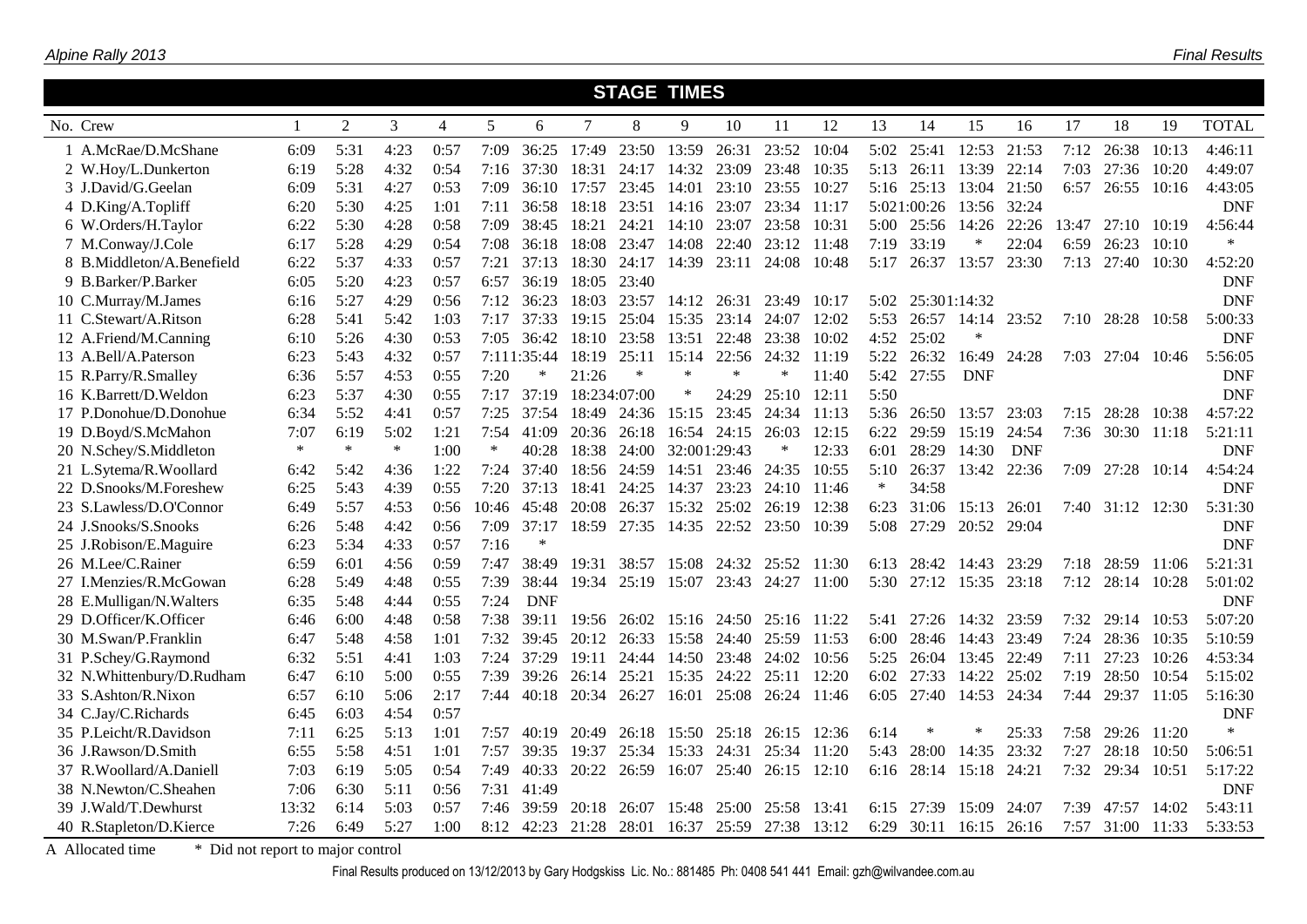|                              |              |                |       |                |      |            |             | <b>STAGE TIMES</b> |       |        |       |        |        |                          |                          |        |        |              |            |              |
|------------------------------|--------------|----------------|-------|----------------|------|------------|-------------|--------------------|-------|--------|-------|--------|--------|--------------------------|--------------------------|--------|--------|--------------|------------|--------------|
| No. Crew                     | $\mathbf{1}$ | $\overline{2}$ | 3     | $\overline{4}$ | 5    | 6          | 7           | 8                  | 9     | 10     | 11    | 12     | 13     | 14                       | 15                       | 16     | 17     | 18           | 19         | <b>TOTAL</b> |
| 41 M.Sutcliffe/J.Milner      | 14:29        | 6:04           | 4:59  | 0:56           | 7:32 | 39:35      | 19:41       | 26:35              | 15:40 | 24:44  | 26:55 | 14:06  | 5:51   |                          |                          |        |        |              |            | <b>DNF</b>   |
| 42 D.Fernie/G.Floyd          | 7:10         | <b>DNF</b>     |       |                |      |            |             |                    |       |        |       |        |        |                          |                          |        |        |              |            | <b>DNF</b>   |
| 44 J.Lawson/M.Lawson         | 6:59         | 6:07           | 4:59  | 0:58           | 7:55 | 39:59      | 20:03       | 27:18              |       |        |       |        |        |                          |                          |        |        |              |            | <b>DNF</b>   |
| 45 P.Houghton/P.Bonser       | 7:13         | 6:17           | 4:58  | 1:05           | 7:53 | 40:07      | 20:05       | 26:10              | 15:38 | 24:37  | 25:42 | 12:10  | 6:01   | 28:37                    | 15:20                    | 24:25  | 7:34   | 29:21        | 10:53      | 5:14:06      |
| 46 W.Mason/D.Reed            | 7:25         | 6:34           | 5:16  | 0:56           | 7:49 | 39:27      | 20:11       | 26:36              | 15:53 | 24:30  | 26:00 | 12:30  | 6:02   | 28:32                    | 15:31                    | 24:19  | 7:34   | 29:19        | 10:56      | 5:15:20      |
| 47 G.Kendrick/R.Gottschalk   | 7:08         | 6:20           | 5:05  | 1:03           | 8:16 | $\ast$     | 21:07       | 26:43              | 15:55 | 26:05  | 27:17 | 12:53  | 6:01   | 29:50                    | 15:32                    | 25:31  | 7:47   | 30:54        | 11:44      | $\ast$       |
| 48 P.Thomas/K.Radnell        | <b>DNF</b>   |                |       |                |      |            |             |                    |       |        |       |        |        |                          |                          |        |        |              |            | <b>DNF</b>   |
| 49 R.Carter/R.Farrell        | 7:06         | 6:25           | 5:06  | 0:58           | 7:48 | $\ast$     |             | ∗                  | ∗     | 58:42  | ∗     | $\ast$ | $\ast$ | 33:49                    | 15:50 <sup>A</sup> 27:20 |        | 8:13   | 33:26        | 12:21      | <b>DNF</b>   |
| 50 T.Trewern/D.Trewern       | 7:28         | 6:37           | 5:35  | 1:08           | 8:19 | 44:10      | 21:37       | 27:49              | 16:28 | 26:40  | 27:37 | 12:50  | 6:15   | 30:32                    | 15:43                    | 25:45  | 7:49   | 30:47        | 11:10      | 5:34:19      |
| 51 B.Ross/J.Hague            | 7:04         | 6:25           | 4:58  | 0:57           | 7:40 | 39:18      | 19:45       | 25:46              | 15:53 | 24:34  | 26:11 | 11:50  |        | $5:24^{\mathsf{A}}30:15$ | 15:10                    | 23:43  | 7:58   | ∗            | $\ast$     | 4:32:51      |
| 52 A.Wilson/S.Jennison       | 7:06         | 6:16           | 5:05  | 0:59           | 8:00 | 40:21      | 20:39       | 26:49              | 16:00 | 25:38  | 26:29 | 12:04  |        | 5:38A 27:53              | 15:23                    | 24:28  | $\ast$ | $\ast$       | $\ast$     | 4:28:48      |
| 53 K.Harper/C.Ellis          | 7:18         | 6:24           | 5:08  | 1:05           | 8:31 | 41:52      | 21:09       | 27:49              | 16:33 | 25:30  | 27:13 | 12:25  | 6:24   | 30:28                    | 16:00                    | 26:00  | 7:58   | 30:42        | 11:38      | 5:30:07      |
| 54 G. Williamson/D. Colless  | 8:10         | 7:03           | 5:44  | 1:04           | 8:35 | 45:15      | 25:08       | 30:41              | 17:44 | 28:36  | 29:36 | 14:28  | 7:13   | 31:53                    | 17:14                    | 27:37  | 8:30   | 32:47        | 12:29      | 5:59:47      |
| 55 M.Rogers/J.Selmon         | 7:19         | 6:30           | 5:04  | 1:02           | 8:20 | 42:11      | 21:08       | 27:30              | 16:21 | 25:55  | 26:56 | 13:00  | 6:34   | 29:57                    | 15:58                    | 25:53  | 7:59   | 31:14        | 11:22      | 5:30:13      |
| 56 T.Reynolds/S.Reynolds     | 7:40         | 6:42           | 5:26  | 1:00           | 8:29 | 42:22      | 21:58       | 28:39              | 16:52 | 26:47  | 28:41 | 13:08  | 9:32   | 31:44                    | 24:51                    | 26:46  | 8:17   | 33:04        | 12:18      | 5:54:16      |
| 57 N.Senior/L.Phillips       | 7:17         | 6:20           | 5:09  | 1:07           | 8:08 | 44:31      |             |                    |       |        |       |        |        |                          |                          |        |        |              |            | <b>DNF</b>   |
| 58 I.Crook/P.Ellis           | 7:16         | 6:29           | 5:16  |                |      |            |             |                    |       |        |       |        |        |                          |                          |        |        |              |            | <b>DNF</b>   |
| 59 L.Garrioch/S.Schulz       | 6:48         | 5:58           | 4:52  | 1:03           | 7:39 | 39:33      | 19:41       | 25:44              | 15:10 | 24:41  | 25:53 | 11:31  | 5:44   | 26:54                    | 15:15                    | 23:40  | 7:32   | 28:57        | 10:51      | 5:07:26      |
| 60 I.Curry/S.Curry           | 7:41         | 6:55           | 5:26  | 1:00           | 8:43 | 42:07      | 21:16       | 29:34              | 16:55 | 26:25  | 28:06 | 13:40  | 6:34   | 30:21                    | 15:52                    | 26:12  | 7:52   | 31:00        | 11:12      | 5:36:51      |
| 61 A.Kovacevic/K.Cotter      | 7:28         | 6:36           | 5:26  | 1:00           | 8:18 | 42:58      | 21:58       | 28:02              | 16:42 | 26:18  | 27:48 | 13:17  | 6:21   |                          |                          |        |        |              |            | <b>DNF</b>   |
| 62 T.Reed/B.Reed             | 7:24         | 6:16           | 4:59  | 1:02           | 8:08 | 41:22      | 20:29       | 26:21              | 16:03 | 25:39  | 25:55 | 12:32  | 6:09   | 28:45                    | 14:37                    | 24:51  | 7:38   | 29:58        | 11:03      | 5:19:11      |
| 63 R.Kingham/B.Catt          | 7:50         | 6:51           | 5:24  | 1:05           | 8:26 | 47:14      | 27:32       | 40:50              | 22:42 |        |       |        |        |                          |                          |        |        |              |            | <b>DNF</b>   |
| 64 N.Testa/S.Oake            | 7:29         | 6:45           | 5:21  | 1:03           | 8:35 | <b>DNF</b> |             |                    |       |        |       |        |        |                          |                          |        |        |              |            | <b>DNF</b>   |
| 65 B.Field/J.Field           | 7:43         | 7:01           | 5:38  | 0:57           | 8:22 | 43:31      | 22:51       | 29:41              | 17:01 | 26:53  | 28:23 | 13:38  | 6:58   | 50:50                    | 17:05                    | 28:20  | 8:18   | 33:58        | 12:18      | 6:09:26      |
| 66 M.Ward/J.Pollock          | 8:02         | 7:12           | 5:53  | 1:01           | 8:30 | 43:32      | 22:11       | 28:43              | 17:10 | 27:29  | 29:07 | 13:42  | 6:49   | 31:10                    | 18:12                    | 27:47  | 8:19   | 33:00        | 12:25      | 5:50:14      |
| 67 M.Frendo/S.McKie          | 7:38         | 6:37           | 5:18  | 0:58           | 8:36 | 43:01      | 22:11       | 35:26              | 16:48 | 27:06  | 27:36 | 13:14  | 6:32   | 30:13                    | 15:56                    | 26:15  | 7:59   | 30:34 11:47  |            | 5:43:45      |
| 68 T.Huggins/S.Huggins       | 7:41         | 6:43           | 5:23  | 1:03           | 8:20 | 42:11      | 21:10       | 27:36              | 16:48 | 26:16  | 27:31 | 13:25  | 6:41   | 29:56                    | 16:45                    | 26:10  | 8:06   | 31:431:08:10 |            | 6:31:38      |
| 69 K.Millard/A.Hutchins      | 7:10         | 6:15           | 5:09  | 0:57           | 8:00 | 39:13      | 20:35       | 26:30              | 16:00 | $\ast$ | ∗     | 11:58  | 5:50   | 45:38                    | $\ast$                   |        |        |              |            | <b>DNF</b>   |
| 70 M.Arundel/S.Healey        | 7:20         | 6:52           | 5:18  | 0:59           | 8:13 | 42:09      | 30:12       | 28:12              | 23:37 | 26:22  | 27:51 | 13:58  | 7:04   | 44:46                    | $\ast$                   | 26:58  | 8:22   | 33:25        | 12:26      | $\ast$       |
| 71 B.Canny/D.Norman          | 7:37         | 6:39           | 5:21  | 0:56           | 8:22 | <b>DNF</b> |             |                    |       |        |       |        |        |                          |                          |        |        |              |            | <b>DNF</b>   |
| 72 D.Lawrance/D.Davison      | 7:06         | 6:31           | 10:00 | 0:57           | 7:56 | 40:42      | 20:52       | 32:30              | 16:20 | 26:29  | 27:11 | 13:26  | 6:44   | 29:50                    | 16:04                    | 25:54  | 7:41   | 30:57        | 11:44      | 5:38:54      |
| 73 T.Brendel/S.Brendel       | 7:05         | 6:15           | 5:04  | 0:58           | 7:50 | 40:57      | 20:29       | 26:28              | 15:43 | 25:25  | 31:29 | 11:59  | 6:07   | 28:26                    | 15:04                    | 24:38  | 7:43   | 28:53        | 10:59      | 5:21:32      |
| 74 P.Morrison/S.Wasson       | 7:44         | 6:45           | 5:27  | 1:03           | 8:23 | 41:59      | 21:38       | 27:33              | 16:28 | 26:32  | 27:49 | 14:18  | 7:13   | 29:40                    | 16:28                    | 25:53  | 8:06   | 30:59        | 11:47      | 5:35:45      |
| 75 B.Watson/D.Johnson        | 7:47         | 6:51           | 5:42  | 1:02           | 8:41 |            | 42:55 21:35 | 28:00              | 17:07 | 26:38  | 27:49 | 13:21  | 6:33   | 31:08                    | 21:57                    | 27:39  | 8:40   | 32:55        | 12:20      | 5:48:40      |
| 76 G.Carruthers/S.Carruthers | 7:21         | 6:37           | 5:16  | 1:02           | 8:13 | <b>DNF</b> |             |                    |       |        |       |        |        |                          |                          |        |        |              |            | <b>DNF</b>   |
| 77 G.Pate/C.Pearce           | 7:27         | 6:30           | 5:16  | 0:58           | 8:37 | 42:53      | 22:13       | 28:23              | 16:47 | 26:42  | 28:20 | 13:08  | 6:33   | ∗                        | $\ast$                   | $\ast$ | 8:07   | 37:48        | <b>DNF</b> | <b>DNF</b>   |
| 78 J.Downs/K.Turner          | 8:21         | 7:16           | 5:44  | 1:04           | 8:41 | 46:18      | 22:50       | 28:48              | 18:43 | 27:10  | 28:27 | 13:32  | 6:40   | 49:24                    | 19:13                    | $\ast$ | $\ast$ | 34:24        |            | <b>DNF</b>   |

A Allocated time \* Did not report to major control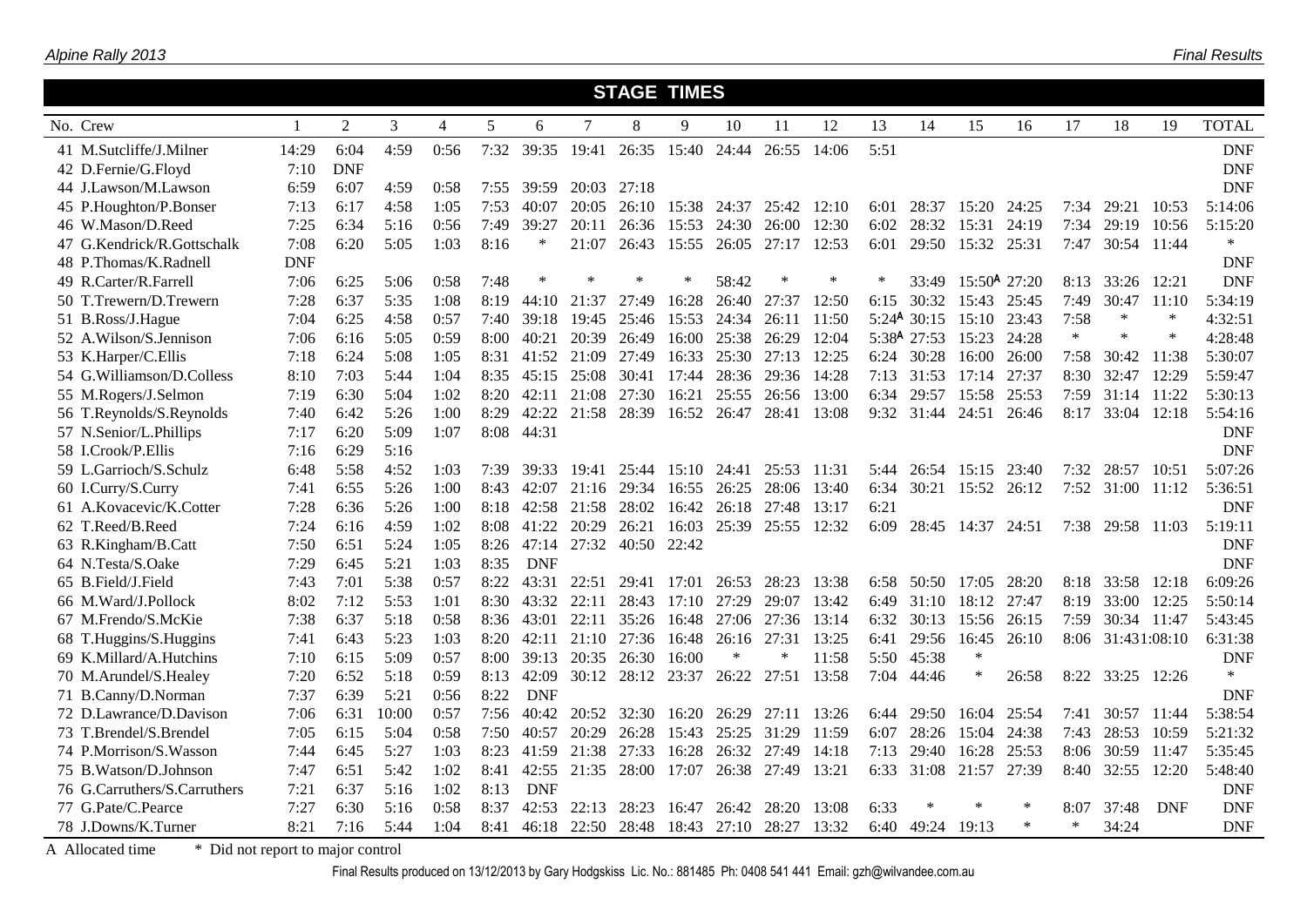|                            |       |      |      |       |      |             |        | <b>STAGE TIMES</b> |        |                            |              |        |        |            |                          |             |      |             |       |              |
|----------------------------|-------|------|------|-------|------|-------------|--------|--------------------|--------|----------------------------|--------------|--------|--------|------------|--------------------------|-------------|------|-------------|-------|--------------|
| No. Crew                   |       | 2    | 3    | 4     | 5    | 6           |        | 8                  | 9      | 10                         | 11           | 12     | 13     | 14         | 15                       | 16          | 17   | 18          | 19    | <b>TOTAL</b> |
| 79 M.Long/V.Haskett        | 7:18  | 6:30 | 5:12 | 0:58  | 7:53 | 40:31       | 20:44  | 26:46              | 16:49  | 25:38                      | 26:45        | 12:37  | 6:11   | 34:24      | 14:56                    | 25:31       | 7:48 | 30:28       | 11:08 | 5:28:07      |
| 80 A.Paice/K.Wilson        | 7:19  | 6:43 | 5:17 | 0:58  | 8:10 | 41:37       | 21:01  | 27:54              | 17:39  | 25:51                      | 27:20        | 12:56  | 6:24   | 30:45      | 15:51                    | 25:54       | 7:55 | 30:40       | 11:32 | 5:31:46      |
| 81 R.Cranston/K.Grealy     | 7:48  | 6:53 | 5:34 | 1:01  | 8:27 | 43:56       | 22:38  | 29:30              | 18:45  |                            | 28:341:30:17 | 14:55  | 7:23   | 35:20      | 19:02                    | 34:04       | 9:33 | 38:20       | 14:00 | 7:16:00      |
| 82 D.Curl/R.Richards       | 10:08 | 8:23 | 6:25 | 1:28  | 9:38 | 57:54       | 28:13  | 37:58              |        |                            |              |        |        |            |                          |             |      |             |       | <b>DNF</b>   |
| 83 B.Cromarty/H.Maslin     | 7:36  | 6:35 | 5:21 | 1:03  | 8:16 | 41:18       | 20:55  | 26:37              | 17:01  | 25:38                      | 27:12        | 13:26  | 6:46   | 30:04      |                          | 15:44 25:53 | 7:47 | 30:38 11:45 |       | 5:29:35      |
| 84 J.Lee/T.Smith           | 7:22  | 6:39 | 5:17 | 1:01  | 8:10 | 40:17       | 24:52  | ∗                  | ∗      | 26:11                      | 27:39        | 13:07  | 6:31   | 32:00      | $15:45^{\text{A}}$       | <b>DNF</b>  |      |             |       | <b>DNF</b>   |
| 85 S.Piggott/C.Robinson    | 36:03 | ∗    | ∗    | 19:00 | 8:55 | 45:08       | $\ast$ | ∗                  | ∗      | 27:59                      | ∗            | ∗      | $\ast$ | <b>DNF</b> |                          |             |      |             |       | <b>DNF</b>   |
| 86 D.Hasnat/M.Petersen     | 8:06  | 7:18 | 5:46 | 0:59  | 8:37 | 43:50       | 22:16  | 28:31              | 18:18  | 27:42                      | 29:06        | 13:48  | 6:51   | 31:34      | 17:00                    | 27:09       | 8:33 | 33:45       | 12:47 | 5:51:56      |
| 87 T.Knight/B.Ward         | 7:25  | 6:33 | 5:12 | 1:02  | 8:25 | 42:31       | 21:46  | 28:01              | 17:24  | $26:54$ <sup>A</sup> 28:21 |              | 13:47  | 6:53   | 31:19      | 16:20                    |             |      |             |       | <b>DNF</b>   |
| 88 P.Swan/V.Swan           | 7:47  | 6:50 | 5:37 | 1:00  | 8:34 | 42:09       | 21:21  | 28:01              | 16:36  | 26:19                      | 27:36        | 13:28  | 6:30   | 29:39      | 15:46                    | 25:49       | 7:50 | 31:21 11:25 |       | 5:33:38      |
| 89 J.Pinkerton/P.Shearman  | 8:03  | 7:15 | 5:46 | 1:01  | 8:59 | <b>DNF</b>  |        |                    |        |                            |              |        |        |            |                          |             |      |             |       | <b>DNF</b>   |
| 90 S.Gardiner/D.Allan      | 7:03  | 6:12 | 5:09 | 0:57  | 8:11 | 59:07       | 20:21  | 25:48              | 15:31  | 57:03                      | ∗            | 13:09  | 6:21   | 30:26      | 15:22                    | 24:20       | 7:30 | 29:32       | 11:24 | $\ast$       |
| 91 K.MacDonald/R.Ellis     | 8:32  | 7:40 | 6:21 | 1:07  | 9:21 | 47:23       | 25:31  | 33:25              | 20:14  | 29:28                      | 31:10        | 15:34  | 7:39   | 35:05      | 18:30                    | 30:31       | 9:07 | 36:24       | 14:02 | 6:27:04      |
| 92 G.Howard/M.Loxton       | 8:03  | 7:10 | 6:02 | 1:07  | 8:51 | 44:42       | 22:08  | 28:43              | 17:05  | 27:28                      | 29:09        | 13:26  | 6:39   | 32:12      | 16:59                    | 27:29       | 8:25 | 32:32       | 12:12 | 5:50:22      |
| 93 A.Artamonov/G.Bonch-Osm | 8:13  | 7:01 | 5:40 | 1:04  | 8:45 | 43:14       | 23:02  | 28:25              | 17:27  | 27:50                      | 28:10        | 15:47  | 7:16   | 29:48      | 16:10                    | 26:07       | 8:07 | 31:39       | 11:59 | 5:45:44      |
| 94 J.Ellis/A.Sietsma       | 8:34  | 7:33 | 6:05 | 1:02  |      | 9:131:26:13 | $\ast$ | $\ast$             | ∗      | 31:14                      | 31:44        | 14:57  | 7:09   | 36:26      | $17:47^{\text{A}} 30:51$ |             | 9:18 | 36:31 13:18 |       | $\ast$       |
| 95 S.McKern/R.Pinter       | 12:00 | 9:15 | 5:52 | 0:58  | 8:37 | ∗           | $\ast$ | ∗                  | ∗      | 27:27                      | 27:31        | 13:05  | 6:12   | <b>DNF</b> |                          |             |      |             |       | <b>DNF</b>   |
| 96 M.Holloway/R.Wilson     | 8:40  | 7:33 | 6:14 | 1:07  | 9:26 | 48:16       | 24:22  | 31:06              | 18:39  | $\ast$                     | *            | 14:10  | 10:33  | 34:56      | 18:30                    | 30:31       | 9:07 | 35:36 13:14 |       | $\ast$       |
| 97 S.Anderson/M.Stratte    | 7:20  | 6:45 | 5:33 | 0:56  | 7:48 | 40:32       | ∗      | $\ast$             | $\ast$ | ∗                          | $\ast$       | $\ast$ | ∗      | 30:33      | 16:00                    | 25:16       | 7:31 | 30:21       | 11:35 | <b>DNF</b>   |
| 98 T.Clarke/M.Rourke       | 6:25  | 5:54 | ∗    | 0:58  | 7:44 | 39:16       | 19:41  | 25:30              | 15:52  | 24:12                      | <b>DNF</b>   |        |        |            |                          |             |      |             |       | <b>DNF</b>   |
| 99 J.Carney/N.Moore        | 7:32  | 6:35 | 5:19 | 1:02  | 8:10 | 41:43       | 20:59  | 28:08              | 23:13  | $\ast$                     | *            | 15:38  | 8:14   |            |                          |             |      |             |       | <b>DNF</b>   |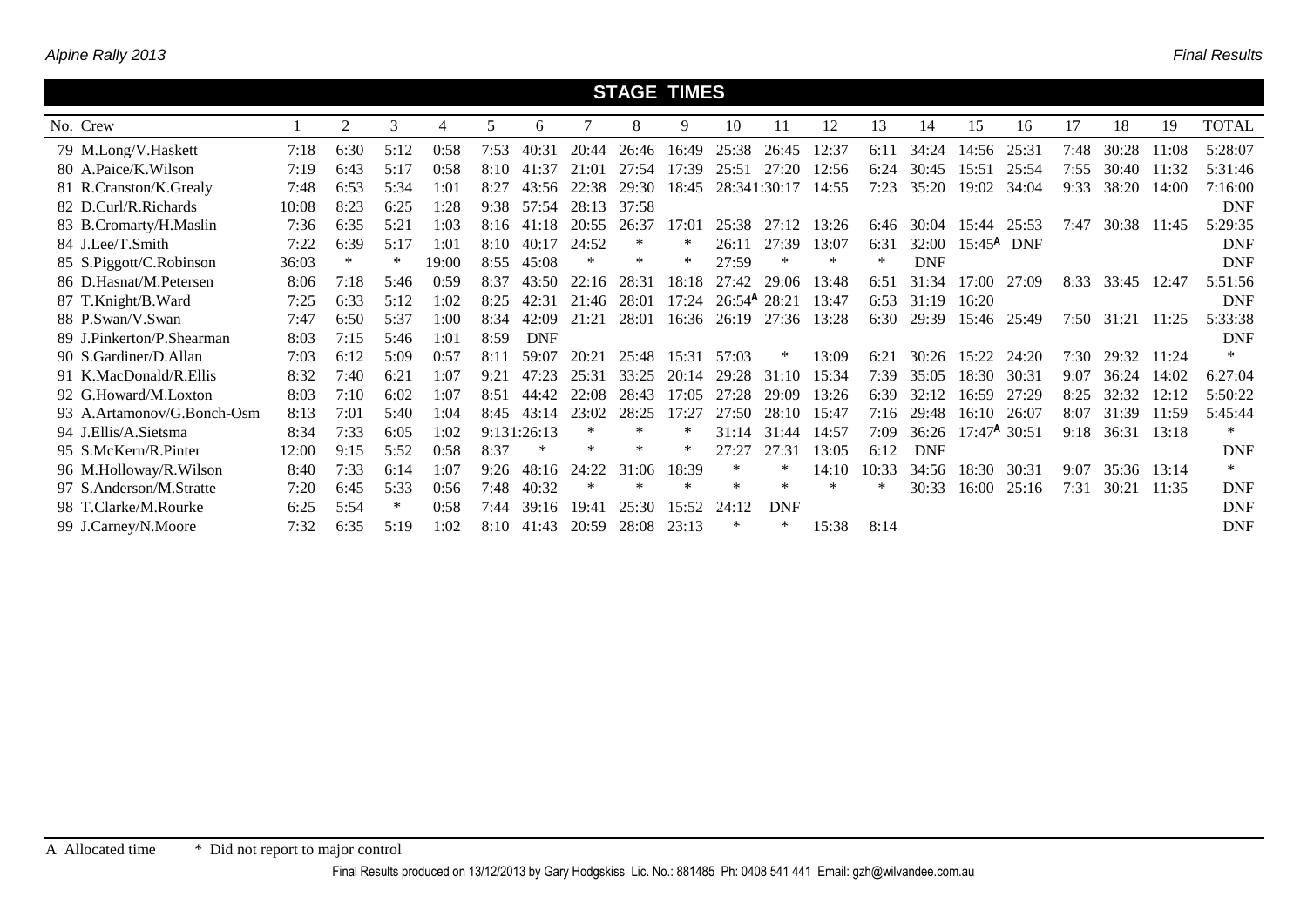|                                     |                                   |        |          |                |                    |                    | <b>LATE RUNNING TIME</b>                                       |                    |                      |            |                 |             |                    |             |                    |                    |                    |
|-------------------------------------|-----------------------------------|--------|----------|----------------|--------------------|--------------------|----------------------------------------------------------------|--------------------|----------------------|------------|-----------------|-------------|--------------------|-------------|--------------------|--------------------|--------------------|
| No. Crew                            | A                                 |        | $\bf{B}$ | $\overline{2}$ | $\mathsf{C}$       | 3                  | D                                                              | ${\bf E}$          | $\overline{4}$       | ${\bf F}$  | $5\overline{)}$ | $\mathbf G$ | 6                  | H           | DB <sub>23</sub>   | $\mathbf{I}$       | $\tau$             |
| 1 A.McRae/D.McShane                 | 0:00                              | 0:00   | 0:00     | 0:00           | 0:00               | 0:00               | 0:00                                                           | 0:00               | 0:00                 | 0:00       | 0:00            | 0:00        | 0:00               | 0:00        | 0:00               | 0:00               | 0:00               |
| 2 W.Hoy/L.Dunkerton                 | 0:00                              | 0:00   | 0:00     | 0:00           | 0:00               | 0:00               | 1:00                                                           | 1:00               | 0:00                 | 0:00       | 0:00            | 0:00        | 0:00               | 0:00        | 0:00               | 0:00               | 0:00               |
| 3 J.David/G.Geelan                  | 0:00                              | 0:00   | 0:00     | 0:00           | 0:00               | 0:00               | 0:00                                                           | 0:00               | 0:00                 | 0:00       | 0:00            | 0:00        | 0:00               | 0:00        | 0:00               | 0:00               | 0:00               |
| 4 D.King/A.Topliff                  | 0:00                              | 0:00   | 0:00     | 0:00           | 0:00               | 0:00               | 0:00                                                           | 0:00               | 0:00                 | 0:00       | 0:00            | 0:00        | 0:00               | 0:00        | 0:00               | 0:00               | 0:00               |
| 6 W.Orders/H.Taylor                 | 0:00                              | 0:00   | 0:00     | 0:00           | 2:00               | 2:00               | 2:00                                                           | 2:00               | 0:00                 | 0:00       | 0:00            | 2:00        | 2:00               | 3:00        | 0:00               | 0:00               | 0:00               |
| 7 M.Conway/J.Cole                   | 0:00                              | 0:00   | 0:00     | 0:00           | 0:00               | 0:00               | 0:00                                                           | 0:00               | 0:00                 | 0:00       | 0:00            | 0:00        | 0:00               | 0:00        | 0:00               | 0:00               | 0:00               |
| 8 B.Middleton/A.Benefield           | 0:00                              | 0:00   | 0:00     | 0:00           | 0:00               | 0:00               | 0:00                                                           | 0:00               | 0:00                 | 0:00       | 0:00            | 0:00        | 0:00               | 0:00        | 0:00               | 0:00               | 0:00               |
| 9 B.Barker/P.Barker                 | 0:00                              | 0:00   | 0:00     | 0:00           | 0:00               | 0:00               | 0:00                                                           | 0:00               | 0:00                 | 0:00       | 0:00            | 0:00        | 0:00               | 0:00        | 0:00               | 0:00               | 0:00               |
| 10 C.Murray/M.James                 | 0:00                              | 0:00   | 0:00     | 0:00           | 0:00               | 0:00               | 0:00                                                           | 0:00               | 0:00                 | 0:00       | 0:00            | 0:00        | 0:00               | 0:00        | 0:00               | 0:00               | 0:00               |
| 11 C.Stewart/A.Ritson               | 0:00                              | 0:00   | 0:00     | 0:00           | $18:00^{\text{L}}$ | $18:00^{\text{L}}$ | $18:00^{\text{L}}$                                             | $18:00^{\text{L}}$ | $16:03^{\mathsf{L}}$ | 7:00       | 7:00            | 7:00        | 7:00               | 7:00        | 0:00               | 0:00               | 0:00               |
| 12 A.Friend/M.Canning               | 0:00                              | 0:00   | 0:00     | 0:00           | 0:00               | 0:00               | 0:00                                                           | 0:00               | 0:00                 | 0:00       | 0:00            | 0:00        | 0:00               | 0:00        | 2:00               | 2:00               | 2:00               |
| 13 A.Bell/A.Paterson                | 0:00                              | 0:00   | 0:00     | 0:00           | 0:00               | 0:00               | 0:00                                                           | 0:00               | 0:00                 | 0:00       | 0:00            | 0:00        | 40:44 <sup>L</sup> | 48:44       | 30:00              | 30:00              | 30:00              |
| 15 R.Parry/R.Smalley                | 0:00                              | 0:00   | 0:00     | 0:00           | 0:00               | 0:00               | 0:00                                                           | 0:00               | 0:00                 | 0:00       | 0:00            | 0:00        | $\ast$             | 2:06:00     | 0:00               | 2:00               | 2:00               |
| 16 K.Barrett/D.Weldon               | 0:00                              | 0:00   | 0:00     | 0:00           | 0:00               | 0:00               | 0:00                                                           | 0:00               | 0:00                 | 0:00       | 0:00            | 0:00        | 0:00               | 0:00        | 1:00               | 1:00               | 1:00               |
| 17 P.Donohue/D.Donohue              | 0:00                              | 0:00   | 0:00     | 0:00           | 0:00               | 0:00               | 0:00                                                           | 0:00               | 0:00                 | 0:00       | 0:00            | 4:00        | 4:00               | 0:00        | 5:00               | 5:00               | 5:00               |
| 19 D.Boyd/S.McMahon                 | 0:00                              | 0:00   | 0:00     | 0:00           | 0:00               | 0:00               | 0:00                                                           | 0:00               | 0:00                 | 0:00       | 0:00            | 0:00        | 0:00               | 0:00        | 0:00               | 0:00               | 0:00               |
| 20 N.Schey/S.Middleton              | 0:00                              | $\ast$ | $\ast$   | $\ast$         | $\ast$             | $\ast$             | 3:11:00 <sup>L</sup> 3:11:00 <sup>L</sup> 3:09:00 <sup>L</sup> |                    |                      | $\ast$     | $\ast$          | 0:00        | 0:00               | 0:00        | 13:00              | 7:00               | 7:00               |
| 21 L.Sytema/R.Woollard              | 0:00                              | 0:00   | 0:00     | 0:00           | 0:00               | 0:00               | 0:00                                                           | 0:00               | 0:00                 | 0:00       | 0:00            | 0:00        | 0:00               | 0:00        | 0:00               | 0:00               | 0:00               |
| 22 D.Snooks/M.Foreshew              | <b>DNF</b>                        | 0:00   | 0:00     | 0:00           | 0:00               | 0:00               | 0:00                                                           | 0:00               | 0:00                 | 0:00       | 0:00            | 0:00        | 0:00               | 0:00        | 0:00               | 0:00               | 0:00               |
| 23 S.Lawless/D.O'Connor             | 0:00                              | 0:00   | 0:00     | 0:00           | 1:00               | 1:00               | 1:00                                                           | 1:00               | 0:00                 | 0:00       | 0:00            | 0:00        | 0:00               | 0:00        | $58:00^{\text{L}}$ | $55:00^{\text{L}}$ | 55:00 <sup>L</sup> |
| 24 J.Snooks/S.Snooks                | 0:00                              | 0:00   | 0:00     | 0:00           | 8:00               | 8:00               | 8:00                                                           | 8:00               | 5:56                 | 0:00       | 0:00            | 0:00        | 0:00               | 0:00        | 0:00               | 0:00               | 0:00               |
| 25 J.Robison/E.Maguire              | 1:00                              | 1:00   | 1:00     | 1:00           | 1:00               | 1:00               | 1:00                                                           | 1:00               | 0:00                 | 0:00       | 0:00            | $\ast$      | $\ast$             | $1:57:00$ L | 0:00               | <b>DNF</b>         |                    |
| 26 M.Lee/C.Rainer                   | 0:00                              | 0:00   | 0:00     | 0:00           | 0:00               | 0:00               | 0:00                                                           | 0:00               | 0:00                 | 0:00       | 0:00            | 0:00        | 0:00               | 0:00        | 0:00               | 0:00               | 0:00               |
| 27 I.Menzies/R.McGowan              | 0:00                              | 0:00   | 0:00     | 0:00           | 0:00               | 0:00               | 0:00                                                           | 0:00               | 0:00                 | 0:00       | 0:00            | 1:00        | 1:00               | 1:00        | 0:00               | 0:00               | 0:00               |
| 28 E.Mulligan/N.Walters             | 0:00                              | 0:00   | 0:00     | 0:00           | 2:00               | 2:00               | 7:00                                                           | 7:00               | 4:55                 | 0:00       | 0:00            | 4:00        | <b>DNF</b>         |             |                    |                    |                    |
| 29 D.Officer/K.Officer              | 0:00                              | 0:00   | 0:00     | 0:00           | 0:00               | 0:00               | 0:00                                                           | 2:00               | 0:00                 | 0:00       | 0:00            | 0:00        | 0:00               | 0:00        | 0:00               | 0:00               | 0:00               |
| 30 M.Swan/P.Franklin                | 0:00                              | 0:00   | 0:00     | 0:00           | 2:00               | 2:00               | 2:00                                                           | 2:00               | 0:01                 | 0:00       | 0:00            | 0:00        | 0:00               | 0:00        | 0:00               | 0:00               | 0:00               |
| 31 P.Schey/G.Raymond                | 0:00                              | 0:00   | 0:00     | 0:00           | 2:00               | 2:00               | 2:00                                                           | 2:00               | 0:03                 | 0:00       | 0:00            | 2:00        | 2:00               | 2:00        | 0:00               | 0:00               | 0:00               |
| 32 N.Whittenbury/D.Rudham           | 0:00                              | 0:00   | 0:00     | 0:00           | 0:00               | 0:00               | 0:00                                                           | 0:00               | 0:00                 | 0:00       | 0:00            | 0:00        | 0:00               | 0:00        | 24:00              | 24:00              | 24:00              |
| 33 S.Ashton/R.Nixon                 | 0:00                              | 0:00   | 0:00     | 0:00           | 0:00               | 0:00               | 0:00                                                           | 0:00               | 0:00                 | 0:00       | 0:00            | 0:00        | 0:00               | 0:00        | 0:00               | 0:00               | 0:00               |
| 34 C.Jay/C.Richards                 | <b>DNF</b>                        | 0:00   | 0:00     | 0:00           | 0:00               | 0:00               | 0:00                                                           | 0:00               | 0:00                 | <b>DNF</b> |                 |             |                    |             |                    |                    |                    |
| 35 P.Leicht/R.Davidson              | 0:00                              | 0:00   | 0:00     | 0:00           | 0:00               | 0:00               | 0:00                                                           | 0:00               | 0:00                 | 0:00       | 0:00            | 0:00        | 0:00               | 0:00        | 0:00               | 0:00               | 0:00               |
| 36 J.Rawson/D.Smith                 | 0:00                              | 0:00   | 0:00     | 0:00           | 0:00               | 0:00               | 0:00                                                           | 0:00               | 0:00                 | 0:00       | 0:00            | 0:00        | 0:00               | 0:00        | 9:00               | 9:00               | 9:00               |
| 37 R.Woollard/A.Daniell             | 0:00                              | 0:00   | 0:00     | 0:00           | 0:00               | 0:00               | 0:00                                                           | 0:00               | 0:00                 | 0:00       | 0:00            | 0:00        | 0:00               | 0:00        | 0:00               | 0:00               | 0:00               |
| 38 N.Newton/C.Sheahen               | <b>DNF</b>                        | 0:00   | 0:00     | 0:00           | 0:00               | 0:00               | 0:00                                                           | 0:00               | 0:00                 | 0:00       | 0:00            | 0:00        | 0:00               | <b>DNF</b>  |                    |                    |                    |
| 39 J.Wald/T.Dewhurst                | 0:00                              | 2:32   | 2:32     | 2:32           | 2:32               | 2:32               | 2:32                                                           | 2:32               | 0:29                 | 0:00       | 0:00            | 0:00        | 0:00               | 0:00        | 0:00               | 0:00               | 0:00               |
| 40 R.Stapleton/D.Kierce             | 0:00                              | 0:00   | 0:00     | 0:00           | 0:00               | 0:00               | 0:00                                                           | 0:00               | 0:00                 | 2:00       | 2:00            | 2:00        | 2:00               | 2:00        | 0:00               | 0:00               | 0:00               |
| L Out of late time at major control | * Did not report to major control |        |          |                |                    |                    |                                                                |                    |                      |            |                 |             |                    |             |                    |                    |                    |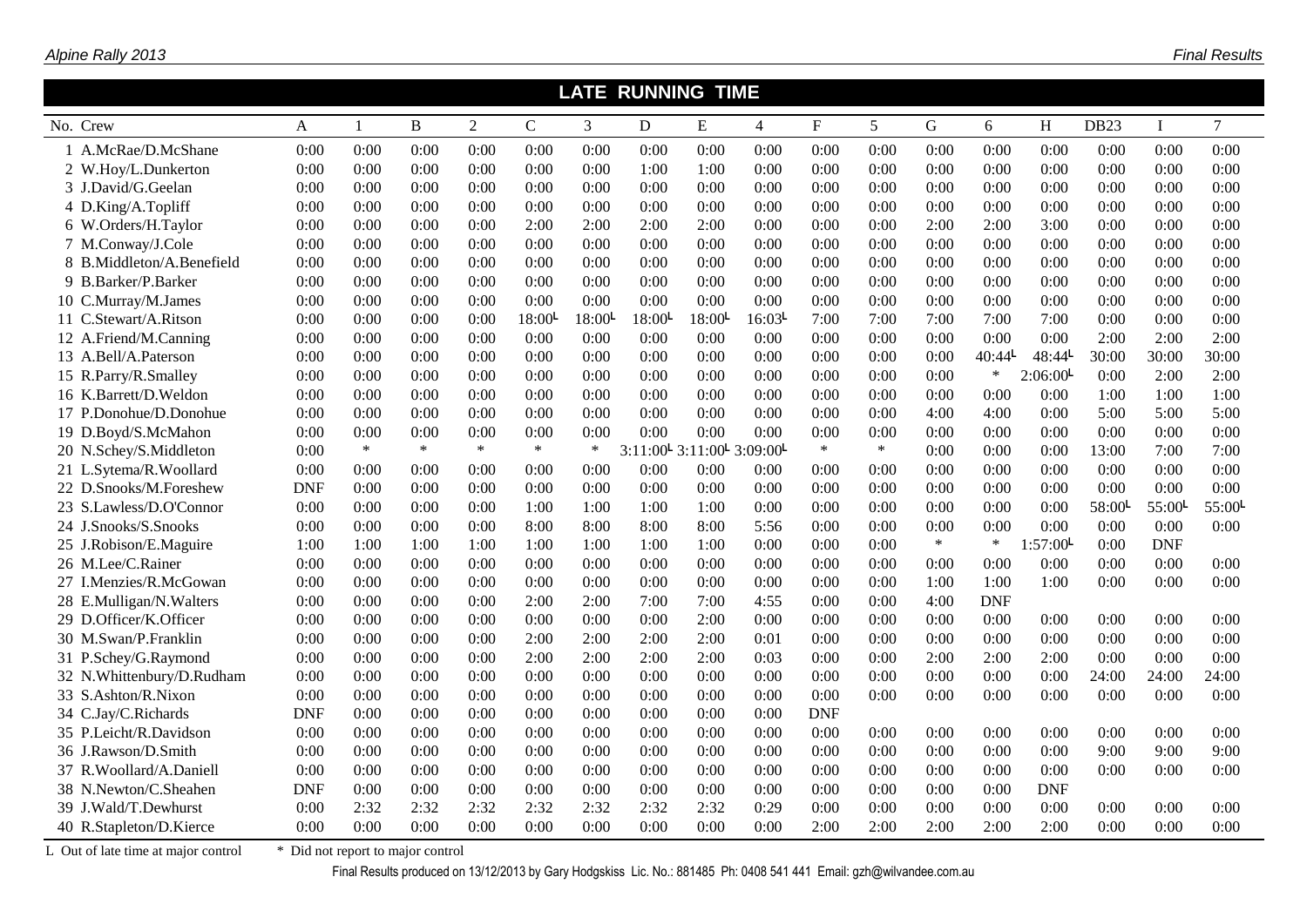|                              |      |            |       |                |              |      | <b>LATE RUNNING TIME</b> |      |                |             |       |        |            |             |             |              |        |
|------------------------------|------|------------|-------|----------------|--------------|------|--------------------------|------|----------------|-------------|-------|--------|------------|-------------|-------------|--------------|--------|
| No. Crew                     | A    | -1         | B     | $\overline{2}$ | $\mathsf{C}$ | 3    | D                        | E    | $\overline{4}$ | $\mathbf F$ | 5     | G      | 6          | H           | <b>DB23</b> | $\mathbf{I}$ | $\tau$ |
| 41 M.Sutcliffe/J.Milner      | 0:00 | 3:29       | 3:29  | 3:29           | 3:29         | 3:29 | 3:29                     | 3:29 | 1:25           | 0:00        | 0:00  | 0:00   | 0:00       | 0:00        | 5:00        | 5:00         | 5:00   |
| 42 D.Fernie/G.Floyd          | 0:00 | 0:00       | 13:40 | <b>DNF</b>     |              |      |                          |      |                |             |       |        |            |             |             |              |        |
| 44 J.Lawson/M.Lawson         | 0:00 | 0:00       | 0:00  | 0:00           | 0:00         | 0:00 | 0:00                     | 0:00 | 0:00           | 0:00        | 0:00  | 0:00   | 0:00       | 0:00        | 0:00        | 0:00         | 0:00   |
| 45 P.Houghton/P.Bonser       | 0:00 | 0:00       | 0:00  | 0:00           | 0:00         | 0:00 | 0:00                     | 0:00 | 0:00           | 0:00        | 0:00  | 0:00   | 0:00       | 0:00        | 0:00        | 0:00         | 0:00   |
| 46 W.Mason/D.Reed            | 0:00 | 0:00       | 5:15  | 5:15           | 5:15         | 5:15 | 5:15                     | 5:15 | 3:11           | 14:00       | 14:00 | 14:00  | 14:00      | 14:00       | 0:00        | 0:00         | 0:00   |
| 47 G.Kendrick/R.Gottschalk   | 0:00 | 0:00       | 0:00  | 0:00           | 0:00         | 0:00 | 0:00                     | 0:00 | 0:00           | 0:00        | 0:00  | $\ast$ | $\ast$     | $1:17:00$ L | 0:00        | 0:00         | 0:00   |
| 48 P.Thomas/K.Radnell        | 0:00 | <b>DNF</b> |       |                |              |      |                          |      |                |             |       |        |            |             |             |              |        |
| 49 R.Carter/R.Farrell        | 0:00 | 0:00       | 0:00  | 0:00           | 0:00         | 0:00 | 0:00                     | 0:00 | 0:00           | 0:00        | 0:00  | 0:00   | $\ast$     | 0:00        | $\ast$      | $\ast$       | $\ast$ |
| 50 T.Trewern/D.Trewern       | 0:00 | 0:00       | 0:00  | 0:00           | 0:00         | 0:00 | 0:00                     | 0:00 | 0:00           | 2:00        | 2:00  | 2:00   | 2:00       | 0:00        | 0:00        | 0:00         | 0:00   |
| 51 B.Ross/J.Hague            | 0:00 | 0:00       | 0:00  | 0:00           | 0:00         | 0:00 | 0:00                     | 0:00 | 0:00           | 0:00        | 0:00  | 0:00   | 0:00       | 0:00        | 0:00        | 0:00         | 0:00   |
| 52 A.Wilson/S.Jennison       | 0:00 | 0:00       | 0:00  | 0:00           | 0:00         | 0:00 | 0:00                     | 0:00 | 0:00           | 0:00        | 0:00  | 0:00   | 0:00       | 0:00        | 0:00        | 0:00         | 0:00   |
| 53 K.Harper/C.Ellis          | 0:00 | 0:00       | 0:00  | 0:00           | 0:00         | 0:00 | 0:00                     | 0:00 | 0:00           | 8:00        | 8:00  | 8:00   | 8:00       | 8:00        | 1:00        | 1:00         | 1:00   |
| 54 G.Williamson/D.Colless    | 0:00 | 0:00       | 0:00  | 0:00           | 0:00         | 0:00 | 0:00                     | 0:00 | 0:00           | 3:00        | 3:00  | 3:00   | 3:00       | 3:00        | 2:00        | 2:00         | 2:00   |
| 55 M.Rogers/J.Selmon         | 0:00 | 0:00       | 0:00  | 0:00           | 0:00         | 0:00 | 0:00                     | 0:00 | 0:00           | 0:00        | 0:00  | 0:00   | 0:00       | 0:00        | 0:00        | 0:00         | 0:00   |
| 56 T.Reynolds/S.Reynolds     | 0:00 | 0:00       | 0:00  | 0:00           | 0:00         | 0:00 | 0:00                     | 0:00 | 0:00           | 4:00        | 4:00  | 4:00   | 4:00       | 4:00        | 0:00        | 0:00         | 0:00   |
| 57 N.Senior/L.Phillips       | 0:00 | 0:00       | 0:00  | 0:00           | 0:00         | 0:00 | 0:00                     | 0:00 | 0:00           | 0:00        | 0:00  | 0:00   | 0:00       | 9:00        | <b>DNF</b>  |              |        |
| 58 I.Crook/P.Ellis           | 0:00 | 0:00       | 9:00  | 9:00           | 9:00         | 9:00 | <b>DNF</b>               |      |                |             |       |        |            |             |             |              |        |
| 59 L.Garrioch/S.Schulz       | 0:00 | 0:00       | 0:00  | 0:00           | 0:00         | 0:00 | 0:00                     | 0:00 | 0:00           | 0:00        | 0:00  | 0:00   | 0:00       | 0:00        | 0:00        | 0:00         | 0:00   |
| 60 I.Curry/S.Curry           | 0:00 | 0:00       | 0:00  | 0:00           | 0:00         | 0:00 | 0:00                     | 0:00 | 0:00           | 2:00        | 2:00  | 2:00   | 2:00       | 2:00        | 0:00        | 0:00         | 0:00   |
| 61 A.Kovacevic/K.Cotter      | 0:00 | 0:00       | 0:00  | 0:00           | 0:00         | 0:00 | 0:00                     | 0:00 | 0:00           | 0:00        | 0:00  | 0:00   | 0:00       | 0:00        | 0:00        | 0:00         | 0:00   |
| 62 T.Reed/B.Reed             | 0:00 | 0:00       | 0:00  | 0:00           | 0:00         | 0:00 | 0:00                     | 0:00 | 0:00           | 0:00        | 0:00  | 0:00   | 0:00       | 0:00        | 0:00        | 0:00         | 0:00   |
| 63 R.Kingham/B.Catt          | 0:00 | 0:00       | 0:00  | 0:00           | 0:00         | 0:00 | 0:00                     | 0:00 | 0:00           | 8:00        | 8:00  | 8:00   | 8:00       | 8:00        | 0:00        | 0:00         | 0:00   |
| 64 N.Testa/S.Oake            | 0:00 | 0:00       | 0:00  | 0:00           | 0:00         | 0:00 | 0:00                     | 0:00 | 0:00           | 0:00        | 0:00  | 0:00   | <b>DNF</b> |             |             |              |        |
| 65 B.Field/J.Field           | 0:00 | 0:00       | 0:00  | 0:00           | 0:00         | 0:00 | 0:00                     | 0:00 | 0:00           | 1:00        | 1:00  | 1:00   | 1:00       | 1:00        | 0:00        | 0:00         | 0:00   |
| 66 M.Ward/J.Pollock          | 0:00 | 0:00       | 0:00  | 0:00           | 0:00         | 0:00 | 0:00                     | 0:00 | 0:00           | 11:00       | 11:00 | 11:00  | 11:00      | 11:00       | 0:00        | 0:00         | 0:00   |
| 67 M.Frendo/S.McKie          | 0:00 | 0:00       | 0:00  | 0:00           | 0:00         | 0:00 | 0:00                     | 0:00 | 0:00           | 5:00        | 5:00  | 5:00   | 5:00       | 0:00        | 2:00        | 2:00         | 2:00   |
| 68 T.Huggins/S.Huggins       | 0:00 | 0:00       | 0:00  | 0:00           | 0:00         | 0:00 | 0:00                     | 0:00 | 0:00           | 5:00        | 5:00  | 5:00   | 5:00       | 5:00        | 0:00        | 0:00         | 0:00   |
| 69 K.Millard/A.Hutchins      | 0:00 | 0:00       | 0:00  | 0:00           | 0:00         | 0:00 | 0:00                     | 0:00 | 0:00           | 5:00        | 5:00  | 5:00   | 5:00       | 5:00        | 8:00        | 8:00         | 8:00   |
| 70 M.Arundel/S.Healey        | 0:00 | 0:00       | 0:00  | 0:00           | 0:00         | 0:00 | 0:00                     | 0:00 | 0:00           | 0:00        | 0:00  | 0:00   | 0:00       | 0:00        | 0:00        | 0:00         | 0:12   |
| 71 B.Canny/D.Norman          | 4:00 | 4:00       | 4:00  | 4:00           | 4:00         | 4:00 | 4:00                     | 4:00 | 1:56           | 0:00        | 0:00  | 0:00   | <b>DNF</b> |             |             |              |        |
| 72 D.Lawrance/D.Davison      | 0:00 | 0:00       | 0:00  | 0:00           | 0:00         | 2:00 | 2:00                     | 2:00 | 0:00           | 0:00        | 0:00  | 0:00   | 0:00       | 0:00        | 0:00        | 0:00         | 0:00   |
| 73 T.Brendel/S.Brendel       | 0:00 | 0:00       | 0:00  | 0:00           | 0:00         | 0:00 | 0:00                     | 0:00 | 0:00           | 0:00        | 0:00  | 0:00   | 0:00       | 0:00        | 6:00        | 6:00         | 6:00   |
| 74 P.Morrison/S.Wasson       | 0:00 | 0:00       | 0:00  | 0:00           | 0:00         | 0:00 | 0:00                     | 0:00 | 0:00           | 0:00        | 0:00  | 0:00   | 0:00       | 0:00        | 0:00        | 0:00         | 0:00   |
| 75 B. Watson/D. Johnson      | 0:00 | 0:00       | 0:00  | 0:00           | 0:00         | 0:00 | 0:00                     | 0:00 | 0:00           | 0:00        | 0:00  | 0:00   | 0:00       | 0:00        | 0:00        | 0:00         | 0:00   |
| 76 G.Carruthers/S.Carruthers | 0:00 | 0:00       | 0:00  | 0:00           | 0:00         | 0:00 | 0:00                     | 0:00 | 0:00           | 0:00        | 0:00  | 0:00   | <b>DNF</b> |             |             |              |        |
| 77 G.Pate/C.Pearce           | 0:00 | 0:00       | 0:00  | 0:00           | 0:00         | 0:00 | 0:00                     | 0:00 | 0:00           | 0:00        | 0:00  | 0:00   | 0:00       | 0:00        | 0:00        | 0:00         | 0:00   |
| 78 J.Downs/K.Turner          | 0:00 | 0:00       | 0:00  | 0:00           | 0:00         | 0:00 | 0:00                     | 0:00 | 0:00           | 2:00        | 2:00  | 2:00   | 2:00       | 6:00        | 7:00        | 7:00         | 7:00   |

L Out of late time at major control  $*$  Did not report to major control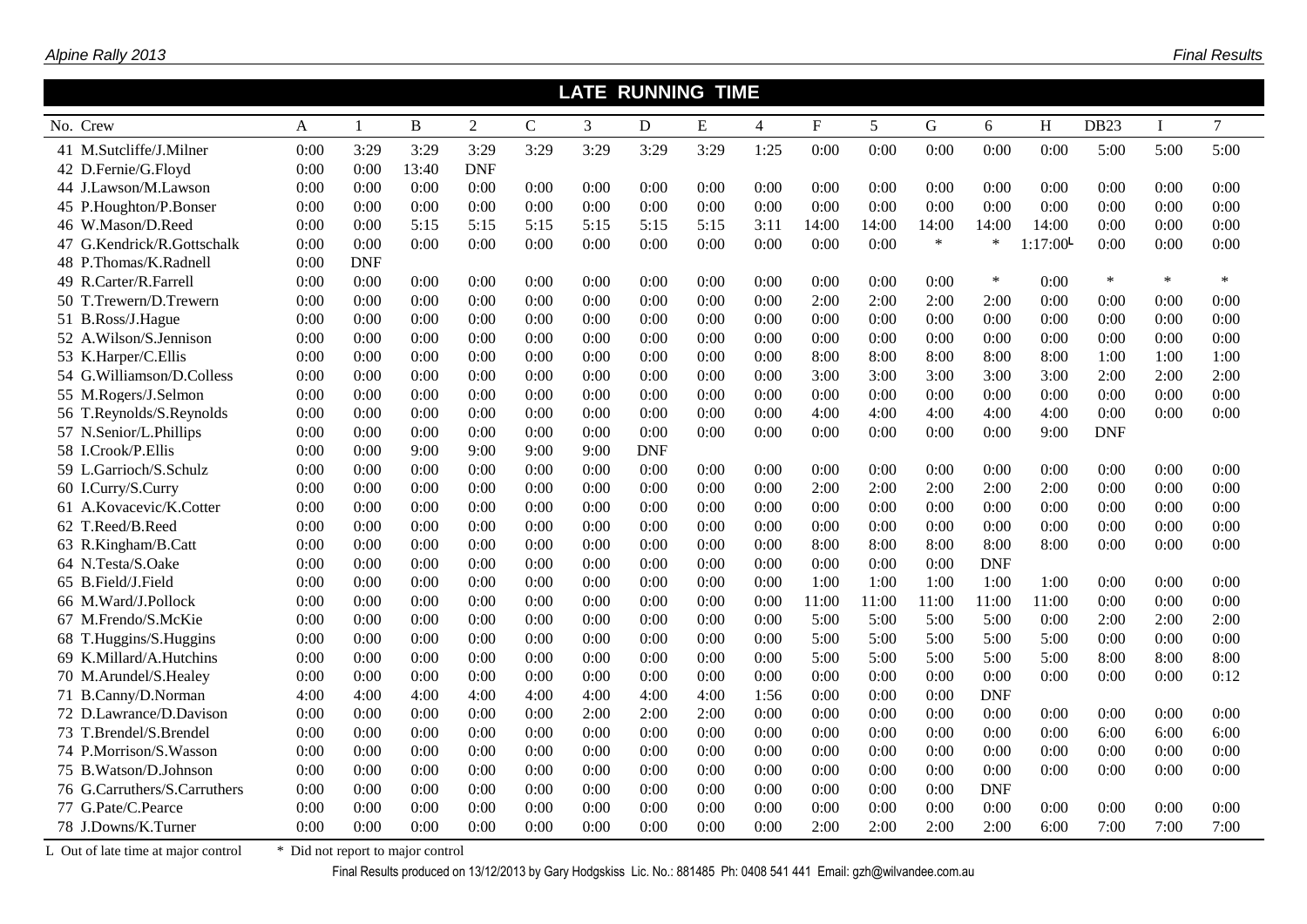|                            |            |       |        |        |        |        | <b>LATE RUNNING TIME</b> |                                             |                    |      |      |      |            |       |                  |        |        |
|----------------------------|------------|-------|--------|--------|--------|--------|--------------------------|---------------------------------------------|--------------------|------|------|------|------------|-------|------------------|--------|--------|
| No. Crew                   | A          |       | B.     | 2      | C      | 3      | D                        | E                                           | 4                  | F    | 5.   | G    | 6          | H     | DB <sub>23</sub> |        |        |
| 79 M.Long/V.Haskett        | 0:00       | 0:00  | 0:00   | 0:00   | 0:00   | 0:00   | 0:00                     | 0:00                                        | 0:00               | 0:00 | 0:00 | 0:00 | 0:00       | 0:00  | 0:00             | 0:00   | 0:00   |
| 80 A.Paice/K.Wilson        | 0:00       | 0:00  | 0:00   | 0:00   | 0:00   | 0:00   | 0:00                     | 0:00                                        | 0:00               | 0:00 | 0:00 | 0:00 | 0:00       | 0:00  | 0:00             | 0:00   | 0:00   |
| 81 R.Cranston/K.Grealy     | 0:00       | 0:00  | 0:00   | 0:00   | 0:00   | 0:00   | 0:00                     | 0:00                                        | 0:00               | 1:00 | 1:00 | 1:00 | 1:00       | 1:00  | 0:00             | 0:00   | 0:00   |
| 82 D.Curl/R.Richards       | 0:00       | 0:00  | 0:00   | 0:00   | 0:00   | 0:00   | 0:00                     | 0:00                                        | 0:00               | 2:00 | 2:00 | 2:00 | 4:54       | 4:54  | 4:00             | 4:00   | 4:00   |
| 83 B.Cromarty/H.Maslin     | 0:00       | 0:00  | 0:00   | 0:00   | 0:00   | 0:00   | 0:00                     | 0:00                                        | 0:00               | 0:00 | 0:00 | 0:00 | 0:00       | 0:00  | 0:00             | 0:00   | 0:00   |
| 84 J.Lee/T.Smith           | 0:00       | 0:00  | 0:00   | 0:00   | 0:00   | 0:00   | 0:00                     | 0:00                                        | 0:00               | 0:00 | 0:00 | 0:00 | 0:00       | 0:00  | 0:00             | 1:00   | 1:00   |
| 85 S.Piggott/C.Robinson    | 0:00       | 25:03 | $\ast$ | $\ast$ | $\ast$ | $\ast$ | $\ast$                   | *                                           | 25:03 <sup>L</sup> | 0:00 | 0:00 | 0:00 | 0:00       | 0:00  | $\ast$           | $\ast$ |        |
| 86 D.Hasnat/M.Petersen     | 0:00       | 0:00  | 0:00   | 0:00   | 0:00   | 0:00   | 0:00                     | 0:00                                        | 0:00               | 1:00 | 1:00 | 1:00 | 1:00       | 1:00  | 1:00             | 1:00   | 1:00   |
| 87 T.Knight/B.Ward         | 0:00       | 0:00  | 0:00   | 0:00   | 0:00   | 0:00   | 0:00                     | 0:00                                        | 0:00               | 0:00 | 0:00 | 0:00 | 0:00       | 0:00  | 0:00             | 0:00   | 0:00   |
| 88 P.Swan/V.Swan           | 0:00       | 0:00  | 0:00   | 0:00   | 0:00   | 0:00   | 0:00                     | 0:00                                        | 0:00               | 0:00 | 0:00 | 0:00 | 0:00       | 0:00  | 0:00             | 0:00   | 0:00   |
| 89 J.Pinkerton/P.Shearman  | <b>DNF</b> | 0:00  | 0:00   | 0:00   | 0:00   | 0:00   | 0:00                     | 0:00                                        | 0:00               | 0:00 | 0:00 | 0:00 | <b>DNF</b> |       |                  |        |        |
| 90 S.Gardiner/D.Allan      | 0:00       | 0:00  | 0:00   | 0:00   | 0:00   | 0:00   | 0:00                     | 0:00                                        | 0:00               | 0:00 | 0:00 | 0:00 | 4:07       | 4:07  | 1:00             | 12:00  | 12:00  |
| 91 K.MacDonald/R.Ellis     | 0:00       | 0:00  | 0:00   | 0:00   | 0:00   | 0:00   | 0:00                     | 0:00                                        | 0:00               | 0:00 | 0:00 | 0:00 | 0:00       | 0:00  | 0:00             | 0:00   | 0:00   |
| 92 G.Howard/M.Loxton       | 0:00       | 0:00  | 0:00   | 0:00   | 0:00   | 0:00   | 0:00                     | 0:00                                        | 0:00               | 0:00 | 0:00 | 0:00 | 0:00       | 0:00  | 0:00             | 0:00   | 0:00   |
| 93 A.Artamonov/G.Bonch-Osm | 0:00       | 0:00  | 0:00   | 0:00   | 0:00   | 0:00   | 0:00                     | 0:00                                        | 0:00               | 0:00 | 0:00 | 0:00 | 0:00       | 0:00  | 0:00             | 0:00   | 0:00   |
| 94 J.Ellis/A.Sietsma       | 0:00       | 0:00  | 0:00   | 0:00   | 0:00   | 0:00   | 0:00                     | 0:00                                        | 0:00               | 0:00 | 0:00 | 0:00 | 31:13      | 25:13 | $\ast$           | $\ast$ |        |
| 95 S.McKern/R.Pinter       | 0:00       | 1:00  | 2:00   | 2:00   | 2:00   | 2:00   | 2:00                     | 2:00                                        | 0:00               | 0:00 | 0:00 | 0:00 | $\ast$     | 0:00  | $\ast$           | $\ast$ |        |
| 96 M.Holloway/R.Wilson     | 0:00       | 0:00  | 0:00   | 0:00   | 0:00   | 0:00   | 0:00                     | 0:00                                        | 0:00               | 0:00 | 0:00 | 0:00 | 0:00       | 0:00  | 0:00             | 0:00   | 0:00   |
| 97 S.Anderson/M.Stratte    | 0:00       | 0:00  | 0:00   | 0:00   | 0:00   | 0:00   | 0:00                     | 0:00                                        | 0:00               | 4:00 | 4:00 | 4:00 | 4:00       | 0:00  | 0:00             | 0:00   | $\ast$ |
| 98 T.Clarke/M.Rourke       | 0:00       | 0:00  | 0:00   | 0:00   | 0:00   | $\ast$ | $1:34:00^{\mathsf{L}}$ . | $1:34:00^{\mathsf{L}} 1:31:58^{\mathsf{L}}$ |                    | 2:00 | 2:00 | 3:00 | 3:00       | 3:00  | 2:00             | 2:00   | 2:00   |
| 99 J.Carney/N.Moore        | 0:00       | 0:00  | 0:00   | 0:00   | 0:00   | 0:00   | 0:00                     | 0:00                                        | 0:00               | 0:00 | 0:00 | 0:00 | 0:00       | 0:00  | 0:00             | 0:00   | 0:00   |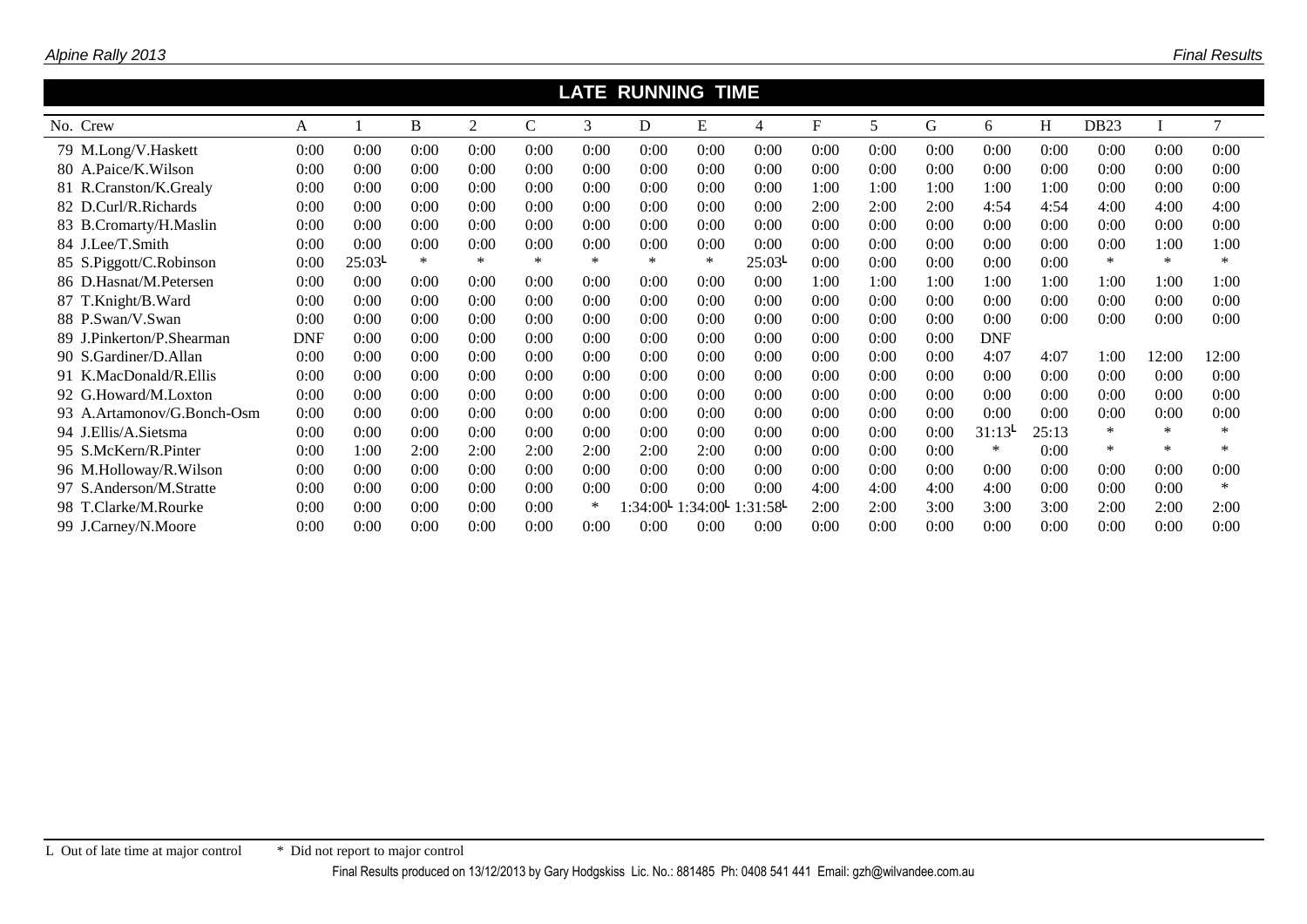|                                     |              |                                   |                    |                    |         | <b>LATE RUNNING TIME</b> |             |        |             |        |                |             |              |      |      |        |            |
|-------------------------------------|--------------|-----------------------------------|--------------------|--------------------|---------|--------------------------|-------------|--------|-------------|--------|----------------|-------------|--------------|------|------|--------|------------|
| No. Crew                            | $\mathbf{I}$ | 8                                 | K                  | 9                  | L       | <b>DB34</b>              | $\mathbf M$ | 10     | $\mathbf N$ | 11     | $\overline{O}$ | <b>DB45</b> | $\mathbf{P}$ | 12   | Q    | 13     | R          |
| 1 A.McRae/D.McShane                 | 0:00         | 0:00                              | 0:00               | 0:00               | 0:00    | 0:00                     | 0:00        | 0:00   | 0:00        | 0:00   | 0:00           | 0:00        | 0:00         | 0:00 | 0:00 | 0:00   | 0:00       |
| 2 W.Hoy/L.Dunkerton                 | 0:00         | 0:00                              | 0:00               | 0:00               | 0:00    | 0:00                     | 0:00        | 0:00   | 0:00        | 0:00   | 0:00           | 0:00        | 0:00         | 0:00 | 0:00 | 0:00   | 0:00       |
| 3 J.David/G.Geelan                  | 0:00         | 0:00                              | 4:00               | 4:00               | 4:00    | 0:00                     | 0:00        | 0:00   | 0:00        | 0:00   | 0:00           | 0:00        | 0:00         | 0:00 | 0:00 | 0:00   | 0:00       |
| 4 D.King/A.Topliff                  | 0:00         | 0:00                              | 0:00               | 0:00               | 0:00    | 0:00                     | 0:00        | 0:00   | 0:00        | 0:00   | 0:00           | 0:00        | 0:00         | 0:00 | 0:00 | 0:00   | 0:00       |
| 6 W.Orders/H.Taylor                 | 0:00         | 0:00                              | 0:00               | 0:00               | 0:00    | 0:00                     | 0:00        | 0:00   | 0:00        | 0:00   | 0:00           | 0:00        | 0:00         | 0:00 | 3:00 | 3:00   | 3:00       |
| 7 M.Conway/J.Cole                   | 0:00         | 0:00                              | 0:00               | 0:00               | 0:00    | 0:00                     | 0:00        | 0:00   | 0:00        | 0:00   | 0:00           | 0:00        | 0:00         | 0:00 | 0:00 | 0:00   | 0:00       |
| 8 B.Middleton/A.Benefield           | 0:00         | 0:00                              | 0:00               | 0:00               | 0:00    | 0:00                     | 0:00        | 0:00   | 0:00        | 0:00   | 0:00           | 0:00        | 0:00         | 0:00 | 0:00 | 0:00   | 0:00       |
| 9 B.Barker/P.Barker                 | 0:00         | 0:00                              | <b>DNF</b>         |                    |         |                          |             |        |             |        |                |             |              |      |      |        |            |
| 10 C.Murray/M.James                 | 0:00         | 0:00                              | 0:00               | 0:00               | 0:00    | 0:00                     | 0:00        | 0:00   | 0:00        | 0:00   | 0:00           | 0:00        | 0:00         | 0:00 | 0:00 | 0:00   | 0:00       |
| 11 C.Stewart/A.Ritson               | 0:00         | 0:00                              | 0:00               | 0:00               | 0:00    | 0:00                     | 0:00        | 0:00   | 4:00        | 4:00   | 4:00           | 0:00        | 0:00         | 0:00 | 0:00 | 0:00   | 0:00       |
| 12 A.Friend/M.Canning               | 2:00         | 2:00                              | 2:00               | 2:00               | 2:00    | 0:00                     | 0:00        | 0:00   | 0:00        | 0:00   | 0:00           | 0:00        | 0:00         | 0:00 | 0:00 | 0:00   | 0:00       |
| 13 A.Bell/A.Paterson                | 30:00        | 30:00                             | 30:00              | 30:00              | 30:00   | 0:00                     | 0:00        | 0:00   | 0:00        | 0:00   | 0:00           | 0:00        | 0:00         | 0:00 | 0:00 | 0:00   | 0:00       |
| 15 R.Parry/R.Smalley                | $\ast$       | $\ast$                            | $\ast$             | $\ast$             | $\ast$  | $\ast$                   | $\ast$      | $\ast$ | $\ast$      | $\ast$ | 0:00           | 0:00        | 0:00         | 0:00 | 0:00 | 0:00   | 0:00       |
| 16 K.Barrett/D.Weldon               | 2:00         | 3:31:00                           | $\ast$             | $\ast$             | 3:26:00 | 0:00                     | 0:00        | 0:00   | 0:00        | 0:00   | 0:00           | 0:00        | 0:00         | 0:00 | 0:00 | 0:00   | <b>DNF</b> |
| 17 P.Donohue/D.Donohue              | 5:00         | 5:00                              | 5:00               | 5:00               | 5:00    | 0:00                     | 0:00        | 0:00   | 0:00        | 0:00   | 0:00           | 0:00        | 0:00         | 0:00 | 0:00 | 0:00   | 0:00       |
| 19 D.Boyd/S.McMahon                 | 0:00         | 0:00                              | 0:00               | 0:00               | 0:00    | 0:00                     | 0:00        | 0:00   | 0:00        | 0:00   | 0:00           | 0:00        | 0:00         | 0:00 | 0:00 | 0:00   | 0:00       |
| 20 N.Schey/S.Middleton              | 7:00         | 7:00                              | 8:00               | 19:00              | 19:00   | 0:00                     | 0:00        | 55:43  | $\ast$      | $\ast$ | $43:43^L$      | 0:00        | 0:00         | 0:00 | 0:00 | 0:00   | 0:00       |
| 21 L.Sytema/R.Woollard              | 0:00         | 0:00                              | 0:00               | 0:00               | 0:00    | 0:00                     | 0:00        | 0:00   | 0:00        | 0:00   | 0:00           | 0:00        | 0:00         | 0:00 | 0:00 | 0:00   | 0:00       |
| 22 D.Snooks/M.Foreshew              | 0:00         | 0:00                              | 0:00               | 0:00               | 0:00    | 0:00                     | 0:00        | 0:00   | 0:00        | 0:00   | 0:00           | 0:00        | 0:00         | 0:00 | 0:00 | $\ast$ | 0:00       |
| 23 S.Lawless/D.O'Connor             | 51:00        | 51:00                             | $45:00^{\text{L}}$ | $45:00^{\text{L}}$ | 45:00   | 0:00                     | 0:00        | 0:00   | 0:00        | 0:00   | 0:00           | 0:00        | 0:00         | 0:00 | 0:00 | 0:00   | 0:00       |
| 24 J.Snooks/S.Snooks                | 0:00         | 0:00                              | 4:00               | 4:00               | 8:00    | 3:00                     | 3:00        | 3:00   | 3:00        | 3:00   | 11:00          | 0:00        | 0:00         | 0:00 | 1:00 | 1:00   | 1:00       |
| 25 J.Robison/E.Maguire              |              |                                   |                    |                    |         |                          |             |        |             |        |                |             |              |      |      |        |            |
| 26 M.Lee/C.Rainer                   | 1:00         | 1:57                              | 1:57               | 1:57               | 1:57    | 0:00                     | 0:00        | 0:00   | 0:00        | 0:00   | 0:00           | 0:00        | 0:00         | 0:00 | 0:00 | 0:00   | 0:00       |
| 27 I.Menzies/R.McGowan              | 4:00         | 4:00                              | 5:00               | 5:00               | 5:00    | 0:00                     | 0:00        | 0:00   | 0:00        | 0:00   | 0:00           | 0:00        | 0:00         | 0:00 | 0:00 | 0:00   | 0:00       |
| 28 E.Mulligan/N.Walters             |              |                                   |                    |                    |         |                          |             |        |             |        |                |             |              |      |      |        |            |
| 29 D.Officer/K.Officer              | 0:00         | 0:00                              | 0:00               | 0:00               | 0:00    | 0:00                     | 0:00        | 0:00   | 0:00        | 0:00   | 0:00           | 0:00        | 0:00         | 0:00 | 0:00 | 0:00   | 0:00       |
| 30 M.Swan/P.Franklin                | 0:00         | 0:00                              | 0:00               | 0:00               | 0:00    | 0:00                     | 0:00        | 0:00   | 0:00        | 0:00   | 0:00           | 0:00        | 0:00         | 0:00 | 0:00 | 0:00   | 0:00       |
| 31 P.Schey/G.Raymond                | 0:00         | 0:00                              | 0:00               | 0:00               | 0:00    | 0:00                     | 0:00        | 0:00   | 0:00        | 0:00   | 0:00           | 0:00        | 0:00         | 0:00 | 0:00 | 0:00   | 0:00       |
| 32 N.Whittenbury/D.Rudham           | 24:00        | 24:00                             | 24:00              | 24:00              | 24:00   | 0:00                     | 0:00        | 0:00   | 0:00        | 0:00   | 0:00           | 0:00        | 0:00         | 0:00 | 0:00 | 0:00   | 0:00       |
| 33 S.Ashton/R.Nixon                 | 0:00         | 0:00                              | 0:00               | 0:00               | 0:00    | 12:00                    | 12:00       | 12:00  | 12:00       | 12:00  | 12:00          | 0:00        | 0:00         | 0:00 | 0:00 | 0:00   | 0:00       |
| 34 C.Jay/C.Richards                 |              |                                   |                    |                    |         |                          |             |        |             |        |                |             |              |      |      |        |            |
| 35 P.Leicht/R.Davidson              | 0:00         | 0:00                              | 0:00               | 0:00               | 0:00    | 0:00                     | 0:00        | 0:00   | 0:00        | 0:00   | 0:00           | 0:00        | 0:00         | 0:00 | 0:00 | 0:00   | 0:00       |
| 36 J.Rawson/D.Smith                 | 9:00         | 9:00                              | 9:00               | 9:00               | 9:00    | 0:00                     | 0:00        | 0:00   | 0:00        | 0:00   | 0:00           | 0:00        | 0:00         | 0:00 | 0:00 | 0:00   | 0:00       |
| 37 R.Woollard/A.Daniell             | 0:00         | 0:00                              | 0:00               | 0:00               | 0:00    | 0:00                     | 0:00        | 0:00   | 0:00        | 0:00   | 0:00           | 0:00        | 0:00         | 0:00 | 0:00 | 0:00   | 0:00       |
| 38 N.Newton/C.Sheahen               |              |                                   |                    |                    |         |                          |             |        |             |        |                |             |              |      |      |        |            |
| 39 J.Wald/T.Dewhurst                | 0:00         | 0:00                              | 0:00               | 0:00               | 0:00    | 0:00                     | 0:00        | 0:00   | 0:00        | 0:00   | 0:00           | 0:00        | 0:00         | 0:00 | 0:00 | 0:00   | 0:00       |
| 40 R.Stapleton/D.Kierce             | 0:00         | 0:00                              | 0:00               | 0:00               | 0:00    | 0:00                     | 0:00        | 0:00   | 0:00        | 0:00   | 0:00           | 0:00        | 0:00         | 0:00 | 0:00 | 0:00   | 0:00       |
| L Out of late time at major control |              | * Did not report to major control |                    |                    |         |                          |             |        |             |        |                |             |              |      |      |        |            |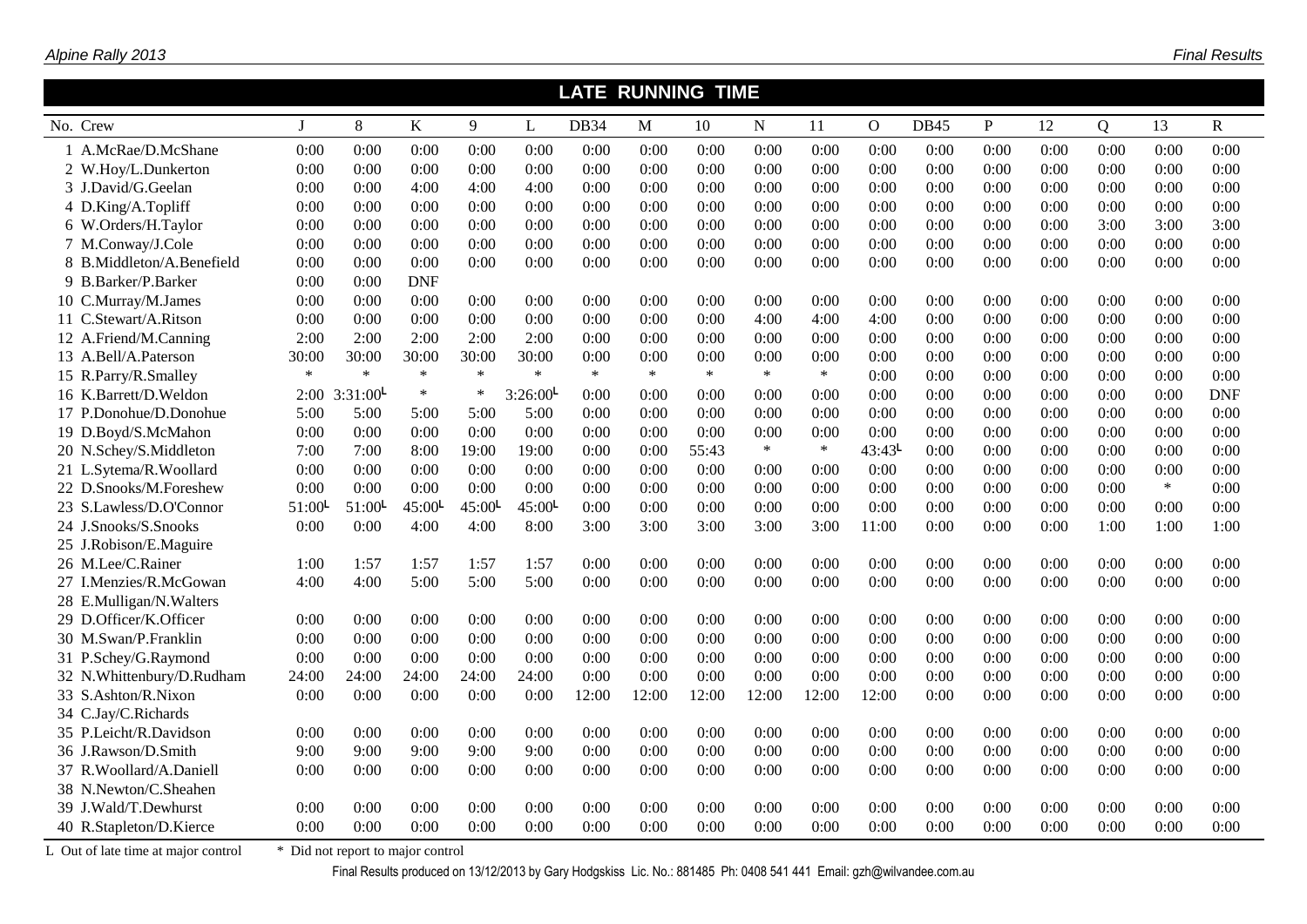|                                     |             |                                   |            |        |        |             |                                                                  | <b>LATE RUNNING TIME</b> |             |        |              |             |        |        |                |        |                    |
|-------------------------------------|-------------|-----------------------------------|------------|--------|--------|-------------|------------------------------------------------------------------|--------------------------|-------------|--------|--------------|-------------|--------|--------|----------------|--------|--------------------|
| No. Crew                            | $\mathbf I$ | 8                                 | K          | 9      | L      | <b>DB34</b> | M                                                                | 10                       | $\mathbf N$ | 11     | $\mathbf{O}$ | <b>DB45</b> | P      | 12     | $\overline{Q}$ | 13     | R                  |
| 41 M.Sutcliffe/J.Milner             | 5:00        | 5:00                              | 6:00       | 6:00   | 6:00   | 0:00        | 0:00                                                             | 0:00                     | 0:00        | 0:00   | 0:00         | 0:00        | 0:00   | 0:00   | 0:00           | 0:00   | 0:00               |
| 42 D.Fernie/G.Floyd                 |             |                                   |            |        |        |             |                                                                  |                          |             |        |              |             |        |        |                |        |                    |
| 44 J.Lawson/M.Lawson                | 31:00       | 31:00                             | <b>DNF</b> |        |        |             |                                                                  |                          |             |        |              |             |        |        |                |        |                    |
| 45 P.Houghton/P.Bonser              | 0:00        | 0:00                              | 0:00       | 0:00   | 0:00   | 0:00        | 0:00                                                             | 0:00                     | 0:00        | 0:00   | 0:00         | 0:00        | 0:00   | 0:00   | 0:00           | 0:00   | 0:00               |
| 46 W.Mason/D.Reed                   | 0:00        | 0:00                              | 0:00       | 0:00   | 0:00   | 0:00        | 0:00                                                             | 0:00                     | 0:00        | 0:00   | 0:00         | 0:00        | 0:00   | 0:00   | 0:00           | 0:00   | 0:00               |
| 47 G.Kendrick/R.Gottschalk          | 0:00        | 0:00                              | 0:00       | 0:00   | 0:00   | 0:00        | 0:00                                                             | 0:00                     | 0:00        | 0:00   | 0:00         | 0:00        | 0:00   | 0:00   | 0:00           | 0:00   | 0:00               |
| 48 P.Thomas/K.Radnell               |             |                                   |            |        |        |             |                                                                  |                          |             |        |              |             |        |        |                |        |                    |
| 49 R.Carter/R.Farrell               | $\ast$      | $\ast$                            | $\ast$     | $\ast$ | $\ast$ |             | $1:10:00^{\mathsf{L}} 1:10:00^{\mathsf{L}} 1:34:42^{\mathsf{L}}$ |                          | $\ast$      | $\ast$ | 1:27:42      | 0:00        | $\ast$ | $\ast$ | $\ast$         | $\ast$ | $45:00^{\text{L}}$ |
| 50 T.Trewern/D.Trewern              | 3:00        | 3:00                              | 3:00       | 3:00   | 3:00   | 1:00        | 1:00                                                             | 1:00                     | 1:00        | 1:00   | 1:00         | 0:00        | 0:00   | 0:00   | 1:00           | 1:00   | 1:00               |
| 51 B.Ross/J.Hague                   | 0:00        | 0:00                              | 0:00       | 0:00   | 0:00   | 0:00        | 0:00                                                             | 0:00                     | 0:00        | 0:00   | 0:00         | 0:00        | 0:00   | 0:00   | 0:00           | 0:00   | 0:00               |
| 52 A.Wilson/S.Jennison              | 0:00        | 0:00                              | 0:00       | 0:00   | 0:00   | 0:00        | 0:00                                                             | 0:00                     | 0:00        | 0:00   | 0:00         | 0:00        | 0:00   | 0:00   | 0:00           | 0:00   | 0:00               |
| 53 K.Harper/C.Ellis                 | 1:00        | 1:00                              | 1:00       | 1:00   | 1:00   | 0:00        | 0:00                                                             | 0:00                     | 0:00        | 0:00   | 0:00         | 0:00        | 0:00   | 0:00   | 0:00           | 0:00   | 0:00               |
| 54 G.Williamson/D.Colless           | 2:00        | 2:00                              | 11:00      | 11:00  | 11:00  | 0:00        | 0:00                                                             | 0:00                     | 0:00        | 0:00   | 0:00         | 0:00        | 0:00   | 0:00   | 0:00           | 0:00   | 0:00               |
| 55 M.Rogers/J.Selmon                | 0:00        | 0:00                              | 0:00       | 0:00   | 0:00   | 0:00        | 0:00                                                             | 0:00                     | 0:00        | 0:00   | 0:00         | 0:00        | 0:00   | 0:00   | 0:00           | 0:00   | 0:00               |
| 56 T.Reynolds/S.Reynolds            | 0:00        | 0:00                              | 0:00       | 0:00   | 0:00   | 0:00        | 0:00                                                             | 0:00                     | 0:00        | 0:00   | 0:00         | 0:00        | 0:00   | 0:00   | 0:00           | 1:32   | 1:32               |
| 57 N.Senior/L.Phillips              |             |                                   |            |        |        |             |                                                                  |                          |             |        |              |             |        |        |                |        |                    |
| 58 I.Crook/P.Ellis                  |             |                                   |            |        |        |             |                                                                  |                          |             |        |              |             |        |        |                |        |                    |
| 59 L.Garrioch/S.Schulz              | 0:00        | 0:00                              | 0:00       | 0:00   | 0:00   | 0:00        | 0:00                                                             | 0:00                     | 0:00        | 0:00   | 0:00         | 0:00        | 0:00   | 0:00   | 0:00           | 0:00   | 0:00               |
| 60 I.Curry/S.Curry                  | 0:00        | 0:00                              | 0:00       | 0:00   | 7:00   | 0:00        | 0:00                                                             | 0:00                     | 0:00        | 0:00   | 0:00         | 0:00        | 0:00   | 0:00   | 0:00           | 0:00   | 0:00               |
| 61 A.Kovacevic/K.Cotter             | 0:00        | 0:00                              | 0:00       | 0:00   | 0:00   | 0:00        | 0:00                                                             | 0:00                     | 0:00        | 0:00   | 0:00         | 0:00        | 0:00   | 0:00   | 0:00           | 0:00   | 0:00               |
| 62 T.Reed/B.Reed                    | 0:00        | 0:00                              | 0:00       | 0:00   | 0:00   | 0:00        | 0:00                                                             | 0:00                     | 0:00        | 0:00   | 0:00         | 0:00        | 0:00   | 0:00   | 0:00           | 0:00   | 0:00               |
| 63 R.Kingham/B.Catt                 | 0:00        | 2:50                              | 2:50       | 4:32   | 8:32   | <b>DNF</b>  |                                                                  |                          |             |        |              |             |        |        |                |        |                    |
| 64 N.Testa/S.Oake                   |             |                                   |            |        |        |             |                                                                  |                          |             |        |              |             |        |        |                |        |                    |
| 65 B.Field/J.Field                  | 0:00        | 0:00                              | 0:00       | 0:00   | 0:00   | 0:00        | 0:00                                                             | 0:00                     | 0:00        | 0:00   | 0:00         | 0:00        | 0:00   | 0:00   | 0:00           | 0:00   | 0:00               |
| 66 M.Ward/J.Pollock                 | 0:00        | 0:00                              | 0:00       | 0:00   | 0:00   | 0:00        | 0:00                                                             | 0:00                     | 0:00        | 0:00   | 0:00         | 0:00        | 0:00   | 0:00   | 0:00           | 0:00   | 0:00               |
| 67 M.Frendo/S.McKie                 | 2:00        | 2:00                              | 2:00       | 2:00   | 2:00   | 0:00        | 0:00                                                             | 0:00                     | 0:00        | 0:00   | 0:00         | 0:00        | 0:00   | 0:00   | 0:00           | 0:00   | 0:00               |
| 68 T.Huggins/S.Huggins              | 0:00        | 0:00                              | 0:00       | 0:00   | 0:00   | 0:00        | 0:00                                                             | 0:00                     | 0:00        | 0:00   | 0:00         | 0:00        | 0:00   | 0:00   | 0:00           | 0:00   | 0:00               |
| 69 K.Millard/A.Hutchins             | 8:00        | 8:00                              | 9:00       | 9:00   | 9:00   | 0:00        | 0:00                                                             | $\ast$                   | $\ast$      | $\ast$ | 1:15:00      | 0:00        | 0:00   | 0:00   | 0:00           | 0:00   | 0:00               |
| 70 M.Arundel/S.Healey               | 0:12        | 0:12                              | 0:12       | 2:49   | 9:49   | 0:00        | 0:00                                                             | 0:00                     | 0:00        | 0:00   | 0:00         | 0:00        | 0:00   | 0:00   | 0:00           | 0:00   | 0:00               |
| 71 B.Canny/D.Norman                 |             |                                   |            |        |        |             |                                                                  |                          |             |        |              |             |        |        |                |        |                    |
| 72 D.Lawrance/D.Davison             | 0:00        | 0:00                              | 0:00       | 0:00   | 0:00   | 0:00        | 0:00                                                             | 0:00                     | 0:00        | 0:00   | 0:00         | 0:00        | 0:00   | 0:00   | 0:00           | 0:00   | 0:00               |
| 73 T.Brendel/S.Brendel              | 6:00        | 6:00                              | 6:00       | 6:00   | 6:00   | 7:00        | 7:00                                                             | 7:00                     | 7:00        | 7:00   | 7:00         | 0:00        | 0:00   | 0:00   | 0:00           | 0:00   | 0:00               |
| 74 P.Morrison/S.Wasson              | 0:00        | 0:00                              | 0:00       | 0:00   | 0:00   | 0:00        | 0:00                                                             | 0:00                     | 0:00        | 0:00   | 0:00         | 0:00        | 0:00   | 0:00   | 0:00           | 0:00   | 0:00               |
| 75 B. Watson/D. Johnson             | 0:00        | 0:00                              | 0:00       | 0:00   | 0:00   | 0:00        | 0:00                                                             | 0:00                     | 0:00        | 0:00   | 0:00         | 0:00        | 0:00   | 0:00   | 0:00           | 0:00   | 0:00               |
| 76 G.Carruthers/S.Carruthers        |             |                                   |            |        |        |             |                                                                  |                          |             |        |              |             |        |        |                |        |                    |
| 77 G.Pate/C.Pearce                  | 0:00        | 0:00                              | 0:00       | 0:00   | 0:00   | 0:00        | 0:00                                                             | 0:00                     | 0:00        | 0:00   | 0:00         | 0:00        | 5:00   | 5:00   | 5:00           | 5:00   | 5:00               |
| 78 J.Downs/K.Turner                 | 7:00        | 7:00                              | 7:00       | 7:00   | 7:00   | 5:00        | 5:00                                                             | 5:00                     | 5:00        | 5:00   | 5:00         | 0:00        | 0:00   | 0:00   | 0:00           | 0:00   | 0:00               |
| L Out of late time at major control |             | * Did not report to major control |            |        |        |             |                                                                  |                          |             |        |              |             |        |        |                |        |                    |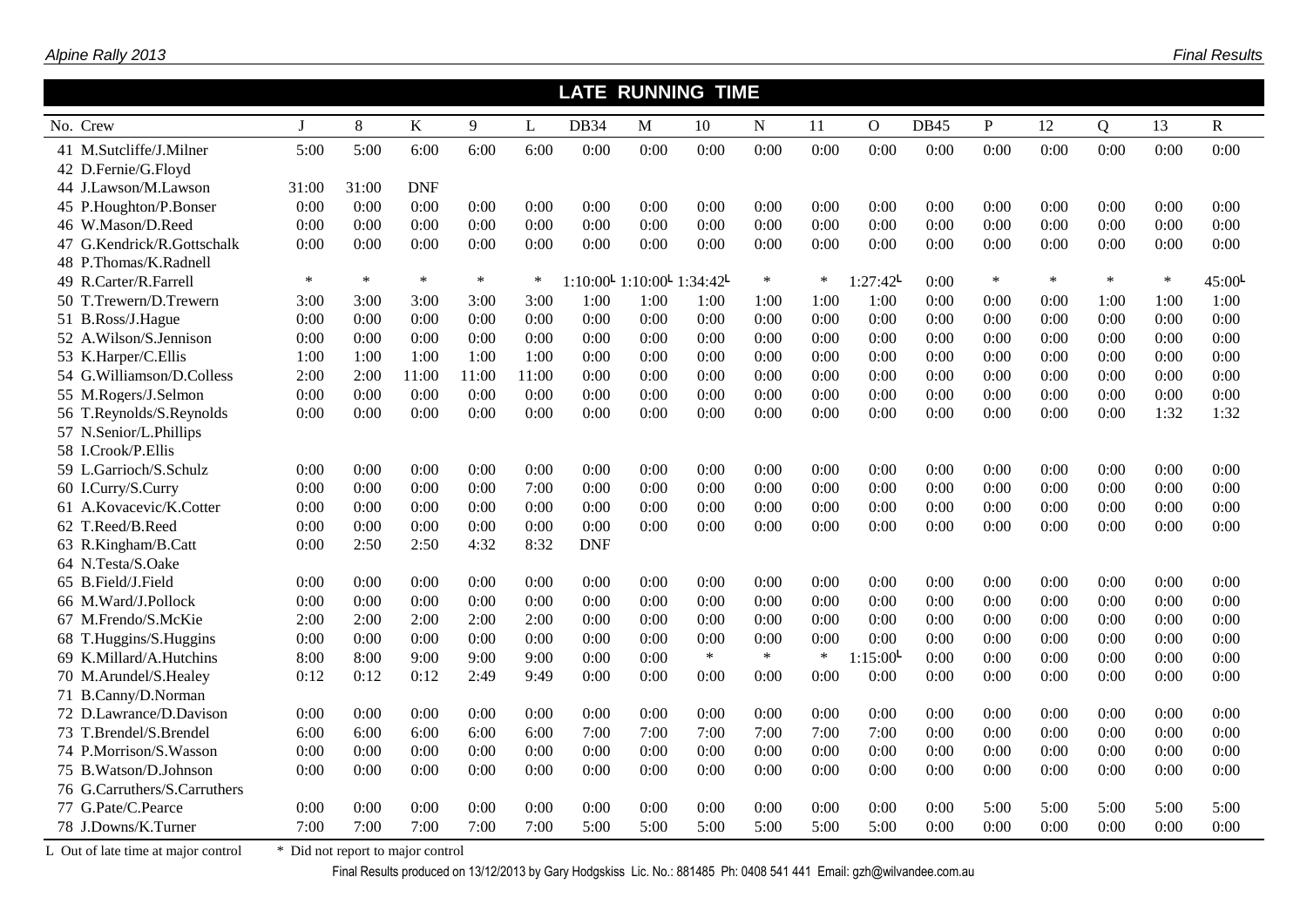|                              |        |        |            |        |                      | <b>LATE RUNNING TIME</b> |        |        |        |                                             |          |                  |        |        |        |        |      |
|------------------------------|--------|--------|------------|--------|----------------------|--------------------------|--------|--------|--------|---------------------------------------------|----------|------------------|--------|--------|--------|--------|------|
| No. Crew                     |        | 8      | K          | 9      | L                    | DB <sub>34</sub>         | М      | 10     | N      | 11                                          | $\Omega$ | DB <sub>45</sub> | P      | 12     | Q      | 13     | R    |
| 79 M.Long/V.Haskett          | 0:00   | 0:00   | 0:00       | 0:00   | 0:00                 | 0:00                     | 0:00   | 0:00   | 0:00   | 0:00                                        | 0:00     | 0:00             | 0:00   | 0:00   | 0:00   | 0:00   | 0:00 |
| 80 A.Paice/K.Wilson          | 0:00   | 0:00   | 0:00       | 0:00   | 0:00                 | 0:00                     | 0:00   | 0:00   | 0:00   | 0:00                                        | 0:00     | 0:00             | 0:00   | 0:00   | 0:00   | 0:00   | 0:00 |
| 81 R.Cranston/K.Grealy       | 0:00   | 0:00   | 0:00       | 0:00   | 0:00                 | 10:00                    | 10:00  | 10:00  | 10:00  | $1:04:17^{\mathsf{L}} 1:01:17^{\mathsf{L}}$ |          | 0:00             | 0:00   | 0:00   | 0:00   | 0:00   | 0:00 |
| 82 D.Curl/R.Richards         | 1:00   | 1:00   | <b>DNF</b> |        |                      |                          |        |        |        |                                             |          |                  |        |        |        |        |      |
| 83 B.Cromarty/H.Maslin       | 0:00   | 0:00   | 0:00       | 0:00   | 0:00                 | 0:00                     | 0:00   | 0:00   | 0:00   | 0:00                                        | 0:00     | 0:00             | 0:00   | 0:00   | 0:00   | 0:00   | 0:00 |
| 84 J.Lee/T.Smith             | 1:00   | $\ast$ | ∗          | $\ast$ | 1:31:00 <sup>L</sup> | 0:00                     | 0:00   | 0:00   | 0:00   | 0:00                                        | 0:00     | 0:00             | 0:00   | 0:00   | 0:00   | 0:00   | 0:00 |
| 85 S.Piggott/C.Robinson      | $\ast$ | $\ast$ | $\ast$     | $\ast$ | 0:00                 | 0:00                     | 0:00   | 0:00   | $\ast$ | $\ast$                                      | $\ast$   | $\ast$           | $\ast$ | $\ast$ | $\ast$ | $\ast$ | 0:00 |
| 86 D.Hasnat/M.Petersen       | 1:00   | 1:00   | 1:00       | 1:00   | 1:00                 | 0:00                     | 0:00   | 0:00   | 0:00   | 0:00                                        | 0:00     | 0:00             | 0:00   | 0:00   | 0:00   | 0:00   | 0:00 |
| 87 T.Knight/B.Ward           | 0:00   | 0:00   | 0:00       | 0:00   | 0:00                 | 0:00                     | 0:00   | 0:00   | 0:00   | 0:00                                        | 0:00     | 0:00             | 0:00   | 0:00   | 0:00   | 0:00   | 0:00 |
| 88 P.Swan/V.Swan             | 0:00   | 0:00   | 0:00       | 0:00   | 0:00                 | 0:00                     | 0:00   | 0:00   | 0:00   | 0:00                                        | 0:00     | 0:00             | 0:00   | 0:00   | 0:00   | 0:00   | 0:00 |
| J.Pinkerton/P.Shearman<br>89 |        |        |            |        |                      |                          |        |        |        |                                             |          |                  |        |        |        |        |      |
| 90 S.Gardiner/D.Allan        | 12:00  | 12:00  | 12:00      | 12:00  | 11:00                | 0:00                     | 0:00   | 23:03  | ∗      | $\ast$                                      | 12:03    | 0:00             | 0:00   | 0:00   | 0:00   | 0:00   | 0:00 |
| 91 K.MacDonald/R.Ellis       | 0:00   | 0:00   | 0:00       | 0:00   | 0:00                 | 0:00                     | 0:00   | 0:00   | 0:00   | 0:00                                        | 0:00     | 0:00             | 0:00   | 0:00   | 0:00   | 0:00   | 0:00 |
| 92 G.Howard/M.Loxton         | 0:00   | 0:00   | 0:00       | 0:00   | 0:00                 | 0:00                     | 0:00   | 0:00   | 0:00   | 0:00                                        | 0:00     | 0:00             | 0:00   | 0:00   | 0:00   | 0:00   | 0:00 |
| 93 A.Artamonov/G.Bonch-Osm   | 0:00   | 0:00   | 0:00       | 0:00   | 0:00                 | 0:00                     | 0:00   | 0:00   | 0:00   | 0:00                                        | 0:00     | 0:00             | 0:00   | 0:00   | 0:00   | 0:00   | 0:00 |
| 94 J.Ellis/A.Sietsma         | $\ast$ | $\ast$ | $\ast$     | $\ast$ | $\ast$               | 0:00                     | 0:00   | 0:00   | 0:00   | 0:00                                        | 0:00     | 0:00             | 0:00   | 0:00   | 0:00   | 0:00   | 0:00 |
| 95 S.McKern/R.Pinter         | $\ast$ | $\ast$ | $\ast$     | $\ast$ | $\ast$               | 0:00                     | 0:00   | 0:00   | 0:00   | 0:00                                        | 0:00     | 0:00             | 0:00   | 0:00   | 0:00   | 0:00   | 0:00 |
| 96 M.Holloway/R.Wilson       | 0:00   | 0:00   | 0:00       | 0:00   | 0:00                 | 0:00                     | 0:00   | $\ast$ | $\ast$ | $\ast$                                      | 0:00     | 0:00             | 0:00   | 0:00   | 0:00   | 2:33   | 2:33 |
| 97 S.Anderson/M.Stratte      | $\ast$ | $\ast$ | $\ast$     | $\ast$ | 0:00                 | $\ast$                   | $\ast$ | $\ast$ | $\ast$ | $\ast$                                      | $\ast$   | $\ast$           | $\ast$ | $\ast$ | $\ast$ | $\ast$ | 0:00 |
| 98 T.Clarke/M.Rourke         | 2:00   | 2:00   | 4:00       | 4:00   | 4:00                 | 0:00                     | 0:00   | 0:00   | 3:00   | <b>DNF</b>                                  |          |                  |        |        |        |        |      |
| 99 J.Carney/N.Moore          | 0:00   | 0:00   | 0:00       | 2:13   | 5:13                 | $\ast$                   | $\ast$ | $\ast$ | $\ast$ | $\ast$                                      | 0:00     | 0:00             | 0:00   | 0:00   | 0:00   | 0:14   | 0:14 |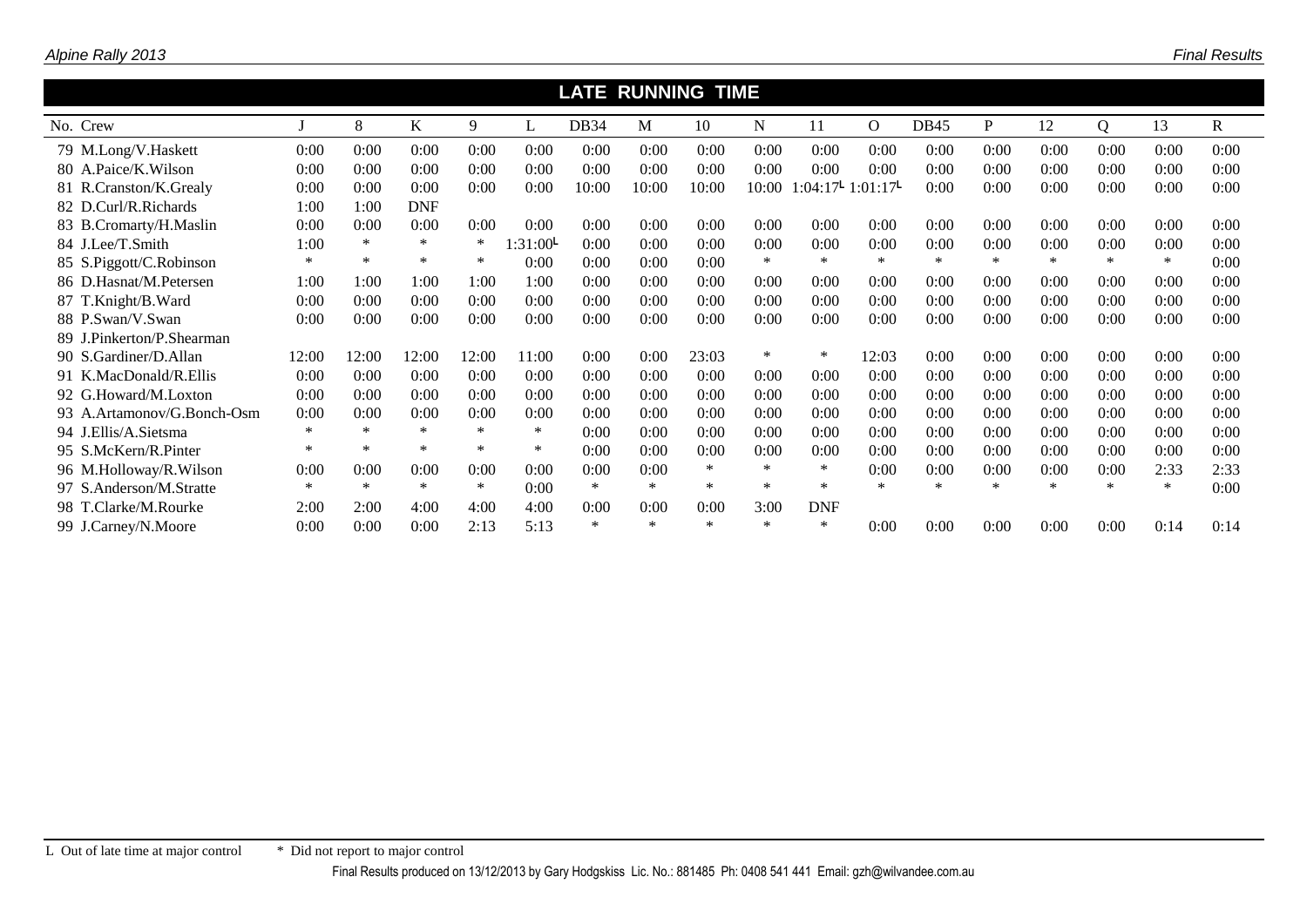|                                     |      |                                   |             |            |           | <b>LATE RUNNING TIME</b> |              |            |            |       |       |                  |       |       |       |       |       |
|-------------------------------------|------|-----------------------------------|-------------|------------|-----------|--------------------------|--------------|------------|------------|-------|-------|------------------|-------|-------|-------|-------|-------|
| No. Crew                            | S    | 14                                | $\mathbf T$ | 15         | U         | SVC <sub>4</sub>         | $\mathbf{V}$ | 16         | W          | 17    | X     | SVC <sub>5</sub> | Y     | 18    | Z     | 19    | AA    |
| 1 A.McRae/D.McShane                 | 0:00 | 0:00                              | 0:00        | 0:00       | 0:00      | 0:00                     | 0:00         | 0:00       | 0:00       | 0:00  | 0:00  | 0:00             | 0:00  | 0:00  | 0:00  | 0:00  | 0:00  |
| 2 W.Hoy/L.Dunkerton                 | 0:00 | 0:00                              | 0:00        | 0:00       | 0:00      | 0:00                     | 1:00         | 1:00       | 1:00       | 1:00  | 1:00  | 1:00             | 1:00  | 1:00  | 3:00  | 3:00  | 3:00  |
| 3 J.David/G.Geelan                  | 0:00 | 0:00                              | 0:00        | 0:00       | 0:00      | 0:00                     | 0:00         | 0:00       | 0:00       | 0:00  | 0:00  | 0:00             | 0:00  | 0:00  | 0:00  | 0:00  | 0:00  |
| 4 D.King/A.Topliff                  | 0:00 | 28:26                             | 28:26       | 28:26      | 28:26     | 28:26                    | 29:26        | 29:50      | <b>DNF</b> |       |       |                  |       |       |       |       |       |
| 6 W.Orders/H.Taylor                 | 0:00 | 0:00                              | 0:00        | 0:00       | 4:00      | 4:00                     | 4:00         | 4:00       | 4:00       | 5:47  | 5:47  | 5:47             | 5:47  | 5:47  | 5:47  | 5:47  | 5:47  |
| 7 M.Conway/J.Cole                   | 0:00 | 1:19                              | $\ast$      | $\ast$     | 1:19      | 1:19                     | 1:19         | 1:19       | 1:19       | 1:19  | 1:19  | 1:19             | 1:19  | 1:19  | 1:19  | 1:19  | 1:19  |
| 8 B.Middleton/A.Benefield           | 0:00 | 0:00                              | 0:00        | 0:00       | 0:00      | 0:00                     | 0:00         | 0:00       | 0:00       | 0:00  | 0:00  | 0:00             | 0:00  | 0:00  | 0:00  | 0:00  | 0:00  |
| 9 B.Barker/P.Barker                 |      |                                   |             |            |           |                          |              |            |            |       |       |                  |       |       |       |       |       |
| 10 C.Murray/M.James                 | 0:00 | 0:00                              | 0:00        | 53:32      | $45:32$ L | <b>DNF</b>               |              |            |            |       |       |                  |       |       |       |       |       |
| 11 C.Stewart/A.Ritson               | 0:00 | 0:00                              | 0:00        | 0:00       | 0:00      | 0:00                     | 0:00         | 0:00       | 3:00       | 3:00  | 3:00  | 3:00             | 3:00  | 3:00  | 3:00  | 3:00  | 3:00  |
| 12 A.Friend/M.Canning               | 0:00 | 0:00                              | 0:00        | $\ast$     | 0:00      | <b>DNF</b>               |              |            |            |       |       |                  |       |       |       |       |       |
| 13 A.Bell/A.Paterson                | 0:00 | 0:00                              | 0:00        | 0:00       | 0:00      | 0:00                     | 0:00         | 0:00       | 0:00       | 0:00  | 0:00  | 0:00             | 0:00  | 0:00  | 0:00  | 0:00  | 0:00  |
| 15 R.Parry/R.Smalley                | 0:00 | 0:00                              | 0:00        | <b>DNF</b> |           |                          |              |            |            |       |       |                  |       |       |       |       |       |
| 16 K.Barrett/D.Weldon               |      |                                   |             |            |           |                          |              |            |            |       |       |                  |       |       |       |       |       |
| 17 P.Donohue/D.Donohue              | 0:00 | 0:00                              | 0:00        | 0:00       | 0:00      | 0:00                     | 0:00         | 0:00       | 0:00       | 0:00  | 0:00  | 0:00             | 0:00  | 0:00  | 0:00  | 0:00  | 0:00  |
| 19 D.Boyd/S.McMahon                 | 0:00 | 0:00                              | 0:00        | 0:00       | 0:00      | 0:00                     | 0:00         | 0:00       | 0:00       | 0:00  | 0:00  | 0:00             | 0:00  | 0:00  | 0:00  | 0:00  | 0:00  |
| 20 N.Schey/S.Middleton              | 0:00 | 0:00                              | 0:00        | 0:00       | 0:00      | 0:00                     | 0:00         | <b>DNF</b> |            |       |       |                  |       |       |       |       |       |
| 21 L.Sytema/R.Woollard              | 0:00 | 0:00                              | 0:00        | 0:00       | 0:00      | 0:00                     | 0:00         | 0:00       | 0:00       | 0:00  | 0:00  | 0:00             | 0:00  | 0:00  | 0:00  | 0:00  | 0:00  |
| 22 D.Snooks/M.Foreshew              | 0:00 | 2:58                              | <b>DNF</b>  |            |           |                          |              |            |            |       |       |                  |       |       |       |       |       |
| 23 S.Lawless/D.O'Connor             | 0:00 | 0:00                              | 0:00        | 0:00       | 0:00      | 0:00                     | 0:00         | 0:00       | 0:00       | 0:00  | 0:00  | 0:00             | 0:00  | 0:00  | 0:00  | 0:00  | 0:00  |
| 24 J.Snooks/S.Snooks                | 0:00 | 0:00                              | 8:00        | 8:00       | 14:00     | 45:00                    | 45:00        | 45:00      | <b>DNF</b> |       |       |                  |       |       |       |       |       |
| 25 J.Robison/E.Maguire              |      |                                   |             |            |           |                          |              |            |            |       |       |                  |       |       |       |       |       |
| 26 M.Lee/C.Rainer                   | 0:00 | 0:00                              | 0:00        | 0:00       | 0:00      | 0:00                     | 1:00         | 1:00       | 1:00       | 1:00  | 1:00  | 1:00             | 1:00  | 1:00  | 1:00  | 1:00  | 1:00  |
| 27 I.Menzies/R.McGowan              | 0:00 | 0:00                              | 0:00        | 0:00       | 4:00      | 10:00                    | 10:00        | 10:00      | 10:00      | 10:00 | 10:00 | 10:00            | 10:00 | 10:00 | 17:00 | 17:00 | 17:00 |
| 28 E.Mulligan/N.Walters             |      |                                   |             |            |           |                          |              |            |            |       |       |                  |       |       |       |       |       |
| 29 D.Officer/K.Officer              | 0:00 | 0:00                              | 0:00        | 0:00       | 0:00      | 0:00                     | 0:00         | 0:00       | 0:00       | 0:00  | 0:00  | 0:00             | 0:00  | 0:00  | 0:00  | 0:00  | 0:00  |
| 30 M.Swan/P.Franklin                | 0:00 | 0:00                              | 0:00        | 0:00       | 0:00      | 0:00                     | 0:00         | 0:00       | 0:00       | 0:00  | 0:00  | 0:00             | 0:00  | 0:00  | 0:00  | 0:00  | 0:00  |
| 31 P.Schey/G.Raymond                | 0:00 | 0:00                              | 0:00        | 0:00       | 0:00      | 0:00                     | 0:00         | 0:00       | 10:00      | 10:00 | 10:00 | 22:00            | 22:00 | 22:00 | 22:00 | 22:00 | 22:00 |
| 32 N.Whittenbury/D.Rudham           | 0:00 | 0:00                              | 0:00        | 0:00       | 0:00      | 0:00                     | 0:00         | 0:00       | 7:00       | 7:00  | 7:00  | 7:00             | 7:00  | 7:00  | 7:00  | 7:00  | 7:00  |
| 33 S.Ashton/R.Nixon                 | 0:00 | 0:00                              | 0:00        | 0:00       | 0:00      | 0:00                     | 0:00         | 0:00       | 0:00       | 0:00  | 0:00  | 0:00             | 0:00  | 0:00  | 0:00  | 0:00  | 0:00  |
| 34 C.Jay/C.Richards                 |      |                                   |             |            |           |                          |              |            |            |       |       |                  |       |       |       |       |       |
| 35 P.Leicht/R.Davidson              | 0:00 | $\ast$                            | $\ast$      | $\ast$     | 45:00     | 45:00                    | 45:00        | 45:00      | 45:00      | 45:00 | 45:00 | 45:00            | 45:00 | 45:00 | 45:00 | 45:00 | 45:00 |
| 36 J.Rawson/D.Smith                 | 0:00 | 0:00                              | 0:00        | 0:00       | 0:00      | 0:00                     | 0:00         | 0:00       | 0:00       | 0:00  | 0:00  | 0:00             | 0:00  | 0:00  | 0:00  | 0:00  | 0:00  |
| 37 R.Woollard/A.Daniell             | 0:00 | 0:00                              | 0:00        | 0:00       | 0:00      | 0:00                     | 0:00         | 0:00       | 0:00       | 0:00  | 0:00  | 0:00             | 0:00  | 0:00  | 0:00  | 0:00  | 2:00  |
| 38 N.Newton/C.Sheahen               |      |                                   |             |            |           |                          |              |            |            |       |       |                  |       |       |       |       |       |
| 39 J.Wald/T.Dewhurst                | 0:00 | 0:00                              | 0:00        | 0:00       | 0:00      | 0:00                     | 0:00         | 0:00       | 0:00       | 0:00  | 0:00  | 0:00             | 0:00  | 9:57  | 18:57 | 18:59 | 18:59 |
| 40 R.Stapleton/D.Kierce             | 0:00 | 0:00                              | 0:00        | 0:00       | 0:00      | 0:00                     | 0:00         | 0:00       | 0:00       | 0:00  | 0:00  | 0:00             | 0:00  | 0:00  | 0:00  | 0:00  | 0:00  |
| L Out of late time at major control |      | * Did not report to major control |             |            |           |                          |              |            |            |       |       |                  |       |       |       |       |       |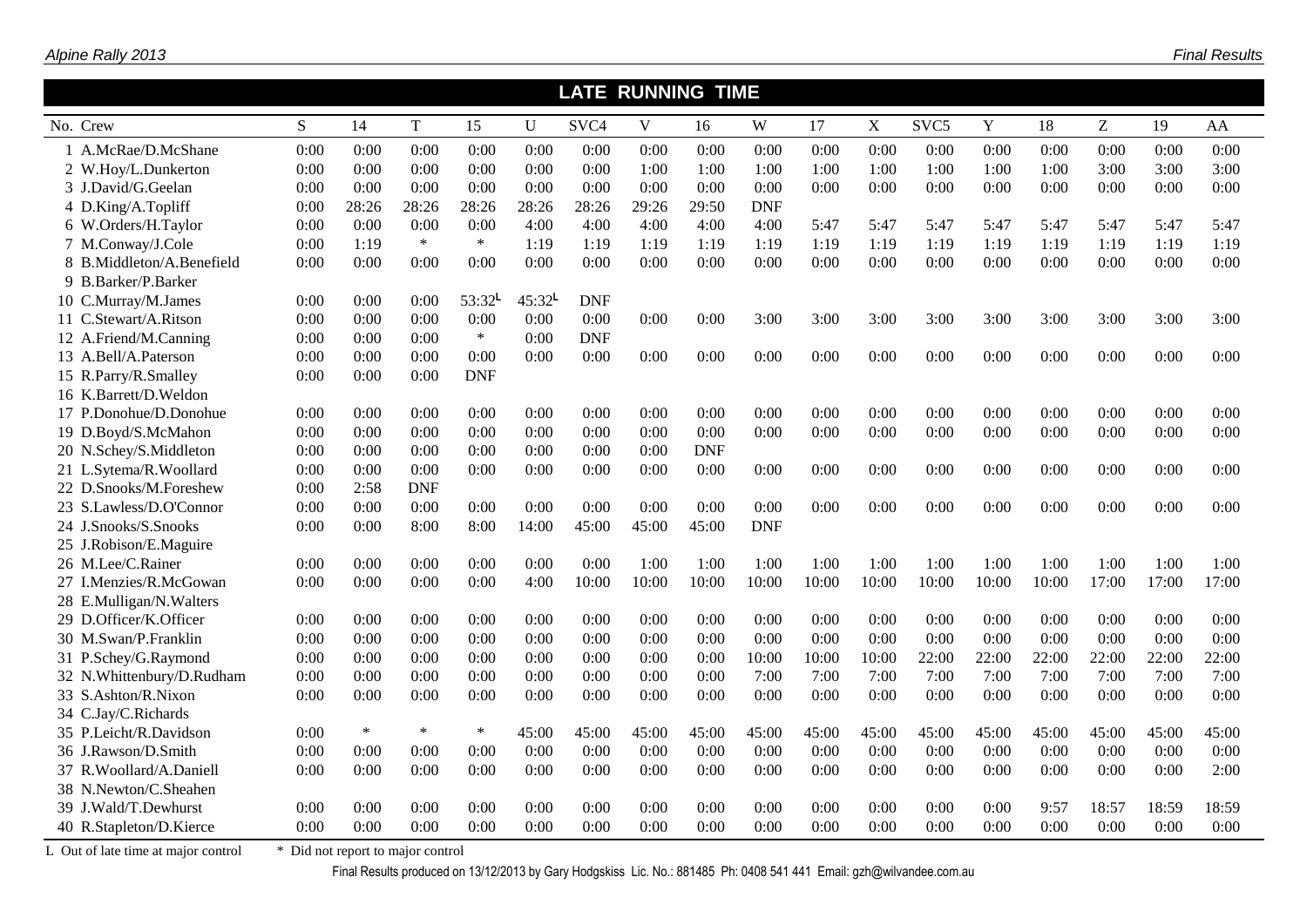|                                     |                                   |        |        |        |       | <b>LATE RUNNING TIME</b>                    |             |        |                                |        |         |                  |             |        |            |             |             |
|-------------------------------------|-----------------------------------|--------|--------|--------|-------|---------------------------------------------|-------------|--------|--------------------------------|--------|---------|------------------|-------------|--------|------------|-------------|-------------|
| No. Crew                            | S                                 | 14     | T      | 15     | U     | SVC <sub>4</sub>                            | $\mathbf V$ | 16     | W                              | 17     | X       | SVC <sub>5</sub> | $\mathbf Y$ | 18     | Z          | 19          | AA          |
| 41 M.Sutcliffe/J.Milner             | <b>DNF</b>                        |        |        |        |       |                                             |             |        |                                |        |         |                  |             |        |            |             |             |
| 42 D.Fernie/G.Flovd                 |                                   |        |        |        |       |                                             |             |        |                                |        |         |                  |             |        |            |             |             |
| 44 J.Lawson/M.Lawson                |                                   |        |        |        |       |                                             |             |        |                                |        |         |                  |             |        |            |             |             |
| 45 P.Houghton/P.Bonser              | 0:00                              | 0:00   | 0:00   | 0:00   | 0:00  | 0:00                                        | 0:00        | 0:00   | 0:00                           | 0:00   | 0:00    | 0:00             | 0:00        | 0:00   | 0:00       | 0:00        | 0:00        |
| 46 W.Mason/D.Reed                   | 0:00                              | 0:00   | 0:00   | 0:00   | 0:00  | 0:00                                        | 0:00        | 0:00   | 0:00                           | 0:00   | 0:00    | 0:00             | 0:00        | 0:00   | 0:00       | 0:00        | 0:00        |
| G.Kendrick/R.Gottschalk<br>47       | 0:00                              | 0:00   | 0:00   | 0:00   | 0:00  | 0:00                                        | 0:00        | 0:00   | 0:00                           | 0:00   | 0:00    | 0:00             | 0:00        | 0:00   | 0:00       | 0:00        | 0:00        |
| 48 P.Thomas/K.Radnell               |                                   |        |        |        |       |                                             |             |        |                                |        |         |                  |             |        |            |             |             |
| 49 R.Carter/R.Farrell               | 0:00                              | 1:49   | 1:49   | 1:49   | 1:49  | 1:49                                        | 7:49        | 7:49   | 5:49                           | 5:49   | 5:49    | 5:49             | 5:49        | 5:49   | 5:49       | 5:49        | <b>DNF</b>  |
| 50 T.Trewern/D.Trewern              | 0:00                              | 0:00   | 1:00   | 1:00   | 1:00  | 1:00                                        | 2:00        | 2:00   | 4:00                           | 4:00   | 4:00    | 4:00             | 5:00        | 5:00   | 5:00       | 5:00        | 5:00        |
| 51 B.Ross/J.Hague                   | 0:00                              | 0:00   | 0:00   | 0:00   | 2:00  | 1:59                                        | 1:58        | 1:58   | 1:57                           | 1:57   | 1:57    | 11:57            | $\ast$      | $\ast$ | $\ast$     | $\ast$      | 12:57       |
| 52 A.Wilson/S.Jennison              | 0:00                              | 0:00   | 0:00   | 0:00   | 0:00  | 0:00                                        | 0:00        | 0:00   | $\ast$                         | $\ast$ | $\ast$  | $\ast$           | $\ast$      | $\ast$ | $\ast$     | $\ast$      | 25:30       |
| 53 K.Harper/C.Ellis                 | 0:00                              | 0:00   | 0:00   | 0:00   | 0:00  | 0:00                                        | 0:00        | 0:00   | 0:00                           | 0:00   | 0:00    | 0:00             | 0:00        | 0:00   | 0:00       | 0:00        | 0:00        |
| 54 G.Williamson/D.Colless           | 0:00                              | 0:00   | 0:00   | 0:00   | 0:00  | 0:00                                        | 0:00        | 0:00   | 0:00                           | 0:00   | 0:00    | 2:00             | 0:00        | 0:00   | 0:00       | 0:00        | 0:00        |
| 55 M.Rogers/J.Selmon                | 0:00                              | 0:00   | 0:00   | 0:00   | 0:00  | 0:00                                        | 0:00        | 0:00   | 0:00                           | 0:00   | 0:00    | 0:00             | 0:00        | 0:00   | 0:00       | 0:00        | 0:00        |
| 56 T.Reynolds/S.Reynolds            | 0:00                              | 0:00   | 0:00   | 3:51   | 3:51  | 3:51                                        | 3:51        | 3:51   | 3:51                           | 3:51   | 3:51    | 3:51             | 3:51        | 3:51   | 3:51       | 3:51        | 3:51        |
| 57 N.Senior/L.Phillips              |                                   |        |        |        |       |                                             |             |        |                                |        |         |                  |             |        |            |             |             |
| 58 I.Crook/P.Ellis                  |                                   |        |        |        |       |                                             |             |        |                                |        |         |                  |             |        |            |             |             |
| 59 L.Garrioch/S.Schulz              | 0:00                              | 0:00   | 0:00   | 0:00   | 0:00  | 0:00                                        | 0:00        | 0:00   | 0:00                           | 0:00   | 0:00    | 0:00             | 0:00        | 0:00   | 0:00       | 0:00        | 0:00        |
| 60 I.Curry/S.Curry                  | 0:00                              | 0:00   | 0:00   | 0:00   | 0:00  | 0:00                                        | 0:00        | 0:00   | 0:00                           | 0:00   | 0:00    | 0:00             | 0:00        | 0:00   | 0:00       | 0:00        | 0:00        |
| 61 A.Kovacevic/K.Cotter             | <b>DNF</b>                        |        |        |        |       |                                             |             |        |                                |        |         |                  |             |        |            |             |             |
| 62 T.Reed/B.Reed                    | 0:00                              | 0:00   | 0:00   | 0:00   | 0:00  | 0:00                                        | 0:00        | 0:00   | 0:00                           | 0:00   | 0:00    | 0:00             | 0:00        | 0:00   | 0:00       | 0:00        | 0:00        |
| 63 R.Kingham/B.Catt                 |                                   |        |        |        |       |                                             |             |        |                                |        |         |                  |             |        |            |             |             |
| 64 N.Testa/S.Oake                   |                                   |        |        |        |       |                                             |             |        |                                |        |         |                  |             |        |            |             |             |
| 65 B.Field/J.Field                  | 0:00                              | 18:50  | 18:50  | 18:50  | 18:50 | 18:50                                       | 18:50       | 18:50  | 18:50                          | 18:50  | 18:50   | 18:50            | 18:50       | 18:50  | 18:50      | 18:50       | 18:50       |
| 66 M.Ward/J.Pollock                 | 0:00                              | 0:00   | 0:00   | 0:00   | 0:00  | 3:00                                        | 3:00        | 3:00   | 3:00                           | 3:00   | 3:00    | 3:00             | 3:00        | 3:00   | 37:00      | 37:00       | 35:30       |
| 67 M.Frendo/S.McKie                 | 0:00                              | 0:00   | 0:00   | 0:00   | 0:00  | 0:00                                        | 0:00        | 0:00   | 0:00                           | 0:00   | 0:00    | 0:00             | 0:00        | 0:00   | 0:00       | 0:00        | 0:00        |
| 68 T.Huggins/S.Huggins              | 0:00                              | 0:00   | 0:00   | 0:00   | 0:00  | 0:00                                        | 0:00        | 0:00   | 0:00                           | 0:00   | 0:00    | 0:00             | 0:00        | 0:00   | 0:00       | $54:10^{L}$ | $54:10^{L}$ |
| 69 K.Millard/A.Hutchins             | 0:00                              | 13:38  | 18:38  | $\ast$ | 39:38 | <b>DNF</b>                                  |             |        |                                |        |         |                  |             |        |            |             |             |
| 70 M.Arundel/S.Healey               | 0:00                              | 12:46  | $\ast$ | $\ast$ | 12:46 | 12:46                                       | 12:46       | 12:46  | 12:46                          | 12:46  | 12:46   | 12:46            | 18:46       | 18:46  | 18:46      | 18:46       | 18:46       |
| 71 B.Canny/D.Norman                 |                                   |        |        |        |       |                                             |             |        |                                |        |         |                  |             |        |            |             |             |
| 72 D.Lawrance/D.Davison             | 0:00                              | 0:00   | 0:00   | 0:00   | 0:00  | 0:00                                        | 0:00        | 0:00   | 0:00                           | 0:00   | 0:00    | 0:00             | 0:00        | 0:00   | 0:00       | 0:00        | 0:00        |
| 73 T.Brendel/S.Brendel              | 0:00                              | 0:00   | 0:00   | 0:00   | 0:00  | 0:00                                        | 0:00        | 0:00   | 0:00                           | 0:00   | 0:00    | 2:00             | 2:00        | 2:00   | 2:00       | 2:00        | 2:00        |
| 74 P.Morrison/S.Wasson              | 0:00                              | 0:00   | 0:00   | 0:00   | 0:00  | 0:00                                        | 0:00        | 0:00   | 0:00                           | 0:00   | 0:00    | 0:00             | 0:00        | 0:00   | 0:00       | 0:00        | 0:00        |
| 75 B.Watson/D.Johnson               | 0:00                              | 0:00   | 2:00   | 2:57   | 2:57  | 16:57                                       | 16:57       | 16:57  | 16:57                          | 16:57  | 16:57   | 16:57            | 16:57       | 16:57  | 16:57      | 16:57       | 16:57       |
| 76 G.Carruthers/S.Carruthers        |                                   |        |        |        |       |                                             |             |        |                                |        |         |                  |             |        |            |             |             |
| 77 G.Pate/C.Pearce                  | 0:00                              | $\ast$ | $\ast$ | $\ast$ |       | $1:09:00^{\mathsf{L}} 1:09:00^{\mathsf{L}}$ | $\ast$      | $\ast$ | $1:04:00^{\mathsf{L}} 1:04:00$ |        | 1:04:00 | 38:00            | 36:00       | 36:00  | 32:00      | <b>DNF</b>  |             |
| 78 J.Downs/K.Turner                 | 0:00                              | 17:24  | 17:24  | 17:24  | 17:24 | $\ast$                                      | $\ast$      | $\ast$ | $\ast$                         | $\ast$ | $\ast$  | 17:24            | 17:24       | 17:24  | <b>DNF</b> |             |             |
| L Out of late time at major control | * Did not report to major control |        |        |        |       |                                             |             |        |                                |        |         |                  |             |        |            |             |             |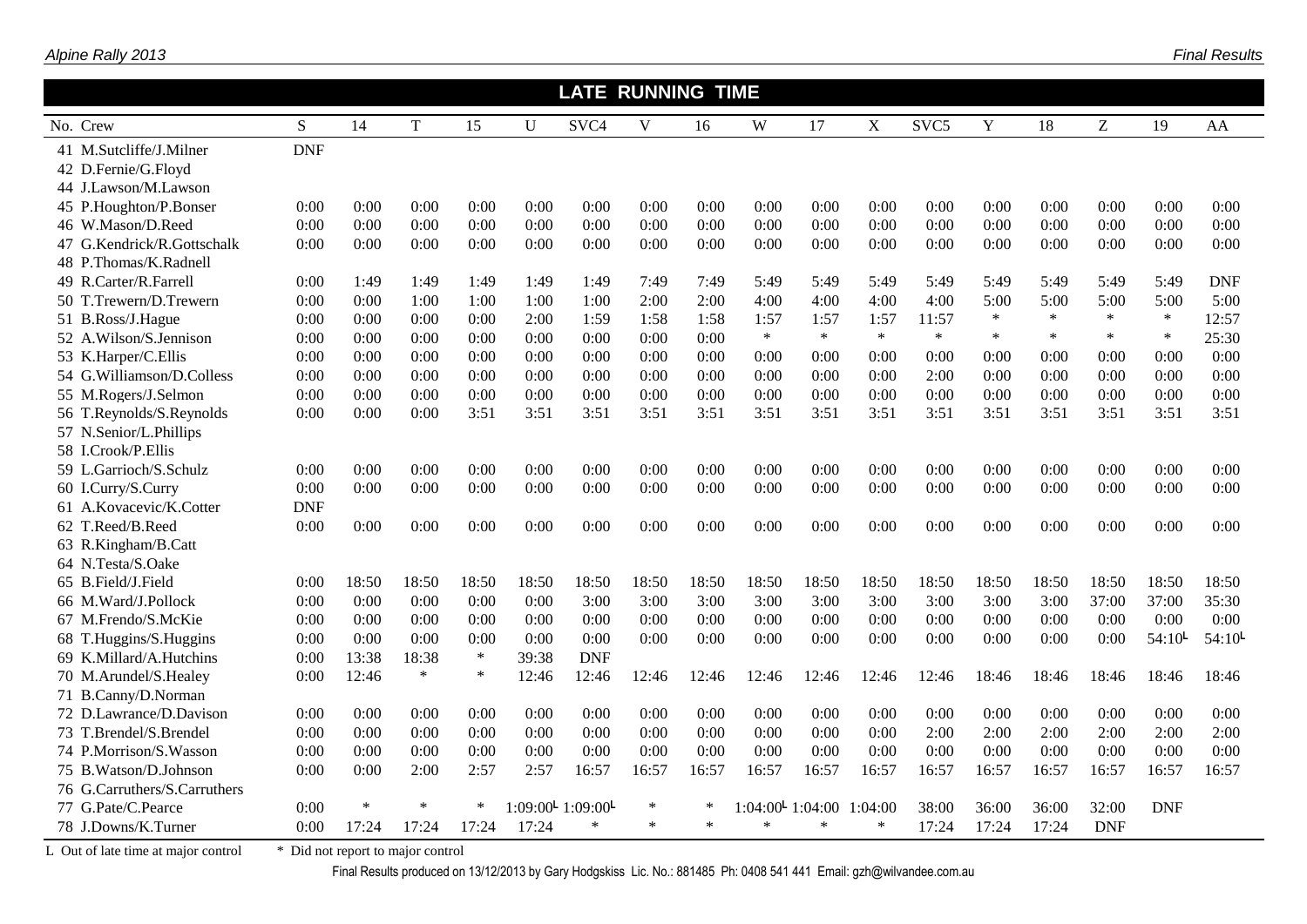|                            |            |            |      |      |      | <b>LATE RUNNING TIME</b> |            |            |       |       |       |                  |       |       |       |       |            |
|----------------------------|------------|------------|------|------|------|--------------------------|------------|------------|-------|-------|-------|------------------|-------|-------|-------|-------|------------|
| No. Crew                   | S.         | 14         | T    | 15   | U    | SVC <sub>4</sub>         | V          | 16         | W     | 17    | X     | SVC <sub>5</sub> | Y     | 18    | Z     | 19    | AA         |
| 79 M.Long/V.Haskett        | 0:00       | 2:24       | 2:24 | 2:24 | 2:24 | 2:24                     | 2:24       | 2:24       | 2:24  | 2:24  | 2:24  | 2:24             | 2:24  | 2:24  | 2:24  | 2:24  | 2:24       |
| 80 A.Paice/K.Wilson        | 0:00       | 0:00       | 0:00 | 0:00 | 0:00 | 0:00                     | 0:00       | 0:00       | 0:00  | 0:00  | 0:00  | 0:00             | 0:00  | 0:00  | 0:00  | 0:00  | 0:00       |
| 81 R.Cranston/K.Grealy     | 0:00       | 3:20       | 3:20 | 3:20 | 3:20 | 3:20                     | 8:20       | 10:24      | 10:24 | 10:24 | 10:24 | 10:24            | 10:24 | 10:44 | 10:44 | 10:44 | 10:44      |
| 82 D.Curl/R.Richards       |            |            |      |      |      |                          |            |            |       |       |       |                  |       |       |       |       |            |
| 83 B.Cromarty/H.Maslin     | 0:00       | 0:00       | 0:00 | 0:00 | 0:00 | 0:00                     | 0:00       | 0:00       | 0:00  | 0:00  | 0:00  | 0:00             | 0:00  | 0:00  | 0:00  | 0:00  | 0:00       |
| 84 J.Lee/T.Smith           | 0:00       | 0:00       | 0:00 | 0:00 | 0:00 | 0:00                     | 0:00       | <b>DNF</b> |       |       |       |                  |       |       |       |       |            |
| 85 S.Piggott/C.Robinson    | 0:00       | <b>DNF</b> |      |      |      |                          |            |            |       |       |       |                  |       |       |       |       |            |
| 86 D.Hasnat/M.Petersen     | 0:00       | 0:00       | 0:00 | 0:00 | 0:00 | 0:00                     | 0:00       | 0:00       | 0:00  | 0:00  | 0:00  | 0:00             | 0:00  | 0:00  | 0:00  | 0:00  | 0:00       |
| 87 T.Knight/B.Ward         | 0:00       | 0:00       | 0:00 | 0:00 | 0:00 | 0:00                     | <b>DNF</b> |            |       |       |       |                  |       |       |       |       |            |
| 88 P.Swan/V.Swan           | 0:00       | 0:00       | 0:00 | 0:00 | 0:00 | 0:00                     | 0:00       | 0:00       | 0:00  | 0:00  | 0:00  | 0:00             | 0:00  | 0:00  | 0:00  | 0:00  | 0:00       |
| 89 J.Pinkerton/P.Shearman  |            |            |      |      |      |                          |            |            |       |       |       |                  |       |       |       |       |            |
| 90 S.Gardiner/D.Allan      | 0:00       | 0:00       | 0:00 | 0:00 | 0:00 | 0:00                     | 0:00       | 0:00       | 0:00  | 0:00  | 0:00  | 0:00             | 0:00  | 0:00  | 0:00  | 0:00  | 0:00       |
| 91 K.MacDonald/R.Ellis     | 0:00       | 3:05       | 3:05 | 3:05 | 3:05 | 3:05                     | 3:05       | 3:05       | 3:05  | 3:05  | 3:05  | 3:05             | 3:05  | 3:05  | 5:05  | 5:07  | 5:07       |
| 92 G.Howard/M.Loxton       | 0:00       | 0:12       | 0:12 | 0:12 | 0:12 | 0:12                     | 0:12       | 0:12       | 0:12  | 0:12  | 0:12  | 0:12             | 0:12  | 0:12  | 0:12  | 0:12  | 0:12       |
| 93 A.Artamonov/G.Bonch-Osm | 0:00       | 0:00       | 0:00 | 0:00 | 0:00 | 0:00                     | 0:00       | 0:00       | 0:00  | 0:00  | 0:00  | 0:00             | 0:00  | 0:00  | 0:00  | 0:00  | 0:00       |
| 94 J.Ellis/A.Sietsma       | 0:00       | 4:26       | 4:26 | 4:26 | 4:26 | 4:26                     | 4:26       | 4:26       | 4:26  | 4:26  | 4:26  | 0:00             | 0:00  | 0:00  | 0:00  | 0:00  | 0:00       |
| 95 S.McKern/R.Pinter       | 0:00       | <b>DNF</b> |      |      |      |                          |            |            |       |       |       |                  |       |       |       |       |            |
| 96 M.Holloway/R.Wilson     | 0:00       | 2:56       | 2:56 | 2:56 | 2:56 | 2:56                     | 2:56       | 2:56       | 2:56  | 2:56  | 2:56  | 2:56             | 2:56  | 2:56  | 2:56  | 2:56  | 2:56       |
| 97 S.Anderson/M.Stratte    | 6:00       | 6:00       | 6:00 | 6:00 | 6:00 | 6:00                     | 8:00       | 8:00       | 10:00 | 10:00 | 10:00 | 10:00            | 10:00 | 10:00 | 10:00 | 10:00 | <b>DNF</b> |
| 98 T.Clarke/M.Rourke       |            |            |      |      |      |                          |            |            |       |       |       |                  |       |       |       |       |            |
| 99 J.Carney/N.Moore        | <b>DNF</b> |            |      |      |      |                          |            |            |       |       |       |                  |       |       |       |       |            |

 $\mathcal{L}$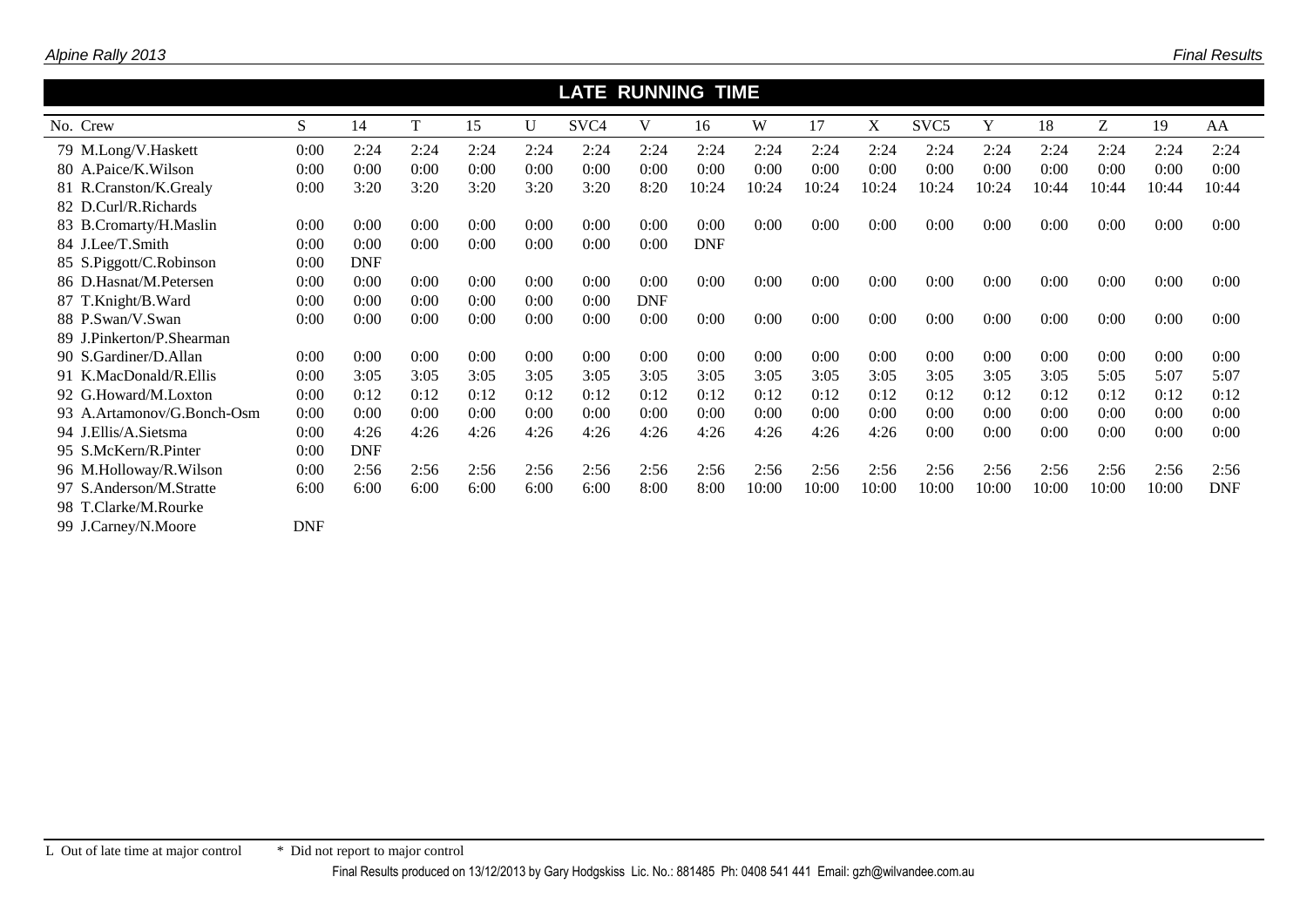|                           |              |                |        |                |            |            |            |        |            | <b>SECONDS PER KILOMETRE</b> |        |      |        |            |            |            |            |      |      |              |
|---------------------------|--------------|----------------|--------|----------------|------------|------------|------------|--------|------------|------------------------------|--------|------|--------|------------|------------|------------|------------|------|------|--------------|
| No. Crew                  | $\mathbf{1}$ | $\overline{2}$ | 3      | $\overline{4}$ | 5          | 6          | $\tau$     | 8      | 9          | 10                           | 11     | 12   | 13     | 14         | 15         | 16         | 17         | 18   | 19   | <b>EVENT</b> |
| 1 A.McRae/D.McShane       | 31.9         | 35.5           | 33.2   | 56.4           | 34.7       | 36.9       | 34.1       | 35.6   | 40.0       | 41.6                         | 38.8   | 36.7 | 39.6   | 45.0       | 32.3       | 39.6       | 35.6       | 38.8 | 44.1 | 38.0         |
| 2 W.Hoy/L.Dunkerton       | 32.8         | 35.2           | 34.3   | 53.5           | 35.3       | 38.0       | 35.4       | 36.3   | 41.6       | 36.3                         | 38.7   | 38.5 | 41.1   | 45.8       | 34.2       | 40.2       | 34.8       | 40.2 | 44.6 | 38.4         |
| 3 J.David/G.Geelan        | 31.9         | 35.5           | 33.7   | 52.5           | 34.7       | 36.7       | 34.4       | 35.5   | 40.1       | 36.4                         | 38.9   | 38.0 | 41.5   | 44.1       | 32.8       | 39.5       | 34.3       | 39.2 | 44.3 | 37.6         |
| 4 D.King/A.Topliff        | 32.9         | 35.4           | 33.4   | 60.4           | 34.9       | 37.5       | 35.0       | 35.6   | 40.8       | 36.3                         | 38.4   | 41.1 | 39.6   | 105.8      | 34.9       | 58.6       | <b>DNF</b> |      |      | <b>DNF</b>   |
| 6 W.Orders/H.Taylor       | 33.0         | 35.4           | 33.8   | 57.4           | 34.7       | 39.3       | 35.1       | 36.4   | 40.5       | 36.3                         | 39.0   | 38.3 | 39.4   | 45.4       | 36.2       | 40.6       | 68.1       | 39.6 | 44.5 | 39.4         |
| 7 M.Conway/J.Cole         | 32.6         | 35.2           | 33.9   | 53.5           | 34.6       | 36.8       | 34.7       | 35.5   | 40.4       | 35.6                         | 37.8   | 43.0 | 57.6   | 58.3       | $\ast$     | 39.9       | 34.5       | 38.5 | 43.9 | 39.4         |
| 8 B.Middleton/A.Benefield | 33.0         | 36.1           | 34.4   | 56.4           | 35.7       | 37.8       | 35.4       | 36.3   | 41.9       | 36.4                         | 39.3   | 39.3 | 41.6   | 46.6       | 35.0       | 42.5       | 35.7       | 40.3 | 45.3 | 38.8         |
| 9 B.Barker/P.Barker       | 31.6         | 34.3           | 33.2   | 56.4           | 33.7       | 36.8       | 34.6       | 35.4   | <b>DNF</b> |                              |        |      |        |            |            |            |            |      |      | <b>DNF</b>   |
| 10 C.Murray/M.James       | 32.5         | 35.0           | 33.9   | 55.4           | 35.0       | 36.9       | 34.6       | 35.8   | 40.6       | 41.6                         | 38.8   | 37.4 | 39.6   | 44.6       | 186.9      | <b>DNF</b> |            |      |      | <b>DNF</b>   |
| 11 C.Stewart/A.Ritson     | 33.6         | 36.5           | 43.1   | 62.4           | 35.4       | 38.1       | 36.9       | 37.5   | 44.6       | 36.5                         | 39.2   | 43.8 | 46.3   | 47.2       | 35.7       | 43.2       | 35.4       | 41.5 | 47.3 | 39.9         |
| 12 A.Friend/M.Canning     | 32.0         | 34.9           | 34.0   | 52.5           | 34.4       | 37.2       | 34.8       | 35.8   | 39.6       | 35.8                         | 38.5   | 36.5 | 38.3   | 43.8       | $\ast$     | <b>DNF</b> |            |      |      | <b>DNF</b>   |
| 13 A.Bell/A.Paterson      | 33.1         | 36.8           | 34.3   | 56.4           | 34.9       | 97.1       | 35.1       | 37.6   | 43.6       | 36.0                         | 39.9   | 41.2 | 42.3   | 46.5       | 42.2       | 44.2       | 34.8       | 39.5 | 46.5 | 47.3         |
| 15 R.Parry/R.Smalley      | 34.3         | 38.3           | 36.9   | 54.5           | 35.6       | $\ast$     | 41.0       | $\ast$ | $\ast$     | $\ast$                       | $\ast$ | 42.5 | 44.9   | 48.9       | <b>DNF</b> |            |            |      |      | <b>DNF</b>   |
| 16 K.Barrett/D.Weldon     | 33.1         | 36.1           | 34.0   | 54.5           | 35.4       | 37.9       | 35.2       | 369.1  | $\ast$     | 38.4                         | 41.0   | 44.4 | 45.9   | <b>DNF</b> |            |            |            |      |      | <b>DNF</b>   |
| 17 P.Donohue/D.Donohue    | 34.1         | 37.7           | 35.4   | 56.4           | 36.0       | 38.5       | 36.0       | 36.8   | 43.6       | 37.3                         | 40.0   | 40.8 | 44.1   | 47.0       | 35.0       | 41.7       | 35.8       | 41.5 | 45.9 | 39.5         |
| 19 D.Boyd/S.McMahon       | 36.9         | 40.6           | 38.1   | 80.2           | 38.3       | 41.7       | 39.4       | 39.3   | 48.3       | 38.1                         | 42.4   | 44.6 | 50.1   | 52.5       | 38.4       | 45.0       | 37.6       | 44.5 | 48.8 | 42.7         |
| 20 N.Schey/S.Middleton    | $\ast$       | $\ast$         | $\ast$ | 59.4           | $\ast$     | 41.1       | 35.7       | 35.9   | 91.5       | 140.8                        | $\ast$ | 45.7 | 47.4   | 49.9       | 36.4       | <b>DNF</b> |            |      |      | <b>DNF</b>   |
| 21 L.Sytema/R.Woollard    | 34.8         | 36.7           | 34.8   | 81.2           | 35.9       | 38.2       | 36.2       | 37.3   | 42.5       | 37.3                         | 40.0   | 39.7 | 40.7   | 46.6       | 34.4       | 40.9       | 35.3       | 40.0 | 44.2 | 39.1         |
| 22 D.Snooks/M.Foreshew    | 33.3         | 36.8           | 35.2   | 54.5           | 35.6       | 37.8       | 35.8       | 36.5   | 41.8       | 36.7                         | 39.3   | 42.8 | $\ast$ | 61.2       | <b>DNF</b> |            |            |      |      | <b>DNF</b>   |
| 23 S.Lawless/D.O'Connor   | 35.4         | 38.3           | 36.9   | 55.4           | 52.3       | 46.5       | 38.5       | 39.8   | 44.4       | 39.3                         | 42.8   | 46.0 | 50.3   | 54.4       | 38.2       | 47.0       | 37.9       | 45.5 | 54.0 | 44.0         |
| 24 J.Snooks/S.Snooks      | 33.4         | 37.3           | 35.6   | 55.4           | 34.7       | 37.8       | 36.3       | 41.2   | 41.7       | 35.9                         | 38.8   | 38.8 | 40.4   | 48.1       | 52.3       | 52.6       | <b>DNF</b> |      |      | <b>DNF</b>   |
| 25 J.Robison/E.Maguire    | 33.1         | 35.8           | 34.4   | 56.4           | 35.3       | $\ast$     | <b>DNF</b> |        |            |                              |        |      |        |            |            |            |            |      |      | <b>DNF</b>   |
| 26 M.Lee/C.Rainer         | 36.2         | 38.7           | 37.3   | 58.4           | 37.8       | 39.4       | 37.4       | 58.2   | 43.3       | 38.5                         | 42.1   | 41.9 | 49.0   | 50.2       | 36.9       | 42.5       | 36.1       | 42.3 | 47.9 | 42.7         |
| 27 I.Menzies/R.McGowan    | 33.6         | 37.4           | 36.3   | 54.5           | 37.1       | 39.3       | 37.5       | 37.8   | 43.2       | 37.2                         | 39.8   | 40.0 | 43.3   | 47.6       | 39.1       | 42.1       | 35.6       | 41.2 | 45.2 | 40.0         |
| 28 E.Mulligan/N.Walters   | 34.2         | 37.3           | 35.8   | 54.5           | 35.9       | <b>DNF</b> |            |        |            |                              |        |      |        |            |            |            |            |      |      | <b>DNF</b>   |
| 29 D.Officer/K.Officer    | 35.1         | 38.6           | 36.3   | 57.4           | 37.1       | 39.8       | 38.2       | 38.9   | 43.7       | 39.0                         | 41.1   | 41.4 | 44.8   | 48.0       | 36.4       | 43.4       | 37.2       | 42.6 | 47.0 | 40.8         |
| 30 M.Swan/P.Franklin      | 35.2         | 37.3           | 37.6   | 60.4           | 36.6       | 40.3       | 38.7       | 39.7   | 45.7       | 38.7                         | 42.3   | 43.3 | 47.2   | 50.4       | 36.9       | 43.1       | 36.6       | 41.7 | 45.7 | 41.3         |
| 31 P.Schey/G.Raymond      | 33.9         | 37.6           | 35.4   | 62.4           | 35.9       | 38.0       | 36.7       | 37.0   | 42.4       | 37.4                         | 39.1   | 39.8 | 42.7   | 45.6       | 34.5       | 41.3       | 35.5       | 39.9 | 45.0 | 39.0         |
| 32 N.Whittenbury/D.Rudham | 35.2         | 39.7           | 37.8   | 54.5           | 37.1       | 40.0       | 50.2       | 37.9   | 44.6       | 38.2                         | 41.0   | 44.9 | 47.5   | 48.2       | 36.0       | 45.3       | 36.2       | 42.0 | 47.1 | 41.9         |
| 33 S.Ashton/R.Nixon       | 36.1         | 39.7           | 38.6   | 135.6          | 37.5       | 40.9       | 39.4       | 39.5   | 45.8       | 39.4                         | 43.0   | 42.8 | 47.9   | 48.4       | 37.3       | 44.4       | 38.2       | 43.2 | 47.8 | 42.1         |
| 34 C.Jay/C.Richards       | 35.0         | 38.9           | 37.1   | 56.4           | <b>DNF</b> |            |            |        |            |                              |        |      |        |            |            |            |            |      |      | <b>DNF</b>   |
| 35 P.Leicht/R.Davidson    | 37.3         | 41.3           | 39.5   | 60.4           | 38.6       | 40.9       | 39.9       | 39.3   | 45.3       | 39.7                         | 42.7   | 45.9 | 49.1   | $\ast$     | $\ast$     | 46.2       | 39.4       | 42.9 | 48.9 | 42.1         |
| 36 J.Rawson/D.Smith       | 35.9         | 38.4           | 36.7   | 60.4           | 38.6       | 40.2       | 37.6       | 38.2   | 44.5       | 38.5                         | 41.6   | 41.3 | 45.0   | 49.0       | 36.6       | 42.6       | 36.8       | 41.3 | 46.8 | 40.8         |
| 37 R.Woollard/A.Daniell   | 36.6         | 40.6           | 38.5   | 53.5           | 37.9       | 41.1       | 39.0       | 40.3   | 46.1       | 40.3                         | 42.7   | 44.3 | 49.3   | 49.4       | 38.4       | 44.0       | 37.2       | 43.1 | 46.8 | 42.2         |
| 38 N.Newton/C.Sheahen     | 36.9         | 41.8           | 39.2   | 55.4           | 36.5       | 42.4       | <b>DNF</b> |        |            |                              |        |      |        |            |            |            |            |      |      | <b>DNF</b>   |
| 39 J.Wald/T.Dewhurst      | 70.2         | 40.1           | 38.2   | 56.4           | 37.7       | 40.6       | 38.9       | 39.0   | 45.2       | 39.2                         | 42.3   | 49.8 | 49.2   | 48.4       | 38.0       | 43.6       | 37.8       | 69.9 | 60.6 | 45.6         |
| 40 R.Stapleton/D.Kierce   | 38.6         | 43.8           | 41.2   | 59.4           | 39.8       | 43.0       | 41.1       | 41.9   | 47.5       | 40.8                         | 45.0   | 48.1 | 51.0   | 52.8       | 40.7       | 47.5       | 39.3       | 45.2 | 49.9 | 44.4         |

A Allocated time \* Did not report to major control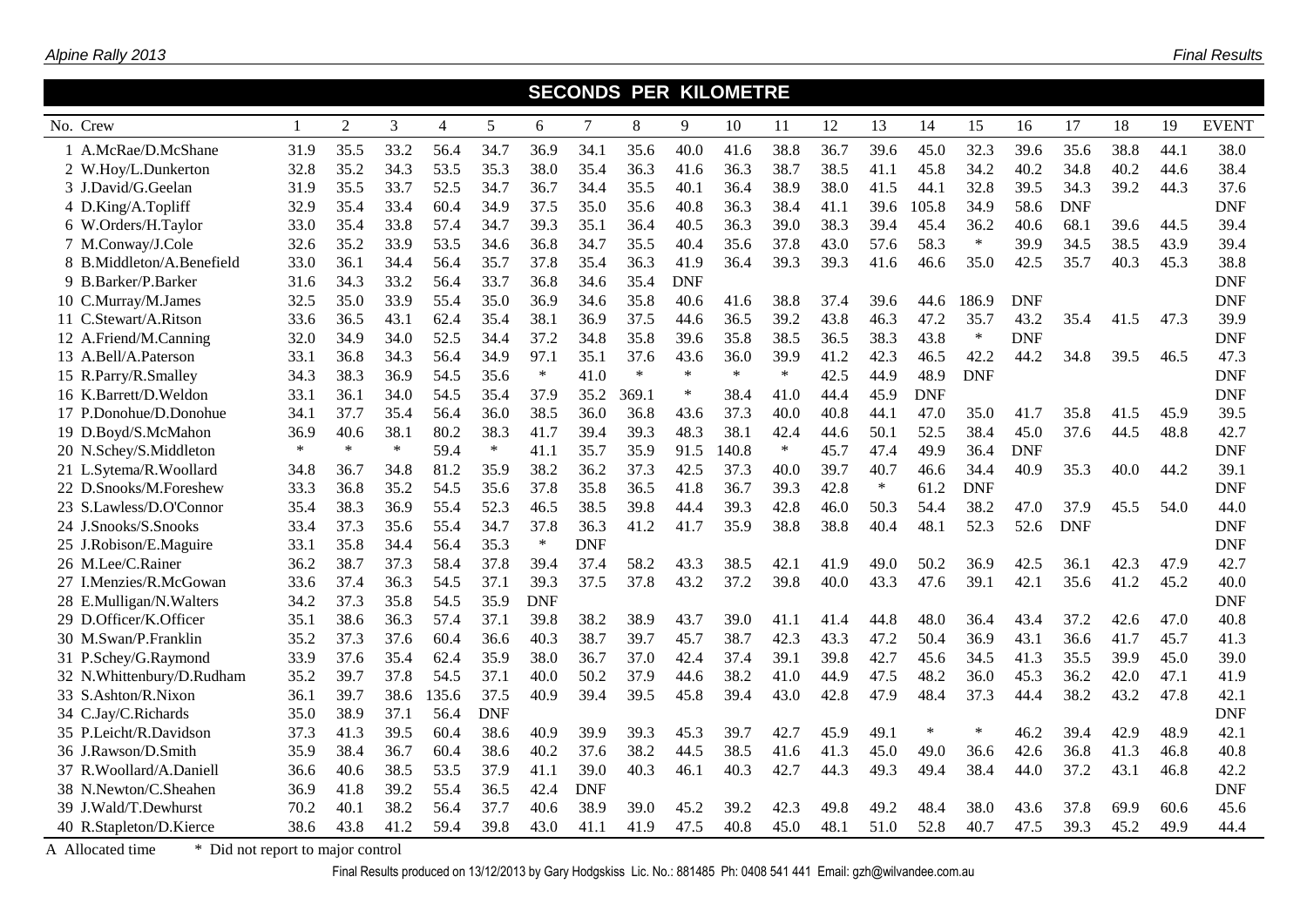|          |                              |            |                |                |                |      |            | <b>SECONDS PER KILOMETRE</b> |        |            |            |        |        |              |            |        |            |        |        |            |              |
|----------|------------------------------|------------|----------------|----------------|----------------|------|------------|------------------------------|--------|------------|------------|--------|--------|--------------|------------|--------|------------|--------|--------|------------|--------------|
| No. Crew |                              | -1         | $\overline{2}$ | $\overline{3}$ | $\overline{4}$ | 5    | 6          | 7                            | 8      | 9          | 10         | 11     | 12     | 13           | 14         | 15     | 16         | 17     | 18     | 19         | <b>EVENT</b> |
|          | 41 M.Sutcliffe/J.Milner      | 75.2       | 39.0           | 37.7           | 55.4           | 36.6 | 40.2       | 37.7                         | 39.7   | 44.8       | 38.8       | 43.8   | 51.3   | 46.1         | <b>DNF</b> |        |            |        |        |            | <b>DNF</b>   |
|          | 42 D.Fernie/G.Floyd          | 37.2       | <b>DNF</b>     |                |                |      |            |                              |        |            |            |        |        |              |            |        |            |        |        |            | <b>DNF</b>   |
|          | 44 J.Lawson/M.Lawson         | 36.2       | 39.3           | 37.7           | 57.4           | 38.4 | 40.6       | 38.4                         | 40.8   | <b>DNF</b> |            |        |        |              |            |        |            |        |        |            | <b>DNF</b>   |
|          | 45 P.Houghton/P.Bonser       | 37.5       | 40.4           | 37.6           | 64.4           | 38.3 | 40.7       | 38.4                         | 39.1   | 44.7       | 38.6       | 41.8   | 44.3   | 47.4         | 50.1       | 38.4   | 44.2       | 37.4   | 42.8   | 47.0       | 41.7         |
|          | 46 W.Mason/D.Reed            | 38.5       | 42.2           | 39.8           | 55.4           | 37.9 | 40.0       | 38.6                         | 39.8   | 45.4       | 38.5       | 42.3   | 45.5   | 47.5         | 50.0       | 38.9   | 44.0       | 37.4   | 42.7   | 47.2       | 41.9         |
|          | 47 G.Kendrick/R.Gottschalk   | 37.0       | 40.7           | 38.5           | 62.4           | 40.1 | $\ast$     | 40.4                         | 39.9   | 45.5       | 40.9       | 44.4   | 46.9   | 47.4         | 52.2       | 38.9   | 46.1       | 38.5   | 45.1   | 50.6       | 43.6         |
|          | 48 P.Thomas/K.Radnell        | <b>DNF</b> |                |                |                |      |            |                              |        |            |            |        |        |              |            |        |            |        |        |            | <b>DNF</b>   |
|          | 49 R.Carter/R.Farrell        | 36.9       | 41.3           | 38.6           | 57.4           | 37.9 | $\ast$     | $\ast$                       | $\ast$ | $\ast$     | 92.1       | $\ast$ | $\ast$ | $\ast$       | 59.2       | A      | 49.4       | 40.6   | 48.7   | 53.3       | <b>DNF</b>   |
|          | 50 T.Trewern/D.Trewern       | 38.8       | 42.6           | 42.2           | 67.3           | 40.4 | 44.8       | 41.4                         | 41.6   | 47.1       | 41.9       | 44.9   | 46.7   | 49.2         | 53.5       | 39.4   | 46.6       | 38.6   | 44.9   | 48.2       | 44.4         |
|          | 51 B.Ross/J.Hague            | 36.7       | 41.3           | 37.6           | 56.4           | 37.2 | 39.9       | 37.8                         | 38.5   | 45.4       | 38.6       | 42.6   | 43.1   | $\mathbf{A}$ | 53.0       | 38.0   | 42.9       | 39.4   | $\ast$ | $\ast$     | 41.3         |
|          | 52 A.Wilson/S.Jennison       | 36.9       | 40.3           | 38.5           | 58.4           | 38.8 | 40.9       | 39.5                         | 40.1   | 45.8       | 40.2       | 43.1   | 43.9   | A            | 48.8       | 38.6   | 44.2       | $\ast$ | $\ast$ | $\ast$     | 41.9         |
|          | 53 K.Harper/C.Ellis          | 37.9       | 41.2           | 38.8           | 64.4           | 41.3 | 42.5       | 40.5                         | 41.6   | 47.3       | 40.0       | 44.3   | 45.2   | 50.4         | 53.3       | 40.1   | 47.0       | 39.4   | 44.8   | 50.2       | 43.9         |
|          | 54 G.Williamson/D.Colless    | 42.4       | 45.3           | 43.4           | 63.4           | 41.7 | 45.9       | 48.1                         | 45.9   | 50.7       | 44.9       | 48.2   | 52.7   | 56.8         | 55.8       | 43.2   | 49.9       | 42.0   | 47.8   | 53.9       | 47.8         |
|          | 55 M.Rogers/J.Selmon         | 38.0       | 41.8           | 38.3           | 61.4           | 40.5 | 42.8       | 40.5                         | 41.1   | 46.8       | 40.7       | 43.8   | 47.3   | 51.7         | 52.4       | 40.0   | 46.8       | 39.5   | 45.5   | 49.1       | 43.9         |
|          | 56 T.Reynolds/S.Reynolds     | 39.8       | 43.1           | 41.1           | 59.4           | 41.2 | 43.0       | 42.1                         | 42.8   | 48.2       | 42.0       | 46.7   | 47.8   | 75.1         | 55.6       | 62.3   | 48.4       | 40.9   | 48.2   | 53.1       | 47.1         |
|          | 57 N.Senior/L.Phillips       | 37.8       | 40.7           | 39.0           | 66.3           | 39.5 | 45.2       | <b>DNF</b>                   |        |            |            |        |        |              |            |        |            |        |        |            | <b>DNF</b>   |
|          | 58 I.Crook/P.Ellis           | 37.7       | 41.7           | 39.8           | <b>DNF</b>     |      |            |                              |        |            |            |        |        |              |            |        |            |        |        |            | <b>DNF</b>   |
|          | 59 L.Garrioch/S.Schulz       | 35.3       | 38.4           | 36.8           | 62.4           | 37.1 | 40.1       | 37.7                         | 38.5   | 43.4       | 38.7       | 42.1   | 41.9   | 45.1         | 47.1       | 38.2   | 42.8       | 37.2   | 42.2   | 46.8       | 40.8         |
|          | 60 I.Curry/S.Curry           | 39.9       | 44.5           | 41.1           | 59.4           | 42.3 | 42.7       | 40.7                         | 44.2   | 48.4       | 41.5       | 45.7   | 49.8   | 51.7         | 53.1       | 39.8   | 47.4       | 38.9   | 45.2   | 48.3       | 44.8         |
|          | 61 A.Kovacevic/K.Cotter      | 38.8       | 42.4           | 41.1           | 59.4           | 40.3 | 43.6       | 42.1                         | 41.9   | 47.8       | 41.3       | 45.2   | 48.4   | 50.0         | <b>DNF</b> |        |            |        |        |            | <b>DNF</b>   |
|          | 62 T.Reed/B.Reed             | 38.4       | 40.3           | 37.7           | 61.4           | 39.5 | 42.0       | 39.2                         | 39.4   | 45.9       | 40.3       | 42.2   | 45.6   | 48.4         | 50.3       | 36.6   | 44.9       | 37.7   | 43.7   | 47.7       | 42.4         |
|          | 63 R.Kingham/B.Catt          | 40.7       | 44.1           | 40.9           | 64.4           | 40.9 | 47.9       | 52.7                         | 61.0   | 64.9       | <b>DNF</b> |        |        |              |            |        |            |        |        |            | <b>DNF</b>   |
|          | 64 N.Testa/S.Oake            | 38.8       | 43.4           | 40.5           | 62.4           | 41.7 | <b>DNF</b> |                              |        |            |            |        |        |              |            |        |            |        |        |            | <b>DNF</b>   |
|          | 65 B.Field/J.Field           | 40.1       | 45.1           | 42.6           | 56.4           | 40.6 | 44.1       | 43.7                         | 44.4   | 48.7       | 42.2       | 46.2   | 49.6   | 54.9         | 89.0       | 42.8   | 51.2       | 41.0   | 49.5   | 53.1       | 49.1         |
|          | 66 M.Ward/J.Pollock          | 41.7       | 46.3           | 44.5           | 60.4           | 41.3 | 44.2       | 42.5                         | 42.9   | 49.1       | 43.1       | 47.4   | 49.9   | 53.7         | 54.6       | 45.6   | 50.2       | 41.1   | 48.1   | 53.6       | 46.5         |
|          | 67 M.Frendo/S.McKie          | 39.6       | 42.6           | 40.1           | 57.4           | 41.7 | 43.6       | 42.5                         | 53.0   | 48.0       | 42.5       | 44.9   | 48.2   | 51.4         | 52.9       | 39.9   | 47.5       | 39.5   | 44.6   | 50.9       | 45.7         |
|          | 68 T.Huggins/S.Huggins       | 39.9       | 43.2           | 40.7           | 62.4           | 40.5 | 42.8       | 40.5                         | 41.2   | 48.0       | 41.2       | 44.8   | 48.8   | 52.6         | 52.4       | 42.0   | 47.3       | 40.0   | 46.2   | 294.2      | 52.0         |
|          | 69 K.Millard/A.Hutchins      | 37.2       | 40.2           | 39.0           | 56.4           | 38.8 | 39.8       | 39.4                         | 39.6   | 45.8       | $\ast$     | $\ast$ | 43.6   | 45.9         | 79.9       | $\ast$ | <b>DNF</b> |        |        |            | <b>DNF</b>   |
|          | 70 M.Arundel/S.Healey        | 38.1       | 44.2           | 40.1           | 58.4           | 39.9 | 42.8       | 57.8                         | 42.1   | 67.5       | 41.4       | 45.3   | 50.8   | 55.6         | 78.4       | $\ast$ | 48.8       | 41.4   | 48.7   | 53.7       | 49.7         |
|          | 71 B.Canny/D.Norman          | 39.5       | 42.8           | 40.5           | 55.4           | 40.6 | <b>DNF</b> |                              |        |            |            |        |        |              |            |        |            |        |        |            | <b>DNF</b>   |
|          | 72 D.Lawrance/D.Davison      | 36.9       | 41.9           | 75.7           | 56.4           | 38.5 | 41.3       | 39.9                         | 48.6   | 46.7       | 41.6       | 44.2   | 48.9   | 53.0         | 52.2       | 40.3   | 46.8       | 38.0   | 45.1   | 50.6       | 45.0         |
|          | 73 T.Brendel/S.Brendel       | 36.8       | 40.2           | 38.3           | 57.4           | 38.0 | 41.5       | 39.2                         | 39.6   | 44.9       | 39.9       | 51.2   | 43.6   | 48.2         | 49.8       | 37.8   | 44.5       | 38.1   | 42.1   | 47.4       | 42.7         |
|          | 74 P.Morrison/S.Wasson       | 40.1       | 43.4           | 41.2           | 62.4           | 40.7 | 42.6       | 41.4                         | 41.2   | 47.1       | 41.6       | 45.3   | 52.1   | 56.8         | 51.9       | 41.3   | 46.8       | 40.0   | 45.2   | 50.9       | 44.6         |
|          | 75 B. Watson/D. Johnson      | 40.4       | 44.1           | 43.1           | 61.4           | 42.2 | 43.5       | 41.3                         | 41.8   | 49.0       | 41.8       | 45.3   | 48.6   | 51.6         | 54.5       | 55.0   | 50.0       | 42.8   | 48.0   | 53.2       | 46.3         |
|          | 76 G.Carruthers/S.Carruthers | 38.1       | 42.6           | 39.8           | 61.4           | 39.9 | <b>DNF</b> |                              |        |            |            |        |        |              |            |        |            |        |        |            | <b>DNF</b>   |
|          | 77 G.Pate/C.Pearce           | 38.7       | 41.8           | 39.8           | 57.4           | 41.8 | 43.5       | 42.5                         | 42.4   | 48.0       | 41.9       | 46.1   | 47.8   | 51.6         | $\ast$     | $\ast$ | ∗          | 40.1   | 55.1   | <b>DNF</b> | <b>DNF</b>   |
|          | 78 J.Downs/K.Turner          | 43.3       | 46.7           | 43.4           | 63.4           | 42.2 | 47.0       | 43.7                         | 43.0   | 53.5       | 42.6       | 46.3   | 49.3   | 52.5         | 86.5       | 48.2   |            | $\ast$ | 50.2   | <b>DNF</b> | <b>DNF</b>   |

*Alpine Rally 2013*

A Allocated time \* Did not report to major control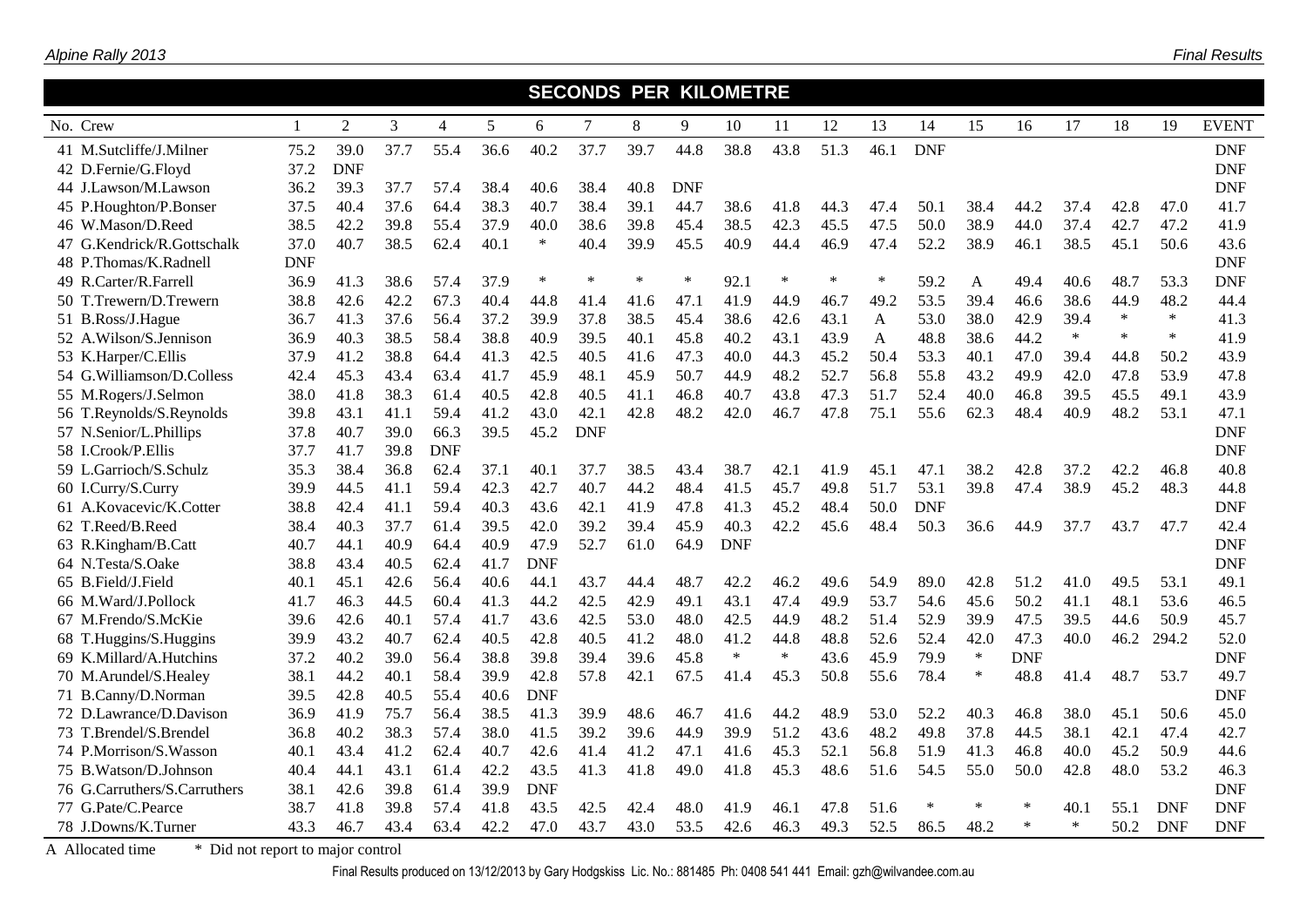| <b>SECONDS PER KILOMETRE</b> |       |                |      |       |      |            |        |        |            |        |            |        |        |            |      |            |      |      |      |              |
|------------------------------|-------|----------------|------|-------|------|------------|--------|--------|------------|--------|------------|--------|--------|------------|------|------------|------|------|------|--------------|
| No. Crew                     |       | $\overline{2}$ | 3    | 4     | 5    | 6          |        | 8      | 9          | 10     | 11         | 12     | 13     | 14         | 15   | 16         | 17   | 18   | 19   | <b>EVENT</b> |
| 79 M.Long/V.Haskett          | 37.9  | 41.8           | 39.3 | 57.4  | 38.3 | 41.1       | 39.7   | 40.0   | 48.1       | 40.2   | 43.5       | 45.9   | 48.7   | 60.2       | 37.4 | 46.1       | 38.6 | 44.4 | 48.1 | 43.6         |
| 80 A.Paice/K.Wilson          | 38.0  | 43.2           | 40.0 | 57.4  | 39.6 | 42.2       | 40.2   | 41.7   | 50.5       | 40.6   | 44.5       | 47.1   | 50.4   | 53.8       | 39.7 | 46.8       | 39.1 | 44.7 | 49.8 | 44.1         |
| 81 R.Cranston/K.Grealy       | 40.5  | 44.3           | 42.1 | 60.4  | 41.0 | 44.6       | 43.3   | 44.1   | 53.6       | 44.8   | 146.9      | 54.3   | 58.1   | 61.9       | 47.7 | 61.6       | 47.2 | 55.9 | 60.4 | 57.9         |
| 82 D.Curl/R.Richards         | 52.6  | 53.9           | 48.5 | 87.1  | 46.8 | 58.7       | 54.0   | 56.7   | <b>DNF</b> |        |            |        |        |            |      |            |      |      |      | <b>DNF</b>   |
| 83 B.Cromarty/H.Maslin       | 39.4  | 42.3           | 40.5 | 62.4  | 40.1 | 41.9       | 40.0   | 39.8   | 48.7       | 40.2   | 44.3       | 48.9   | 53.3   | 52.6       | 39.4 | 46.8       | 38.5 | 44.7 | 50.7 | 43.8         |
| 84 J.Lee/T.Smith             | 38.2  | 42.8           | 40.0 | 60.4  | 39.6 | 40.9       | 47.6   | $\ast$ | $\ast$     | 41.1   | 45.0       | 47.8   | 51.3   | 56.0       | A    | <b>DNF</b> |      |      |      | <b>DNF</b>   |
| 85 S.Piggott/C.Robinson      | 187.1 | $\ast$         | ∗    | 128.7 | 43.3 | 45.8       | $\ast$ | $\ast$ | $\ast$     | 43.9   | $\ast$     | $\ast$ | $\ast$ | <b>DNF</b> |      |            |      |      |      | <b>DNF</b>   |
| 86 D.Hasnat/M.Petersen       | 42.0  | 46.9           | 43.6 | 58.4  | 41.8 | 44.5       | 42.6   | 42.6   | 52.3       | 43.5   | 47.4       | 50.2   | 53.9   | 55.3       | 42.6 | 49.1       | 42.3 | 49.2 | 55.2 | 46.8         |
| 87 T.Knight/B.Ward           | 38.5  | 42.1           | 39.3 | 61.4  | 40.9 | 43.1       | 41.7   | 41.9   | 49.8       | A      | 46.1       | 50.2   | 54.2   | 54.8       | 41.0 | <b>DNF</b> |      |      |      | <b>DNF</b>   |
| 88 P.Swan/V.Swan             | 40.4  | 43.9           | 42.5 | 59.4  | 41.6 | 42.8       | 40.9   | 41.9   | 47.5       | 41.3   | 44.9       | 49.0   | 51.2   | 51.9       | 39.5 | 46.7       | 38.7 | 45.7 | 49.3 | 44.3         |
| 89 J.Pinkerton/P.Shearman    | 41.8  | 46.6           | 43.6 | 60.4  | 43.6 | <b>DNF</b> |        |        |            |        |            |        |        |            |      |            |      |      |      | <b>DNF</b>   |
| 90 S.Gardiner/D.Allan        | 36.6  | 39.9           | 39.0 | 56.4  | 39.7 | 60.0       | 39.0   | 38.6   | 44.4       | 89.5   | ∗          | 47.9   | 50.0   | 53.3       | 38.5 | 44.0       | 37.1 | 43.1 | 49.2 | 49.7         |
| 91 K.MacDonald/R.Ellis       | 44.3  | 49.3           | 48.0 | 66.3  | 45.4 | 48.1       | 48.9   | 49.9   | 57.9       | 46.2   | 50.7       | 56.7   | 60.2   | 61.4       | 46.4 | 55.2       | 45.1 | 53.1 | 60.6 | 51.4         |
| 92 G.Howard/M.Loxton         | 41.8  | 46.1           | 45.6 | 66.3  | 43.0 | 45.4       | 42.4   | 42.9   | 48.9       | 43.1   | 47.4       | 48.9   | 52.4   | 56.4       | 42.6 | 49.7       | 41.6 | 47.4 | 52.7 | 46.6         |
| 93 A.Artamonov/G.Bonch-Osm   | 42.6  | 45.1           | 42.9 | 63.4  | 42.5 | 43.9       | 44.1   | 42.5   | 49.9       | 43.7   | 45.8       | 57.5   | 57.2   | 52.2       | 40.5 | 47.2       | 40.1 | 46.1 | 51.7 | 45.9         |
| 94 J.Ellis/A.Sietsma         | 44.5  | 48.6           | 46.0 | 61.4  | 44.7 | 87.5       | $\ast$ | $\ast$ | $\ast$     | 49.0   | 51.6       | 54.4   | 56.3   | 63.8       | A    | 55.8       | 46.0 | 53.2 | 57.4 | 59.1         |
| 95 S.McKern/R.Pinter         | 62.3  | 59.5           | 44.4 | 57.4  | 41.8 | $\ast$     | $\ast$ | $\ast$ | $\ast$     | 43.1   | 44.8       | 47.6   | 48.8   | <b>DNF</b> |      |            |      |      |      | <b>DNF</b>   |
| 96 M.Holloway/R.Wilson       | 45.0  | 48.6           | 47.2 | 66.3  | 45.8 | 49.0       | 46.6   | 46.5   | 53.3       | $\ast$ | *          | 51.6   | 83.1   | 61.2       | 46.4 | 55.2       | 45.1 | 51.9 | 57.1 | 51.3         |
| 97 S.Anderson/M.Stratte      | 38.1  | 43.4           | 42.0 | 55.4  | 37.9 | 41.1       | $\ast$ | $\ast$ | $\ast$     | $\ast$ | *          | $\ast$ | $\ast$ | 53.5       | 40.1 | 45.7       | 37.1 | 44.3 | 50.0 | <b>DNF</b>   |
| 98 T.Clarke/M.Rourke         | 33.3  | 37.9           | ∗    | 57.4  | 37.5 | 39.8       | 37.7   | 38.1   | 45.4       | 38.0   | <b>DNF</b> |        |        |            |      |            |      |      |      | <b>DNF</b>   |
| 99 J.Carney/N.Moore          | 39.1  | 42.3           | 40.2 | 61.4  | 39.6 | 42.3       | 40.2   | 42.0   | 66.4       | *      | ∗          | 56.9   | 64.8   | <b>DNF</b> |      |            |      |      |      | <b>DNF</b>   |